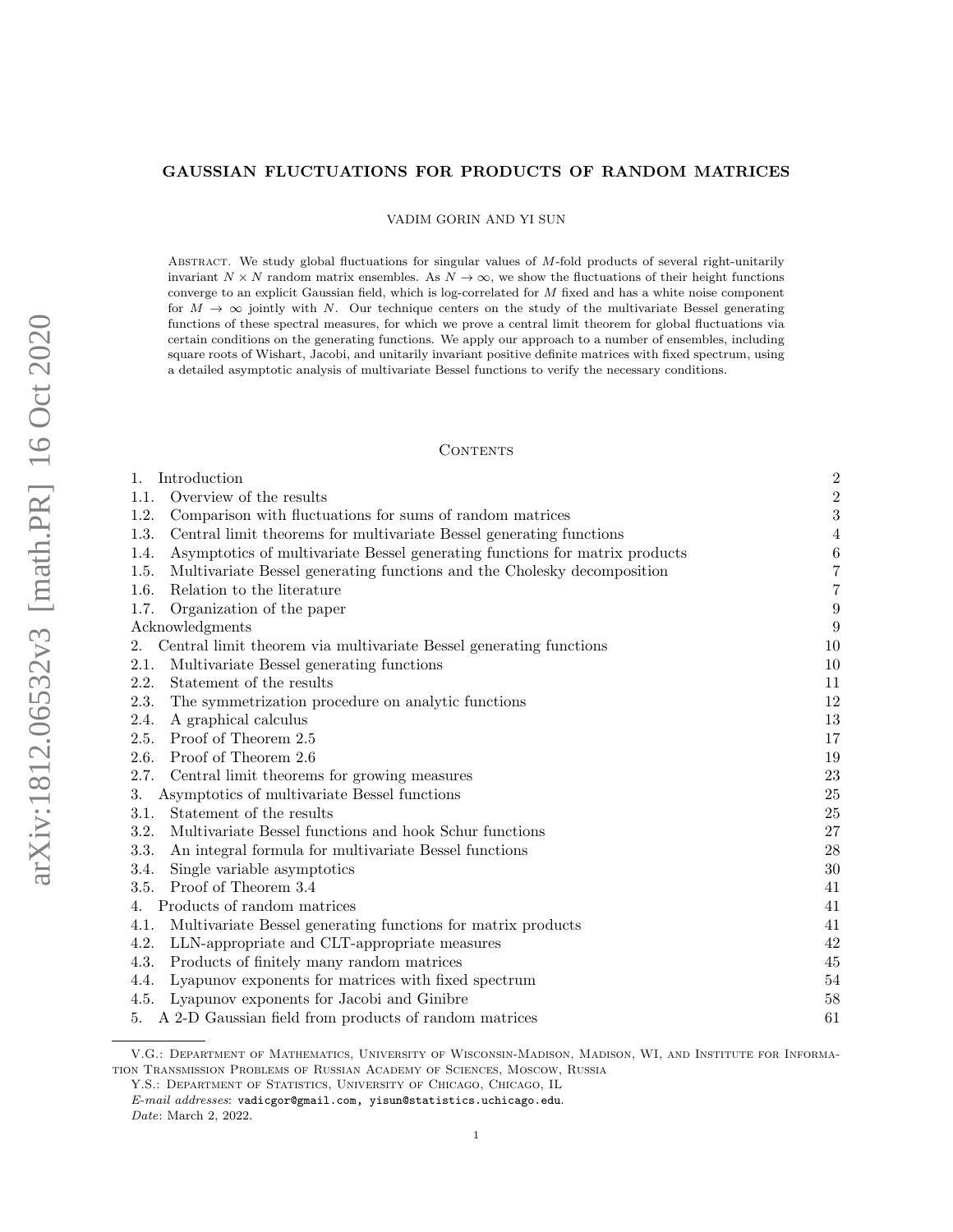|                                                                          | 5.1. Statement of the result                                                        | 61 |
|--------------------------------------------------------------------------|-------------------------------------------------------------------------------------|----|
| 5.2. Multilevel LLN and CLT via multivariate Bessel generating functions |                                                                                     |    |
|                                                                          | 5.3. Proof of Theorem 5.1                                                           | 63 |
|                                                                          | Appendix A. Fluctuations of sums of random matrices                                 | 64 |
|                                                                          | Appendix B. Multivariate Bessel generating functions and the Cholesky decomposition | 65 |
| References                                                               |                                                                                     | 67 |
|                                                                          |                                                                                     |    |

# 1. INTRODUCTION

<span id="page-1-1"></span><span id="page-1-0"></span>1.1. Overview of the results. Let  $Y_N^1, \ldots, Y_N^M$  be i.i.d.  $N \times N$  random matrices which are right-unitarily invariant, and let  $Y_N := Y_N^1 \cdots Y_N^M$  be their product. The (squared) singular values  $\mu_1^N \geq \cdots \geq \mu_N^N > 0$  of  $Y_N$ occur classically in the study of ergodic theory of non-commutative random walks, and the corresponding Lyapunov exponents have a limit as  $M \to \infty$  by Oseledec's multiplicative ergodic theorem (see [\[Ose68,](#page-68-0) [Rag79\]](#page-68-1)). These Lyapunov exponents for various ensembles of matrices have been the object of extensive study in the dynamical systems literature, beginning with the pioneering result of Furstenberg-Kesten in [\[FK60\]](#page-67-0) for matrices with positive entries. In an applied context, singular values for similar models have appeared in the study of disordered systems in statistical physics as described in [\[CPV93\]](#page-66-1), in the study of polymers as in [\[CMR17\]](#page-66-2), and in the study of dynamical isometry for deep neural networks as the Jacobians of randomly initialized networks (see [\[SMG14,](#page-68-2) [PSG17,](#page-68-3) [PSG18,](#page-68-4) [CPS18,](#page-66-3) [XBSD](#page-68-5)+18, [TWJ](#page-68-6)+18, [LQ18\]](#page-67-1)).

The goal of this work is to study the global fluctuations of the squared singular values  $\mu^N$ . The distribution of  $\mu^N$  depends only on the distribution of  $X_N^i := (Y_N^i)^* Y_N^i$ , and we study it for a variety of different distributions for  $X_N^i$ , including Wishart matrices, Jacobi matrices, and unitarily invariant positive definite matrices with fixed spectrum. In each of these cases, we study the normalized log-spectrum

$$
\lambda_i^N := \frac{1}{M} \log \mu_i^N
$$

via the height function

$$
\mathcal{H}_N(t) := \#\{\lambda_i^N \le t\}.
$$

We study limit shapes and fluctuations for the height function in two limit regimes, one where  $N \to \infty$ with M fixed, and one where  $N, M \to \infty$  simultaneously. Note that in the main text we will use a slightly different notation for the log-spectrum and height function for M fixed which removes the normalization by M, but we keep this uniform notation in the introduction for clarity of exposition.

When  $M$  is fixed, results from free probability of Voiculescu and Nica-Speicher in [\[Voi87,](#page-68-7) [NS97\]](#page-68-8) imply that the empirical measure  $d\lambda^N$  of  $\lambda_i^N$  converges to a deterministic measure  $d\lambda^{\infty}$ , which implies that  $\mathcal{H}_N(t)$ concentrates around a deterministic limit shape, a result we refer to as a law of large numbers. In Theorems [4.8,](#page-45-0) [4.12,](#page-50-0) and [4.13](#page-51-0) and Corollary [4.9,](#page-46-0) we show that the fluctuations of the height function around its mean converge to explicit Gaussian fields. In Corollary [4.11,](#page-48-0) we show that these fields are log-correlated under a technical condition on the smoothness of the limit shape. Namely, this means that for polynomials  $f, g$ , we have

$$
\lim_{N \to \infty} \text{Cov}\left(\int (\mathcal{H}_N(t) - \mathbb{E}[\mathcal{H}_N(t)]) f(t) dt, \int (\mathcal{H}_N(s) - \mathbb{E}[\mathcal{H}_N(s)]) g(s) ds\right) = \int \int K(t,s) f(t) g(s) dt ds
$$

for an explicit covariance kernel  $K(t, s)$  which satisfies

$$
K(t,s) = -\frac{1}{2\pi^2} \log|t-s| + O(1)
$$

for  $|t - s| \to 0$ .

When  $M, N \to \infty$  simultaneously, the  $\lambda_i^N$  are the Lyapunov exponents studied by Newman and Isopi-Newman in [\[New86a,](#page-68-9) [New86b,](#page-68-10) [IN92\]](#page-67-2) and mentioned by Deift in [\[Dei17\]](#page-67-3). Again, their empirical measure converges to the deterministic measure

$$
-\frac{e^{-z}}{S'_{\widetilde{\mu}}(S_{\widetilde{\mu}}^{-1}(e^{-z}))}\mathbf{1}_{[-\log S_{\widetilde{\mu}}(-1), -\log S_{\widetilde{\mu}}(0)]}dz,
$$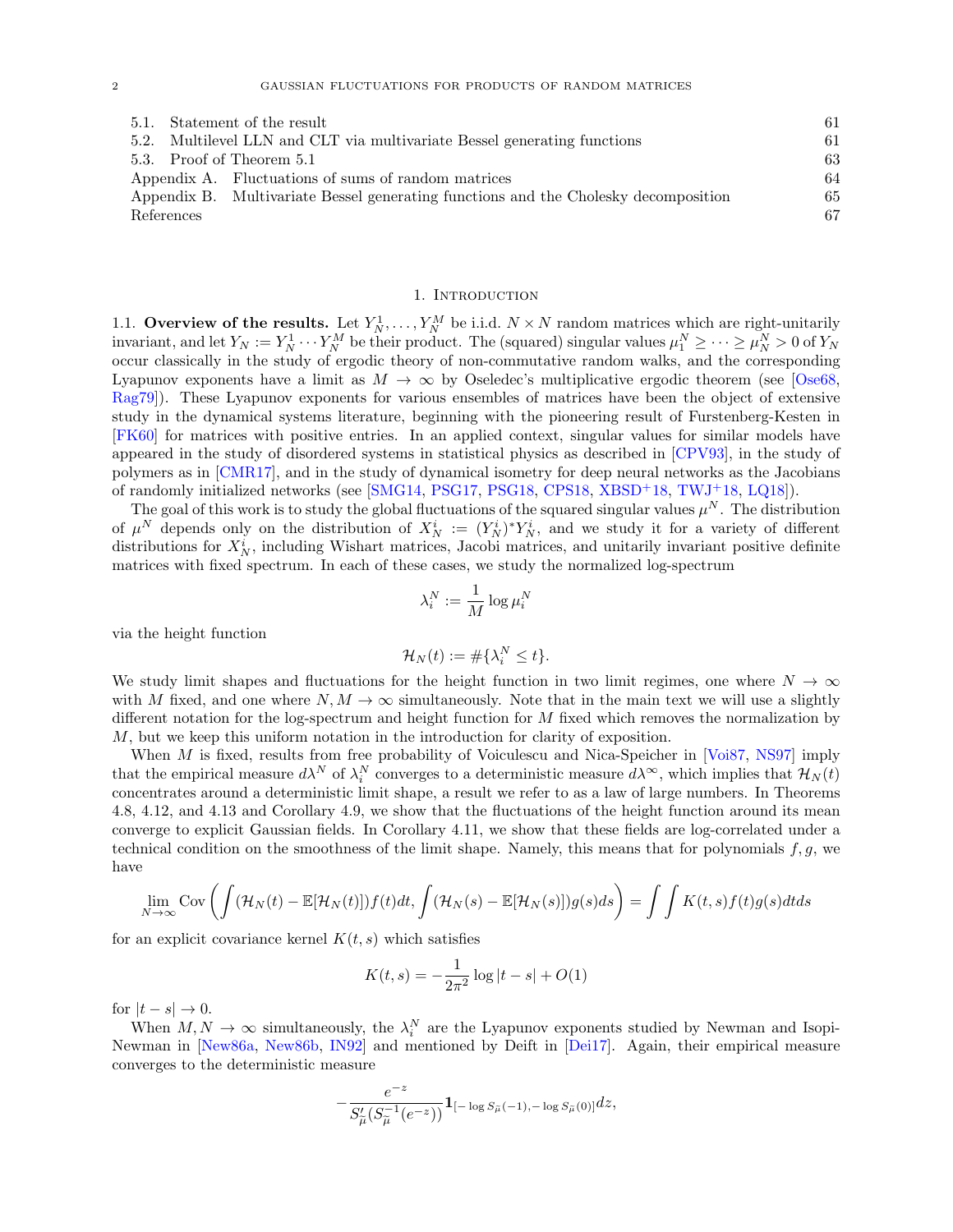where  $S_{\tilde{\mu}}$  is the limiting S-transform of the spectral measure of  $(Y_N^i)^* Y_N^i$ ; we give a more detailed treatment<br>in Sections 4.4 and 4.5. This vial deconomisation of the height function append a deterministic limit in Sections [4.4](#page-53-0) and [4.5.](#page-57-0) This yields concentration of the height function around a deterministic limit shape. In Theorems [4.14,](#page-53-1) [4.16,](#page-58-0) and [4.17,](#page-58-1) we show that the rescaled fluctuations of the height function around its mean

$$
M^{1/2}(\mathcal{H}_N(t)-\mathbb{E}[\mathcal{H}_N(t)]\Big)
$$

again converge to explicit Gaussian fields. However, in these cases, we find that the field has a white noise component, meaning that for  $|t - s| \to 0$  the covariance satisfies

$$
K(t,s) = \delta(t-s) + O(1),
$$

where  $\delta$  denotes the Dirac delta function. In particular, as  $M \to \infty$ , we see a transition from a log-correlated Gaussian field to a Gaussian field with a white noise component. For this result, the relative growth rates of N and M are not important; in particular, we observe the same white noise component both for M growing to infinity much faster than  $N$  and much slower than  $N$ . This behavior is very different from that seen in recent work of Akemann-Burda-Kieburg and Liu-Wang-Wang in [\[ABK18,](#page-66-4) [LWW18\]](#page-67-4), where the local limit for the singular values of the products of Ginibre matrices depends on the ratio  $M/N$ .

<span id="page-2-0"></span>1.2. Comparison with fluctuations for sums of random matrices. We may naturally compare our results to analogous results for sums of random matrices. For  $i = 1, ..., M$ , let  $A^i_N = U_i A U^*_i$  be  $N \times N$ matrices with  $U_i$  i.i.d. Haar unitary and A deterministic diagonal with spectrum  $\mu^N$ . Define

$$
X_{N,M}^{\text{add}} := A_N^1 + \dots + A_N^M
$$

and the height function of the spectrum  $\lambda^{N,M}$  of  $X_{N,M}^{\text{add}}$  by  $\mathcal{H}_{N,M}(t) := \# \{\lambda_i^{N,M} \leq t\}$ . If M is finite and fixed and the empirical measures of  $\mu^N$  converge to a measure  $d\mu$ , results from free probability show that  $\mathcal{H}_{N,M}(t)$  converges as  $N \to \infty$  to a deterministic limit shape. It is further known that the random variables

$$
\{\mathcal{H}_{N,M}(t)-\mathbb{E}[\mathcal{H}_{N,M}(t)]\}_{t\in\mathbb{R}}
$$

converge to an explicit log-correlated Gaussian field given by Collins-Mingo-Sniady-Speicher in [[CMSS07\]](#page-66-5) and Pastur-Vasilchuk in [\[PV07\]](#page-68-11).

On the other hand, if we take  $M \to \infty$ , then we have the convergence

$$
\frac{1}{M} X_{N,M}^{\text{add}} \to \frac{1}{N} \left( \sum_{i=1}^{N} \mu_i^N \right) \cdot \text{Id}
$$

of the average  $\frac{1}{M} X_{N,M}^{\text{add}}$  of the matrices  $A_N^i$  to a deterministic matrix. In contrast to the multiplicative case, this averaging retains only the first moment of the empirical measure of the original spectrum. Furthermore, by the ordinary central limit theorem, as  $M \to \infty$  with N fixed, the random matrix

$$
\frac{1}{\sqrt{M}}\Big( X_{N,M}^{\mathrm{add}} - \mathbb{E}[X_{N,M}^{\mathrm{add}}] \Big)
$$

converges in distribution to a Gaussian random matrix which we verify in Appendix [A](#page-63-0) to have distribution

$$
\sqrt{\frac{N}{(N-1)(N+1)} \cdot \left[ \frac{1}{N} \sum_{i=1}^{N} (\mu_i^N)^2 - \frac{1}{N^2} \left( \sum_{i=1}^{N} \mu_i^N \right)^2 \right]} \cdot \text{GUE}_{N, \text{Tr}=0},
$$

where  $\text{GUE}_{N,\text{Tr}=0} \stackrel{d}{=} X - \text{Tr}(X) \cdot \text{Id}_N$  for  $X \stackrel{d}{=} \text{GUE}_N$  being an  $N \times N$  matrix drawn from the Gaussian Unitary Ensemble. The results of Johansson in [\[Joh98\]](#page-67-5) on the GUE then suggest that as  $N \to \infty$  slowly compared with M, fluctuations of the corresponding height function remain a log-correlated Gaussian field.

One may ask why white noise shows up for  $M \to \infty$  in the multiplicative setting but not in the additive setting. One intuitive explanation comes from comparing the decompositions

$$
\begin{aligned} X_{N,M}^{\text{add}} &= \mathbb{E}[X_{N,M}^{\text{add}}] + \left( X_{N,M}^{\text{add}} - \mathbb{E}[X_{N,M}^{\text{add}}] \right) \\ \log X_{N,M}^{\text{mult}} &= \mathbb{E}[\log X_{N,M}^{\text{mult}}] + \left( \log X_{N,M}^{\text{mult}} - \mathbb{E}[\log X_{N,M}^{\text{mult}}] \right) \end{aligned}
$$

in the additive and multiplicative settings, where  $X_{N,M}^{\text{mult}} := (Y_N^1 \cdots Y_N^M)^* (Y_N^1 \cdots Y_N^M)$ .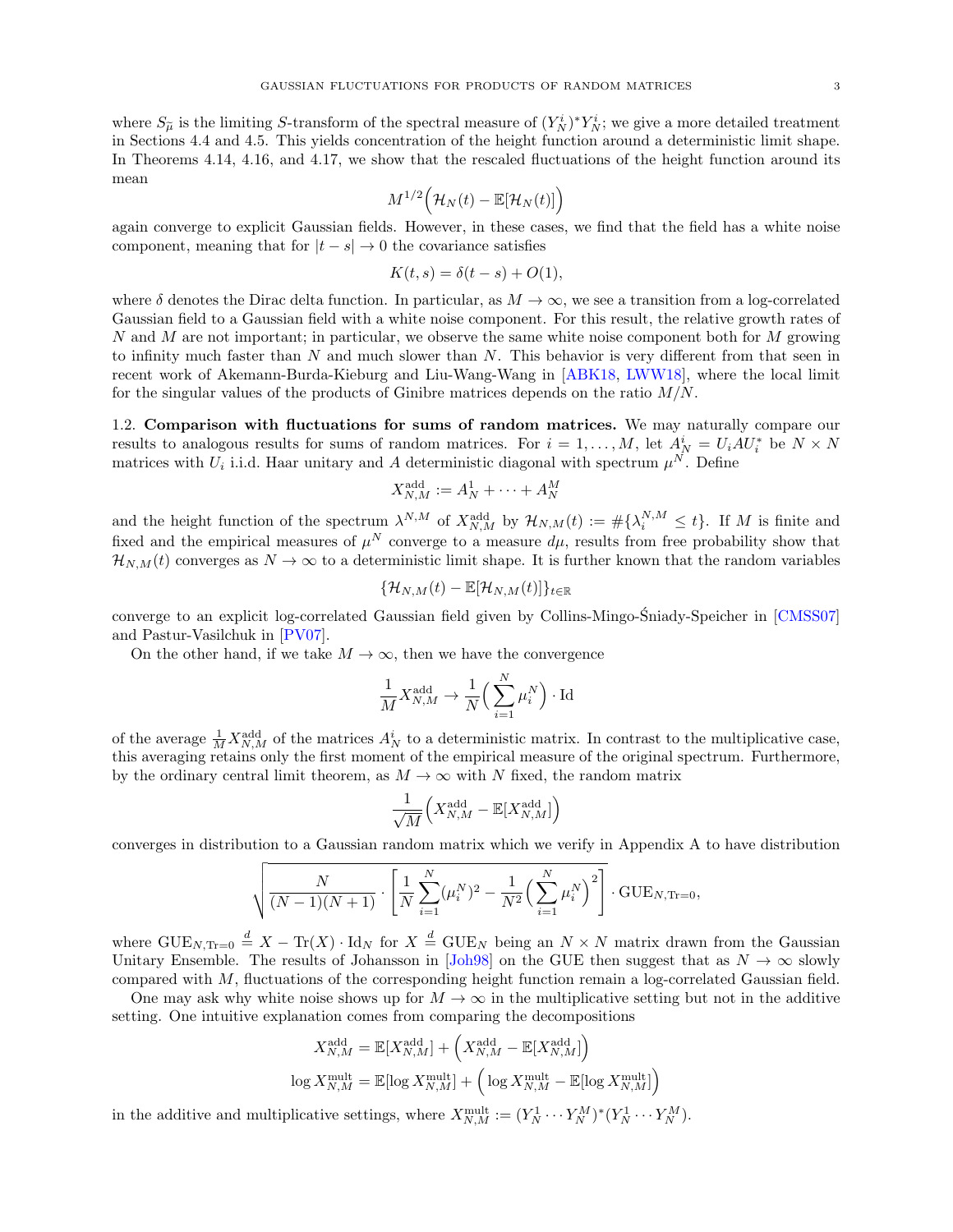In the additive setting, note that  $\mathbb{E}[X_{N,M}^{\text{add}}]$  is a constant multiple of the identity, and therefore the  $\lfloor tN \rfloor^{\text{th}}$ eigenvalue of  $X_{N,M}^{\text{add}}$  admits the approximate representation

$$
\lambda_{\lfloor tN \rfloor}^{\text{add}} \sim MC_1 + \sqrt{M}C_2 \cdot \gamma_{\lfloor tN \rfloor}
$$

for constants  $C_1$  and  $C_2$ , where  $\gamma_i$  is the i<sup>th</sup> eigenvalue of  $\frac{1}{\sqrt{2}}$  $\frac{1}{\overline{N}}$ GUE<sub>N,Tr=0</sub>. In particular, all fluctuations of the height function come from fluctuations of the height function for  $X_{N,M}^{\text{add}} - \mathbb{E}[X_{N,M}^{\text{add}}]$ .

In contrast, in the multiplicative setting,  $\mathbb{E}[\log X_{N,M}^{\text{mult}}]$  has non-trivial spectrum, and the ordinary central limit theorem does not directly apply to  $\log X_{N,M}^{\text{mult}} - \mathbb{E}[\log X_{N,M}^{\text{mult}}]$ . Together, these two effects imply the analysis of the additive case does not apply in the multiplicative setting. It would be interesting to find other geometric qualitative arguments explaining the appearance of the white noise component in the products without relying on the exact formulas that we use. We will not pursue this direction here, only mentioning that the viewpoint of Reddy in [\[Red16\]](#page-68-12) for fixed N seems relevant for such a potential development.

Another heuristic explanation for the appearance of the white noise and for the difference between additive and multiplicative cases can be obtained by comparing our model to Dyson Brownian Motion (DBM) started from a deterministic initial condition<sup>[1](#page-3-1)</sup>. In this approach, we should treat the number of terms or factors as inverse time,  $t = M^{-1}$ . For addition, such an identification is possible because of the invariance of the Brownian motion with respect to the time inversion  $B_{1/t} \stackrel{d}{=} t^{-1}B_t$ ,  $t \geq 0$ . For multiplication, this is more speculative. However, for the special case when the factors are drawn from the square Ginibre ensemble (i.e. with i.i.d. Gaussian entries), one can compare the contour integral formulas for the correlation kernel for products given by Akemann-Kieburg-Wei and Kuijlaars-Zhang in [\[AKW13,](#page-66-6) [KZ14\]](#page-67-6) with the formulas given by Brézin-Hikami in [\[BH96,](#page-66-7) [BH97\]](#page-66-8) for the  $\beta = 2$  Dyson Brownian Motion started from deterministic initial condition and notice their striking similarity upon making the identification  $t = M^{-1}$ . In addition, in this case Akemann-Burda-Kieburg found in [\[ABK18\]](#page-66-4) that when  $N, M \to \infty$  with  $N/M$  limiting to a value in  $(0, \infty)$ , the local statistics for products of square Ginibre matrices coincide with those of Dyson Brownian motion started from an evenly spaced initial condition as studied by Johansson in [\[Joh04\]](#page-67-7).

For general products of matrices, this suggests that we should start the DBM from the initial condition given by the Lyapunov exponents. The transition between white noise (small t, corresponding to  $M \to \infty$ ) and log-correlated (finite t, corresponding to finite M) statistics was studied in detail for  $\beta = 2$  DBM by Duits–Johansson in [\[DJ18\]](#page-67-8), for general  $\beta$  DBM by Huang-Landon in [\[HL16\]](#page-67-9), and for a finite-temperature version of the GUE ensemble by Johansson-Lambert in [\[JL18\]](#page-67-10). In contrast, for the sums, the initial condition for the DBM is a diagonal matrix with all equal eigenvalues; hence, the global fluctuations are the same as those of the GUE, and we see log-correlated structure for the local statistics at all positive times. It would be extremely interesting to find a conceptual explanation for this analogy between products of matrices and Dyson Brownian Motion.

<span id="page-3-0"></span>1.3. Central limit theorems for multivariate Bessel generating functions. Our technique is based on the study of multivariate Bessel generating functions for log-spectral measures, which are continuous versions of the Schur generating function defined and studied by Bufetov-Gorin in [\[BG15b,](#page-66-9) [BG18a,](#page-66-10) [BG18b\]](#page-66-11). Recall that for sets of variables  $a = (a_1, \ldots, a_N)$  and  $b = (b_1, \ldots, b_N)$ , the multivariate Bessel function is defined by

$$
\mathcal{B}(a,b):=\Delta(\rho)\frac{\det(e^{a_ib_j})_{i,j=1}^N}{\Delta(a)\Delta(b)},
$$

where  $\rho = (N-1, \ldots, 0)$  and  $\Delta(a) := \prod_{1 \leq i < j \leq N} (a_i - a_j)$  denotes the Vandermonde determinant. For an N-tuple  $\chi_N = (\chi_{N,1} \geq \cdots \geq \chi_{N,N})$ , the multivariate Bessel generating function of a measure  $d\mu_N(x)$  on N-tuples  $x = (x_1 \geq \cdots \geq x_N)$  with respect to  $\chi_N$  is defined by

$$
\phi_{\chi,N}(s) := \int \frac{\mathcal{B}(s,x)}{\mathcal{B}(\chi_N,x)} d\mu_N(x).
$$

We say that the measure  $d\mu_N$  is  $\chi$ -smooth if the defining integral of  $\phi_{\chi,N}(s)$  converges absolutely and uniformly on a neighborhood of  $[\chi_{N,N}, \chi_{1,N}]^N$ . For a sequence of N-tuples  $\chi_N \in \{x \in \mathbb{R}^N \mid x_1 \geq \cdots \geq x_N\}$ for which  $\frac{1}{N}\sum_{i=1}^{N} \delta_{\chi N/N} \to d\chi$  for a measure  $d\chi$ , we define a family of CLT-appropriate measures for  $\chi_N$ 

<span id="page-3-1"></span><sup>1</sup>We thank Maurice Duits for communicating this point of view to us.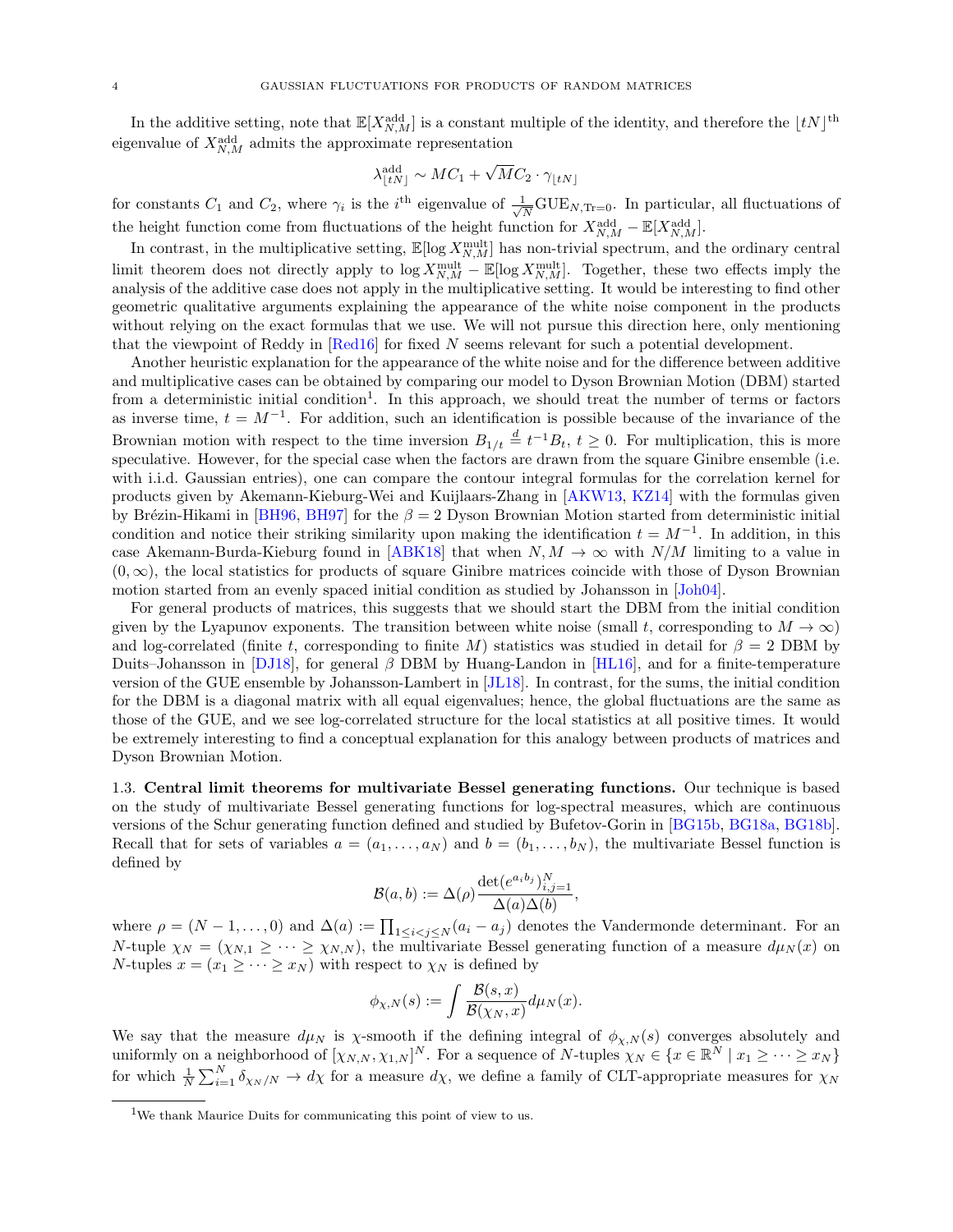,

by the following condition, which governs the behavior of their multivariate Bessel generating functions near  $s = \chi_N$ . For a subset  $I \subset \{1, \ldots, N\}$ , define

$$
\phi_{\chi,N}^I(s) := \phi_{\chi,N}(s)|_{s_j = \chi_{N,j}, j \notin I},
$$

where we note that  $\phi_{\chi,N}^I(s)$  is a function of  $(s_i)_{i\in I}$  alone. For a function  $f(s)$  on  $\mathbb{C}^N$  and some  $r \in \mathbb{C}^N$ , we will adopt the notation that  $\partial_{r_i} f(r) = \frac{\partial}{\partial s_i} f(s) \Big|_{s=r}$ .

**Definition [2.3.](#page-10-2)** We say that the measures  $d\mu_N$  are LLN-appropriate for  $\chi_N$  if they are  $\chi_N$ -smooth and there exist a compact set  $V_\chi \subset \mathbb{R}$  and a holomorphic function  $\Psi$  on an open complex neighborhood U of  $V_\chi$ such that  $\chi_{N,i}/N \in V_{\chi}$  for all N and for each fixed integer  $k > 0$ , uniformly in I with  $|I| = k$ ,  $i \in I$ , and  $r^I \in U^{|I|}$ , we have

$$
\lim_{N \to \infty} \left| \frac{1}{N} \partial_{r_i} [\log \phi_{\chi,N}^I(rN)] - \Psi(r_i) \right| = 0.
$$

**Definition [2.4.](#page-10-3)** We say that measures  $d\mu_N$  are CLT-appropriate for  $\chi_N$  if they are LLN-appropriate for  $\chi_N$  with respect to some function  $\Psi$  and sets  $V_\chi \subset \mathbb{R}$  with neighborhood U and there exists a holomorphic function  $\Lambda$  on  $U^2$  such that for each fixed integer  $k > 0$ , uniformly in I with  $|I| = k$ ,  $r^I \in U^{|I|}$ , and distinct  $i, j \in I$ , we have

$$
\lim_{N \to \infty} \left| \partial_{r_i} \partial_{r_j} [\log \phi_{\chi,N}^I(rN)] - \Lambda(r_i,r_j) \right| = 0.
$$

Our first technical tools are Theorems [2.5](#page-10-1) and [2.6](#page-11-1) giving a law of large numbers and central limit theorem for the moments  $p_k := \int x^k d\mu$  of CLT-appropriate measures. Define the Cauchy transform of  $d\chi$  by

$$
\Xi(u) := \int \frac{1}{u - x} d\chi(x).
$$

**Theorem [2.5](#page-10-1)** (Law of large numbers). If the measures  $d\mu_N$  are LLN-appropriate for  $\chi_N$ , then we have the following convergence in probability

$$
\lim_{N \to \infty} \frac{1}{N} p_k(x) = \lim_{N \to \infty} \frac{1}{N} \mathbb{E}[p_k(x)] = \mathfrak{p}_k := \frac{1}{k+1} \oint \left(\Xi(u) + \Psi(u)\right)^{k+1} \frac{du}{2\pi \mathbf{i}}
$$

where the u-contour encloses  $V_\chi$  and lies within U. In addition, the random measures  $\frac{1}{N}\sum_{i=1}^N \delta_{x_i}$  with x distributed according to  $d\mu_N$  converge in probability to a deterministic compactly supported measure  $d\mu$ with  $\int x^k d\mu(x) = \mathfrak{p}_k$ .

**Theorem [2.6.](#page-11-1)** If the measures  $d\mu_N$  are CLT-appropriate for  $\chi_N$ , then the collection of random variables

$$
\{p_k(x) - \mathbb{E}[p_k(x)]\}_{k \in \mathbb{N}}
$$

converges in the sense of moments to the Gaussian vector with zero mean and covariance

$$
\lim_{N \to \infty} \text{Cov}\Big(p_k(x), p_l(x)\Big) = \text{Cov}_{k,l} := \oint \oint \Big(\Xi(u) + \Psi(u)\Big)^l \Big(\Xi(w) + \Psi(w)\Big)^k \left(\frac{1}{(u-w)^2} + \Lambda(w, u)\right) \frac{dw}{2\pi \mathbf{i}} \frac{du}{2\pi \mathbf{i}},
$$

where the u and w-contours enclose  $V_x$  and lie within U, and the u-contour is contained inside the w-contour.

Theorems [2.5](#page-10-1) and [2.6](#page-11-1) are parallel to results of [\[BG18a\]](#page-66-10) for Schur generating functions. However, their proofs are significantly different. In [\[BG18a\]](#page-66-10), the Schur functions are normalized by their evaluation at  $\chi_N = (1, \ldots, 1)$ , while we allow general N-tuples  $\chi_N$ ; in particular, for matrix products, we will choose  $\chi_N = \rho$ . Due to this feature, adapting the proofs requires several new ideas. In particular, our analysis hinges on the asymptotics of derivatives of  $\log \phi_{\chi,N}(s)$  in at most two variables  $s_i, s_j$  evaluated at the point  $s = \chi_N$ . In our setting, such derivatives acquire a dependence on the choice of indices i, j from the fact that  $\chi_{N,i}$  may be non-constant, which did not exist in the setting of [\[BG18a\]](#page-66-10). Handling this in the asymptotics gives rise to the integrals along contours surrounding  $V_\chi$  in Theorem [2.6.](#page-11-1)

We derive a similar statement in Theorem [2.15](#page-23-0) for the case where the form of the multivariate Bessel function changes with N. Let  $M, N \to \infty$  simultaneously, and suppose there exists a sequence of measures  $d\lambda'_N$  with multivariate Bessel generating function  $\phi_{\chi,N}(s)^M$ . Let  $d\lambda_N$  be the pushfoward of  $d\lambda'_N$  under the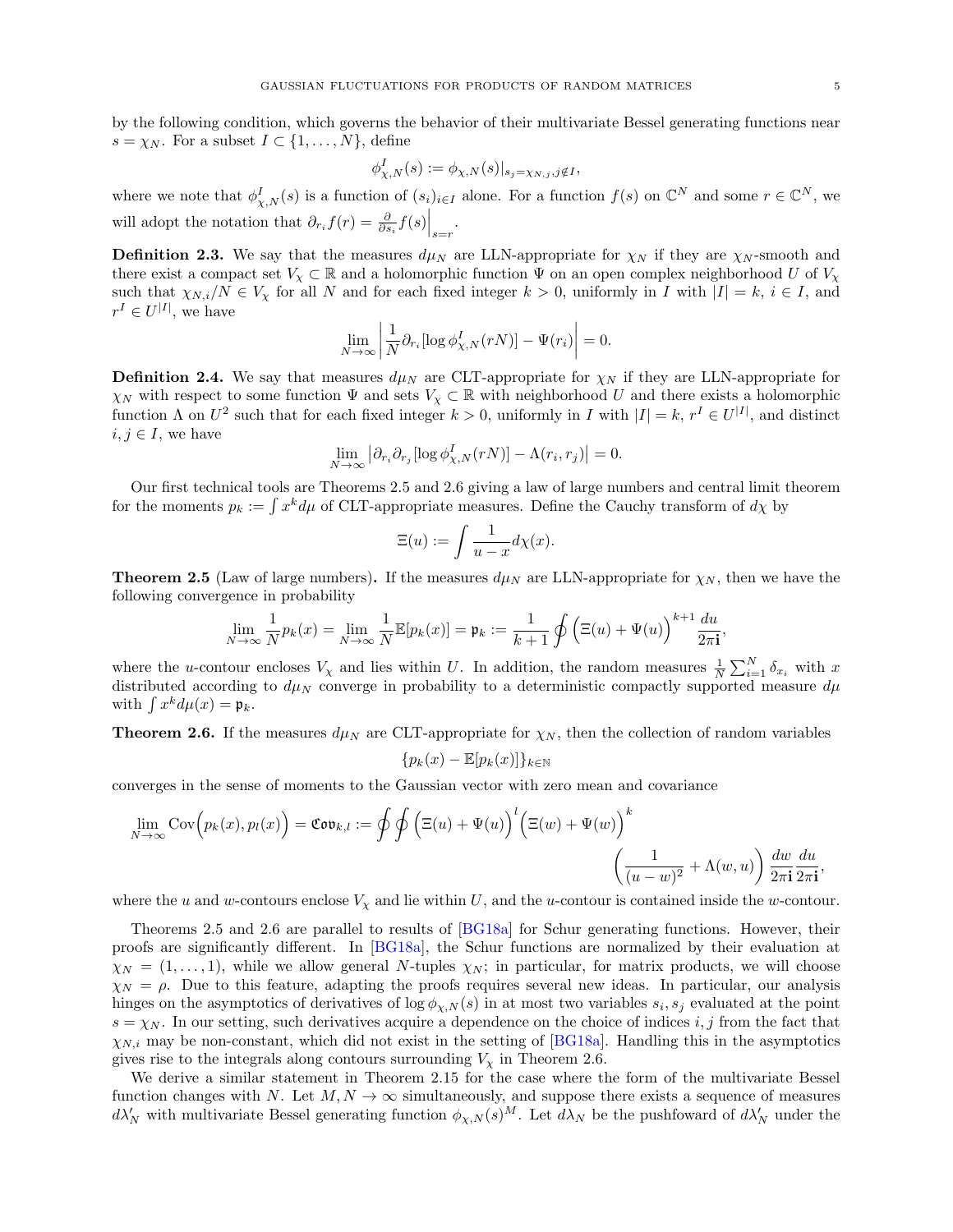map  $\lambda' \mapsto \frac{1}{M} \lambda'$ . We obtain a similar law of large numbers and central limit theorem for the moments of  $d\lambda_N$ , though we require a different scaling.

**Theorem [2.14.](#page-22-1)** If  $d\mu_N$  is LLN-appropriate for  $\chi_N$ , then if x is distributed according to  $d\lambda_N$ , in probability we have

$$
\lim_{N \to \infty} \frac{1}{N} p_k(x) = \lim_{N \to \infty} \frac{1}{N} \mathbb{E}[p_k(x)] = \mathfrak{p}'_k := \oint \Xi(u) \Psi(u)^k \frac{du}{2\pi \mathbf{i}}
$$

,

where the u-contour encloses  $V_\chi$  and lies within U. In addition, the random measures  $\frac{1}{N}\sum_{i=1}^N \delta_{x_i}$  with x distributed according to  $d\lambda_N$  converge in probability to a deterministic compactly supported measure  $d\lambda$ with  $\int x^k d\lambda(x) = \mathfrak{p}'_k$ .

**Theorem [2.15.](#page-23-0)** If the measures  $d\mu_N$  are CLT-appropriate for  $\chi_N$ , then if x is distributed according to  $d\lambda_N$ , the collection of random variables

$$
\{M^{1/2}(p_k(x)-\mathbb{E}[p_k(x)])\}_{k\in\mathbb{N}}
$$

converges in the sense of moments to the Gaussian vector with zero mean and covariance

$$
\lim_{N \to \infty} \text{Cov}\Big(M^{1/2}p_k(x), M^{1/2}p_l(x)\Big)
$$
\n
$$
= kl \oint \oint \Xi(u) \Xi(w) \Psi(u)^{k-1} \Psi(w)^{l-1} \Lambda(u, w) \frac{du}{2\pi \mathbf{i}} \frac{dw}{2\pi \mathbf{i}} + kl \oint \Xi(u) \Psi(u)^{k+l-2} \Psi'(u) \frac{du}{2\pi \mathbf{i}},
$$

where the u and w-contours enclose  $V_{\chi}$  and lies within U, and the u-contour is contained inside the w-contour.

<span id="page-5-0"></span>1.4. Asymptotics of multivariate Bessel generating functions for matrix products. To apply The-orems [2.6](#page-11-1) and [2.15](#page-23-0) to products of random matrices, we choose  $\chi_N = \rho = (N-1,\ldots,0)$  as the N-tuples for our multivariate Bessel generating functions. For a positive definite matrix X, denote by  $\phi_X(s)$  the multivariate Bessel generating function of its log-spectral measure for the N-tuple  $\rho$ . Here, it is the logspectral measure instead of the spectral measure itself which will behave nicely with respect to multivariate Bessel generating functions; moreover, considering the log-spectral measure is necessary in our later study of Lyapunov exponents.

We then use the key property shown in Lemma [4.2](#page-41-1) that if  $X_1 = Y_1^* Y_1$  and  $X_2 = Y_2^* Y_2$  are unitarily invariant random matrices, then the multivariate Bessel generating function for  $X_3 = (Y_1 Y_2)^*(Y_1 Y_2)$  is given by

$$
\phi_{X_3}(s) = \phi_{X_1}(s)\phi_{X_2}(s).
$$

We conclude that the multivariate Bessel generating function of the log-spectral measure for  $X_N :=$  $(Y_N^1 \cdots Y_N^M)^*(Y_N^1 \cdots Y_N^M)$  is given by

$$
\phi_N(s) = \psi_X(s)^M,
$$

where  $\psi_X(s)$  is the generating function of the log-spectral measure of  $X_N^1 := (Y_N^1)^* Y_N^1$ .

Our second key step is an asymptotic analysis in Theorems [3.9](#page-29-1) and [3.4](#page-25-0) of the ratio  $\frac{\mathcal{B}(s,\lambda)}{\mathcal{B}(\rho,\lambda)}$  near  $s=\rho$ , which allow us to check in Theorem [4.5](#page-42-0) that the measures we study are CLT-appropriate for  $\rho$ . This analysis hinges on the following new integral representation of this ratio at  $s = \mu_{a,b} := (a, N-1, \ldots, b, \ldots, 0)$  motivated by the main integral formula in [\[GP15\]](#page-67-11), where  $\hat{b}$  means that b is omitted from the expression.

**Theorem [3.2.](#page-24-2)** For any  $a \in \mathbb{C}$  and  $b \in \{N-1,\ldots,0\}$ , we have that

$$
\frac{\mathcal{B}(\mu_{a,b},\lambda)}{\mathcal{B}(\rho,\lambda)}=(-1)^{N-b+1}\frac{\Gamma(N-b)\Gamma(b+1)\Gamma(a-N+1)(a-b)}{\Gamma(a+1)}\oint_{\{e^{\lambda_i}\}}\frac{dz}{2\pi\mathbf{i}}\oint_{\{0,z\}}\frac{dw}{2\pi\mathbf{i}}\cdot\frac{z^aw^{-b-1}}{z-w}\cdot\prod_{i=1}^N\frac{w-e^{\lambda_i}}{z-e^{\lambda_i}},
$$

where the z-contour encloses the poles at  $e^{\lambda_i}$  and avoids the negative real axis and the w-contour encloses both 0 and the z-contour.

In the previous works [\[GP15,](#page-67-11) [Cue18a,](#page-66-12) [Cue18b,](#page-67-12) [Cue18c\]](#page-67-13) of Gorin-Panova and Cuenca, representations of normalized symmetric polynomials as single contour integrals were used for the asymptotic analysis. We were not able to find such a representation for the normalized version of the multivariate Bessel functions that we need in this text. Nevertheless, it turns out that we can increase the dimension of the integration cycle and instead use a double contour integral, which remains well-suited for asymptotic analysis. We also remark that our double contour integral in Theorem [3.2](#page-24-2) has certain similarities with Okounkov's representation of the correlation kernel for the Schur measure in [\[Oko01,](#page-68-13) Theorem 2].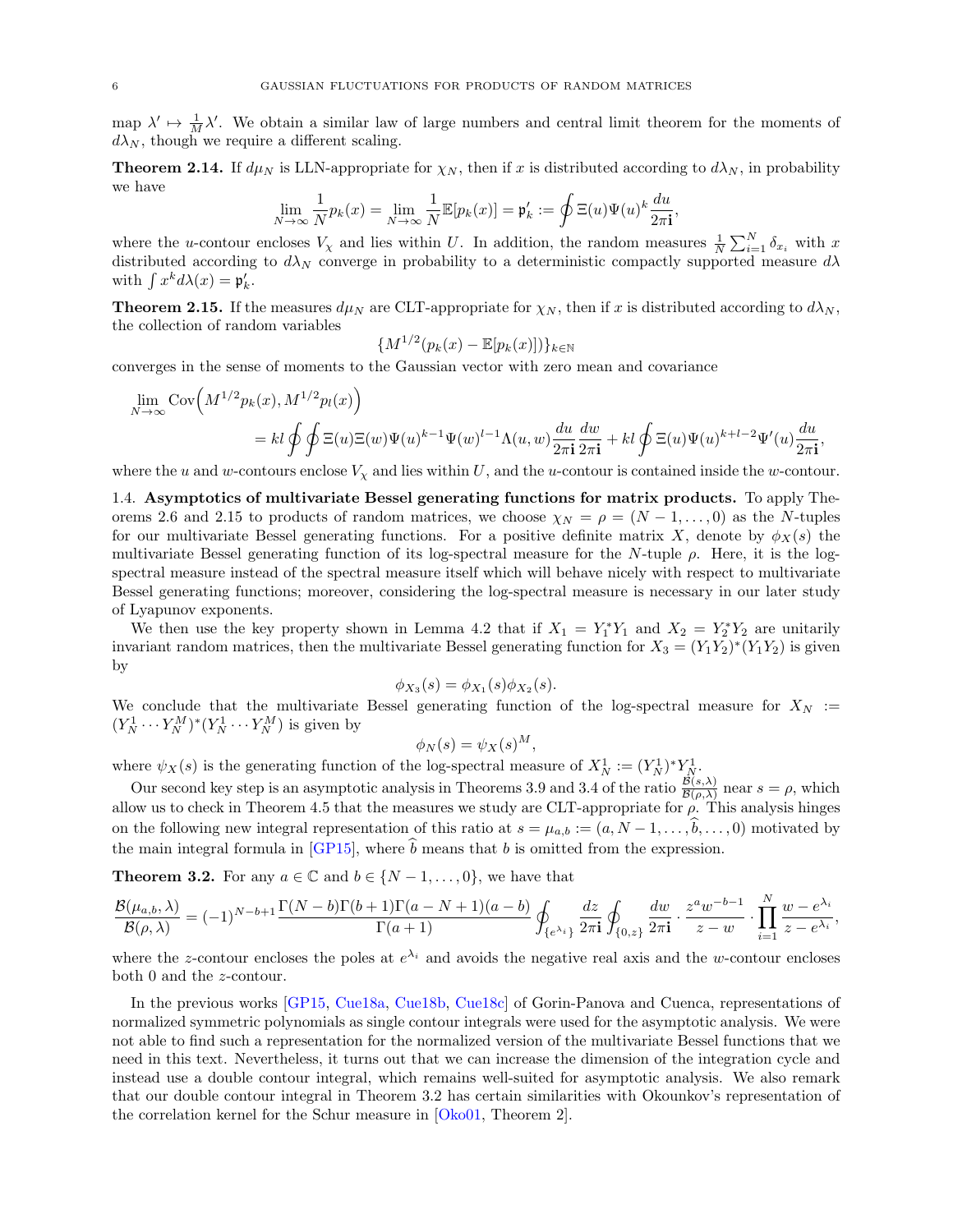<span id="page-6-0"></span>1.5. Multivariate Bessel generating functions and the Cholesky decomposition. When applied to the log-spectral measure of a positive definite Hermitian unitarily invariant random matrix  $X$ , the multivariate Bessel generating function for  $\rho$  has an interpretation in terms of the Cholesky decomposition of X. Recall that the Cholesky decomposition of a positive definite Hermitian matrix X is a factorization  $X = R^*R$ of X into the product of an upper triangular matrix  $R$  and its conjugate transpose. In Proposition [B.3](#page-64-1) we relate the multivariate Bessel generating function  $\phi_X(s)$  for the log-spectral measure of X to the Mellin transform of the diagonal elements of R via

(1.1) 
$$
\phi_X(s) = \mathbb{E}\left[\prod_{k=1}^N R_{kk}^{2(s_k - \rho_k)}\right].
$$

This is a translation of [\[KK16b,](#page-67-14) Lemma 5.3] of Kieburg-Kosters to our language, and we view it as an analogue of the fact that the distribution of any unitarily-invariant random matrix  $X$  is determined by the joint distribution of the diagonal entries  $(X_{kk})_{1\leq k\leq N}$  which was recently applied by Matsumoto-Novak in [\[MN18\]](#page-68-14) to the study of sums of random matrices, among other things, and which is implicit in the works [\[OV96,](#page-68-15) [Gor14\]](#page-67-15) of Olshanski-Vershik and Gorin.

We may apply this connection to give an intuitive explanation for the multiplicative property of multivariate Bessel generating functions over products of matrices. If  $X_1 = Y_1^* Y_1$  and  $X_2 = Y_2^* Y_2$  are independent unitarily invariant random matrices with Cholesky decompositions  $X_1 = (R^1)^* R^1$  and  $X_2 = (R^2)^* R^2$ , then for  $X_3 = (Y_1 Y_2)^* Y_1 Y_2$  with Cholesky decomposition  $X_3 = (R^3)^* R^3$ , we give in Proposition [B.2](#page-64-2) a direct geometric argument that

<span id="page-6-2"></span>
$$
R_{kk}^3 \stackrel{d}{=} R_{kk}^1 \cdot R_{kk}^2.
$$

Combined with [\(1.1\)](#page-6-2), this gives another proof that  $\phi_{X_3}(s) = \phi_{X_1}(s)\phi_{X_2}(s)$ .

We also apply this result to give a geometric interpretation of Voiculescu's S-transform. Let  $d\lambda$  be a compactly supported measure on  $(0, \infty)$ , and let  $\lambda^N$  be N-tuples whose empirical measures converge weakly to  $d\lambda$ . Then we have the following expression for the S-transform of  $d\lambda$  in terms of the limiting Cholesky decompositions of unitarily invariant random matrices with fixed spectra  $\lambda^N$ .

**Corollary [B.4.](#page-65-0)** Let  $X_N$  be the  $N \times N$  unitarily invariant Hermitian random matrix with spectrum  $\lambda^N$ . For  $t \in [0, 1]$ , the log-S-transform of the measure  $d\lambda$  is given by

$$
-\log S_{d\lambda}(t-1) = \lim_{N \to \infty} \mathbb{E} \left[ 2 \log R_{\lfloor tN \rfloor, \lfloor tN \rfloor} \right],
$$

where  $X_N = R^*R$  is the Cholesky decomposition of  $X_N$ .

<span id="page-6-1"></span>1.6. Relation to the literature. Our results relate to several different lines of work in the literature. In many cases, we are able to prove more general results than those previously known in the same settings, though some of the papers we mention are focused on different applications. We now summarize these connections, beginning with relations to previous results in the random matrix theory literature.

• Global fluctuations for sums and products of finitely many unitarily-invariant random matrices with fixed spectrum were previously studied in some cases using techniques from the Stieltjes transform, free probability, and Schwinger-Dyson equations. For sums, a central limit for global fluctuations was proven using Stieltjes transform techniques in the works [\[PV07,](#page-68-11) [PS11\]](#page-68-16) of Pastur-Vasilchuk and Pastur-Shcherbina and follows from the theory of second-order freeness in free probability (see the papers [\[MS06,](#page-68-17) [MSS07,](#page-68-18) [CMSS07\]](#page-66-5) of Mingo-Speicher, Mingo-Sniady-Speicher, and Collins-Mingo- ´ Sniady-Speicher) as described in  $[MS17, Chapter 5]$  $[MS17, Chapter 5]$  $[MS17, Chapter 5]$ . A limiting case of our methods recovers the case of sums of random matrices; this approach was followed by Bufetov-Gorin in [\[BG18a,](#page-66-10) Section 9.4] and shown to recover the results of [\[PS11\]](#page-68-16).

For products, a central limit theorem was shown using Stieltjes transform techniques for the product of two unitary matrices with fixed spectrum by Vasilchuk in [\[Vas16\]](#page-68-20). For products of positive definite matrices, second-order freeness yields a CLT without an expression for the covariance via the results of Collins-Mingo-Sniady-Speicher in [[CMSS07,](#page-66-5) Theorem 7.9 and Theorem 8.2] and with non-explicit combinatorial formula for the covariance via the results of Arizmendi-Mingo in [\[AM18\]](#page-66-13). In [\[GN15\]](#page-67-16), Guionnet-Novak show that all polynomial linear statistics are asymptotically Gaussian using the Schwinger-Dyson equations, though no explicit formula for the covariance is given and the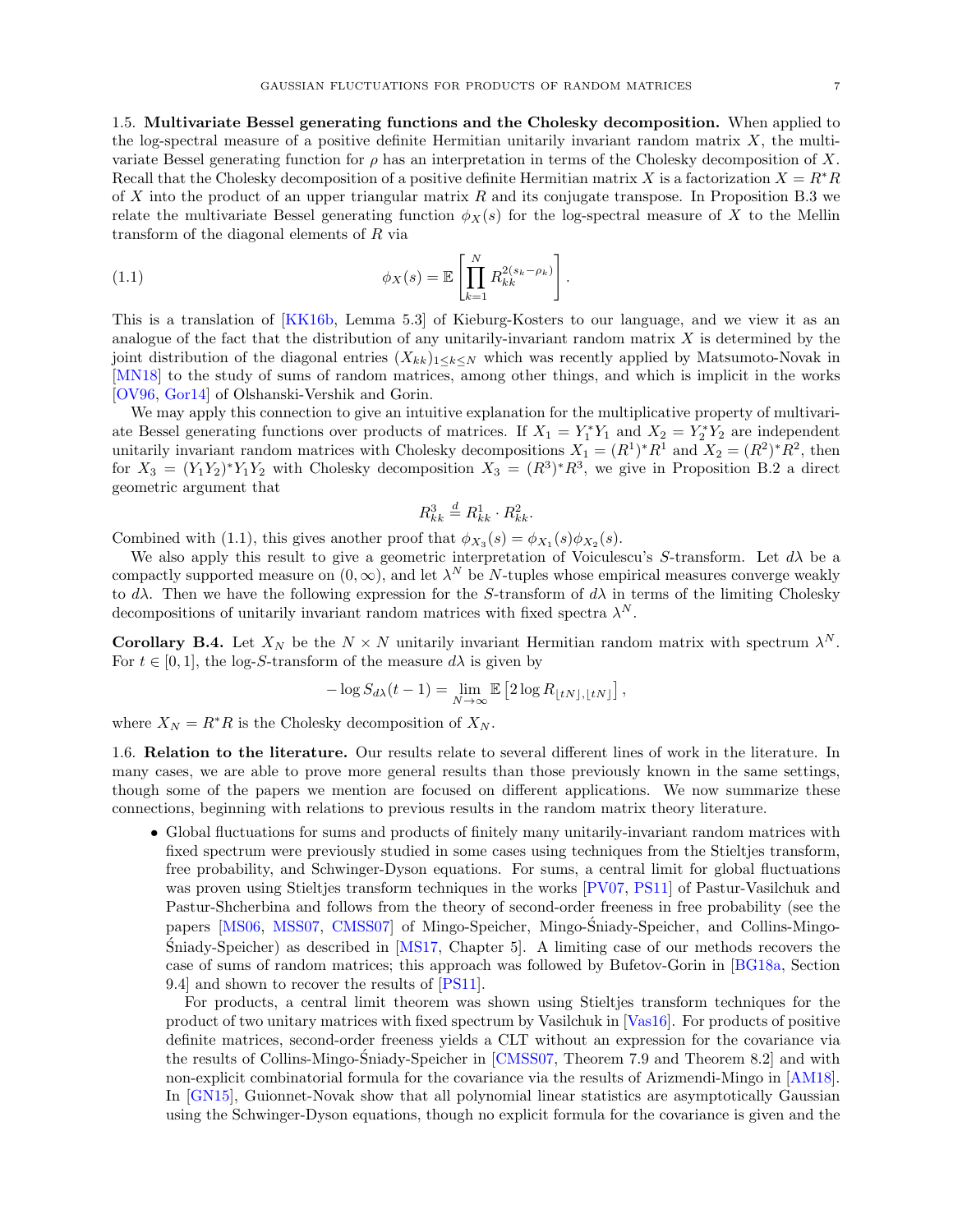same techniques do not extend to the log-spectrum. Finally, the recent paper [\[CO18\]](#page-66-14) of Coston-O'Rourke gives a CLT for linear statistics of eigenvalues of products of Wigner matrices. From this perspective, our Theorem [4.8](#page-45-0) yields the first explicit formula for the covariance of the CLT for products of positive definite matrices. Simultaneously, this is the first result showing that this covariance grows logarithmically on short scales.

- Global fluctuations for some classes of matrix models amenable to our techniques have been studied extensively in the literature. For Wigner, Wishart, and Jacobi ensembles, it was shown in the general β setting in the works [\[DP12,](#page-67-17) [Jia13,](#page-67-18) [Bor14a,](#page-66-15) [Bor14b,](#page-66-16) [BG15a,](#page-66-17) [DP18\]](#page-67-19) of Dumitriu-Paquette, Jiang, Borodin, and Borodin-Gorin that the multilevel eigenvalue structure of these ensembles has Gaussian free field fluctuations. For separable covariance matrices, namely matrices of the form AXB with A, B deterministic and X rectangular Ginibre, a CLT for global fluctuations was shown by Bai-Li-Pan in [\[BLP16\]](#page-66-18) via Stieltjes transform techniques. Our Theorems [4.12](#page-50-0) and [4.13](#page-51-0) recover the single level versions of these results. Finally, for a product of finitely many complex Ginibre matrices, the paper [\[KZ14\]](#page-67-6) of Kuijlaars-Zhang interprets the process of singular values as a biorthogonal ensemble with explicit recurrence relation, which satisfies a global CLT by the results of Breuer-Duits in [\[BD17\]](#page-66-19).
- In the setting of the M-fold product of  $N \times N$  random matrices, the law of large numbers for Lyapunov exponents as  $M \to \infty$  and then  $N \to \infty$  was originally studied by Newman and Isopi-Newman in [\[New86a,](#page-68-9) [New86b,](#page-68-10) [IN92\]](#page-67-2). It was then obtained in a free probability context by Kargin and Tucci in [\[Kar08,](#page-67-20) [Tuc10\]](#page-68-21). Our techniques recover these law of large numbers results.

In the more recent works [\[For13,](#page-67-21) [ABK14\]](#page-66-20) of Forrester and Akemann-Burda-Kieburg, a LLN and CLT were shown for square Ginibre ensembles with fixed N and  $M \to \infty$ , and Forrester studied in [\[For15\]](#page-67-22) their asymptotics as  $N \to \infty$ . In [\[Red16\]](#page-68-12), Reddy showed a general LLN and CLT for Lyapunov exponents of unitarily invariant ensembles at fixed N. Finally, in [\[KK16b\]](#page-67-14), Kieburg-Kosters gave a different proof for a subset of these ensembles which they call polynomial ensembles of derivative type (which corresponds to cases where the multivariate Bessel generating function is multiplicative). However, none of these papers studies the CLT in our regime, where  $M, N \to \infty$ simultaneously.

• Local statistics of Lyapunov exponents for products of square Ginibre matrices are studied for  $M, N \rightarrow \infty$  simultaneously by Akemann-Burda-Kieburg and Liu-Wang-Wang in [\[ABK18\]](#page-66-4) and [\[LWW18\]](#page-67-4). The local limits are shown to have picket fence statistics when  $M/N \to \infty$ , sine kernel statistics when  $M/N \to 0$ , and an interpolation between the two in the intermediate regime when  $M \sim N$ . In particular, their results imply that the limits  $N \to \infty$  and  $M \to \infty$  do not commute on the local scale for Ginibre matrices, as earlier predicted heuristically by the same authors in [\[ABK14,](#page-66-20) Section 5].

Their methods rely an expression for the process of squared singular values as a determinantal point process with explicit correlation kernel, and we believe this expression may be modified to obtain similar results for rectangular Ginibre matrices. When compared to our Theorem [4.17,](#page-58-1) this yields a transition between the sine kernel on local scales and a Gaussian process with white noise on the global scale.

• In the study of dynamical isometry for deep neural networks, singular values of products of many i.i.d. copies of large random matrices appear as Jacobians of newly initialized networks in the work of many researchers in the papers [\[SMG14,](#page-68-2) [PSG17,](#page-68-3) [PSG18,](#page-68-4) [CPS18,](#page-66-3) [XBSD](#page-68-5)<sup>+</sup>18, [TWJ](#page-68-6)<sup>+</sup>18, [LQ18\]](#page-67-1), which study different network architectures which lead to singular values closely clustered around 1. We mention also the recent paper [\[HN18\]](#page-67-23) of Hanin-Nica, which proves Gaussianity for the first exponential moment of the Lyapunov exponents for a specific family of matrix products originating in the study of deep neural networks. While these works consider orthogonally-invariant or general real matrix ensembles (as opposed to unitarily-invariant complex matrix ensembles), it is believed that the structure of fluctuations is similar in both cases, allowing us to make predictions for the behavior of fluctuations in this setting.

Our technique via multivariate Bessel generating functions also has many relations to the literature, which we now discuss.

• The idea that products of unitarily-invariant random matrices are related to products of the corresponding multivariate Bessel functions dates back to at least Macdonald and Zinn-Justin in [\[Mac95,](#page-68-22) Section VII.4] and [\[ZJ99\]](#page-68-23), where it was used to give an heuristic proof of the multiplicativity of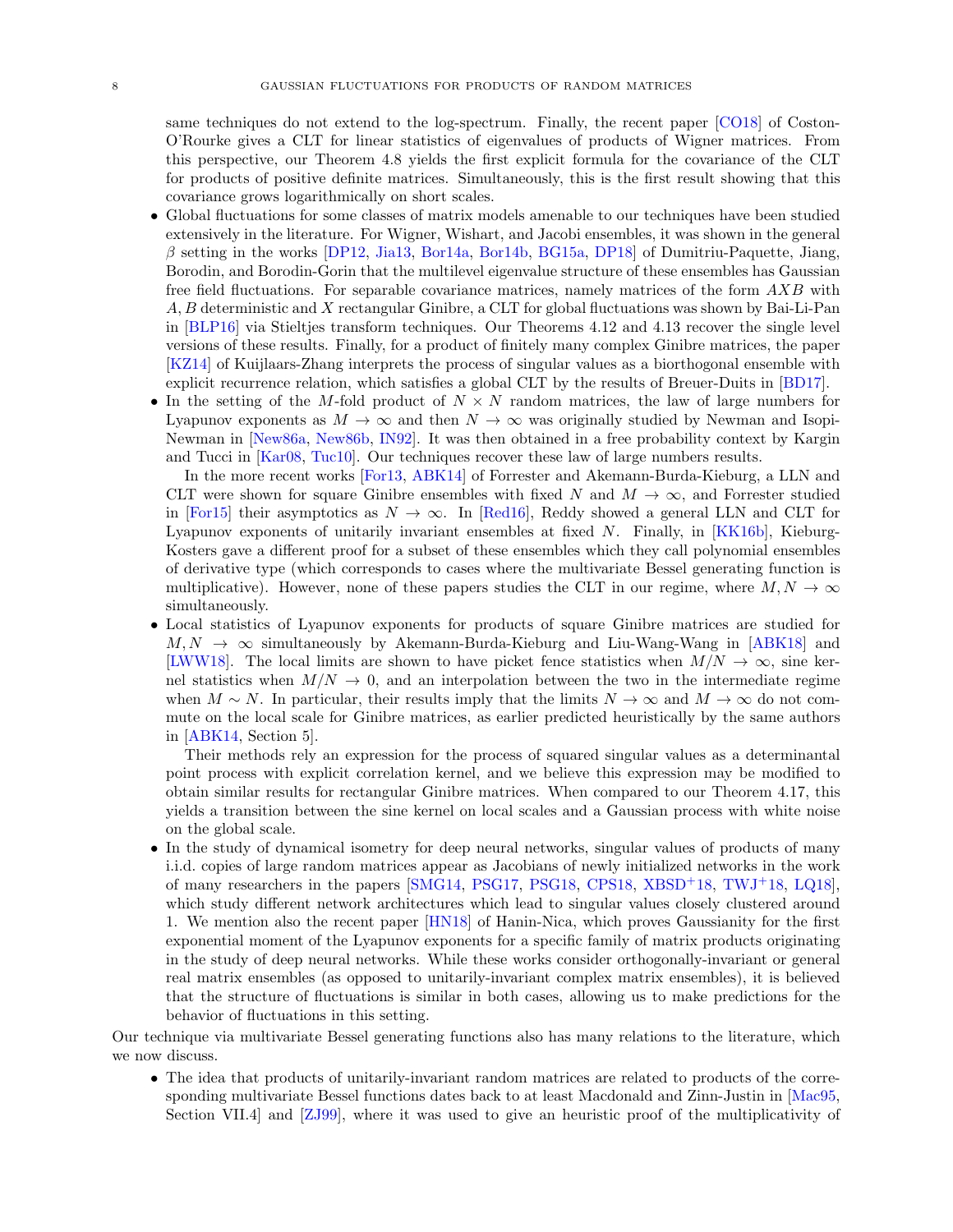Voiculescu's S-transform. Our work may be viewed as a rigorous realization and generalization of this approach. It rests on the analytic continuation of the key functional equation for characters of  $\mathfrak{gl}_N$  used in Lemma [4.2,](#page-41-1) which holds for any compact group and whose analytic continuation was studied by Berezin-Gelfand in [\[BG56\]](#page-66-21) and Helgason in [\[Hel84\]](#page-67-24). We mention also the recent work [\[BGS18\]](#page-66-22) of Borodin-Gorin-Strahov, where the eigenvalues of products of Jacobi ensembles were shown to form a continuous limit of a Schur process with certain specializations.

When applied to log-spectral measures of unitarily invariant random matrix ensembles, our multivariate Bessel generating functions correspond after a change of variables to the spherical transform as surveyed in [\[Hel84\]](#page-67-24). The spherical transform is used by Kieburg-Kosters in [\[KK16a,](#page-67-25) [KK16b\]](#page-67-14) to derive correlation kernels for products of random matrices drawn from so-called polynomial ensembles and to obtain a CLT for Lyapunov exponents of fixed size matrices when the polynomial ensembles are of derivative type. In our language, this is an analogue of Theorem [2.15](#page-23-0) in the special case where N is fixed,  $M \to \infty$ , and the multivariate Bessel generating function is multiplicative and hence  $\Lambda(u, w) = 0$ . In the general  $\beta$  setting, the paper [\[GM17\]](#page-67-26) of Gorin-Marcus uses the fact that such spherical transforms are scaling limits of discrete versions originating from the theory of Macdonald symmetric functions.

• Our main technical tools Theorems [2.6](#page-11-1) and [2.15](#page-23-0) are in the spirit of the previous works [\[BG15b,](#page-66-9) [BG18a,](#page-66-10) [BG18b,](#page-66-11) [Hua18\]](#page-67-27) of Bufetov-Gorin and Huang which together established similar results on law of large numbers and central limit theorems for measures whose Schur/Jack generating functions admit nice expansions near the point  $(1, 1, \ldots, 1)$ . Our theorems may be interpreted as a partial generalization of the (continuous limit of) the Schur case of these results to expansions near arbitrary  $N$ -tuples  $\chi$ , although this introduces significant complications in the proofs. In particular, the logderivatives of the multivariate Bessel generating function evaluated at this point may depend on the variables in which the derivatives were taken, which was not true for evaluation of Schur functions at  $(1, 1, \ldots, 1)$ . Accounting for this in the computation of moments and covariance in Theorems [2.6](#page-11-1) and [2.15](#page-23-0) leads to the integrals along contours around the support  $V_{\chi}$  of  $d\chi$  in their statements.

We mention also the series of papers [\[BL17,](#page-66-23) [Li18a,](#page-67-28) [Li18b\]](#page-67-29) by Boutillier-Li and Li which give analogues of these results for expansions of Schur generating functions near a point  $(x_1, \ldots, x_n, x_1, \ldots, x_n, \ldots, x_1, \ldots, x_n)$  with periodic coordinates, though we note that those papers obtain asymptotics of Schur generating functions using different techniques.

• The integral formula [\(3.2\)](#page-24-3) in Theorem [3.2](#page-24-2) for evaluations of multivariate Bessel functions near  $\rho$ and its Schur analogue [\(3.11\)](#page-29-2) were inspired by the alternate proof of [\[GP15,](#page-67-11) Theorem 3.6] discussed in the remark immediately after its statement. The Schur version of this formula is also used by Cuenca-Gorin in [\[CG18,](#page-66-24) Theorem 3.4] to study the q-analogue of the Gelfand-Tsetlin branching graph.

<span id="page-8-0"></span>1.7. Organization of the paper. The remainder of this paper is organized as follows. In Section [2,](#page-9-0) we introduce the multivariate Bessel generating functions and prove our main technical results, Theorems [2.6](#page-11-1) and [2.15,](#page-23-0) which give central limit theorems for global fluctuations of measures with nice multivariate Bessel generating functions. In Section [3,](#page-24-0) we give a new contour integral formula for certain multivariate Bessel functions in Theorem [3.2](#page-24-2) and use it to analyze their asymptotics in Theorems [3.9](#page-29-1) and [3.4.](#page-25-0) In Section [4,](#page-40-1) we apply the results of the previous two sections to prove our main results, Theorems [4.8,](#page-45-0) [4.14,](#page-53-1) [4.16,](#page-58-0) and [4.17](#page-58-1) on the convergence of height functions to Gaussian random fields. Finally, in Section [5,](#page-60-0) we present an extension of our technique to obtain a 2-D Gaussian field from products of different numbers of random matrices in Theorem [5.1.](#page-60-3) For the convenience of the reader, all definitions and notations will be given again in the following sections.

<span id="page-8-1"></span>Acknowledgments. We would like to thank Andrew Ahn, Alexei Borodin, Maurice Duits, Octavio Arizmendi Echegaray, Alice Guionnet, Victor Kleptsyn, James Mingo, Roland Speicher, and Alex Zhai for useful discussions. Both authors were supported by the NSF grants DMS-1664619 and DMS-1664650. V. G. was partially supported by the NEC Corporation Fund for Research in Computers and Communications, by the Sloan Research Fellowship, by NSF grant DMS-1949820, and by the Office of the Vice Chancellor for Research and Graduate Education at the University of Wisconsin–Madison with funding from the Wisconsin Alumni Research Foundation. Y. S. was supported by a Junior Fellow award from the Simons Foundation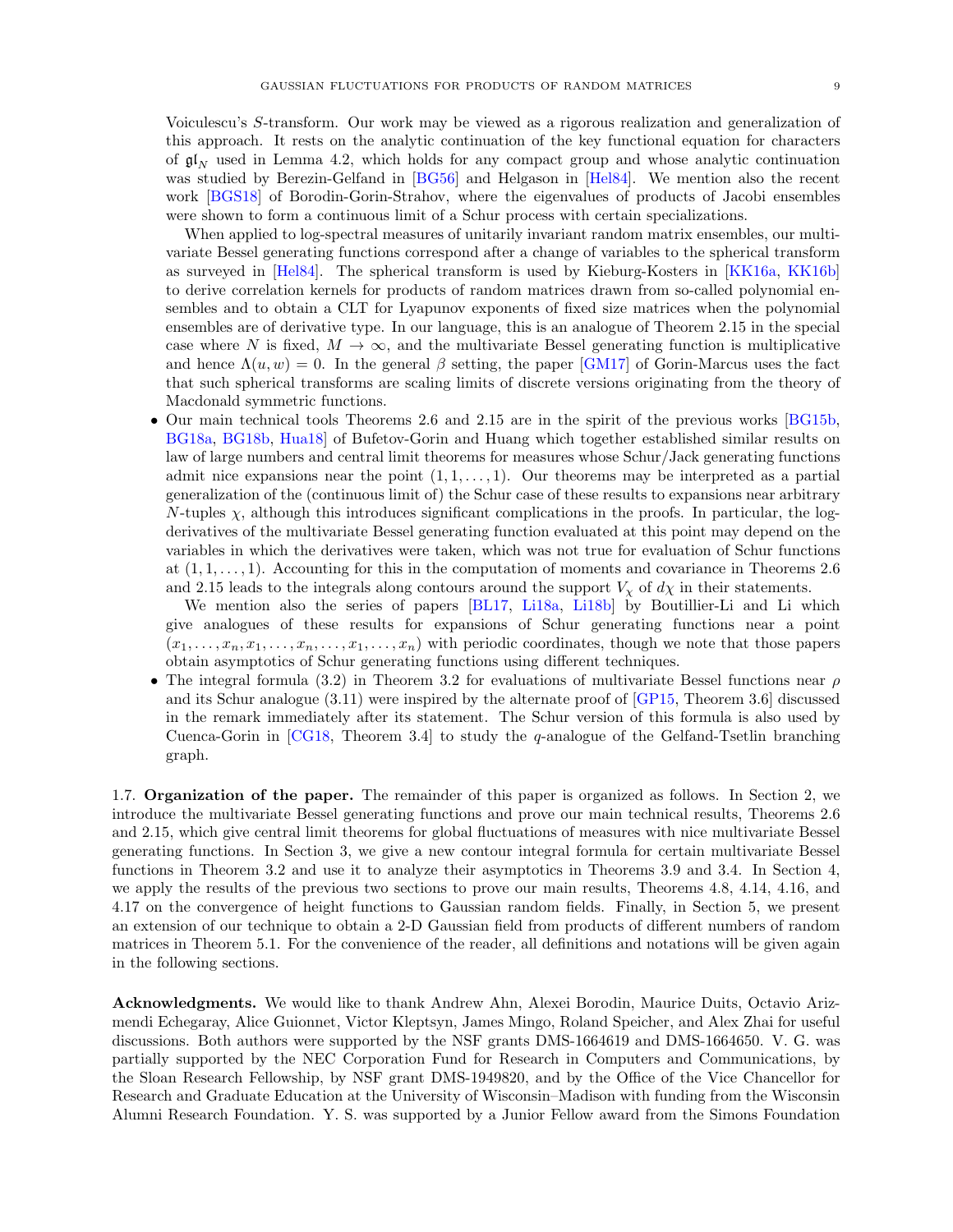and NSF Grant DMS-1701654/2039183. The authors also thank the organizers of the Park City Mathematics Institute research program on Random Matrix Theory and the MATRIX workshop "Non-Equilibrium Systems and Special Functions," where part of this work was completed.

### <span id="page-9-4"></span>2. Central limit theorem via multivariate Bessel generating functions

<span id="page-9-1"></span><span id="page-9-0"></span>2.1. Multivariate Bessel generating functions. For a set of variables  $a = (a_1, \ldots, a_N)$ , we denote the Vandermonde determinant by  $\Delta(a) := \prod_{1 \leq i < j \leq N} (a_i - a_j)$ . For sets of complex variables  $a = (a_1, \ldots, a_N)$ and  $b = (b_1, \ldots, b_N)$  with all  $\{a_i\}$  and  $\{b_i\}$  distinct, the multivariate Bessel function is given by

(2.1) 
$$
\mathcal{B}(a,b) := \Delta(\rho) \frac{\det(e^{a_i b_j})_{i,j=1}^N}{\Delta(a)\Delta(b)},
$$

where  $\rho = (N-1, \ldots, 0)$ , and it admits analytic continuation to all values of a and b. For a probability measure  $d\mu_N$  on  $W^N := \{(x_1, \ldots, x_N) \in \mathbb{R}^N \mid x_1 \geq \cdots \geq x_N\}$  and an N-tuple  $\chi \in W^N$ , define its multivariate Bessel generating function  $\phi_{\chi,N}(s) := \phi_{\chi,N}(s_1,\ldots,s_N)$  by

<span id="page-9-5"></span>(2.2) 
$$
\phi_{\chi,N}(s) := \int \frac{\mathcal{B}(s,x)}{\mathcal{B}(\chi,x)} d\mu_N(x).
$$

**Definition 2.1.** We say that a measure  $d\mu_N$  is  $\chi$ -smooth if the defining integral of  $\phi_{\chi,N}(s)$  converges absolutely and uniformly on a complex neighborhood of  $[\chi_N, \chi_1]^N$ .

**Remark.** In our applications in later sections, we will take  $\chi = \rho$ . For convenience, in those applications we will omit the  $\chi$ 's in the notation and write simply  $\phi_N(s)$  and smooth instead of  $\phi_{\rho,N}(s)$  and  $\rho$ -smooth.

Define the operators

(2.3) 
$$
D_k := \Delta(s)^{-1} \circ \sum_{i=1}^N \partial_{s_i}^k \circ \Delta(s)
$$

and the moments  $p_k(x) := x_1^k + \cdots + x_N^k$ . We show now that repeated applications of the operators  $D_k$  yield mixed moments of a smooth measure.

<span id="page-9-3"></span>**Lemma 2.2.** For any  $k_1, \ldots, k_l \geq 1$ , if  $d\mu_N$  is  $\chi$ -smooth and x is  $d\mu_N$ -distributed, then  $\mathbb{E}[p_{k_1}(x) \cdots p_{k_l}(x)]$ is finite and equals

$$
\mathbb{E}[p_{k_1}(x)\cdots p_{k_l}(x)]=D_{k_1}\cdots D_{k_l}\phi_{\chi,N}(\chi).
$$

*Proof.* Choose  $\delta > 0$  small so that for s in a neighborhood of  $[\chi_N, \chi_1]^N$ , the defining integral of  $\phi_{\chi,N}$  is convergent at  $s + \delta \varepsilon$  for all  $2^N$  choices of vector  $\varepsilon$  with entries in  $\{\pm 1\}$ . We therefore see that on this neighborhood we have

$$
\sum_{\varepsilon_i \in \{\pm 1\}} \Delta(s + \delta \varepsilon) \phi_{\chi, N}(s + \delta \varepsilon) = \int \frac{\Delta(\chi)}{\det(e^{\chi_i x_j})_{i,j=1}^N} \sum_{\varepsilon_i \in \{\pm 1\}} \sum_{\sigma \in S_N} (-1)^{\sigma} \prod_{i=1}^N e^{s_i x_{\sigma(i)} + \delta \varepsilon_i x_{\sigma(i)}} d\mu_N(x)
$$

$$
= \int \frac{\Delta(\chi)}{\det(e^{\chi_i x_j})_{i,j=1}^N} \prod_{i=1}^N [2 \cosh(\delta x_i)] \sum_{\sigma \in S_N} (-1)^{\sigma} \prod_{i=1}^N e^{s_i x_{\sigma(i)}} d\mu_N(x)
$$

$$
= \Delta(s) \int \prod_{i=1}^N [2 \cosh(\delta x_i)] \frac{\mathcal{B}(s, x)}{\mathcal{B}(\chi, x)} d\mu_N(x).
$$

Notice now that

$$
\sum_{\varepsilon_i \in \{\pm 1\}} \Delta(s + \delta \varepsilon) \phi_{\chi, N}(s + \delta \varepsilon)
$$

vanishes at  $s_i = s_j$ , meaning that

<span id="page-9-2"></span>(2.4) 
$$
\sum_{\varepsilon_i \in \{\pm 1\}} \frac{\Delta(s + \delta \varepsilon)}{\Delta(s)} \phi_{\chi, N}(s + \delta \varepsilon) = \int \prod_{i=1}^N [2 \cosh(\delta x_i)] \frac{\mathcal{B}(s, x)}{\mathcal{B}(\chi, x)} d\mu_N(x)
$$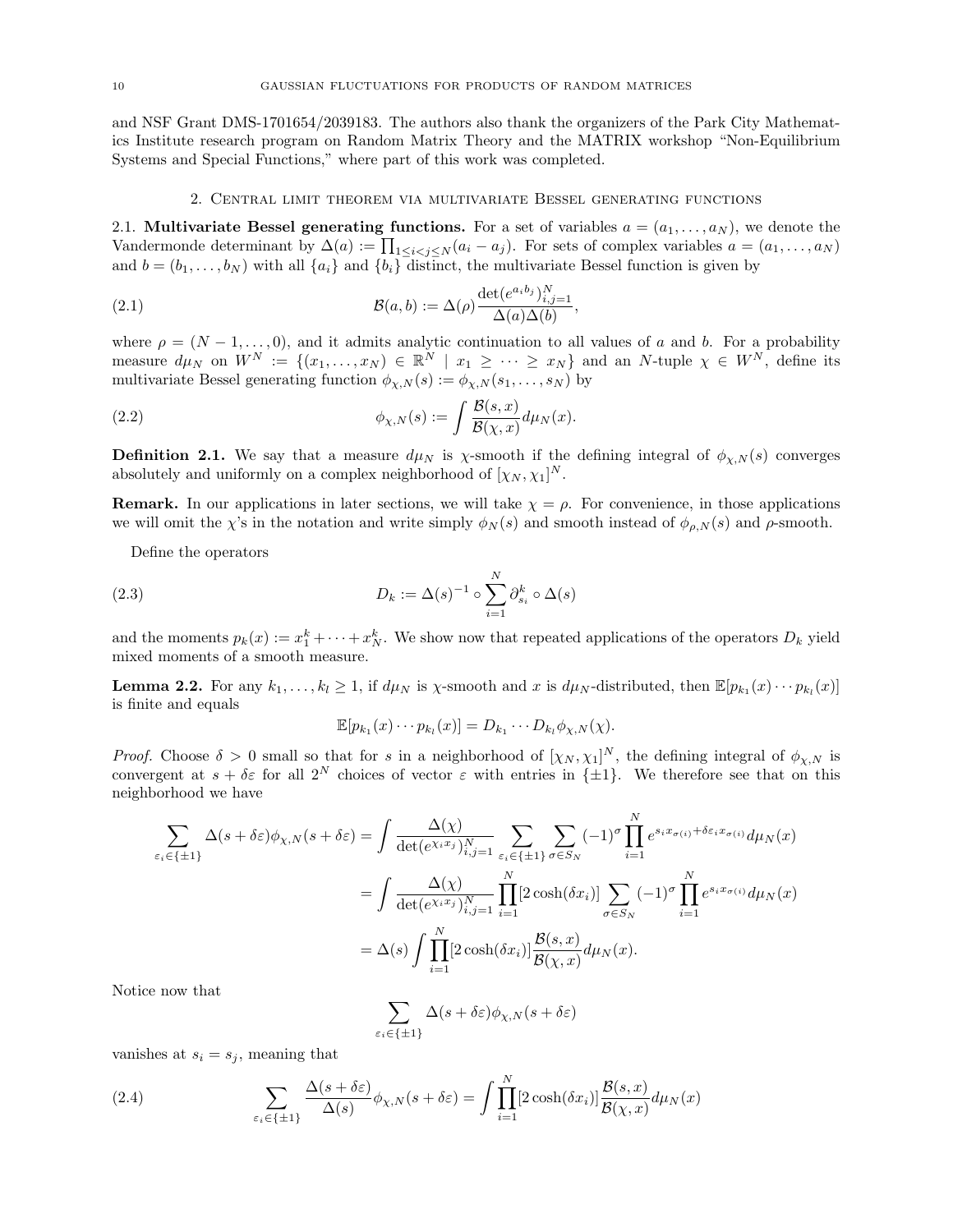admits an analytic continuation to and converges absolutely on a neighborhood of  $[\chi_N, \chi_1]^N$  for some  $\delta > 0$ . Notice now that  $|p_{k_1}(x)\cdots p_{k_l}(x)| < \prod_{i=1}^N 2\cosh(\delta x_i)$  outside of a compact set, which implies that

$$
\left| p_{k_1}(x) \cdots p_{k_l}(x) \frac{\mathcal{B}(s, x)}{\mathcal{B}(\chi, x)} \right| < \left| \prod_{i=1}^N [2 \cosh(\delta x_i)] \frac{\mathcal{B}(s, x)}{\mathcal{B}(\chi, x)} \right|
$$

outside of a compact set. Therefore, the absolute convergence of [\(2.4\)](#page-9-2) together with the eigenrelation

$$
D_k \mathcal{B}(s, x) = p_k(x) \mathcal{B}(s, x)
$$

implies by dominated convergence that for s in some neighborhood of  $[\chi_N, \chi_1]^N$ , we have

$$
D_{k_1}\cdots D_{k_l}\phi_{\chi,N}(s)=\int p_{k_1}(x)\cdots p_{k_l}(x)\frac{\mathcal{B}(s,x)}{\mathcal{B}(\chi,x)}d\mu_N(x),
$$

Plugging in  $s = \chi$  then yields

$$
\mathbb{E}[p_{k_1}(x)\cdots p_{k_l}(x)]=\int p_{k_1}(x)\cdots p_{k_l}(x)d\mu_N=D_{k_1}\cdots D_{k_l}\phi_{\chi,N}(\chi).
$$

<span id="page-10-0"></span>2.2. Statement of the results. Let  $\chi_N \in W^N$  be a sequence of N-tuples such that we have the weak convergence of measures

$$
\frac{1}{N} \sum_{i=1}^{N} \delta_{\chi_{N,i}/N} \to d\chi
$$

for some compactly supported measure  $d\chi$  on R. Let  $\phi_{\chi,N}(s) := \phi_{\chi,N}(s_1,\ldots,s_N)$  be the multivariate Bessel generating function of a sequence of smooth measures  $d\mu_N$ . We now define conditions on  $\phi_{\chi,N}(s)$  which imply a limit shape and Gaussian fluctuations for these measures. For a subset  $I \subset \{1, \ldots, N\}$ , define  $s^I := (s_i)_{i \in I}$  and

$$
\phi_{\chi,N}^I(s) := \phi_{\chi,N}(s)|_{s_j = \chi_j, j \notin I},
$$

where we note that  $\phi_{\chi,N}^I(s)$  is a function of  $s^I$  alone. For a function  $f(s)$  on  $\mathbb{C}^N$  and some  $r \in \mathbb{C}^N$ , we will adopt the notation that  $\partial_{r_i} f(r) = \frac{\partial}{\partial s_i} f(s) \Big|_{s=r}$ .

<span id="page-10-2"></span>**Definition 2.3.** We say that the measures  $d\mu_N$  are LLN-appropriate for  $\chi_N$  if they are  $\chi_N$ -smooth and there exist a compact set  $V_\chi \subset \mathbb{R}$  and a holomorphic function  $\Psi$  on an open complex neighborhood U of  $V_\chi$ such that  $\chi_{N,i}/N \in V_{\chi}$  for all N and for each fixed integer  $k > 0$ , uniformly in I with  $|I| = k$ ,  $i \in I$ , and  $r^I \in U^{|I|}$ , we have

$$
\lim_{N \to \infty} \left| \frac{1}{N} \partial_{r_i} [\log \phi_{\chi,N}^I(rN)] - \Psi(r_i) \right| = 0.
$$

<span id="page-10-3"></span>**Definition 2.4.** We say that measures  $d\mu_N$  are CLT-appropriate for  $\chi_N$  if they are LLN-appropriate for  $\chi_N$  with respect to some function  $\Psi$  and sets  $V_\chi \subset \mathbb{R}$  with neighborhood U and there exists a holomorphic function  $\Lambda$  on  $U^2$  such that for each fixed integer  $k > 0$ , uniformly in I with  $|I| = k$ ,  $r^I \in U^{|I|}$ , and distinct  $i, j \in I$ , we have

$$
\lim_{N \to \infty} \left| \partial_{r_i} \partial_{r_j} [\log \phi_{\chi,N}^I(rN)] - \Lambda(r_i, r_j) \right| = 0.
$$

Define the Cauchy transform of the measure  $d\chi$  by

(2.5) 
$$
\Xi(u) := \int \frac{1}{u - x} d\chi(x)
$$

as a holomorphic function on  $\mathbb{C} \setminus V_{\mathbf{y}}$ .

<span id="page-10-1"></span>**Theorem 2.5** (Law of large numbers). If the measures  $d\mu_N$  are LLN-appropriate for  $\chi_N$ , then we have the following convergence in probability

,

(2.6) 
$$
\lim_{N \to \infty} \frac{1}{N} p_k(x) = \lim_{N \to \infty} \frac{1}{N} \mathbb{E}[p_k(x)] = \mathfrak{p}_k := \frac{1}{k+1} \oint \left( \Xi(u) + \Psi(u) \right)^{k+1} \frac{du}{2\pi \mathbf{i}}
$$

where the u-contour encloses  $V_\chi$  and lies within U. In addition, the random measures  $\frac{1}{N}\sum_{i=1}^N \delta_{x_i}$  with x distributed according to  $d\mu_N$  converge in probability to a deterministic compactly supported measure  $d\mu$ with  $\int x^k d\mu(x) = \mathfrak{p}_k$ .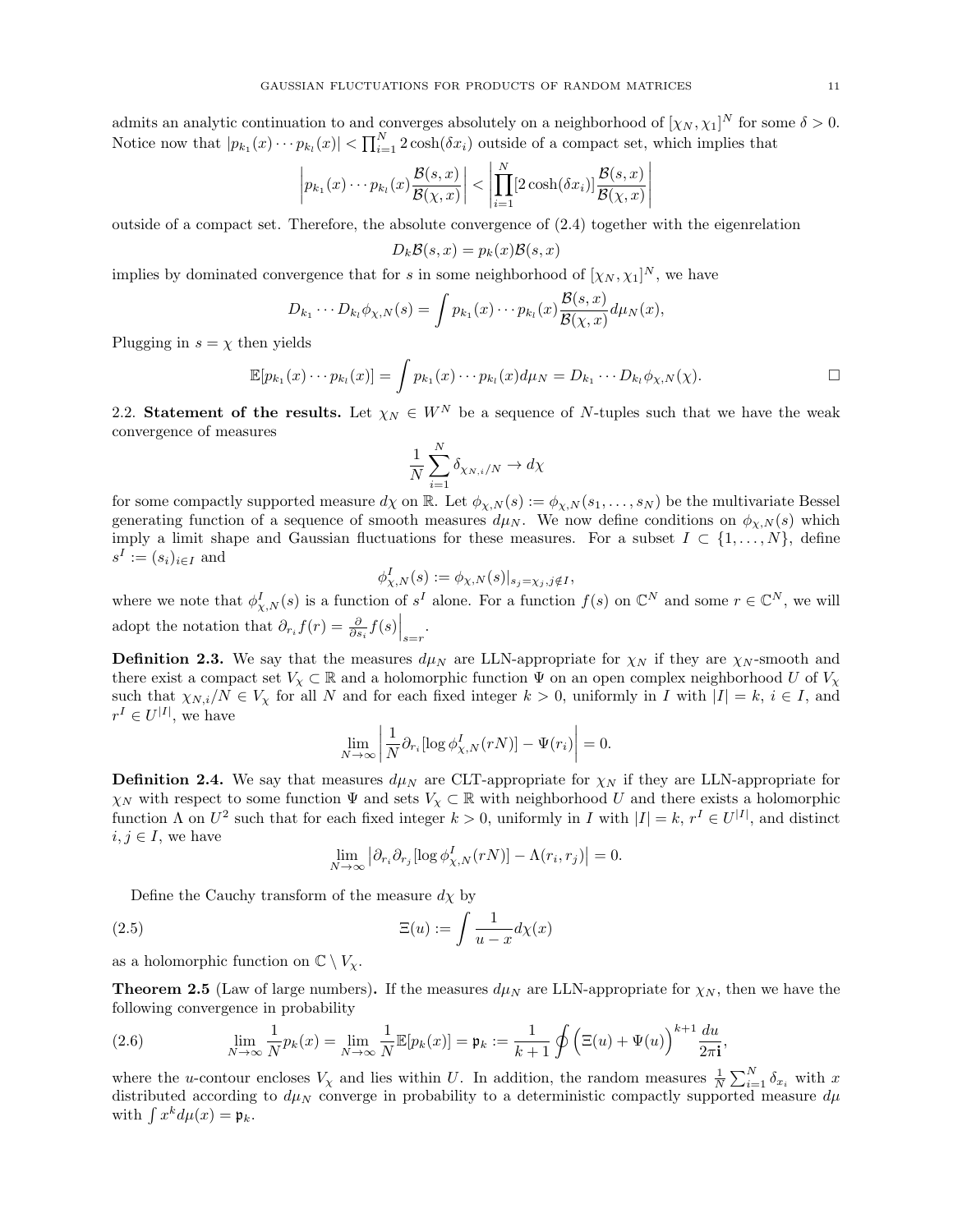<span id="page-11-1"></span>**Theorem 2.6** (Central limit theorem). If the measures  $d\mu_N$  are CLT-appropriate for  $\chi_N$ , then the collection of random variables

$$
\{p_k(x) - \mathbb{E}[p_k(x)]\}_{k \in \mathbb{N}}
$$

converges in the sense of moments to the Gaussian vector with zero mean and covariance

$$
(2.7) \quad \lim_{N \to \infty} \text{Cov}\Big(p_k(x), p_l(x)\Big) = \text{Cov}_{k,l} := \oint \oint \Big(\Xi(u) + \Psi(u)\Big)^l \Big(\Xi(w) + \Psi(w)\Big)^k \\ \left(\frac{1}{(u-w)^2} + \Lambda(w, u)\right) \frac{dw}{2\pi \mathbf{i}} \frac{du}{2\pi \mathbf{i}},
$$

where the u and w-contours enclose  $V_x$  and lie within U, and the u-contour is contained inside the w-contour.

**Remark.** In Theorems [2.5](#page-10-1) and [2.6,](#page-11-1) the coordinates of  $\chi_N$  are allowed to repeat. In particular, we may choose  $\chi_N = (0, \ldots, 0)$ , in which case they are a continuous version of the results of [\[BG15b,](#page-66-9) [BG18a\]](#page-66-10) and are closely related to the results of [\[MN18\]](#page-68-14).

In our applications, we will use the following computation of  $\Xi(u)$  for  $d\chi(x) = \mathbf{1}_{[0,1]}dx$ .

<span id="page-11-3"></span>**Lemma 2.7.** If  $d\chi(x) = \mathbf{1}_{[0,1]}dx$ , we have that  $\Xi(u) = \log(u/(u-1))$  on  $\mathbb{C} \setminus [0,1]$ .

*Proof.* By direct computation of  $\int_0^1 \frac{1}{u-x}$  $dx$ .

<span id="page-11-0"></span>2.3. The symmetrization procedure on analytic functions. In what follows, we will make extensive use of the following properties of symmetrizations of analytic functions.

**Definition 2.8.** Let  $f(s^I)$  be a function in variables  $(s_i)_{i\in I}$ . For  $K = \{k_1, \ldots, k_l\} \subset I$ , we define its symmetrization over  $(s_k)_{k\in K}$  by

$$
\operatorname{Sym}_{K} f(s^{I}) := \frac{1}{l!} \sum_{\sigma \in S_{l}} f\Big((s_{i}^{\sigma})_{i \in I}\Big),
$$

where for  $\sigma \in S_l$ , we define

$$
s_i^{\sigma} = \begin{cases} s_i & i \notin K \\ s_{k_{\sigma(m)}} & i = k_m \end{cases}.
$$

<span id="page-11-2"></span>**Lemma 2.9.** If  $f(s^I)$  is an analytic function of  $s^I$  on  $U^{|I|}$  for a complex domain  $U \subset \mathbb{C}$ , for any  $A \subset I$  and  $i \in I \setminus A$ , the symmetrization over  $K := \{i\} \cup A$  given by

$$
\operatorname{Sym}_{K} \left[ \prod_{a \in A} \frac{1}{s_i - s_a} f(s^I) \right]
$$

is an analytic function of  $s^I$  on  $U^{|I|}$ . Further, if  $f_t(s^I)$  for  $t = 1, 2, \ldots$  are a sequence of analytic functions uniformly converging to 0 on  $U^{|I|}$ , then the sequence of functions

$$
\operatorname{Sym}_{K} \left[ \prod_{a \in A} \frac{1}{s_i - s_a} f_t(s^I) \right]
$$

converges to 0 uniformly on compact subsets of  $U^{|I|}$ .

*Proof.* Denote by  $g(s^I)$  the symmetrized function, which is meromorphic in  $s^I$  on  $U^{|I|}$ . Notice that the poles of  $g(s^I)$  are contained within the hyperplanes  $\{s^I \in U^{|I|} \mid s_{k_1} = s_{k_2}\}\$  for  $k_1, k_2 \in K$ . The complement of the set

 $V := \{ s^I \in U^{|I|} \mid s_{k_1} = s_{k_2}, s_k \text{ distinct and not equal to } s_{k_1} \text{ for } k \notin \{k_1, k_2\} \}$ 

in the union of these hyperplanes has codimension 2. Because the set of poles is either empty or has codimension 1 by Riemann's second extension theorem (see [\[GR84,](#page-67-30) Theorem 7.1.2]), it suffices for us to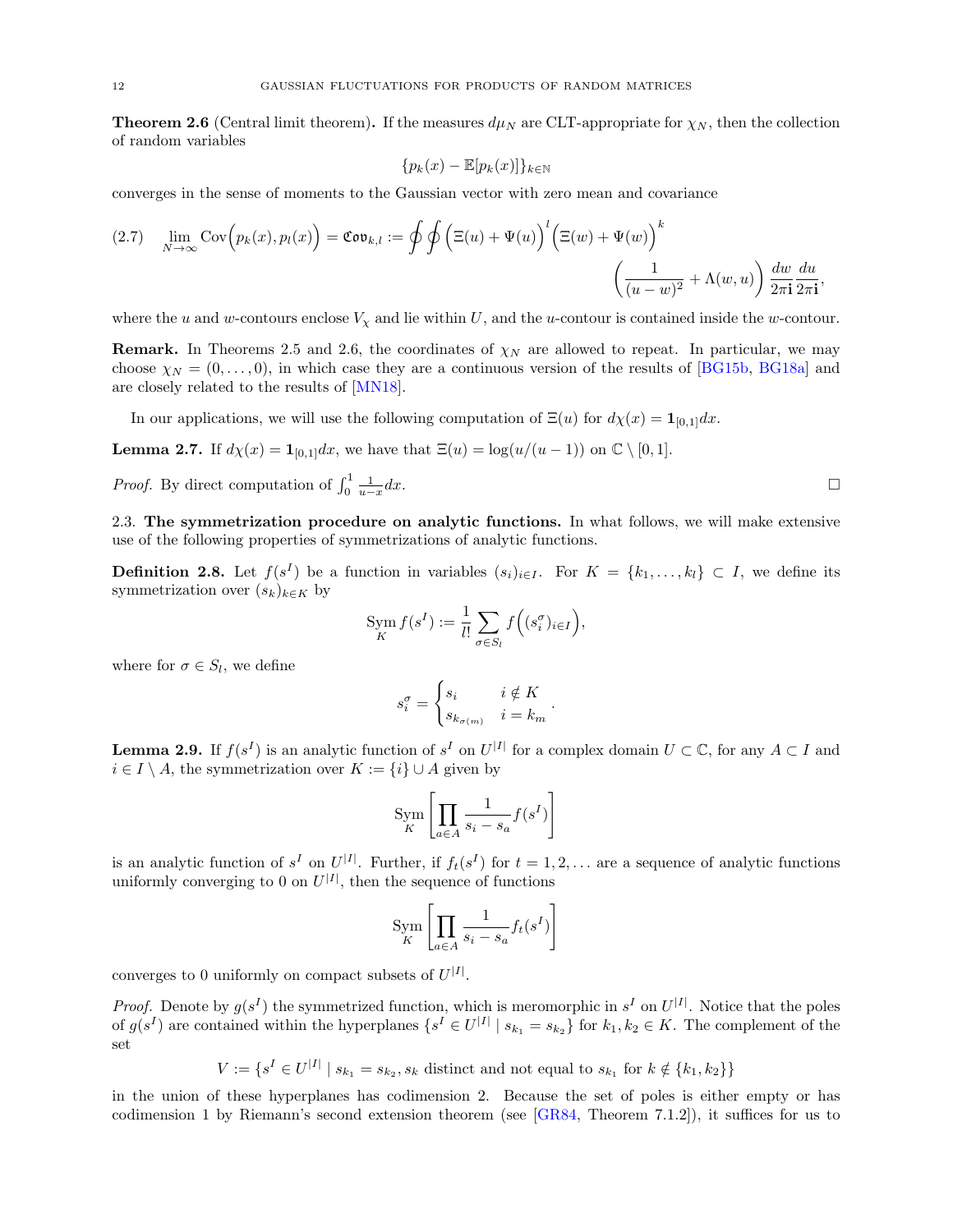check that the poles of  $g(s^I)$  avoid V. For any  $r^I \in V$  with  $r_{k_1} = r_{k_2} = z$ , we see that  $g(s^I)$  is evidently holomorphic near  $r^I$  in the variables  $(s_i)_{i \in I \setminus \{k_1,k_2\}}$ . Notice now that we may rewrite  $g(s^I)$  as

<span id="page-12-1"></span>
$$
(2.8) \quad g(s^I) = \text{Sym} \left[ \frac{1}{s_{k_1} - s_{k_2}} \frac{1}{s_{k_1} - s_i} \prod_{k \in K \setminus \{i, k_1, k_2\}} \frac{1}{s_{k_1} - s_k} f(\tau(s^I)) \right]
$$
  
=  $\frac{1}{2} \text{Sym} \left[ \frac{1}{s_{k_1} - s_{k_2}} \left( \prod_{k \in K \setminus \{k_1, k_2\}} \frac{1}{s_{k_1} - s_k} f(\tau(s^I)) - \prod_{k \in K \setminus \{k_1, k_2\}} \frac{1}{s_{k_2} - s_k} f(\tau'(s^I)) \right) \right],$ 

where  $\tau$  exchanges  $s_i$  with  $s_{k_1}$  and  $\tau'$  exchanges  $s_i$  with  $s_{k_2}$ . Notice that

$$
\prod_{k \in K \setminus \{k_1, k_2\}} \frac{1}{s_{k_1} - s_k} f(\tau(s^I)) \quad \text{and} \quad \prod_{k \in K \setminus \{k_1, k_2\}} \frac{1}{s_{k_2} - s_k} f(\tau'(s^I))
$$

are both analytic near  $s^I = r^I$  and are given by exchanging  $s_{k_1}$  with  $s_{k_2}$ , which implies that the argument of the symmetrization in [\(2.8\)](#page-12-1) and hence  $g(s^I)$  are analytic in  $s_{k_1}$  and  $s_{k_2}$  near  $r^I$ . Thus  $g(s^I)$  is analytic in all variables near  $r<sup>I</sup>$ , completing the proof of the first claim.

For the second claim, for any compact subset  $V' \subset U^{|I|}$ , choose |K| nested contours  $(\gamma_k)_{k \in K}$  contained in U and containing the coordinate projections of V'. Notice that for any partition  $K = \{i\} \sqcup A$ , the function  $\prod_{a\in A} \frac{1}{u_i-u_a}$  is uniformly bounded for  $(u_k)_{k\in K}$  with  $u_k \in \gamma_k$ . Denoting by  $g_t(s^I)$  the symmetrized function corresponding to  $f_t(s^I)$ , this implies that  $g_t \to 0$  uniformly on  $\{s \in U \mid s_k \in \gamma_k\}$ . Applying the Cauchy integral formula |K| times with the |K| nested contours  $(\gamma_k)_{k \in K}$  then implies that  $g_t$  converges to 0 uniformly on  $V'$ , as desired. on  $V'$ , as desired.  $\hfill \square$ 

<span id="page-12-0"></span>2.4. A graphical calculus. The purpose of this section is to produce an expansion for  $m \leq n$  of

$$
\frac{D_{k_m}\cdots D_{k_n}\phi_{\chi,N}(s)}{\phi_{\chi,N}(s)}
$$

into the sum of terms. Each term will be associated with a forest tagged with some combinatorial data, where many terms can have the same index. The proofs of Theorems [2.5](#page-10-1) and Theorem [2.6](#page-11-1) will identify terms associated to specific forests as leading order, allowing us to only compute the values of those terms. In what follows, we specify this expansion precisely via an inductive construction in  $m$ .

In what follows, for each  $m \in \{1, \ldots, n\}$ , we will define certain type m terms appearing in our expansion by downwards induction on m. Such type m terms will be associated with a rooted forest F on the vertex set  $\{m, \ldots, n\}$  with either single or bold edges along with an assignment to each tree T in F of a set of indices  $K_T \subseteq \{1,\ldots,N\}$ , a LLN weight  $W_{T,L} \geq 0$  and a CLT weight  $W_{T,C} \geq 0$ . Let  $\mathcal{F}_{m,n}$  be the set of such forests with associated data. This association will have the property that if  $F = T_1 \cup \cdots \cup T_l \in \mathcal{F}_{m,n}$  is a division of the forest into trees, then the term takes the form

$$
X_1\cdots X_l,
$$

where each  $X_i$  is associated with  $T_i$ . We now proceed to define the notion of a type m term.

Call sets of indices  $A_1, \ldots, A_n \subseteq \{1, \ldots, N\}$ , indices  $j_1, \ldots, j_n \in \{1, \ldots, N\}$ , and (possibly-empty) vectors of non-negative integers  $B_1, \ldots, B_n$  and  $C = (c_1, \ldots, c_{n-1})$  a good label if  $j_i \notin A_i$ ,  $B_i = (b_1^i, \ldots, b_{l_i}^i)$  with  $b_j^i > 0, c_n = 0$ , and  $k_i = |A_i| + \sum_j b_j^i + c_i$ . We define a type n term to be an expression of the form

$$
\operatorname{Sym}_{\{j_n\}\cup A_n} \left[ \prod_{a \in A_n} \frac{1}{s_{j_n} - s_a} \right] [\partial_{j_n}^{b_1^n} \log \phi_{\chi,N}(s)] \cdots [\partial_{j_n}^{b_{l_n}^n} \log \phi_{\chi,N}(s)]
$$

where  $A_n, j_n, B_n$  come from a good label. We associate to this type n term the forest in  $\mathcal{F}_{n,n}$  consisting of the single vertex tree T rooted at n with index set  $K_T := \{j_n\} \cup A_n$  and LLN and CLT weights  $W_L = W_C = \sum_{i=1}^N \sum_{j=1}^N \sum_{j=1}^N \sum_{j=1}^N \sum_{j=1}^N \sum_{j=1}^N \sum_{j=1}^N \sum_{j=1}^N \sum_{j=1}^N \sum_{j=1}^N \sum_{j=1}^N \sum_{j=1}^N \sum_{j=1}^N \sum_{j=$  $\sum_i (b_i^n - 1) + |A_n|$ . It consists of a single multiplicand associated to T.

For  $m < n$ , we define type m terms by downwards induction on m. Let  $X_1 \cdots X_l$  be a type  $m + 1$  term corresponding to some good label and associated with a forest  $F \in \mathcal{F}_{m+1,n}$  consisting of trees  $T_1, \ldots, T_l$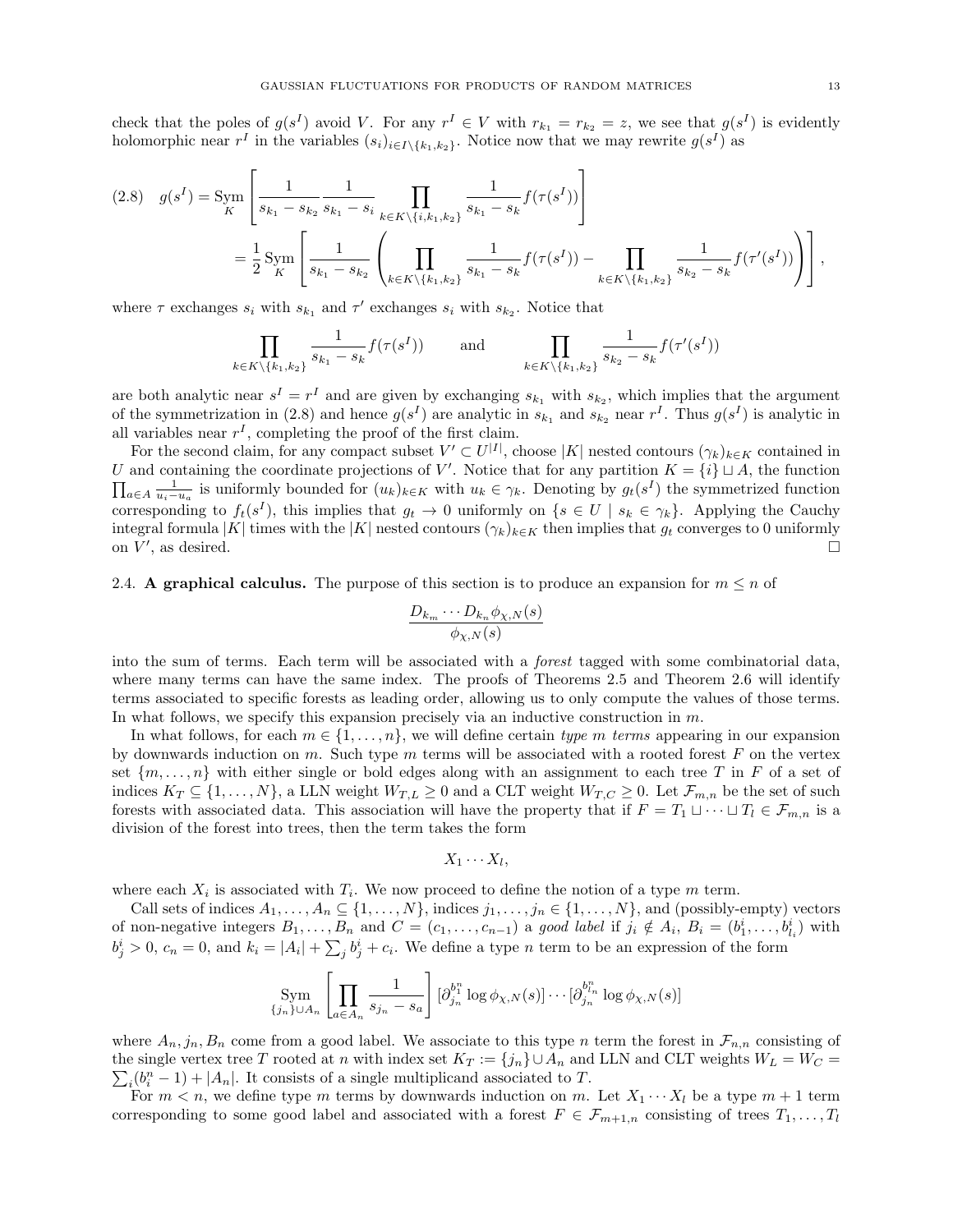associated to  $X_1, \ldots, X_l$ , respectively. For some  $c_m^1, \ldots, c_m^l \geq 0$  such that  $c_m^1 + \cdots + c_m^l = c_m$  and where  $A_i, j_i, B_i, c_i$  come from the same good label as the type  $m + 1$  term, define

<span id="page-13-2"></span>(2.9) 
$$
K'_T := \{j_m\} \cup A_m \cup \bigcup_{i:c_m^i > 0} K_{T_i}.
$$

We define a type  $m$  term to be an expression of the form

$$
(2.10) \qquad \left[\prod_{i:c_m^i=0} X_i\right] \cdot \text{Sym}_{K'_T} \left[\left[\prod_{a\in A_m} \frac{1}{s_{j_m}-s_a}\right] \left[\prod_{i:c_m^i>0} \partial_{j_m}^{c_m^i}[X_i]\right] [\partial_{j_m}^{b_1^m} \log \phi_{\chi,N}(s)] \cdots [\partial_{j_m}^{b_{l_m}^m} \log \phi_{\chi,N}(s)]\right].
$$

We associate this term to the forest  $F' \in \mathcal{F}_{m,n}$  consisting of  $\{T_i \mid c_m^i = 0\}$  and a new tree T with root at m with edges to the root of each tree in  $\{T_i \mid c_m^i > 0\}$ . Let the edge between m and the root of  $T_i$  with  $c_m^i > 0$ be single if  $j_m \notin K_{T_i}$  and bold otherwise. Assign to T the index set  $K'_T$  and LLN and CLT weight given by

$$
W'_L := |A_m| + \sum_i (b_i^m - 1) + c_m + \sum_{\partial_{j_m} \text{ applied to } X_i} W_{T_i, L}
$$
  

$$
W'_C := |A_m| + \sum_i (b_i^m - 1) + c_m + \sum_{\partial_{j_m} \text{ applied to } X_i} (W_{T_i, C} + \mathbf{1}_{j_m \notin K_{T_i}}).
$$

Finally, associate  $T_i$  to  $X_i$  and T to the multiplicand

$$
\operatorname{Sym}_{K'_T} \left[ \left[ \prod_{a \in A_m} \frac{1}{s_{j_m} - s_a} \right] \left[ \prod_{i:c_m^i > 0} \partial_{j_m}^{c_m^i}[X_i] \right] [\partial_{j_m}^{b_1^m} \log \phi_{\chi,N}(s)] \cdots [\partial_{j_m}^{b_{l_m}^m} \log \phi_{\chi,N}(s)] \right].
$$

In Proposition [2.10,](#page-13-0) we show that these terms are sufficiently rich to expand the action of our differential operators in. Lemma [2.11](#page-14-0) and Corollary [2.12](#page-16-1) then prove properties of this expansion.

<span id="page-13-0"></span>Proposition 2.10. The quantity

$$
\frac{D_{k_m}\cdots D_{k_n}\phi_{\chi,N}(s)}{\phi_{\chi,N}(s)}
$$

is a linear combination with coefficients independent of  $N$  of type- $m$  terms, where the number of terms associated to any  $F \in \mathcal{F}_{m,n}$  is independent of N.

Remark. Before giving a proof, for the reader's convenience we illustrate Proposition [2.10](#page-13-0) explicitly for  $n = 2$ . Direct computation shows that

<span id="page-13-1"></span>
$$
(2.11) \quad \frac{D_{k_1}D_{k_2}\phi_{\chi,N}(s)}{\phi_{\chi,N}(s)} = \frac{1}{\phi_{\chi,N}(s)} \sum_{j_1,j_2=1}^N \sum_{\substack{A_1 \subset \{1,\ldots,N\} \\ j_1 \notin A_1}} \sum_{\substack{A_2 \subset \{1,\ldots,N\} \\ j_2 \notin A_2}} \binom{k_1}{|A_1|} \binom{k_2}{|A_2|} \left[ \prod_{a \in A_1} \frac{1}{s_{j_1} - s_a} \right]
$$

$$
\partial_{s_{j_1}}^{k_1 - |A_1|} \left[ \phi_{\chi,N}(s) \frac{1}{\phi_{\chi,N}(s)} \left[ \prod_{a \in A_2} \frac{1}{s_{j_2} - s_a} \right] \partial_{s_{j_2}}^{k_2 - |A_2|} \phi_{\chi,N}(s) \right].
$$

Proposition [2.10](#page-13-0) associates the symmetrized summands of this expression to forests on  $\{1, 2\}$ . Terms where  $\partial_{s_{j_1}}^{k_1-|A_1|}$  is applied only to the first factor  $\phi_{\chi,N}(s)$  on the second line of [\(2.11\)](#page-13-1) correspond to the forest consisting of two 1-vertex trees  $T_1 = \{1\}$  and  $T_2 = \{2\}$  with  $K_{T_1} = \{j_1\} \cup A_1$  and  $K_{T_2} = \{j_2\} \cup A_2$ . The remaining terms correspond to the forest consisting of the single tree  $T = \{1, 2\}$  rooted at 1, where the edge from 1 to 2 is single if  $j_1 \notin \{j_2\} \cup A_2$  and bold if  $j_1 \in \{j_2\} \cup A_2$ . In this case,  $K_T = \{j_1\} \cup \{j_2\} \cup A_1 \cup A_2$ .

If  $k_1 = k_2 = 1$ , and  $F \in \mathcal{F}_{1,2}$  is the forest  $\{\{1\},\{2\}\}\$  with given  $K_{T_1}, K_{T_2}$ , there are  $|K_{T_1}| \cdot |K_{T_2}|$ possibilities for  $j_1, j_2, A_1, A_2$ . Neither the number of terms in the expansion [\(2.11\)](#page-13-1) associated to this data nor the coefficients of those terms depend on N. However, we remark that  $K_{T_1}$  and  $K_{T_2}$  can range over subsets of  $\{1, \ldots, N\}$  of size at most 1, meaning the number of possible choices for F does depend on N.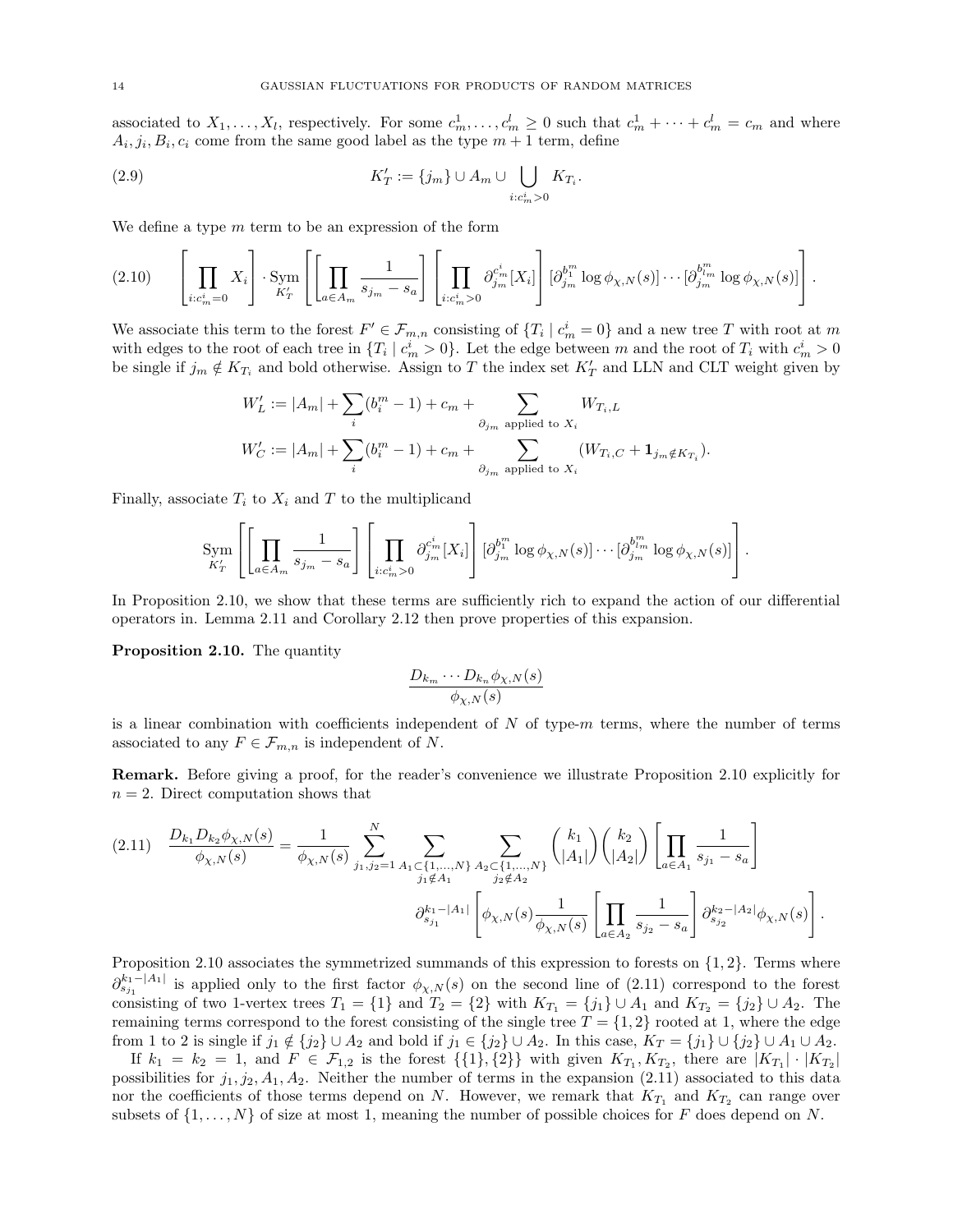*Proof of Proposition [2.10.](#page-13-0)* We proceed by downwards induction on m. For  $m = n$ , by the identity of differential operators

(2.12) 
$$
\Delta(s)^{-1} \partial_{s_i}^{k_n} \Delta(s) = \sum_{h=0}^{k_n} {k_n \choose h} \sum_{\substack{A_n \subset \{1, ..., N\} \\ |A_n| = h, i \notin A_n}} \left[ \prod_{a \in A_n} \frac{1}{s_i - s_a} \right] \partial_{s_i}^{k_n - h},
$$

we conclude that

<span id="page-14-1"></span>
$$
D_{k_n} \phi_{\chi, N}(s) = \Delta(s)^{-1} \sum_{i=1}^N \partial_{s_i}^{k_n} \Delta(s) \phi_{\chi, N}(s)
$$
  
= 
$$
\sum_{i=1}^N \sum_{\substack{A_n \subset \{1, ..., N\} \\ i \notin A_n}} \binom{k_n}{|A_n|} \left[ \prod_{a \in A_n} \frac{1}{s_i - s_a} \right] \partial_{s_i}^{k_n - |A_n|} \phi_{\chi, N}(s).
$$

Because  $D_{k_n} \phi_{\chi,N}(s)$  is symmetric in s, we may replace the summand of this double summation by its symmetrization over  $\{s_j \mid j \in \{i\} \cup A_n\}$  multiplied by a constant independent of N. Consequently, by the Leibnitz rule and the identity

$$
\partial_{s_j} \phi_{\chi,N}(s) = [\partial_{s_j} \log \phi_{\chi,N}(s)] \phi_{\chi,N}(s),
$$

this symmetrized summand is exactly a linear combination of terms of type  $n$  with coefficients independent of N. Since  $k_n = |A_n| + \sum_j b_j^n$  by construction, the number of such terms associated with a fixed choice of index set  $K_T = \{j_n\} \cup A_n$  and LLN and CLT weights  $W_L = W_C$  is a function of  $k_n$  and therefore also independent of N.

Suppose now that the claim is true for some  $m + 1 \leq n$ . It suffices to check that for any type  $m + 1$  term  $X_1 \cdots X_l$ , the expression

$$
\frac{D_{k_m}[X_1\cdots X_l\phi_{\chi,N}(s)]}{\phi_{\chi,N}(s)}
$$

is a linear combination of type  $m$  terms. By  $(2.12)$ , we find that

$$
D_{k_m}[X_1\cdots X_l\phi_{\chi,N}(s)] = \sum_{i=1}^N \sum_{\substack{A_m \subset \{1,\ldots,N\} \\ i \notin A_m}} \binom{k_m}{|A_m|} \left[ \prod_{a \in A_m} \frac{1}{s_i - s_a} \right] \partial_{s_i}^{k_m - |A_m|} [X_1 \cdots X_l \phi_{\chi,N}(s)].
$$

Applying the Leibnitz rule to distribute the derivative and symmetrizing over  $\{s_i \mid i \in K_T'\}$  with  $K_T'$  from  $(2.9)$  the portion of the resulting summand which excludes terms  $X_i$  whose  $s_i$  derivative are not taken, we obtain a decomposition into a linear combination of type  $m$  terms. By the inductive hypothesis, the number of type  $m + 1$  terms  $X_1 \cdots X_l$  associated to  $F \in \mathcal{F}_{m+1,n}$  is independent of N and their coefficients are independent of N. In addition, if a type m term is associated to  $F' \in \mathcal{F}_{m,n}$ , it comes from a type  $m+1$  term  $F' \in \mathcal{F}_{m+1,n}$  via the procedure just described, and the number of possible choices of  $F'$  is independent of N. Since the coefficients and number of type  $m$  terms associated to  $F$  by the procedure above are independent of  $N$ , we conclude that the resulting overall decomposition into type  $m$  terms again has coefficients independent of N and number of terms associated to  $F \in \mathcal{F}_{m,n}$  independent of N, completing the induction.

<span id="page-14-0"></span>**Lemma 2.11.** If a term  $X_1 \cdots X_l$  corresponds to a forest with trees  $\{T_1, \ldots, T_l\}$  and index sets  $K_{T_1}, \ldots, K_{T_l}$ , then letting

$$
X_t^I(s) := X_t(s)|_{s_j = \chi_j, j \notin I}, \qquad t \in \{1, \dots, l\},\
$$

for

$$
I=K_{T_1}\cup\cdots\cup K_{T_l},
$$

each  $X_t^I(s)$  with  $t \in \{1, \ldots, l\}$  satisfies

- (a)  $X_t^I(s)$  is symmetric in  $\{s_i\}_{i \in K_{T_t}}$ ;
- (b)  $X_t^I(rN)$  is analytic in  $r^I$ ;
- (c) if  $d\mu_N$  is LLN-appropriate for  $\chi_N$ ,  $N^{W_{T_t,L}} X_t^I(rN)$  converges as  $N \to \infty$  to an analytic function of  $r^I$  on  $U^{|I|}$ ;
- (d) if  $d\mu_N$  is CLT-appropriate for  $\chi_N$ ,  $N^{W_{T_t,C}} X_t^I(rN)$  converges as  $N \to \infty$  to an analytic function of  $r^I$  on  $U^{|I|}$ ;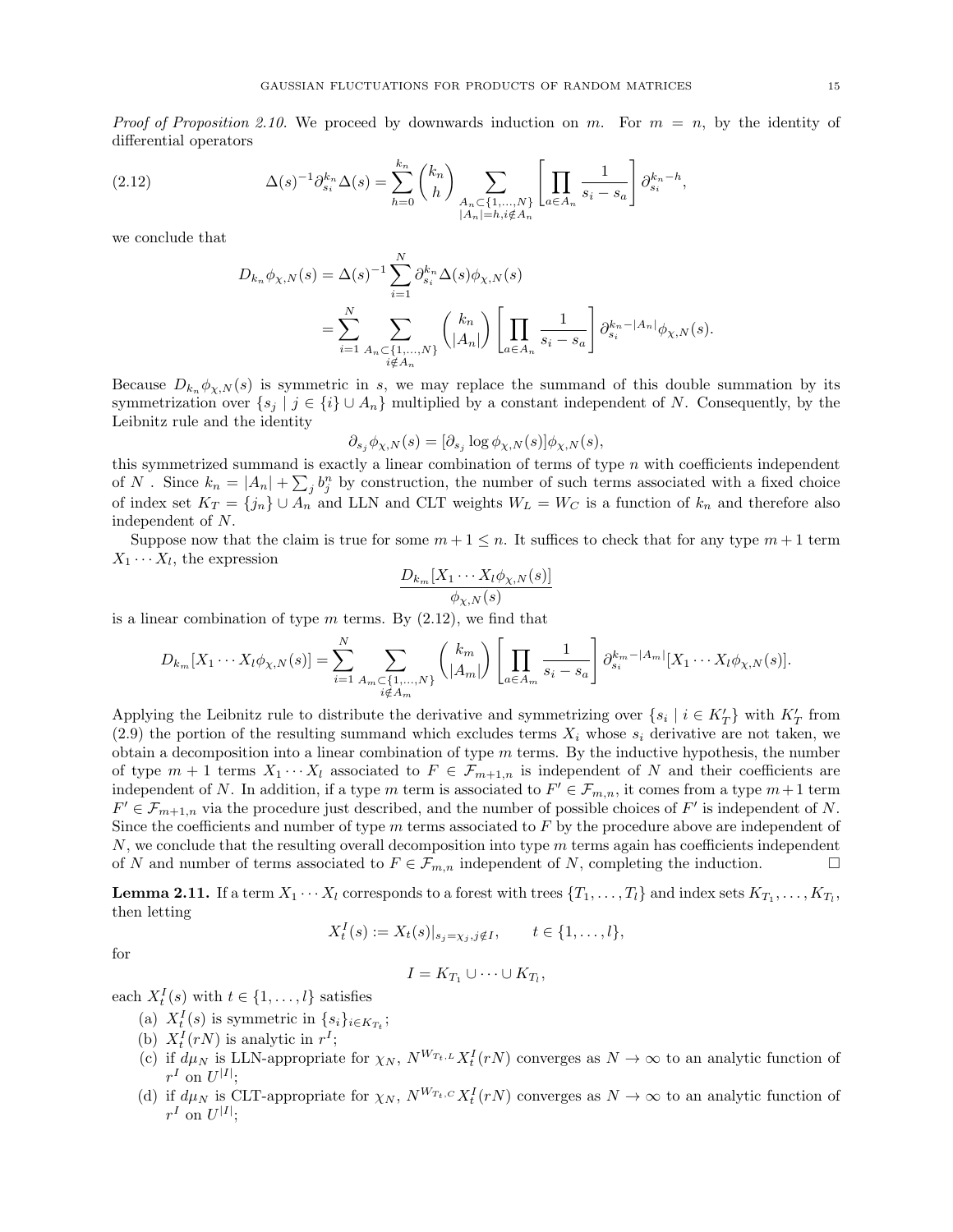- (e) if  $d\mu_N$  is CLT-appropriate for  $\chi_N$  and  $i \in I \setminus K_{T_t}$ ,  $N^{W_{T_t,C}+1}\partial_{r_i}X_t^I(rN)$  converges as  $N \to \infty$  to an analytic function of  $r^I$  on  $U^{|I|}$ ;
- (f) the number of appearances of  $\log \phi_{\chi,N}^I(s)$  in  $X_t^I(s)$  is given by  $\sum_{i \in T_t} k_i W_{T_t,L}$ .

Proof. We consider the expansion of

$$
\frac{D_{k_m}\cdots D_{k_n}\phi_{\chi,N}(s)}{\phi_{\chi,N}(s)}
$$

into terms indexed by forests on  $\{m, \ldots, n\}$  and apply downward induction on m from n to 1. For  $m = n$ , we consider terms of the form

$$
X_t^I(s) = \operatorname{Sym}_{\{j_n\}\cup A_n} \left[ \prod_{a \in A_n} \frac{1}{s_{j_n} - s_a} \right] [\partial_{j_n}^{b_1^n} \log \phi_{\chi,N}^I(s)] \cdots [\partial_{j_n}^{b_{i_n}^n} \log \phi_{\chi,N}^I(s)].
$$

Claims (a) and (b) follow from the definition and an application of Lemma [2.9.](#page-11-2) For (c) and (d), we see that

$$
N^{W_{T_t,C}} X_t^I(rN) = N^{W_{T_t,L}} X_t^I(rN)
$$
  
= 
$$
\text{Sym}_{\{j_n\}\cup A_n} \left[ \prod_{a \in A_n} \frac{1}{r_{j_n} - r_a} \right] [N^{-1} \partial_{r_{j_n}}^{b_{1_n}^n} \log \phi_{\chi,N}^I(rN)] \cdots [N^{-1} \partial_{r_{j_n}}^{b_{l_n}^n} \log \phi_{\chi,N}^I(rN)].
$$

By Definition [2.3,](#page-10-2) we see that  $\frac{1}{N} \partial_{r_i} \log \phi_{\chi,N}^I(rN)$  converges to an analytic function of  $r^I$ , so (c) and (d) both follow from Lemma [2.9.](#page-11-2) For (e), because  $i \notin K_{T_t}$ , we see that  $\partial_{r_i}$  and  $Sym_{K_{T_t}}$  commute, meaning that

$$
N^{W_{T_t,C}+1}\partial_{r_i}X_t^I(rN)=\underset{\{j_n\}\cup A_n}{\text{Sym}}\left[\prod_{a\in A_n}\frac{1}{r_{j_n}-r_a}\right]N\partial_{r_i}\left([N^{-1}\partial_{r_{j_n}}^{b_1^n}\log\phi_{\chi,N}^I(rN)]\cdots[N^{-1}\partial_{r_{j_n}}^{b_n^n}\log\phi_{\chi,N}^I(rN)]\right),
$$

where the final term converges to an analytic function of  $r<sup>I</sup>$  by Definition [2.4.](#page-10-3) By the same reasoning as for (c) and (d), we obtain (e). Finally, Claim (f) follows from the fact that

#{appearances of 
$$
\log \phi_{\chi,N}^I(s)
$$
} =  $l_n = k_n - |A_n| - \sum_i (b_i^n - 1) = k_n - W_{T,L}$ .

For the inductive step, Claims (a) and (b) follow for the same reasons. For (c), we see that  $N^{W_{T_t,L}} X_t^I(rN)$ takes the form

$$
N^{W_{T_t,L}} X_t^I(rN) = \lim_{K_{T_t}} \left[ \prod_{a \in A_m} \frac{1}{r_{j_m} - r_a} \left[ [N^{W_{i_1,L}} \partial_{r_{j_m}}^{c_m} Y_i^I(rN)] \cdots [N^{W_{i_k,L}} \partial_{r_{j_m}}^{c_m^k} Y_{i_k}^I(rN)] \right] \right]
$$

$$
[\partial_{r_{j_m}}^{b_1^m} \log \phi_{\chi,N}^I(rN)] \cdots [\partial_{r_{j_m}}^{b_m^m} \log \phi_{\chi,N}^I(rN)] \right],
$$

where  $Y_i$  are terms with weights  $W_{i,L}$  appearing in the expansion of  $\frac{D_{k_{m+1}}\cdots D_{k_n}\phi_{\chi,N}(s)}{\phi_{\chi,N}(s)}$  and  $c_m^i > 0$  are such that  $c_m^1 + \cdots + c_m^k = c_m$ . Claim (c) then follows by the inductive hypothesis, Definition [2.3,](#page-10-2) and the same argument as in the base case. For (d), we notice that

$$
N^{W_{T_t,C}} X_t^I(rN) = \lim_{K_{T_t}} \left[ \prod_{a \in A_m} \frac{1}{r_{j_m} - r_a} \left[ \left[ N^{W_{i_1,C} + 1_{j_m \notin K_{i_1}}} \partial_{r_{j_m}}^{c_m^1} Y_{i_1}^I(rN) \right] \cdots \left[ N^{W_{i_k,C} + 1_{j_m \notin K_{i_n}}} \partial_{r_{j_m}}^{c_m^k} Y_{i_k}^I(rN) \right] \right] \right]
$$

$$
[\partial_{r_{j_m}}^{b_1^m} \log \phi_{\chi,N}^I(rN)] \cdots [\partial_{r_{j_m}}^{b_m^m} \log \phi_{\chi,N}^I(rN)] \right].
$$

By the inductive hypothesis and the fact that CLT-appropriate measures are LLN-appropriate in Definition [2.4,](#page-10-3) all terms after  $\operatorname{Sym}_{K_{T_t}}\left[\prod_{a \in A_m} \frac{1}{r_{j_m}-r_a}\right]$ converge to an analytic function in  $r^I$ , hence so does the final term upon application of Lemma [2.9.](#page-11-2) For (e), if  $i \notin K_{T_t}$ , we notice that  $\partial_{r_i}$  and  $\text{Sym}_{K_{T_t}}$  commute and we obtain

$$
N^{W_{T_t,C}+1}\partial_{r_i}X_t^I(rN) = \lim_{K_{T_t}}\left[\prod_{a\in A_m} \frac{1}{r_{j_m}-r_a}N\partial_{r_i}\left( [N^{W_{i_1,C}+1_{j_m\notin K_{i_1}}} \partial_{r_{j_m}}^{c_m^1}Y_i^I(rN)]\cdots \right. \right. \\ \left. [N^{W_{i_k,C}+1_{j_m\notin K_{i_n}}} \partial_{r_{j_m}}^{c_m^k}Y_i^I(rN)][\partial_{r_{j_m}}^{b_m^m} \log \phi_{\chi,N}^I(rN)]\cdots [\partial_{r_{j_m}}^{b_m^m} \log \phi_{\chi,N}^I(rN)] \right].
$$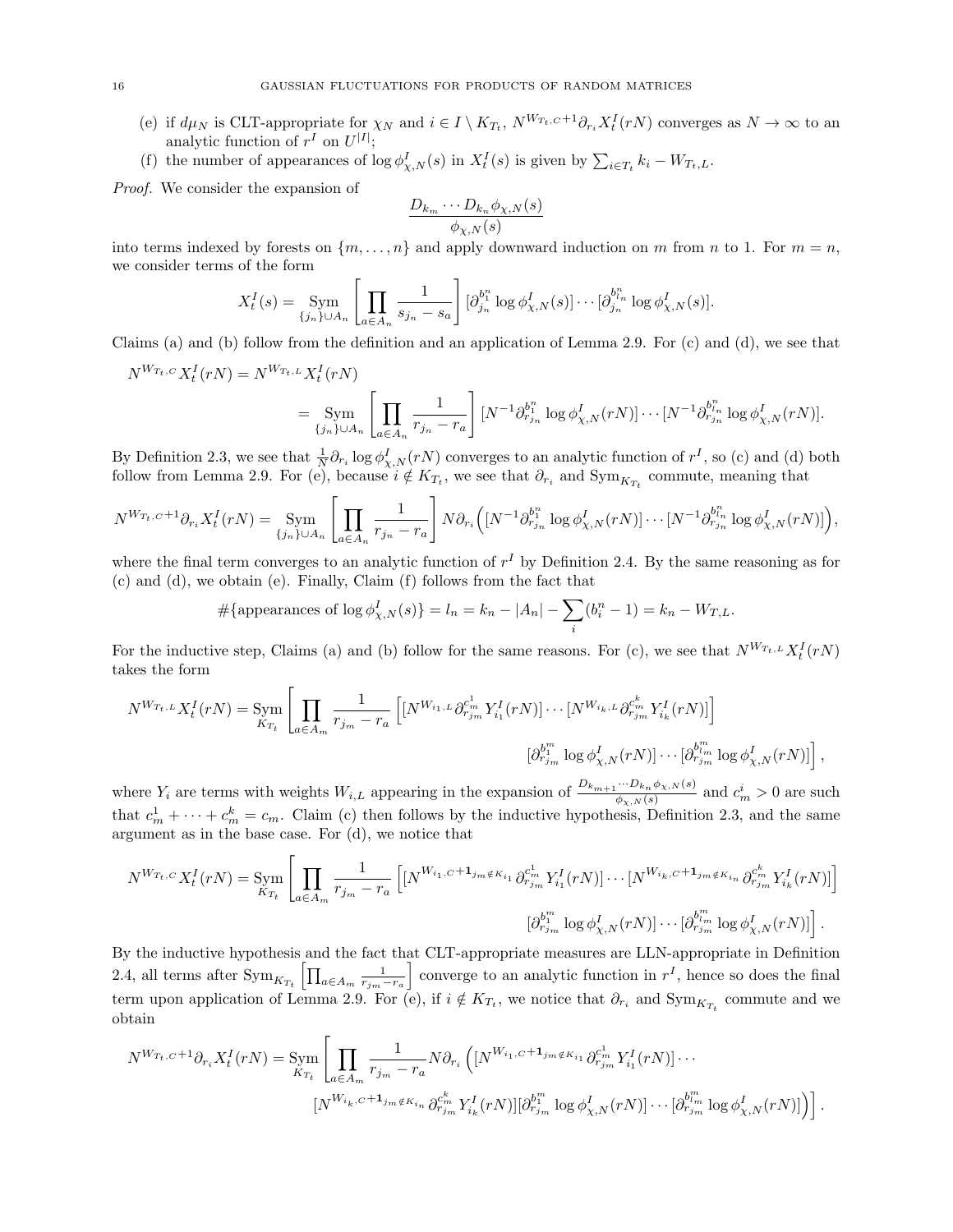By a combination of the inductive hypothesis and Definition [2.4,](#page-10-3) we see that all terms after  $\operatorname{Sym}_{K_{T_t}} \left[ \prod_{a \in A_m} \frac{1}{r_{j_m} - r_a} \right]$ converge to an analytic function in  $r^I$ , so Claim (e) follows from Lemma [2.9.](#page-11-2) Finally, Claim (f) now follows from our recursive definition of the LLN weight and the fact that  $k_m$  =  $|A_m| + \sum_{i=1}^{l_m} b_i^m$  $\sum_{i=1}^{m} + c_m.$ 

<span id="page-16-1"></span>Corollary 2.12. If a term  $X_1 \cdots X_l$  corresponds to a forest with trees  $\{T_1, \ldots, T_l\}$  and index sets  $K_{T_1}, \ldots, K_{T_l}$ , then for  $t \in \{1, \ldots, l\}$ ,  $X_t^I(s)$  satisfies

(a) if  $d\mu_N$  is LLN-appropriate for  $\chi_N$ , uniformly in  $s^I/N$  in a neighborhood of  $V_\chi^{|I|}$ ,  $m_1, \ldots, m_k \geq 0$ , and  $i_1, \ldots, i_k \in K_{T_t}$ , we have that

$$
\partial_{s_{i_1}}^{m_1} \cdots \partial_{s_{i_k}}^{m_k} X_t^I(s) = O\Big(N^{-W_{T_t,L}-\sum_j m_j}\Big);
$$

(b) if  $d\mu_N$  is CLT-appropriate for  $\chi_N$ , uniformly in  $s^I/N$  in a neighborhood of  $V_\chi^{|I|}$ ,  $m_1, \ldots, m_k \geq 0$ , and  $i_1, \ldots, i_k \in K_{T_t}$ , we have that

$$
\partial_{s_{i_1}}^{m_1}\cdots\partial_{s_{i_k}}^{m_k}X_t^I(s)=O\Big(N^{-W_{T_t,C}-\sum_jm_j-1_{\{m_j\ >\ 0\ \mathrm{for\ some\ }i_j\notin\ K_{T_t}\}}}\Big).
$$

*Proof.* Claim (a) follows from Lemma [2.11\(](#page-14-0)c), and Claim (b) follows from Lemma 2.11(d) and (e).

<span id="page-16-0"></span>2.5. Proof of Theorem [2.5.](#page-10-1) Define the expressions

$$
\widetilde{e}_{a,i}(s) := a! e_a \left( \frac{1}{s_i - s_\star} \right)_{\star \neq i} \quad \text{and} \quad \widetilde{e}_a(u,s) := a! e_a \left( \frac{1}{u - s_\star} \right),
$$

where  $e_a$  denotes the  $a^{\text{th}}$  elementary symmetric polynomial, and  $(s_1, \ldots, s_N)$  is either a collection of variables or numbers with  $s_i \neq s_j$  for any  $j \neq i$ .

<span id="page-16-3"></span>**Lemma 2.13.** For  $u \in \mathbb{C} \setminus V_{\chi}$ , we have that

$$
N^{-a}\widetilde{e}_a(u,\chi_N/N) = \Xi(u)^a + O(N^{-1}).
$$

Proof. Define the normalized power sums by

$$
\widetilde{p}_k(u,s) := \frac{1}{N} \sum_{i=1}^N \frac{1}{(u-s_i)^k}.
$$

Viewing  $\widetilde{p}_k(u, \chi_N/N)$  as a Riemann sum, we find that

<span id="page-16-2"></span>(2.13) 
$$
\widetilde{p}_k(u, \chi_N/N) = \int_{-\infty}^{\infty} \frac{1}{(u-x)^k} d\chi(x) + O(N^{-1}) = \begin{cases} \Xi(u) & k = 1 \\ O(1) & k > 1 \end{cases} + O(N^{-1}).
$$

Now, by [\[Mac95,](#page-68-22) Example I.2.8], we have the determinant formula expressing elementary symmetric polynomials in terms of power sums

$$
e_a = \frac{1}{a!} \begin{vmatrix} p_1 & 1 & 0 & \cdots & 0 \\ p_2 & p_1 & 2 & \cdots & 0 \\ \vdots & \vdots & \ddots & & \vdots \\ p_{a-1} & p_{a-2} & \cdots & a-1 \\ p_a & p_{a-1} & \cdots & p_1 \end{vmatrix}
$$

If we apply this formula to compute  $\tilde{e}_a(u, \chi_N/N)$ , each factor of  $p_k$  has order N by [\(2.13\)](#page-16-2). Therefore, the leading order contribution must come from the product of the diagonal entries, implying that

$$
N^{-a}\widetilde{e}_a(u, \chi_N/N) = \widetilde{p}_1(u, \chi_N/N)^a (1 + O(N^{-1})) = \Xi(u)^a + O(N^{-1}).
$$

.

We are now ready to prove the law of large numbers. By Lemma [2.2,](#page-9-3) we have that

$$
\frac{1}{N}\mathbb{E}[p_k(x)] = \frac{1}{N}\frac{D_k\phi_{\chi,N}(\chi_N)}{\phi_{\chi,N}(\chi_N)}.
$$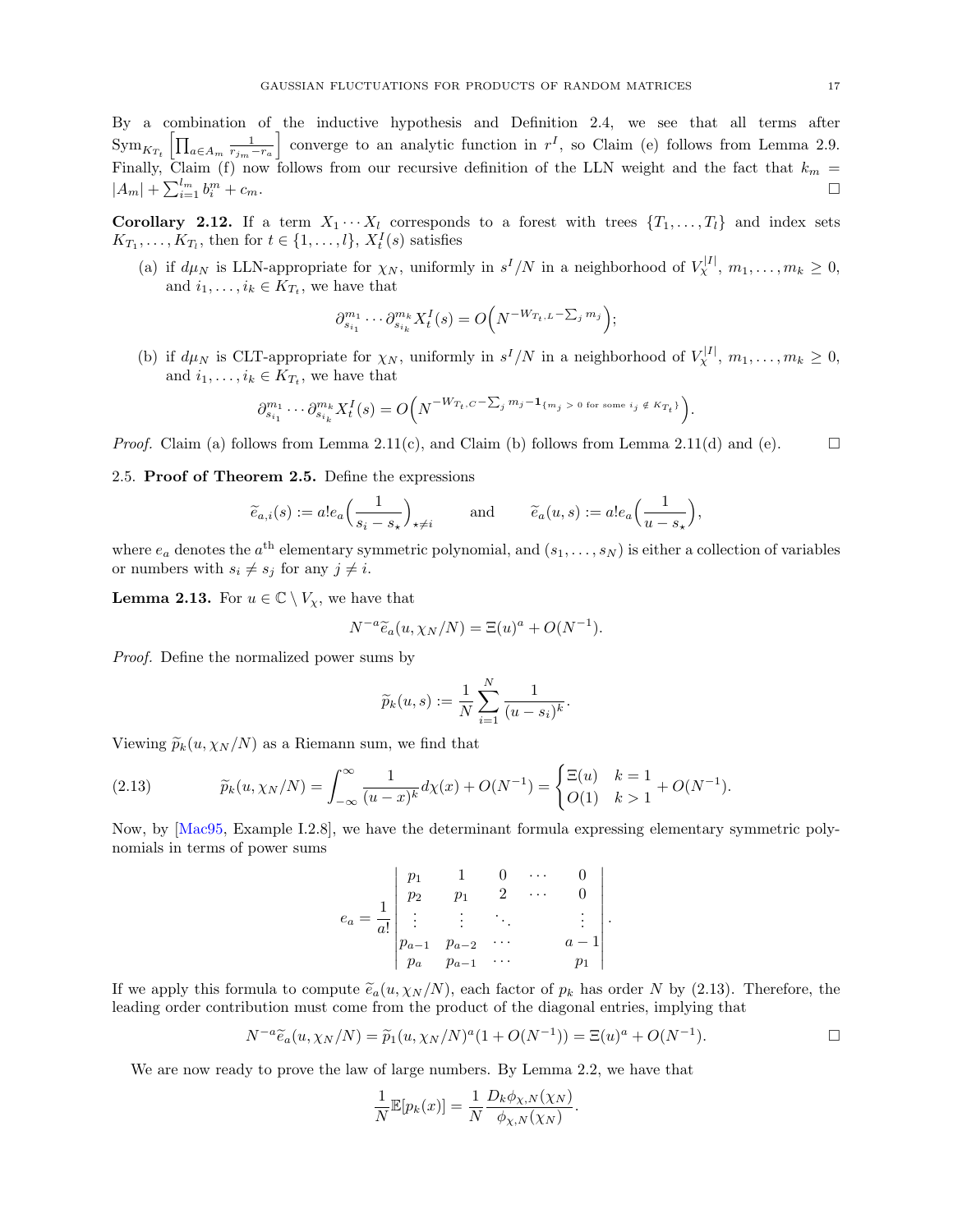Applying the graphical calculus of the previous section and noting the additional prefactor of  $N^{-1}$ , this is a linear combination of the evaluation at  $s = \chi_N$  of terms of the form

$$
N^{-|A_1|-1} \sum_{\{j_1\}\cup A_1} \left[ \prod_{a \in A_1} \frac{1}{s_{j_1} - s_a} \right] [\partial_{j_1}^{b_1^1} \log \phi_{\chi,N}(s)] \cdots [\partial_{j_n}^{b_n^1} \log \phi_{\chi,N}(s)],
$$

where  $j_1 \notin A_1$ ,  $b_h^1 > 0$ , and  $|A_1| + \sum_h b_h^1 = k$ . Such a term corresponds to 1-vertex tree with index set  $K = \{j_1\} \cup A_1$  and LLN weight  $|A_1| + \sum_h (b_h^1 - 1)$ , meaning by Corollary [2.11\(](#page-14-0)c) that it has order  $O(N^{-|A_1|-\sum_h (b_h^1-1)-1})$ ; there are  $O(N^{|A_1|+1})$  such terms, meaning that their sum has order  $O(N^{-\sum_h (b_h^1-1)})$ . As a result, the terms with leading order contribution are those with  $b<sub>h</sub><sup>1</sup> = 1$ , implying that

$$
\frac{1}{N} \mathbb{E}[p_k(x)] = \frac{1}{N} \sum_{b=0}^k {k \choose b} N^{b-k} \sum_{j=1}^N \widetilde{e}_{k-b,j}(r) [N^{-1} \partial_{r_j} \log \phi_{\chi,N}(rN)]^b \Big|_{r=\chi_N/N} + O(N^{-1}).
$$

Notice now that

$$
\sum_{j=1}^{N} \widetilde{e}_{k-b,j}(r) [N^{-1} \partial_{r_j} \log \phi_{\chi,N}(rN)]^b \Big|_{r=\chi_N/N}
$$

is a linear combination with coefficients independent of N of  $O(N^{k-b+1})$  terms of the form

$$
\operatorname*{Sym}_{\{j\}\cup A}\left[\prod_{a\in A}\frac{1}{r_j-r_a}\right]\left[N^{-1}\partial_{r_j}\log\phi_{\chi,N}^I(rN)\right]^b\Big|_{r=\chi_N/N}
$$

for  $j \notin A$ ,  $|A| = k - b$ , and  $I = \{j\} \cup A$ . By LLN-appropriateness we see that

$$
[N^{-1}\partial_{r_j}\log\phi_{\chi,N}^I(rN)]^b = \Psi(r_j)^b + o(1),
$$

uniformly on  $U^{|I|}$  for an open neighborhood  $U \supset V_{\chi}$ . By Lemma [2.9,](#page-11-2) this implies that

$$
\operatorname{Sym}_{\{j\}\cup A} \left[ \prod_{a \in A} \frac{1}{r_j - r_a} \right] \left( [N^{-1} \partial_{r_j} \log \phi_{\chi, N}^I(rN)]^b - \Psi(r_j)^b \right) \Big|_{r = \chi_N/N} = o(1)
$$

uniformly on compact subsets of  $U^{|I|}$ . This implies that

$$
\frac{1}{N} \sum_{b=0}^{k} {k \choose b} N^{b-k} \sum_{j=1}^{N} \widetilde{e}_{k-b,j}(r) \Big( [N^{-1} \partial_{r_j} \log \phi_{\chi,N}(rN)]^b - \Psi(r_j)^b \Big) \Big|_{r=\chi_N/N}
$$
  
= 
$$
\frac{1}{N} \sum_{b=0}^{k} {k \choose b} N^{b-k} \cdot o(N^{k-b+1}) = o(1).
$$

We conclude that

$$
\frac{1}{N} \mathbb{E}[p_k(x)] = \frac{1}{N} \sum_{b=0}^k N^{b-k} {k \choose b} \sum_{j=1}^N \widetilde{e}_{k-b,j}(r) \Big( \Psi(r)^b + o(1) \Big) \Big|_{r=\chi_N/N}
$$
  
= 
$$
\frac{1}{N} \sum_{b=0}^k {k \choose b} \oint \frac{du}{2\pi i} N^{b-k} \frac{\widetilde{e}_{k-b+1}(u, \chi_N/N)}{k-b+1} \Psi(u)^b + o(1),
$$

where the u-contour encloses  $V_{\chi}$  and lies within U. By Lemma [2.13,](#page-16-3) we find that

$$
\frac{1}{N} \mathbb{E}[p_k(x)] = \sum_{b=0}^k {k \choose b} \oint \frac{du}{2\pi i} \frac{\Xi(u)^{k-b+1}}{k-b+1} \Psi(u)^b + o(1)
$$

$$
= \frac{1}{k+1} \sum_{b=0}^k {k+1 \choose b} \oint \frac{du}{2\pi i} \Xi(u)^{k-b+1} \Psi(u)^b + o(1)
$$

$$
= \frac{1}{k+1} \oint \frac{du}{2\pi i} (\Xi(u) + \Psi(u))^{k+1} + o(1).
$$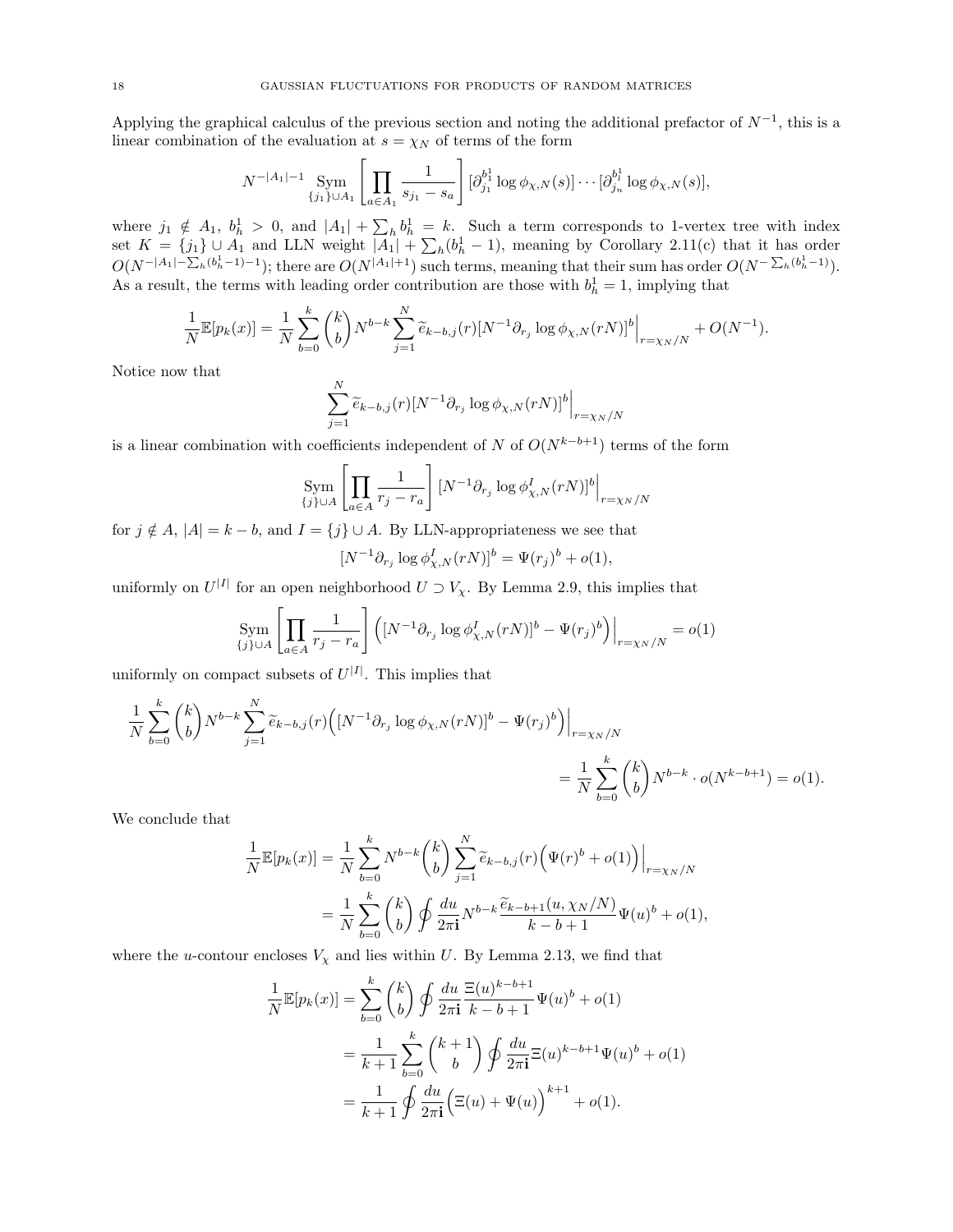It remains to check that  $\lim_{N\to\infty} \frac{1}{N^2} \text{Cov}(p_k(x), p_k(x)) = 0$ . For this, define

<span id="page-18-1"></span>
$$
(2.14) \t C_{N,k,l}(s) := \frac{D_k D_l \phi_{\chi,N}(s)}{\phi_{\chi,N}(s)} - \frac{D_l \phi_{\chi,N}(s)}{\phi_{\chi,N}(s)} \frac{D_l \phi_{\chi,N}(s)}{\phi_{\chi,N}(s)}
$$

$$
= \sum_{a=0}^k \sum_{l=0}^b {k \choose a} {l \choose b} \sum_{c=1}^a \sum_{i=1}^N {a \choose c} \tilde{e}_{k-a,i}(s) \partial_{s_i}^c \left[ \sum_{j=1}^N \tilde{e}_{l-b,j}(s) \frac{\partial_{s_j}^b \phi_{\chi,N}(s)}{\phi_{\chi,N}(s)} \right] \frac{\partial_{s_i}^{a-c} \phi_{\chi,N}(s)}{\phi_{\chi,N}(s)}
$$

and notice by Lemma [2.2](#page-9-3) that

$$
\frac{1}{N^2} \text{Cov}(p_k(x), p_k(x)) = \frac{1}{N^2} C_{N,k,k}(\chi_N).
$$

Choose indices i, j and sets  $A_1, A_2$  with  $i \notin A_1$  and  $j \notin A_2$ . Defining  $K_1 := \{i\} \cup \{j\} \cup A_1 \cup A_2$  and  $K_2 := \{j\} \cup A_2$ , we notice that  $C_{N,k,k}(\chi_N)$  is a linear combination of the evaluation at  $\chi_N$  of terms of the form

<span id="page-18-2"></span>
$$
(2.15) \quad N^{-|A_1|-|A_2|} \operatorname{Sym}_{K_1} \left[ \prod_{*\in A_1} \frac{1}{s_i/N - s_*/N} \right] \prod_{h=1}^{t'} [\partial_{s_i}^{b_h'} \log \phi_{\chi,N}^{K_1}(s)]
$$

$$
\partial_{s_i}^c \left[ \operatorname{Sym}_{K_2} \left[ \prod_{*\in A_2} \frac{1}{s_j/N - s_*/N} \right] \prod_{h=1}^t [\partial_{s_j}^{b_h} \log \phi_{\chi,N}^{K_1}(s)] \right]
$$

for different choices of  $i, j, A_1, A_2$  and  $c, b_h, b'_h > 0$  with  $|A_1| + c + \sum_h b'_h = k$ ,  $|A_2| + \sum_h b_h = l$ , and  $c \ge 1$ . Such terms are again linear combinations of the terms associated to the forest on  $\{1,2\}$  consisting of a 2-vertex tree with index set  $K_1$  and LLN weight

$$
|A_1| + |A_2| + \sum_h (b'_h - 1) + \sum_h (b_h - 1) + c,
$$

so by Lemma [2.11\(](#page-14-0)c), they have order

$$
O\Big(N^{-|A_1|-|A_2|-\sum_h(b'_h-1)-\sum_h(b_h-1)-c}\Big).
$$

There are  $O(N^{|A_1|+|A_2|+1+1_i \notin K_2})$  such terms, meaning that their sum has order

$$
O(N^{-\sum_h(b'_h-1)-\sum_h(b_h-1)+(1-c)+\mathbf{1}_{i\notin K_2}}),
$$

hence the terms with leading order contribution to  $C_{N,k,k}(\chi_N)$  are those with  $b'_h = 1, b_h = 1, c = 1$ , and  $i \notin K_2$ . We conclude that  $C_{N,k,k}(\chi_N) = O(N)$ , hence

$$
\frac{1}{N^2} \text{Cov}(p_k(x), p_k(x)) = \frac{1}{N^2} C_{N,k,k}(\chi_N) = O(N^{-1}),
$$

which concludes the proof that  $\lim_{N\to\infty} \frac{1}{N} p_k(x) = \lim_{N\to\infty} \mathbb{E}[p_k(x)]$  in probability. This immediately implies the corresponding convergence of empirical measures.

<span id="page-18-0"></span>[2.6.](#page-11-1) Proof of Theorem [2.6](#page-11-1). We prove Theorem 2.6 in two steps. We first prove that  $Cov(p_k(x), p_l(x))$ has the claimed value and then show that all higher cumulants vanish.

2.6.1. Computing the covariance. Notice that  $Cov(p_k(x), p_l(x)) = C_{N,k,l}(x_N)$ , where we recall the definition of  $C_{N,k,l}(s)$  from [\(2.14\)](#page-18-1). Applying the expansion from the previous section into terms of the form [\(2.15\)](#page-18-2), we see that  $C_{N,k,l}(\chi_N)$  is a linear combination of terms associated to the forest on  $\{1,2\}$  consisting of a 2-vertex tree with index sets  $K_1 = \{i\} \cup A_1 \cup \{j\} \cup A_2$  and  $K_2 = \{j\} \cup A_2$  and CLT weight

$$
|A_1| + |A_2| + \sum_h (b'_h - 1) + \sum_h (b_h - 1) + c + \mathbf{1}_{i \notin K_2},
$$

so by Lemma [2.11\(](#page-14-0)d), they have order

$$
O(N^{-|A_1|-|A_2|- \sum_h (b'_h-1)-\sum_h (b_h-1)-c-1_{i\notin K_2}}).
$$

There are  $O(N^{|A_1|+|A_2|+1+1_{i \notin K_2}})$  such terms, meaning that their sum has order

$$
O(N^{-\sum_h(b'_h-1)-\sum_h(b_h-1)+(1-c)}).
$$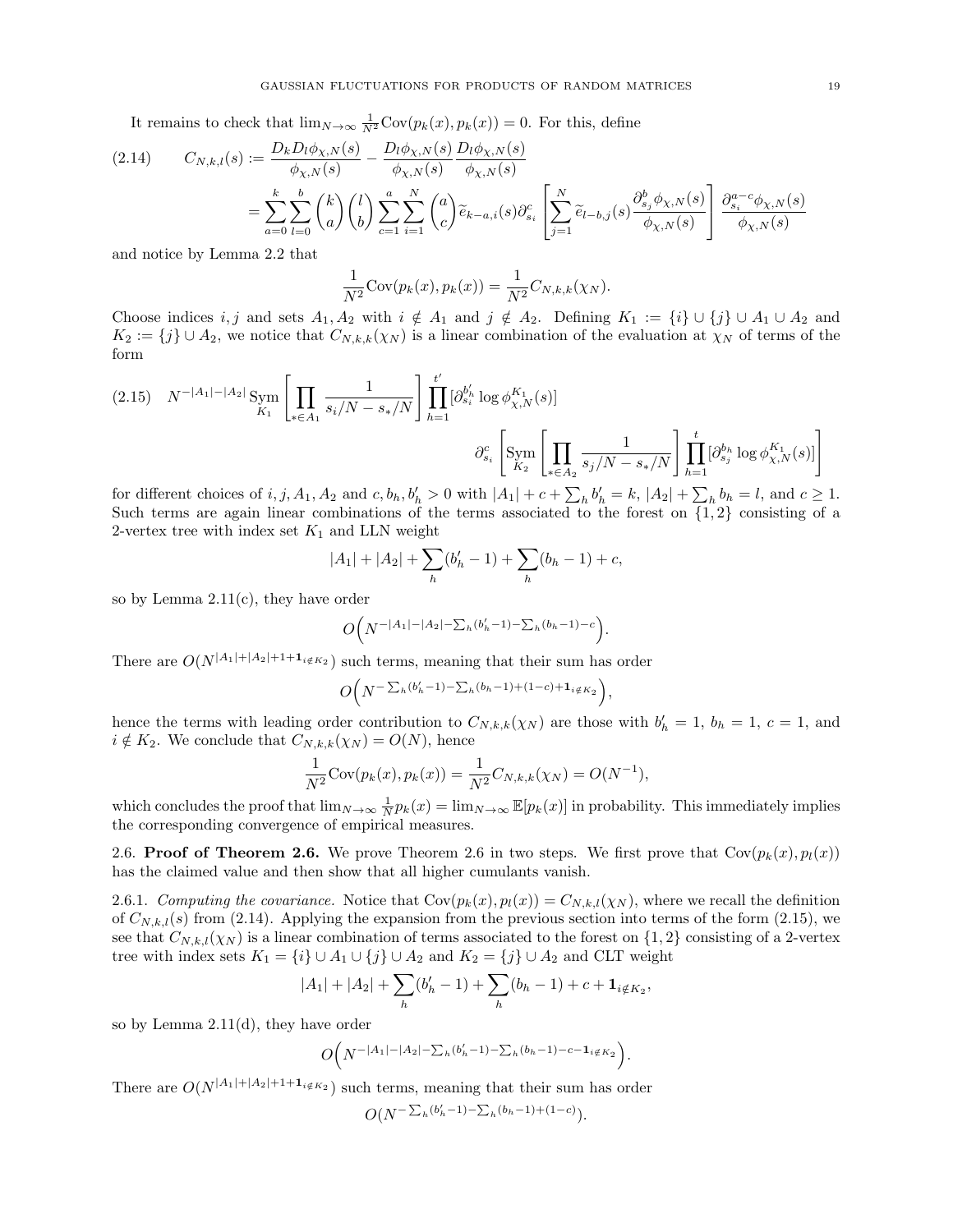Thus, the leading order terms in  $C_{N,k,l}(\chi_N)$  are those with  $b'_h = 1$ ,  $b_h = 1$ , and  $c = 1$ . To compute the covariance, we analyze these terms more precisely. Setting  $I = K_1$ , define

$$
\Delta_N^{I,j}(r) := \frac{1}{N} \partial_{r_j} \log \phi_{\chi,N}^I(rN) - \Psi(r_j)
$$

so that from Definition [2.4](#page-10-3) we have

(2.16) 
$$
\partial_{r_j}^m \Delta_N^{I,j}(r) = o(1), \qquad m \ge 0
$$

$$
\partial_{r_i} \Delta_N^{I,j}(r) = \frac{1}{N} F^{(1,1)}(r_i, r_j) + o(N^{-1}), \qquad i \ne j.
$$

With this notation, the terms with  $b'_h = 1$ ,  $b_h = 1$ , and  $c = 1$  take the form

$$
N^{-|A_1|-|A_2|-1} \operatorname{Sym}_{K_1} \left[ \prod_{a \in A_1} \frac{1}{r_i - r_a} \partial_{r_i} \left[ \operatorname{Sym}_{K_2} \prod_{a \in A_2} \frac{1}{r_j - r_a} [N^{-1} \partial_{r_j} \log \phi_{\chi, N}^I(rN)]^{l-|A_2|} \right] [N^{-1} \partial_{r_i} \log \phi_{\chi, N}^I(rN)]^{k-|A_1|-1} \right]
$$
  
\n
$$
= N^{-|A_1|-|A_2|-1} \operatorname{Sym}_{K_1} \left[ \prod_{a \in A_1} \frac{1}{r_i - r_a} \partial_{r_i} \left[ \operatorname{Sym}_{K_2} \prod_{a \in A_2} \frac{1}{r_j - r_a} \left( \Psi(r_j) + \Delta_N^{I,j}(r) \right)^{l-|A_2|} \right] \left( \Psi(r_i) + \Delta_N^{I,i}(r) \right)^{k-|A_1|-1} \right]
$$
  
\n
$$
= N^{-|A_1|-|A_2|-1} \sum_{m=0}^{l-|A_2|} \operatorname{Sym}_{K_1} \left[ \prod_{a \in A_1} \frac{1}{r_i - r_a} \partial_{r_i} \left[ f_{j,A_2}^m(r) \right] \left( \Psi(r_i) + \Delta_N^{I,i}(r) \right)^{k-|A_1|-1} \right]
$$

for some  $i \notin A_1$  and  $j \notin A_2$  and  $f_{j,A_2}^m(r)$  defined for  $0 \le m \le l - |A_2|$  by

$$
f_{j,A_2}^m(r) := \operatorname{Sym}_{K_2} \prod_{a \in A_2} \frac{1}{r_j - r_a} {l - |A_2| \choose m} \Psi(r_j)^{l - |A_2| - m} \Delta_N^{I,j}(r)^m.
$$

We study the asymptotics of each summand separately. We see that each  $f_{j,A_2}^m(r)$  converges as  $N \to \infty$  to an analytic function of  $r^I$ , which is 0 unless  $m = 0$ . Therefore, if  $i \in K_2$  and  $m > 0$  the summand

$$
N^{-|A_1|-|A_2|-1} \operatorname{Sym}_{K_1} \left[ \prod_{a \in A_1} \frac{1}{r_i - r_a} \partial_{r_i} \left[ f_{j, A_2}^m(r) \right] \left( \Psi(r_i) + \Delta_N^{I, i}(r) \right)^{k-|A_1|-1} \right]
$$

has analytic limit of order  $o(N^{-|A_1| - |A_2| - 1})$  by Lemma [2.9.](#page-11-2) Similarly if  $m = 0$ , for  $g > 0$ , the terms

<span id="page-19-0"></span>
$$
(2.17) \qquad N^{-|A_1|-|A_2|-1} \operatorname{Sym}_{K_1} \left[ \prod_{a \in A_1} \frac{1}{r_i - r_a} \partial_{r_i} \left[ f_{j, A_2}^0(r) \right] \binom{k - |A_1| - 1}{g} \Psi(r_i)^{k - |A_1| - 1 - g} \Delta_N^{I, i}(r)^g \right]
$$

resulting from the binomial expansion of  $(\Psi(r_i) + \Delta_N^{I,i}(r))^{k-|A_1|-1}$  have analytic limit of order  $o(N^{-|A_1| - |A_2| - 1})$  by Lemma [2.9.](#page-11-2) There are  $O(N^{|K_2|}) = O(N^{|A_1| + |A_2| + 1})$  of each of these type of terms, so the resulting terms do not contribute to the limit unless  $m = 0$  and  $g = 0$ .

Now, if  $i \notin K_2$ , for  $m \geq 1$  we have that

$$
\partial_{r_i} f_{j,A_2}^m(r) = \frac{1}{N} \operatorname{Sym}_{K_2} \prod_{a \in A_2} \frac{1}{r_j - r_a} {l - |A_2| \choose m} \Psi(r_j)^{l - |A_2| - m} m \Delta_N^{I,j}(r)^{m-1} F^{(1,1)}(r_i, r_j) + o(N^{-1}),
$$

meaning that  $N \partial_{r_i} f_{j,A_2}^m(r)$  converges as  $N \to \infty$  to an analytic function of  $r^I$  which is 0 unless  $m = 1$ . Therefore, if  $i \notin K_1$ , for  $m > 1$  the summand

$$
N^{-|A_1|-|A_2|-1} \lim_{K_1} \left[ \prod_{a \in A_1} \frac{1}{r_i - r_a} \partial_{r_i} \left[ f_{j, A_2}^m(r) \right] \left( \Psi(r_i) + \Delta_N^{I, i}(r) \right)^{k-|A_1|-1} \right]
$$

has analytic limit of order  $o(N^{-|A_1| - |A_2| - 2})$  by Lemma [2.9.](#page-11-2) Similarly, if  $m = 1$ , for  $g > 0$  the terms

<span id="page-19-1"></span>
$$
(2.18) \qquad N^{-|A_1|-|A_2|-1} \operatorname{Sym}_{K_1} \left[ \prod_{a \in A_1} \frac{1}{r_i - r_a} \partial_{r_i} \left[ f_{j, A_2}^m(r) \right] \binom{k - |A_1| - 1}{g} \Psi(r_i)^{k - |A_1| - 1 - g} \Delta_N^{I, i}(r)^g \right]
$$

have analytic limit of order  $o(N^{-|A_1| - |A_2| - 2})$  by Lemma [2.9.](#page-11-2) Since there are  $O(N^{|K_2|}) = O(N^{|A_1| + |A_2| + 2})$ such terms, their total contribution is  $o(1)$  unless  $m = 1$  and  $g = 0$ .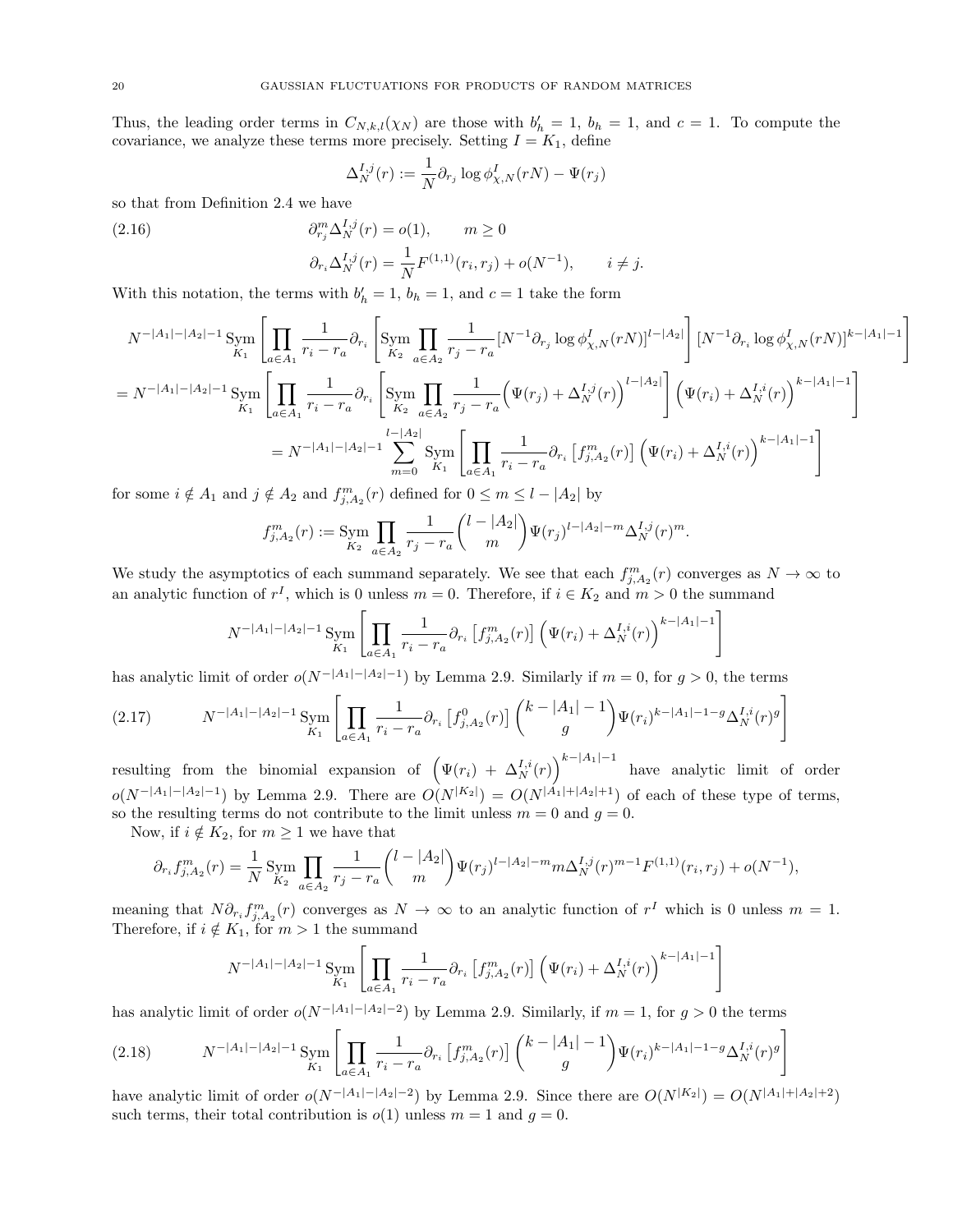We conclude that the leading order terms in  $C_{N,k,l}(\chi_N)$  correspond to those with  $m = 0, g = 0$ , and  $i \in K_2$  in [\(2.17\)](#page-19-0) or  $m = 1$ ,  $g = 0$ , and  $i \notin K_2$  in [\(2.18\)](#page-19-1), with their coefficients given by their coefficients in the direct expansions  $X_1(\chi_N/N)$  and  $X_2(\chi_N/N)$  for

$$
X_1(r) = \sum_{a=0}^k \sum_{b=0}^l \binom{k}{a} \binom{l}{b} \sum_{i=1}^N a N^{a-k+b-l-1} \tilde{e}_{k-a,i}(r) \partial_{r_i} \left[ \sum_{j=1}^N \tilde{e}_{l-b,j}(r) \Psi(r_j)^b \right] \Psi(r_i)^{a-1}
$$
  

$$
X_2(r) = \sum_{a=0}^k \sum_{b=0}^l \binom{k}{a} \binom{l}{b} \sum_{i=1}^N a N^{a-k+b-l-2} \tilde{e}_{k-a,i}(r) \sum_{j \neq i} \sum_{\substack{A_2: i,j \notin A_2 \\ |A_2| = l-b}} (l-b)! \prod_{a \in A_2} \frac{1}{r_j - r_a} b \Psi(r_j)^{b-1} F^{(1,1)}(r_i, r_j) \Psi(r_i)^{a-1},
$$

where  $X_1(\chi_N/N)$  corresponds to the terms with  $m = 0$ , and  $X_2(\chi_N/N)$  corresponds to the terms with  $m = 1$ . Defining  $\hat{\chi}_N := \hat{\chi}_N/N$ , we see that

$$
X_{1}(\hat{\chi}_{N}) = \sum_{a=0}^{k} \sum_{b=0}^{l} {k \choose a} {l \choose b} a^{Na-k+b-l-1} \sum_{i=1}^{N} \tilde{e}_{k-a,i}(r) \partial_{r_{i}} \left[ \oint \frac{du}{2\pi i} \frac{\tilde{e}_{l-b+1}(u,r)}{l-b+1} \Psi(u)^{b} \right] \Psi(r_{i})^{a-1} \Big|_{r=\hat{\chi}_{N}}
$$
  
\n
$$
= \sum_{a=0}^{k} \sum_{b=0}^{l} {k \choose a} {l \choose b} a^{Na-k+b-l-1} \sum_{i=1}^{N} \tilde{e}_{k-a,i}(r) \oint \frac{du}{2\pi i} \sum_{p=0}^{l-b} \frac{(-1)^{p} (l-b)_{p}}{(u-r_{i})^{p+2}} \tilde{e}_{l-b-p}(u,r) \Psi(u)^{b} \Psi(r_{i})^{a-1} \Big|_{r=\hat{\chi}_{N}}
$$
  
\n
$$
= \sum_{a=0}^{k} \sum_{b=0}^{l} {k \choose a} {l \choose b} a^{Na-k+b-l-1} \oint \oint \frac{dw}{2\pi i} \frac{du}{2\pi i} \frac{\tilde{e}_{k-a+1}(w,\hat{\chi}_{N})}{k-a+1} \sum_{p=0}^{l-b} \frac{(-1)^{p} (l-b)_{p}}{(u-w)^{p+2}} \tilde{e}_{l-b-p}(u,\hat{\chi}_{N}) \Psi(u)^{b} \Psi(w)^{a-1},
$$

where both the u and w-contours enclose  $V_{\chi}$  and lie in U, and the u-contour is contained inside the w-contour. Applying Lemma [2.13](#page-16-3) yields

$$
X_1(\hat{\chi}_N) = \sum_{a=0}^k \sum_{b=0}^l \binom{k}{a} \binom{l}{b} aN^{-p} \oint \oint \frac{dw}{2\pi \mathbf{i}} \frac{du}{2\pi \mathbf{i}} \frac{\Xi(w)^{k-a+1}}{k-a+1} \sum_{p=0}^{l-b} \frac{(-1)^p (l-b)_p}{(u-w)^{p+2}} \Xi(u)^{l-b-p} \Psi(u)^b \Psi(w)^{a-1} + O(N^{-1})
$$
  
= 
$$
\sum_{a=0}^k \sum_{b=0}^l \binom{k}{a} \binom{l}{b} a \oint \oint \frac{dw}{2\pi \mathbf{i}} \frac{du}{2\pi \mathbf{i}} \frac{\Xi(w)^{k-a+1}}{k-a+1} \Xi(u)^{l-b} \frac{\Psi(u)^b \Psi(w)^{a-1}}{(u-w)^2} + O(N^{-1}).
$$

Finally, adding a (vanishing) term with  $a = k + 1$  in the second from last equality, we obtain

$$
X_1(\hat{\chi}_N) = \sum_{a=1}^{k+1} \sum_{b=0}^{l} {k \choose a-1} {l \choose b} \oint \oint \frac{dw}{2\pi \mathbf{i}} \frac{du}{2\pi \mathbf{i}} \Xi(w)^{k-a+1} \Xi(u)^{l-b} \frac{\Psi(u)^b \Psi(w)^{a-1}}{(u-w)^2} + O(N^{-1})
$$
  
=  $\oint \oint \frac{dw}{2\pi \mathbf{i}} \frac{du}{2\pi \mathbf{i}} \left( \Xi(w) + \Psi(w) \right)^k \left( \Xi(u) + \Psi(u) \right)^l \frac{1}{(u-w)^2} + O(N^{-1}),$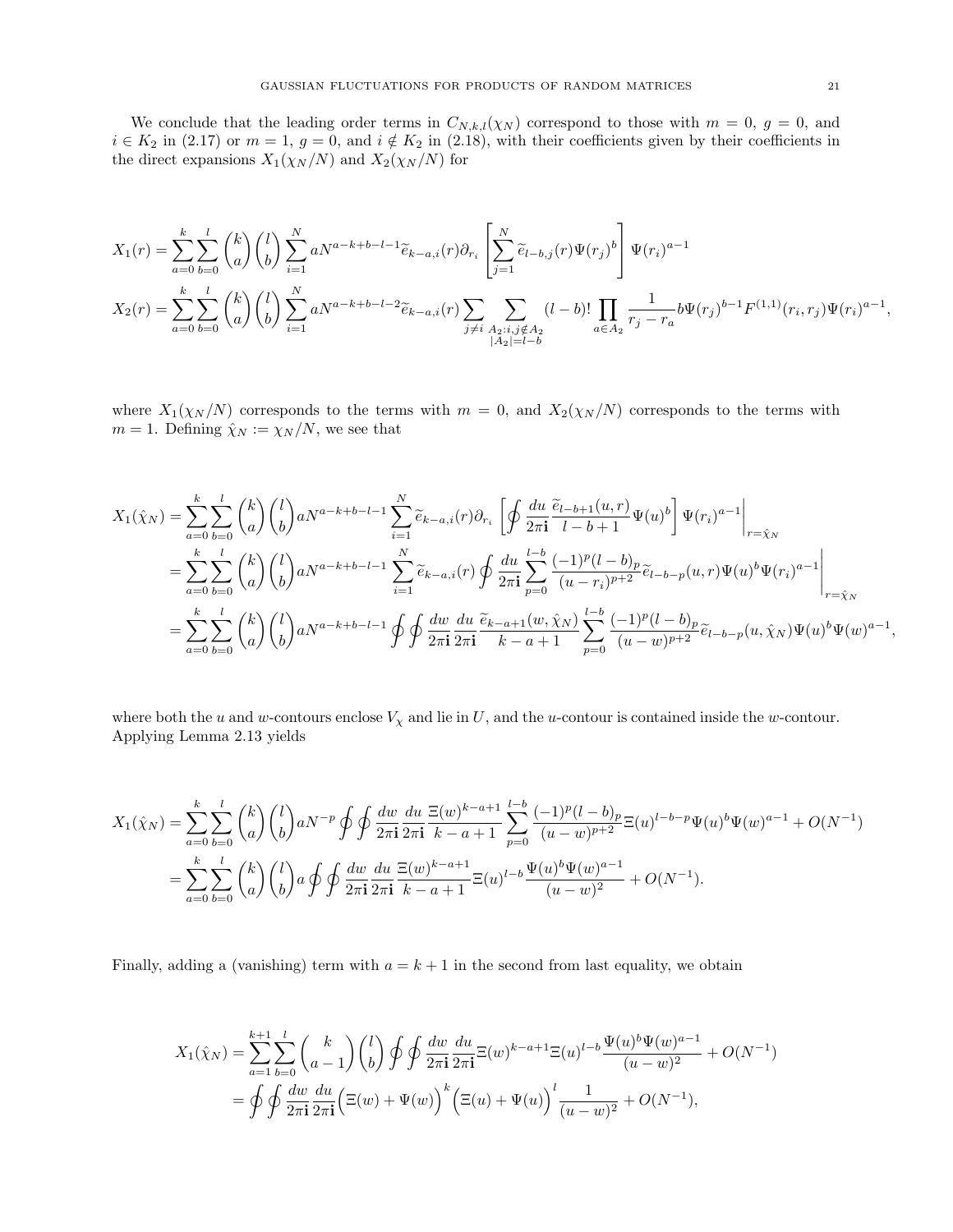where both the u and w-contours enclose  $V_x$  and lie in U, and the u-contour is contained inside the w-contour. Notice now that

$$
X_{2}(\hat{\chi}_{N}) = \sum_{a=0}^{k} \sum_{b=0}^{l} {k \choose a} {l \choose b} \sum_{i=1}^{N} abN^{a-k+b-l-2} \tilde{e}_{k-a,i}(r)
$$
  
\n
$$
\oint \frac{du}{2\pi i} (l-b)! e_{l-b+1} \left(\frac{1}{u-r_{*}}\right)_{*\neq i} \Psi(u)^{b-1} F^{(1,1)}(r_{i}, u) \Psi(r_{i})^{a-1} \Big|_{r=\hat{\chi}_{N}}
$$
  
\n
$$
= \sum_{a=0}^{k} \sum_{b=0}^{l} {k \choose a} {l \choose b} \sum_{i=1}^{N} abN^{a-k+b-l-2} \tilde{e}_{k-a,i}(r)
$$
  
\n
$$
\oint \frac{du}{2\pi i} \sum_{p=0}^{l-b+1} (-1)^{p} \frac{(l-b+1)_{p}}{(l-b+1)(u-r_{i})^{p}} \tilde{e}_{l-b+1-p}(u,r) \Psi(u)^{b-1} F^{(1,1)}(r_{i}, u) \Psi(r_{i})^{a-1} \Big|_{r=\hat{\chi}_{N}/N}
$$
  
\n
$$
= \sum_{a=0}^{k} \sum_{b=0}^{l} {k \choose a} {l \choose b} abN^{a-k+b-l-2} \sum_{p=0}^{l-b+1} (-1)^{p}
$$
  
\n
$$
\oint \oint \frac{du}{2\pi i} \frac{dw}{2\pi i} \frac{\tilde{e}_{k-a+1}(w, \hat{\chi}_{N})}{k-a+1} \frac{(l-b+1)_{p}}{(l-b+1)(u-w)^{p}} \tilde{e}_{l-b+1-p}(u, \hat{\chi}_{N}) \Psi(u)^{b-1} F^{(1,1)}(w, u) \Psi(w)^{a-1}
$$

where both the u and w-contours enclose  $V_{\chi}$  and lie in U, and the u-contour is contained inside the w-contour. Applying Lemma [2.13,](#page-16-3) we find that

,

$$
X_2(\hat{\chi}_N) = \sum_{a=0}^k \sum_{b=0}^l \binom{k}{a} \binom{l}{b} abN^{-p} \sum_{p=0}^{l-b+1} (-1)^p \oint \oint \frac{du}{2\pi i} \frac{dw}{2\pi i} \frac{\Xi(w)^{k-a+1}}{k-a+1}
$$
  

$$
\frac{(l-b+1)_p}{(l-b+1)(u-w)^p} \Xi(u)^{l-b+1-p} \Psi(u)^{b-1} F^{(1,1)}(w,u) \Psi(w)^{a-1} + O(N^{-1})
$$
  

$$
= \sum_{a=0}^k \sum_{b=0}^l \binom{k}{a} \binom{l}{b} ab \oint \oint \frac{du}{2\pi i} \frac{dw}{2\pi i} \frac{\Xi(w)^{k-a+1}}{k-a+1} \frac{\Xi(u)^{l-b+1}}{l-b+1} \Psi(u)^{b-1} F^{(1,1)}(w,u) \Psi(w)^{a-1} + O(N^{-1}),
$$

where both the u and w-contours enclose  $V_{\chi}$  and lie in U, and the u-contour is contained inside the w-contour. Adding (identically zero) terms with  $a = k + 1$  and  $b = l + 1$  in the last equality, we find that

$$
X_2(\hat{\chi}_N) = \sum_{a=1}^{k+1} \sum_{b=1}^{l+1} {k \choose a-1} {l \choose b-1} \oint \oint \frac{du}{2\pi \mathbf{i}} \frac{dw}{2\pi \mathbf{i}} \Xi(w)^{k-a+1} \Xi(u)^{l-b+1} \Psi(u)^{b-1} F^{(1,1)}(w,u) \Psi(w)^{a-1} + O(N^{-1})
$$
  
=  $\oint \oint \left( \Xi(w) + \Psi(w) \right)^k \left( \Xi(u) + \Psi(u) \right)^l F^{(1,1)}(w,u) \frac{du}{2\pi \mathbf{i}} \frac{dw}{2\pi \mathbf{i}} + O(N^{-1}),$ 

where both the u and w-contours enclose  $V_{\chi}$  and lie in U, and the u-contour is contained inside the w-contour. Putting these computations together, we find the covariance to be

$$
Cov(p_k(x), p_l(x)) = X_1(\hat{\chi}_N) + X_2(\hat{\chi}_N) + O(N^{-1})
$$
  
=  $\oint \oint \frac{dw}{2\pi \mathbf{i}} \frac{du}{2\pi \mathbf{i}} \Big( \Xi(u) + \Psi(u) \Big)^l \Big( \Xi(w) + \Psi(w) \Big)^k \Big( \frac{1}{(u - w)^2} + F^{(1,1)}(w, u) \Big) + O(N^{-1}),$ 

where both the u and w-contours enclose  $V_\chi$  and lie in U with the u-contour contained inside the w-contour.

2.6.2. Establishing Gaussianity. For any  $k_1, \ldots, k_n$ , define the cumulant by

$$
\mathcal{K}_{k_1,...,k_n} := \sum_{U_1 \sqcup \cdots \sqcup U_t = \{1,...,N\}} (-1)^{t-1} (t-1)! \prod_{i=1}^t \mathbb{E}\left[\prod_{j \in U_i} p_{k_j}(x)\right].
$$

We now check that  $\mathcal{K}_{k_1,\dots,k_n} = o(1)$  for  $n \geq 3$ . By an analogue of [\[BG18b,](#page-66-11) Lemma 3.10], the only terms in  $\mathcal{K}_{k_1,\dots,k_n}$  with non-zero contribution correspond to a forest composed of a single tree and hence  $t = 1$  and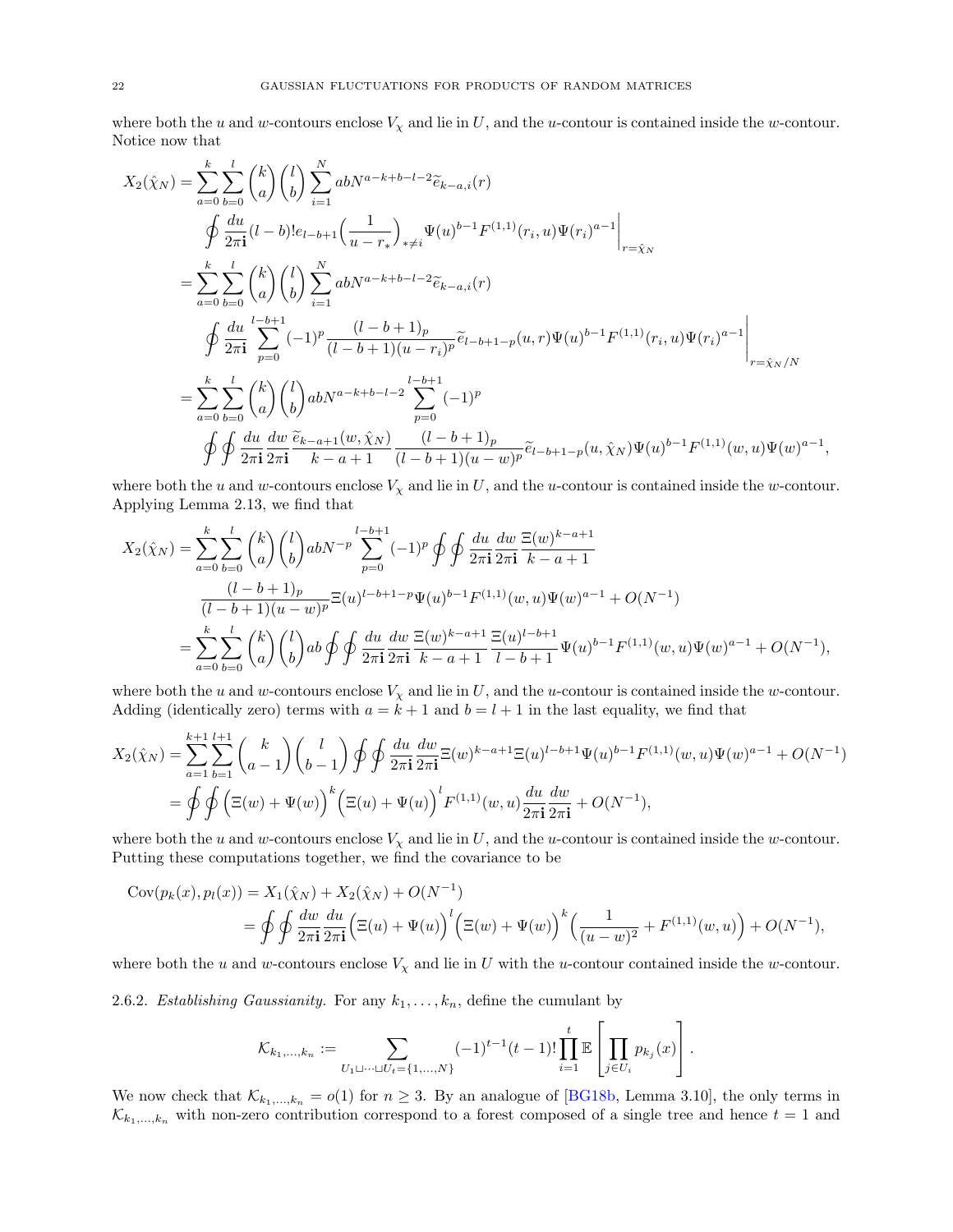$U_1 = \{1, \ldots, N\}$ . We now check that these terms are  $o(1)$ . By construction, if a forest has a single tree, its index set is

$$
K = \{j_1\} \cup \cdots \cup \{j_n\} \cup A_1 \cup \cdots \cup A_n
$$

and it has CLT weight

$$
\sum_{m=1}^{n} |A_m| + \sum_{i,m} (b_i^m - 1) + \sum_m c_m + # \{ \text{single edges in } T \},\
$$

where we notice that

$$
\sum_{m} c_m \geq \#\{\text{edges in } T\}.
$$

On the other hand, the size of the index set is at most

$$
1 + \sum_{m=1}^{n} |A_m| + \#\{\text{single edges in } T\}.
$$

By Lemma [2.11\(](#page-14-0)d), the total contribution of these  $O(N^{1+\sum_{m=1}^{n}|A_m|+\#\{\text{single edges in }T\}})$  terms has order

$$
O\Big(N^{\#\{1-\sum_{i,m}(b_i^m-1)-\sum_m c_m\}}\Big),
$$

where we notice that

$$
1 - \sum_{i,m} (b_i^m - 1) - \sum_m c_m \le 1 - \#\{\text{edges in } T\} \le 2 - n.
$$

This implies that the total contribution to the cumulant is  $O(N^{2-n})$ , which vanishes as desired for  $n \geq 3$ .

<span id="page-22-0"></span>2.7. Central limit theorems for growing measures. In this section, we adapt our theorems to a case where the measures grow in a specific manner. Choose  $M = \omega(1)$ , where we recall that  $f = \omega(g)$  if  $\lim_{N\to\infty} f/q = \infty$ , so that  $M, N \to \infty$  simultaneously. As before, let  $d\mu_N$  be a sequence of measures with multivariate Bessel generating function  $\phi_{\chi,N}(s)$ . Suppose that there exist a sequence of smooth measures  $d\lambda_N'$  with multivariate Bessel generating function  $\phi_{\chi,N}(s)^M$ , and let  $d\lambda_N$  be the pushforward of  $d\lambda_N'$  under the map  $\lambda' \mapsto \frac{1}{M} \lambda'$ . In this setting, we have the following extensions of Theorem [2.5](#page-10-1) and Theorem [2.6.](#page-11-1)

<span id="page-22-1"></span>**Theorem 2.14.** If  $d\mu_N$  is LLN-appropriate for  $\chi_N$ , then if x is distributed according to  $d\lambda_N$ , we have the following convergence in probability

$$
\lim_{N \to \infty} \frac{1}{N} p_k(x) = \lim_{N \to \infty} \frac{1}{N} \mathbb{E}[p_k(x)] = \mathfrak{p}'_k := \oint \Xi(u) \Psi(u)^k \frac{du}{2\pi \mathbf{i}}
$$

,

where the u-contour encloses  $V_\chi$  and lies within U. In addition, the random measures  $\frac{1}{N}\sum_{i=1}^N \delta_{x_i}$  with x distributed according to  $d\lambda_N$  converge in probability to a deterministic compactly supported measure  $d\lambda$ with  $\int x^k d\lambda(x) = \mathfrak{p}'_k$ .

*Proof.* Define  $\Phi_{\chi,N}(s) := \phi_{\chi,N}(s)^M$ . As in our previous analysis, we have that

$$
\mathbb{E}[p_{k_1}(x)\cdots p_{k_n}(x)]=M^{-k_1-\cdots-k_n}\frac{D_{k_1}\cdots D_{k_n}\Phi_{\chi,N}(\chi_N)}{\Phi_{\chi,N}(\chi_N)},
$$

which may be written as a linear combination of terms encoded by the graphical calculus of Section [2.4.](#page-12-0) The coefficients of this linear combination are independent of  $N$  and are monomials in  $M$ . By Lemma [2.11\(](#page-14-0)f), the exponent in M is bounded above by  $-W_L$ , where  $W_L$  is the LLN weight of the term. Since  $M = \omega(1)$ , the leading order terms in our situation are the subset of the leading order terms of the case  $M = 1$  corresponding to the terms whose coefficient has the maximal power of M. In particular, this implies by the proof of Theorem [2.5](#page-10-1) that

$$
\frac{1}{N} \mathbb{E}[p_k(x)] = \frac{M^{-k}}{k+1} \oint \left(\Xi(u) + M\Psi(u)\right)^{k+1} \frac{du}{2\pi \mathbf{i}} + O(N^{-1})
$$
  
= 
$$
\oint \Xi(u)\Psi(u)^k \frac{du}{2\pi \mathbf{i}} + O(M^{-1} + N^{-1}),
$$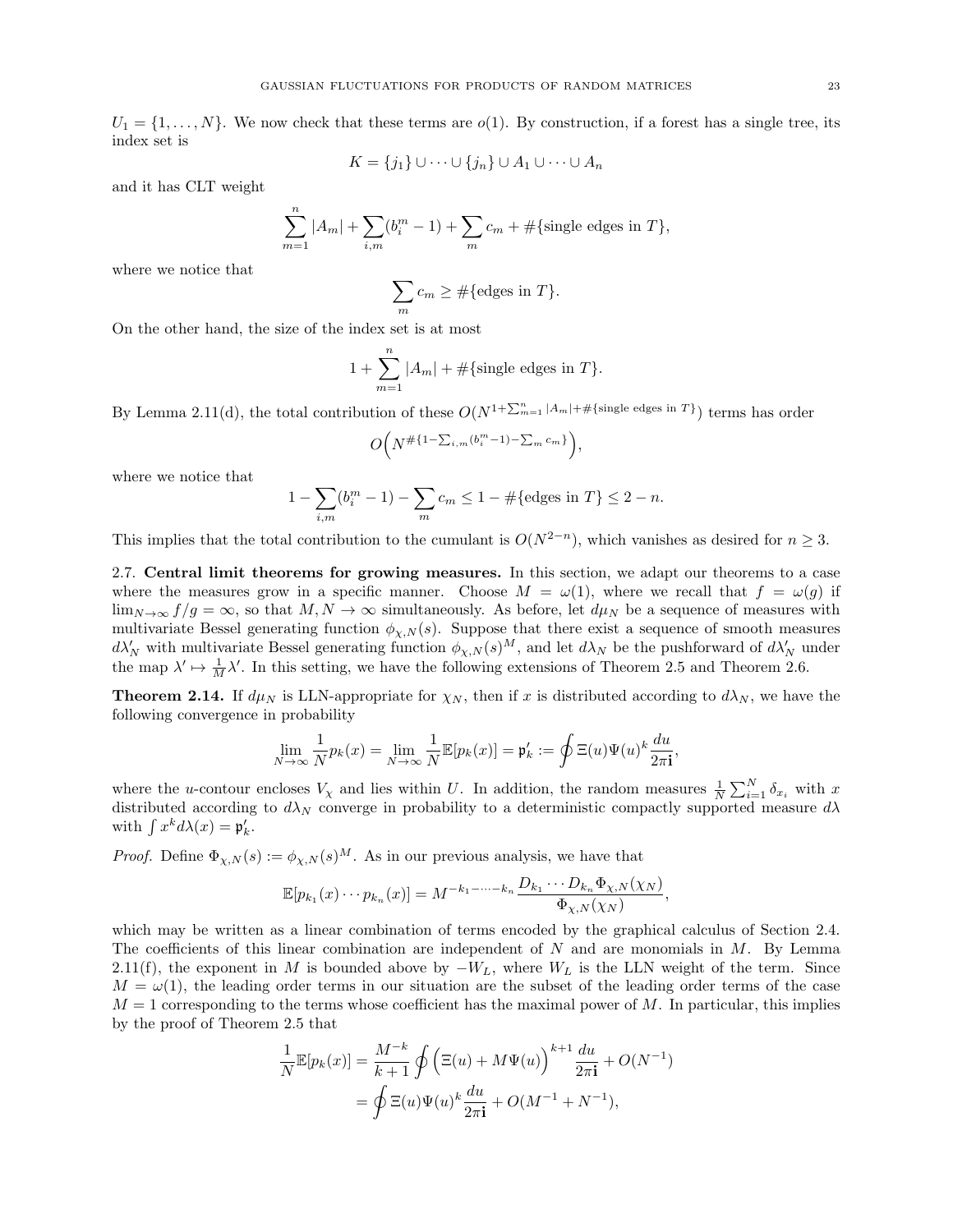where the contour encloses  $V_x$  and lies within a neighborhood U of  $V_x$ , and we notice that

$$
\oint \Psi(u)^{k+1} \frac{du}{2\pi \mathbf{i}}
$$

vanishes because  $\Psi$  is holomorphic on U. Similarly, we have from the proof of Theorem [2.5](#page-10-1) that  $\frac{1}{N^2} \text{Cov}\Big(p_k(x), p_k(x)\Big) = O(N^{-1}),$  which yields the desired.

<span id="page-23-0"></span>**Theorem 2.15.** If the measures  $d\mu_N$  are CLT-appropriate for  $\chi_N$ , then if x is distributed according to  $d\lambda_N$ , the collection of random variables

$$
\{M^{1/2}(p_k(x)-\mathbb{E}[p_k(x)])\}_{k\in\mathbb{N}}
$$

converges in the sense of moments to the Gaussian vector with zero mean and covariance

$$
\lim_{N \to \infty} \text{Cov}\Big(M^{1/2}p_k(x), M^{1/2}p_l(x)\Big)
$$
\n
$$
= kl \oint \oint \Xi(u) \Xi(w) \Psi(u)^{k-1} \Psi(w)^{l-1} F^{(1,1)}(u,w) \frac{du}{2\pi \mathbf{i}} \frac{dw}{2\pi \mathbf{i}} + kl \oint \Xi(u) \Psi(u)^{k+l-2} \Psi'(u) \frac{du}{2\pi \mathbf{i}},
$$

where the u and w-contours enclose  $V_x$  and lie within U, and the u-contour is contained inside the w-contour.

*Proof.* As in the proof of Theorem [2.6,](#page-11-1) we analyze for  $n \geq 2$  the terms which appear in the expansion of the cumulant  $\mathcal{K}_{k_1,\dots,k_n}$  of  $p_{k_1}(x),\dots,p_{k_n}(x)$  as encoded in the graphical calculus of Section [2.4.](#page-12-0) In particular, each term with non-zero contribution corresponds to a single tree  $T$  on  $n$  vertices; such terms have LLN weight

<span id="page-23-1"></span>(2.19) 
$$
W_L = \sum_{m=1}^n |A_m| + \sum_{m=1}^n \sum_i (b_i^m - 1) + \sum_{m=1}^n c_m \geq #\{\text{edges in } T\} = n - 1.
$$

By Lemma [2.11\(](#page-14-0)f), this implies that the exponent of M in each term with non-zero contribution to an  $n^{\text{th}}$ mixed cumulant is at most  $1 - n$ .

We now analyze the covariance and the higher cumulants separately. For the higher cumulants, by the proof of Theorem [2.6](#page-11-1) and what we just showed, any  $n^{\text{th}}$  cumulant of  $\{p_k(x)\}\$  has order at most  $O(N^{2-n}M^{1-n})$ , meaning that any n<sup>th</sup> cumulant of  $\{M^{1/2}(p_k(x) - \mathbb{E}[p_k(x)])\}$  has order at most  $O(N^{2-n}M^{1-n/2}) = o(1)$  for  $n \ge 3$ .

For the covariance, we again analyze terms in the expansion as in the proof of Theorem [2.6.](#page-11-1) Notice that the coefficients of each term are simply multiplied by a power of M equal to the number of appearances of a (derivative) of  $\log \phi_{\chi,N}^I(s)$  which appears in it. As we just argued, this power is non-positive, which means that any leading order term in this expansion comes from a leading order term in the case  $M = 1$  and that all other terms have order at most  $O(N^{-1})$ . This implies that

<span id="page-23-2"></span>
$$
(2.20) \quad \text{Cov}\Big(M^{1/2}p_k(x), M^{1/2}p_l(x)\Big) = M^{-k-l+1} \oint \oint \Big(\Xi(u) + M\Psi(u)\Big)^l \cdot \left(\frac{1}{(u-w)^2} + MF^{(1,1)}(w,u)\right) \frac{dw}{2\pi \mathbf{i}} \frac{du}{2\pi \mathbf{i}} + O(N^{-1}),
$$

where the u and w-contours enclose  $V_\chi$  and lie in U, and the u-contour is contained inside the w-contour. Observe now that for  $1 \le a \le l$  and  $1 \le b \le k$  we have

$$
\oint \oint \Psi(u)^{l} \Psi(w)^{k} F^{(1,1)}(w, u) \frac{dw}{2\pi i} \frac{du}{2\pi i} = 0
$$
  

$$
\oint \oint \Xi(u)^{a} \Psi(u)^{l-a} \Psi(w)^{k} F^{(1,1)}(w, u) \frac{dw}{2\pi i} \frac{du}{2\pi i} = 0
$$
  

$$
\oint \oint \Xi(w)^{b} \Psi(u)^{l} \Psi(w)^{k-b} F^{(1,1)}(w, u) \frac{dw}{2\pi i} \frac{du}{2\pi i} = 0
$$
  

$$
\oint \oint \Psi(u)^{l} \Psi(w)^{k} \frac{1}{(u-w)^{2}} \frac{dw}{2\pi i} \frac{du}{2\pi i} = 0
$$
  

$$
\oint \oint \Xi(w) \Psi(u)^{l} \Psi(w)^{k-1} \frac{1}{(u-w)^{2}} \frac{du}{2\pi i} \frac{dw}{2\pi i} = 0,
$$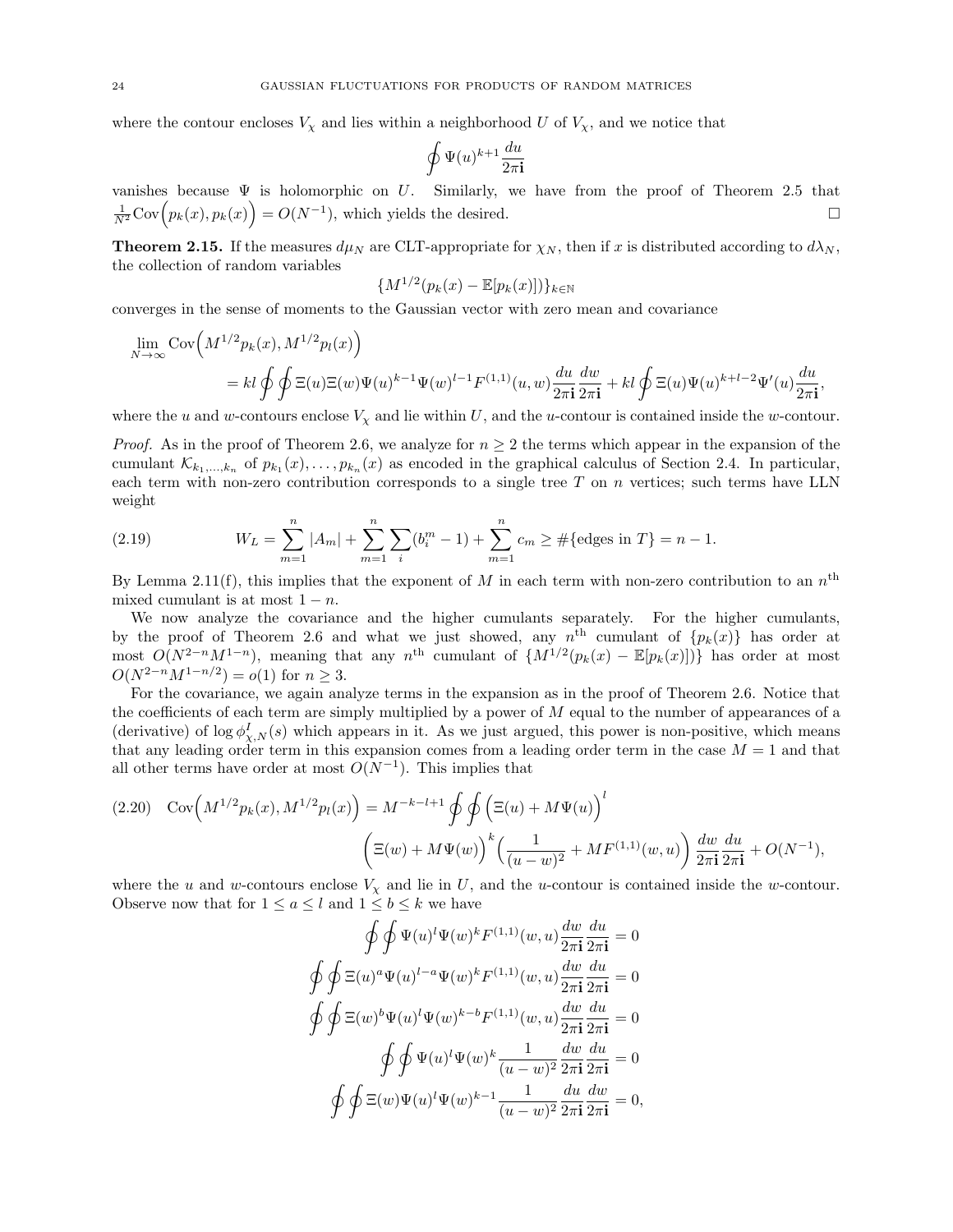where the first, third, fourth, and fifth integrals vanish because the integrand is holomorphic inside the  $u$ -contour, and the second integral vanishes because the integrand is holomorphic inside the  $w$ -contour. We conclude that

$$
\begin{split} \text{Cov}\Big(M^{1/2}p_k(x), M^{1/2}p_l(x)\Big) &= kl \oint \oint \Xi(u)\Xi(w)\Psi(u)^{l-1}\Psi(w)^{k-1}F^{(1,1)}(w,u)\frac{du}{2\pi \mathbf{i}}\frac{dw}{2\pi \mathbf{i}} \\ &+ l \oint \oint \Xi(u)\Psi(u)^{l-1}\Psi(w)^k \frac{1}{(u-w)^2}\frac{du}{2\pi \mathbf{i}}\frac{dw}{2\pi \mathbf{i}} + O(N^{-1}). \end{split}
$$

<span id="page-24-0"></span>Computing the w-integral as the residue at  $w = u$  in the second integral yields the claim.

#### 3. Asymptotics of multivariate Bessel functions

<span id="page-24-1"></span>3.1. Statement of the results. Recall that  $\rho = (N-1, \ldots, 0)$ . In this section, we study the asymptotics of the normalized multivariate Bessel function

$$
\frac{\mathcal{B}(\mu,\lambda)}{\mathcal{B}(\rho,\lambda)}
$$

when  $\mu$  deviates from  $\rho$  in only k coordinates. In this case, we may parametrize  $\mu$  as

(3.1) 
$$
\mu := (a_1, a_2, \dots, a_k, N-1, \dots, \widehat{b_1}, \dots, \widehat{b_2}, \dots, \widehat{b_k}, \dots, 0).
$$

for some  $a_1, \ldots, a_k$  and  $b_1 > \cdots > b_k \in \{0, \ldots, N-1\}$ , where  $b_i$  denotes that the coordinate  $b_i$  is missing. We obtain asymptotics for these  $\mu$  from asymptotics for

<span id="page-24-5"></span>
$$
\mu_{a,b}:=\Big(a,N-1,\ldots,\hat{b},\ldots,0\Big)
$$

differing from  $\rho$  in a single coordinate. Our first two results of this section relate these two cases and give a new contour integral expression [\(3.2\)](#page-24-3) for the normalized multivariate Bessel function when  $\mu = \mu_{a,b}$  which will be crucial to our asymptotic analysis.

<span id="page-24-4"></span>**Proposition 3.1.** For two k-tuples  $a_1, \ldots, a_k \in \mathbb{C}$  and  $b_1 > \cdots > b_k \in \{0, \ldots, N-1\}$ , we have that

$$
\frac{\mathcal{B}(\mu,\lambda)}{\mathcal{B}(\rho,\lambda)} = (-1)^{\frac{k(k-1)}{2}} \frac{\prod_{m \neq l} (a_m - b_l)}{\Delta(a_m) \Delta(b_m)} \det \left( \frac{a_i - b_i}{a_i - b_j} \frac{\mathcal{B}(\mu_{a_i,b_j}, \lambda)}{\mathcal{B}(\rho,\lambda)} \right)_{i,j=1}^k.
$$

<span id="page-24-2"></span>**Theorem 3.2.** For any  $a \in \mathbb{C} \setminus \{N-1,\ldots,0\}$  and  $b \in \{N-1,\ldots,0\}$ , we have that

<span id="page-24-3"></span>(3.2) 
$$
\frac{\mathcal{B}(\mu_{a,b}, \lambda)}{\mathcal{B}(\rho, \lambda)} = (-1)^{N-b+1} \frac{\Gamma(N-b)\Gamma(b+1)\Gamma(a-N+1)(a-b)}{\Gamma(a+1)} \qquad \oint_{\{e^{\lambda_i}\}} \frac{dz}{2\pi i} \oint_{\{0,z\}} \frac{dw}{2\pi i} \cdot \frac{z^a w^{-b-1}}{z-w} \cdot \prod_{i=1}^N \frac{w-e^{\lambda_i}}{z-e^{\lambda_i}},
$$

where the z-contour encloses the poles at  $e^{\lambda_i}$  and avoids the negative real axis and the w-contour encloses both 0 and the z-contour.

Remark. Proposition [3.1](#page-24-4) and Theorem [3.2](#page-24-2) are parallel to [\[GP15,](#page-67-11) Theorem 3.7] and [\[GP15,](#page-67-11) Theorem 3.8]. We note that Proposition [3.1](#page-24-4) does not involve differentiation and thus takes a simpler form than [\[GP15,](#page-67-11) Theorem 3.7]; in particular checking that the expression of Proposition [3.1](#page-24-4) equals 1 when  $\mu = \rho$ is straightforward, while the corresponding check in [\[GP15,](#page-67-11) Theorem 3.7] is rather delicate. On the other hand, Theorem [3.2](#page-24-2) is more complicated than [\[GP15,](#page-67-11) Theorem 3.8], as a single contour integral is replaced by a double contour integral.

The final result of this section, Theorem [3.4](#page-25-0) gives asymptotics under certain asymptotic assumptions on  $\lambda$  in the case where finitely many  $b_i$  are perturbed. We first specify these asymptotic assumptions. For a sequence  $\lambda^1, \lambda^2, \dots$  where  $\lambda^N$  has length N, define  $d\rho_N$  and  $d\rho_N$  by

$$
d\rho_N:=\frac{1}{N}\sum_{i=1}^N \delta_{\lambda_i^N} \qquad d\widetilde{\rho}_N:=\frac{1}{N}\sum_{i=1}^N \delta_{e^{\lambda_i^N}}
$$

.

as the empirical measure of  $\lambda^N$  and its pushforward under the exponential map. We make the following assumption on  $d\rho_N$ .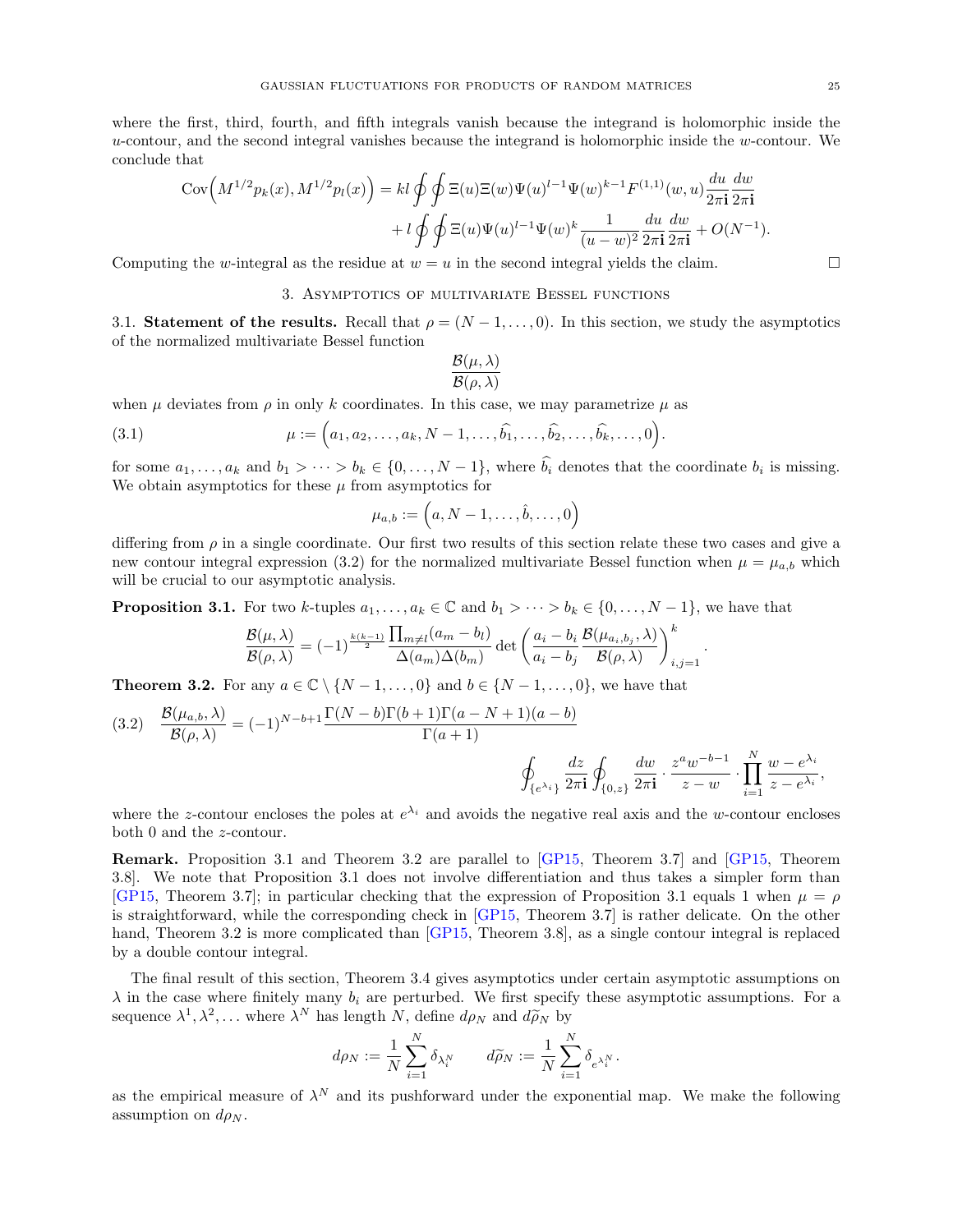<span id="page-25-1"></span>**Assumption 3.3.** The measures  $d\rho_N$  have support contained within a fixed finite interval I and converge weakly to a compactly supported measure  $d\rho$ .

<span id="page-25-3"></span>For 
$$
\widetilde{b}_1 > \cdots > \widetilde{b}_k \in \frac{1}{N} \mathbb{Z}
$$
 with  $\widetilde{b}_i N \in \{0, \ldots, N-1\}$ , define the *N*-tuple

(3.3) 
$$
\mu_{\widetilde{a}_1,\ldots,\widetilde{a}_k;\widetilde{b}_1,\ldots,\widetilde{b}_k} := \left(\widetilde{a}_1N,\widetilde{a}_2N,\ldots,\widetilde{a}_kN,N-1,\ldots,\widehat{\widetilde{b}_1N},\ldots,\widehat{\widetilde{b}_2N},\ldots,\widehat{\widetilde{b}_kN},\ldots,0\right).
$$

We will study the  $N \to \infty$  asymptotics of the quantity

$$
\widetilde{B}_N(\widetilde{a}_1,\ldots,\widetilde{a}_k;\widetilde{b}_1,\ldots,\widetilde{b}_k):=\frac{\mathcal{B}(\mu_{\widetilde{a}_1,\ldots,\widetilde{a}_k;\widetilde{b}_1,\ldots,\widetilde{b}_k},\lambda^N)}{\mathcal{B}(\rho,\lambda^N)}.
$$

Our answer will be expressed in terms of the moment generating function of the exponential moments and its S-transform, defined by

$$
M_{\widetilde{\rho}_N}(z) := \int \frac{e^x z}{1 - e^x z} d\rho_N(x) \qquad S_{\widetilde{\rho}_N}(z) := \frac{1 + z}{z} M_{\widetilde{\rho}_N}^{-1}(z),
$$

where by  $M_{\tilde{\rho}_N}^{-1}$  we mean the functional inverse of  $M_{\tilde{\rho}_N}$  as a (uniformly convergent) power series in z. We also consider their limiting versions defined by also consider their limiting versions defined by

$$
M_{\widetilde{\rho}}(z):=\int \frac{e^x z}{1-e^x z} d\rho(x) \qquad S_{\widetilde{\rho}}(z):=\frac{1+z}{z}M_{\widetilde{\rho}}^{-1}(z).
$$

Some analytic properties of  $M_{\tilde{\rho}_N}(z)$ ,  $M_{\tilde{\rho}}(z)$ ,  $S_{\tilde{\rho}_N}(z)$ , and  $S_{\tilde{\rho}}(z)$  are discussed in Lemma [3.10](#page-30-0) below. Define finally the function

(3.4) 
$$
\widetilde{\Psi}_{\rho_N}(c) := c \log S_{\widetilde{\rho}_N}(c-1) + \int \log \left( (1-c)(-M_{\widetilde{\rho}_N}^{-1}(c-1)^{-1} + e^s) \right) d\rho_N(s),
$$

which is holomorphic on a neighborhood of  $[0, 1]$  by Lemmas [3.10](#page-30-0) and [3.11](#page-30-1) and the fact that

<span id="page-25-4"></span>
$$
\widetilde{\Psi}_{\rho_N}(c) = c \log S_{\widetilde{\rho}_N}(c-1) + \int \log \left( c S_{\widetilde{\rho}_N}(c-1)^{-1} + (1-c)e^s \right) d\rho_N(s).
$$

<span id="page-25-0"></span>**Theorem 3.4.** If  $\lambda^N$  satisfies Assumption [3.3,](#page-25-1) for  $\widetilde{b}_1 > \cdots > \widetilde{b}_k \in \frac{1}{N} \mathbb{Z}$  with  $\widetilde{b}_i N \in \{0, \ldots, N-1\}$ , as a function of  $\tilde{a}_1, \ldots, \tilde{a}_k$ , the quantity  $\tilde{B}_N(\tilde{a}_1, \ldots, \tilde{a}_k; \tilde{b}_1, \ldots, \tilde{b}_k)$  admits a holomorphic extension to an open neighborhood  $U^k$  of  $[0,1]^k$  such that uniformly on compact subsets and uniformly in  $\tilde{b}_1, \ldots, \tilde{b}_k$  we have

$$
\widetilde{B}_{N}(\widetilde{a}_{1},\ldots,\widetilde{a}_{k};\widetilde{b}_{1},\ldots,\widetilde{b}_{k}) = \frac{\prod_{m\neq l}(\widetilde{a}_{m}-\widetilde{b}_{l})}{\Delta(\widetilde{a})\Delta(\widetilde{b})} \frac{\Delta(M_{\widetilde{\rho}_{N}}^{-1}(\widetilde{a}_{i}-1))\Delta(M_{\widetilde{\rho}_{N}}^{-1}(\widetilde{b}_{i}-1))}{\prod_{i,j}[M_{\widetilde{\rho}_{N}}^{-1}(\widetilde{a}_{i}-1)-M_{\widetilde{\rho}_{N}}^{-1}(\widetilde{b}_{j}-1)]}
$$
\n
$$
\prod_{i=1}^{k} \left[ \frac{(\widetilde{a}_{i}-\widetilde{b}_{i})}{\sqrt{M_{\widetilde{\rho}_{N}}'(M_{\widetilde{\rho}_{N}}^{-1}(\widetilde{a}_{i}-1))M_{\widetilde{\rho}_{N}}'(M_{\widetilde{\rho}_{N}}^{-1}(\widetilde{b}_{i}-1))}} \frac{\sqrt{S_{\widetilde{\rho}_{N}}(\widetilde{b}_{i}-1)e^{N\widetilde{\Psi}_{\rho_{N}}(\widetilde{b}_{i})}}}{\sqrt{S_{\widetilde{\rho}_{N}}(\widetilde{a}_{i}-1)e^{N\widetilde{\Psi}_{\rho_{N}}(\widetilde{a}_{i})}}} \right] [1+o(1)].
$$

<span id="page-25-2"></span>Lemma 3.5. The expression

$$
\frac{\prod_{m\neq l}(\widetilde{a}_m - \widetilde{b}_l)}{\Delta(\widetilde{a})\Delta(\widetilde{b})} \frac{\Delta(M_{\widetilde{\rho}_N}^{-1}(\widetilde{a}_i - 1))\Delta(M_{\widetilde{\rho}_N}^{-1}(\widetilde{b}_i - 1))}{\prod_{i,j}[M_{\widetilde{\rho}_N}^{-1}(\widetilde{a}_i - 1) - M_{\widetilde{\rho}_N}^{-1}(\widetilde{b}_j - 1)]}
$$
\n
$$
\prod_{i=1}^k \left[ \frac{(\widetilde{a}_i - \widetilde{b}_i)}{\sqrt{M_{\widetilde{\rho}_N}'(M_{\widetilde{\rho}_N}^{-1}(\widetilde{a}_i - 1))M_{\widetilde{\rho}_N}'(M_{\widetilde{\rho}_N}^{-1}(\widetilde{b}_i - 1))}} \frac{\sqrt{S_{\widetilde{\rho}_N}(\widetilde{b}_i - 1)} e^{N\widetilde{\Psi}_{\rho_N}(\widetilde{b}_i)}}{\sqrt{S_{\widetilde{\rho}_N}(\widetilde{a}_i - 1)} e^{N\widetilde{\Psi}_{\rho_N}(\widetilde{a}_i)}} \right]
$$

in Theorem [3.4](#page-25-0) is holomorphic in  $\tilde{a}_i, \ldots, \tilde{a}_k$  on an open complex neighborhood  $U^k$  of  $[0,1]^k$ . Proof. Note that

$$
\frac{\prod_{m\neq l}(\widetilde{a}_m-\widetilde{b}_l)}{\Delta(\widetilde{a})\Delta(\widetilde{b})}\frac{\Delta(M_{\widetilde{\rho}_N}^{-1}(\widetilde{a}-1))\Delta(M_{\widetilde{\rho}_N}^{-1}(\widetilde{b}-1))}{\prod_{i\neq j}(M_{\widetilde{\rho}_N}^{-1}(\widetilde{a}_i-1)-M_{\widetilde{\rho}_N}^{-1}(\widetilde{b}_j-1))}
$$

has no poles in codimension 1 as a function of  $\tilde{a}_1, \ldots, \tilde{a}_k, \tilde{b}_1, \ldots, \tilde{b}_k$  on  $U^{2k}$ , hence is holomorphic by Rie-<br>we use a second extensive theorem (see CB84, Theorem 7.1.3)). In addition, he I survey 3.10 mann's second extension theorem (see [\[GR84,](#page-67-30) Theorem 7.1.2]). In addition, by Lemma [3.10,](#page-30-0)  $M_{\tilde{\rho}_N}^{-1}(u-1)$  is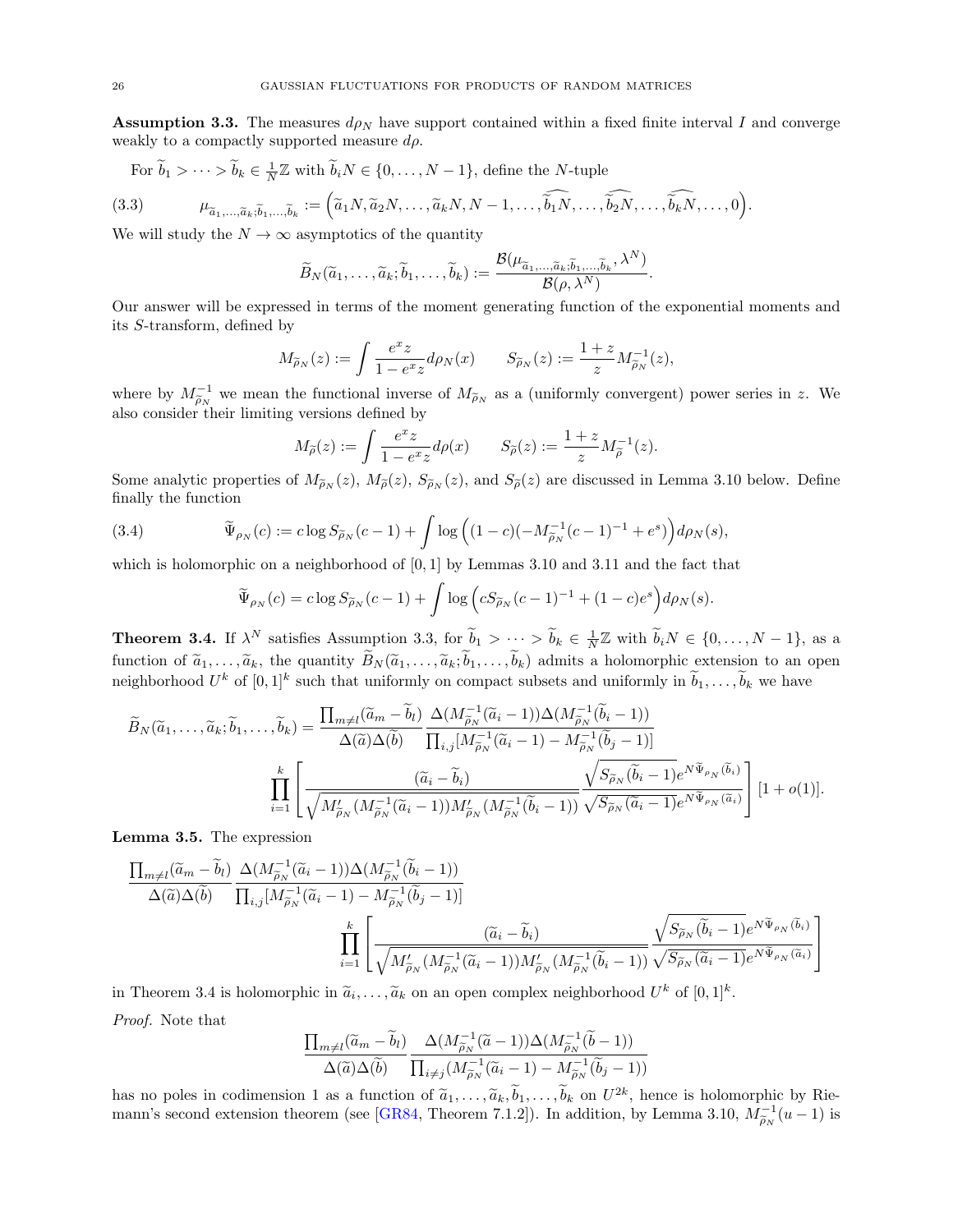meromorphic on a neighborhood  $U \supset [0,1]$  uniformly in N and avoids 0 and  $\infty$  aside from a simple zero at 1 and a simple pole at 0. Noting that  $M_{\tilde{\rho}_N}^{-1}(u-1) \in [0, -\infty)$  for  $u \in [0, 1]$  and that

(3.5) 
$$
M'_{\widetilde{\rho}_N}(M_{\widetilde{\rho}_N}^{-1}(u-1)) = \int \frac{e^s}{(1 - e^s M_{\widetilde{\rho}_N}^{-1}(u-1))^2} d\rho_N(s),
$$

on a neighborhood of  $U^2$  the function

<span id="page-26-1"></span>
$$
\frac{(a-b)^2}{(M_{\widetilde{\rho}_N}^{-1}(a-1) - M_{\widetilde{\rho}_N}^{-1}(b-1))^2 M_{\widetilde{\rho}_N}'(M_{\widetilde{\rho}_N}^{-1}(a-1)) M_{\widetilde{\rho}_N}'(M_{\widetilde{\rho}_N}^{-1}(b-1))}
$$

has no zeros and has poles contained in the union of hyperplanes  ${a = b} \cup {a = 0} \cup {a = 1} \cup {b = 0} \cup {b = 1}.$ By  $(3.5)$ , we may easily check that it has no poles in codimension 1 and hence no poles on all of  $U^2$ . Similarly,  $S_{\widetilde{\rho}_N}(u-1)$  is holomorphic and non-vanishing on some U. Therefore, for a small enough neighborhood U of  $[0, 1]$ , we may choose branches of the functions

$$
\frac{a-b}{M_{\widetilde{\rho}_N}^{-1}(a-1) - M_{\widetilde{\rho}_N}^{-1}(b-1)} \frac{1}{\sqrt{M_{\widetilde{\rho}_N}'(M_{\widetilde{\rho}_N}^{-1}(a-1))M_{\widetilde{\rho}_N}'(M_{\widetilde{\rho}_N}^{-1}(b-1))}}
$$

and  $\sqrt{S_{\tilde{\rho}_N}(u-1)}$  so that they are holomorphic on  $U^2$  and U, respectively. Combining these with the fact that  $\widetilde{\Psi}_{\widetilde{\rho}_N}(u)$  is holomorphic shows that the expression is holomorphic on  $U^k$ , as needed.

The remainder of this section is devoted to the proofs of Proposition [3.1,](#page-24-4) Theorem [3.2,](#page-24-2) and Theorem [3.4.](#page-25-0)

<span id="page-26-0"></span>3.2. Multivariate Bessel functions and hook Schur functions. In this section we derive some properties of multivariate Bessel functions through their connection to certain symmetric functions called Schur functions. Recall that a signature  $\mu = (\mu_1, \ldots, \mu_N)$  is an N-tuple of integers such that  $\mu_1 \geq \cdots \geq \mu_N$ . For such a signature, we may define the Schur function  $s_\mu(x)$  by

(3.6) 
$$
s_{\mu}(x) := \frac{\det(x_i^{\mu_j + N - j})_{i,j=1}^N}{\prod_{1 \le i < j \le N} (x_i - x_j)}
$$

as a function on  $x_1, \ldots, x_N$ . By the Weyl character formula, it is the character of the representation of  $U(N)$ with highest weight  $\mu$ . Recalling that  $\rho = (N-1,\ldots,0)$ , if  $\mu - \rho$  is a signature, the multivariate Bessel function may be expressed in terms of Schur functions as

(3.7) 
$$
\mathcal{B}(\mu,\lambda) = \frac{\Delta(e^{\lambda})\Delta(\rho)}{\Delta(\lambda)\Delta(\mu)} s_{\mu-\rho}(e^{\lambda}).
$$

We will consider cases where  $\mu - \rho$  is a partition, meaning that  $\mu_N - \rho_N \geq 0$ .

For a Young diagram of a partition  $\lambda$  with k boxes on its main diagonal, we may represent  $\lambda$  in Frobenius notation

<span id="page-26-4"></span><span id="page-26-3"></span>
$$
\lambda = (\alpha_1, \ldots, \alpha_k \mid \beta_1, \ldots, \beta_k),
$$

where  $\alpha_i = \lambda_i - i$ ,  $\beta_i = \lambda'_i - i$ , and  $\lambda'$  denotes the dual (transposed) partition to  $\lambda$ . If  $a_1 - N + 1 > \cdots >$  $a_k - N + k > N$ , then for the  $\mu$  defined in [\(3.1\)](#page-24-5) we see that

$$
\mu - \rho = (a_1 - N + 1, a_2 - N + 2, \dots, a_k - N + k, k, \dots, k, k - 1, \dots, k - 1, \dots, 1, \dots, 1, 0, \dots, 0),
$$

where k appears  $N - b_1 - 1$  times and  $k - i$  appears  $b_i - b_{i+1} - 1$  times. In Frobenius notation, we have that

$$
\mu - \rho = \Big(a_1 - N, \dots, a_k - N \mid N - 1 - b_k, \dots, N - 1 - b_1\Big).
$$

The following lemma expresses a Schur function corresponding to a partition with  $k$  hooks in terms of individual hook Schur functions  $s_{\alpha\beta}(x)$ , which will allow us to prove Proposition [3.1.](#page-24-4)

<span id="page-26-2"></span>**Lemma 3.6** ([Mac95, Example I.3.9]). If 
$$
\lambda = (\alpha_1, ..., \alpha_k | \beta_1, ..., \beta_k)
$$
 in Frobenius notation, we have that  $s_{\lambda}(x) = \det(s_{\alpha_i|\beta_j}(x))_{i,j=1}^k$ ,

where

$$
s_{\alpha|\beta}(x) = \sum_{i=0}^{\beta} (-1)^i h_{\alpha+1+i}(x) e_{\beta-i}(x),
$$

where  $h_k(x)$  and  $e_k(x)$  denote the complete homogeneous and elementary symmetric polynomial, respectively.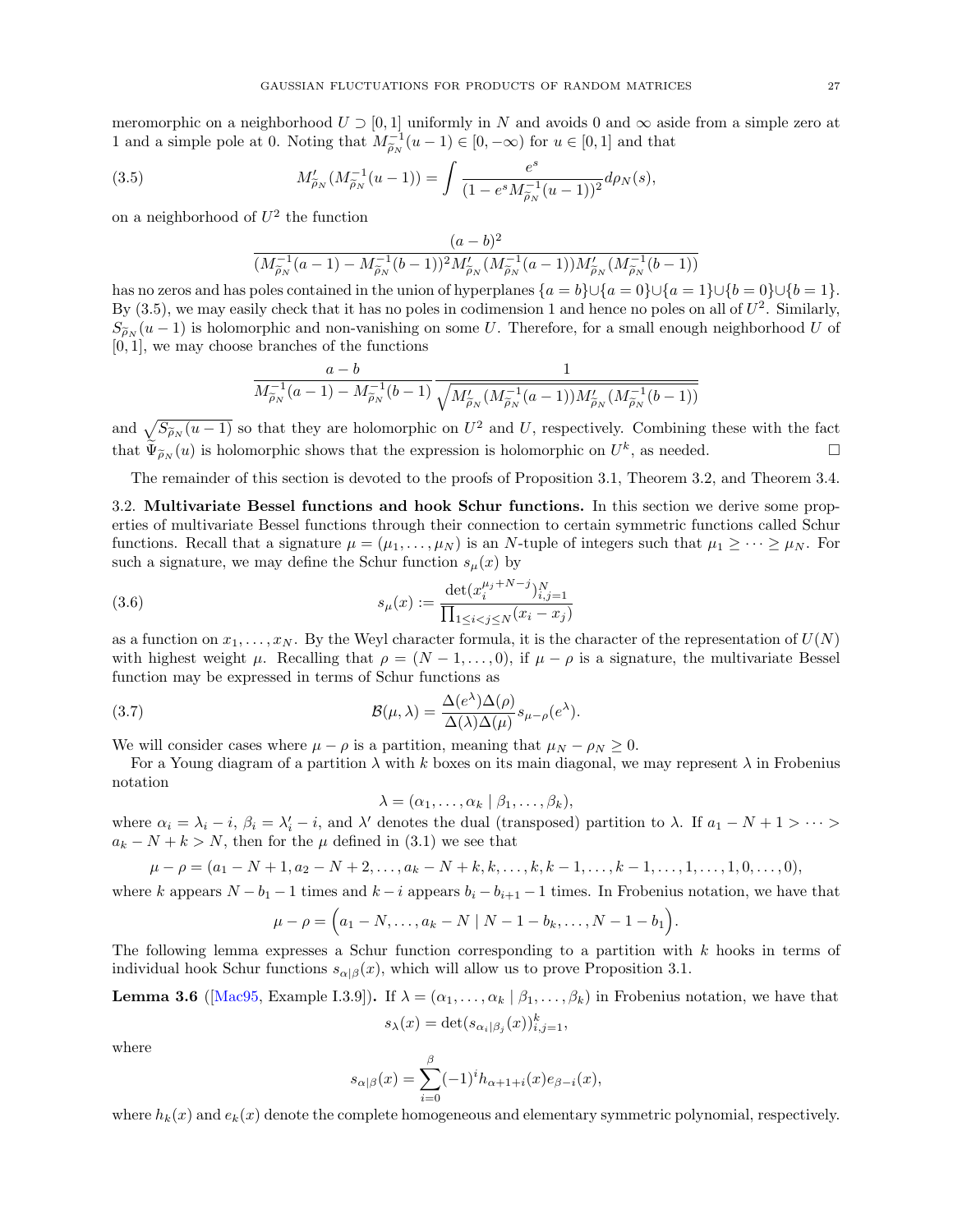In order to convert Lemma [3.6](#page-26-2) into a similar formula for multivariate Bessel functions, we require the following version of Carlson's Theorem from [\[Car14\]](#page-66-25) as stated in [\[Pil05\]](#page-68-24). This result allows us to show that identities of analytic functions which hold on certain specializations hold everywhere.

<span id="page-27-3"></span>**Theorem 3.7** (Carlson's Theorem). Suppose  $f(z)$  is holomorphic in a neighborhood of  $\{z \in \mathbb{C} \mid \Re z \geq 0\}$ and satisfies

- (a) exponential growth, meaning  $f(z) = O(e^{C_1|z|})$  for  $z \in \mathbb{C}$  for some  $C_1 > 0$ ;
- (b) exponential growth of order at most  $\pi$  along the imaginary axis, meaning  $f(iy) = O(e^{C_2|y|})$  for  $y \in \mathbb{R}$ for some  $0 < C_2 < \pi$ .

If  $f(n) = 0$  for all non-negative integers n, then  $f(z) = 0$  identically.

Proof of Proposition [3.1.](#page-24-4) First, treating both sides of the desired equality as functions of  $a_1-N+1, \ldots, a_k N + k$ , by considering the explicit definition [\(2.1\)](#page-9-4), we see they satisfy both exponential growth conditions of Carlson's theorem separately in each variable. Applying Carlson's theorem to the difference in each variable sequentially, it suffices to check this for integer  $a_i$  such that  $a_1 - N + 1 > \cdots > a_k - N + k > N$  so that  $\mu - \rho$  is a partition. In this case, combining the relation [\(3.7\)](#page-26-3) and Lemma [3.6,](#page-26-2) we see that

(3.8) 
$$
\frac{\mathcal{B}(\mu,\lambda)}{\mathcal{B}(\rho,\lambda)} = \frac{\Delta(\rho)}{\Delta(\mu)} \det \left( s_{a_i - N|N-1-b_{k+1-j}}(e^{\lambda}) \right)_{i,j=1}^k.
$$

We see that

<span id="page-27-1"></span>
$$
\frac{\Delta(\rho)}{\Delta(\mu)} = \frac{\Delta(b_m)}{\Delta(a_m)} \prod_{m=1}^k (-1)^{N-b_m+m} \prod_{i \notin \{b_1, \dots, b_k\}} \frac{b_m - i}{a_m - i} = \frac{\prod_{m \neq l} (a_m - b_l)}{\Delta(b_m) \Delta(a_m)} \prod_{m=1}^k (-1)^{N-b_m+1} \prod_{i \neq b_m} \frac{b_m - i}{a_m - i}.
$$

Moving these factors into the determinant in [\(3.8\)](#page-27-1) and noting that

$$
\frac{\mathcal{B}(\mu_{a,b}, \lambda)}{\mathcal{B}(\rho, \lambda)} = \frac{\Delta(\rho)}{\Delta(\mu_{a,b})} s_{a-N|N-1-b}(e^{\lambda}) = (-1)^{N-b+1} \prod_{i \neq b} \frac{b-i}{a-i} s_{a-N|N-1-b}(e^{\lambda}),
$$

we find that

$$
\frac{\mathcal{B}(\mu,\lambda)}{\mathcal{B}(\rho,\lambda)} = \frac{\prod_{m\neq l}(a_m - b_l)}{\Delta(a_m)\Delta(b_m)} \det \left(\frac{a_i - b_i}{a_i - b_{k+1-j}} \frac{\mathcal{B}(\mu_{a_i,b_{k+1-j}},\lambda)}{\mathcal{B}(\rho,\lambda)}\right)_{i,j=1}^k,
$$

which yields the result after applying the reindexing  $j \mapsto k + 1 - j$ .

<span id="page-27-0"></span>3.3. An integral formula for multivariate Bessel functions. In this section we prove Theorem [3.2](#page-24-2) by combining index-variable duality for Schur functions and the following integral formula for hook Schur functions.

<span id="page-27-2"></span>Proposition 3.8. We have that

$$
s_{\alpha|\beta}(x)=\oint_{\{0\}}\oint_{\{0\}}\frac{dzdw}{(2\pi{\bf i})^2}(-1)^{\beta}z^{-\alpha-\beta-2}w^{-N-1}\frac{1-w^{\beta+1}}{1-w}\prod_{i=1}^N\frac{w-x_iz}{1-x_iz},
$$

where both contours are small circles around 0.

*Proof.* We recall that for  $H(x, z) := \prod_{i=1}^{N} (1 - zx_i)^{-1}$ , we have that

$$
h_l(x) = \frac{1}{2\pi i} \oint_{\{0\}} \frac{H(x, z)}{z^{l+1}} dz.
$$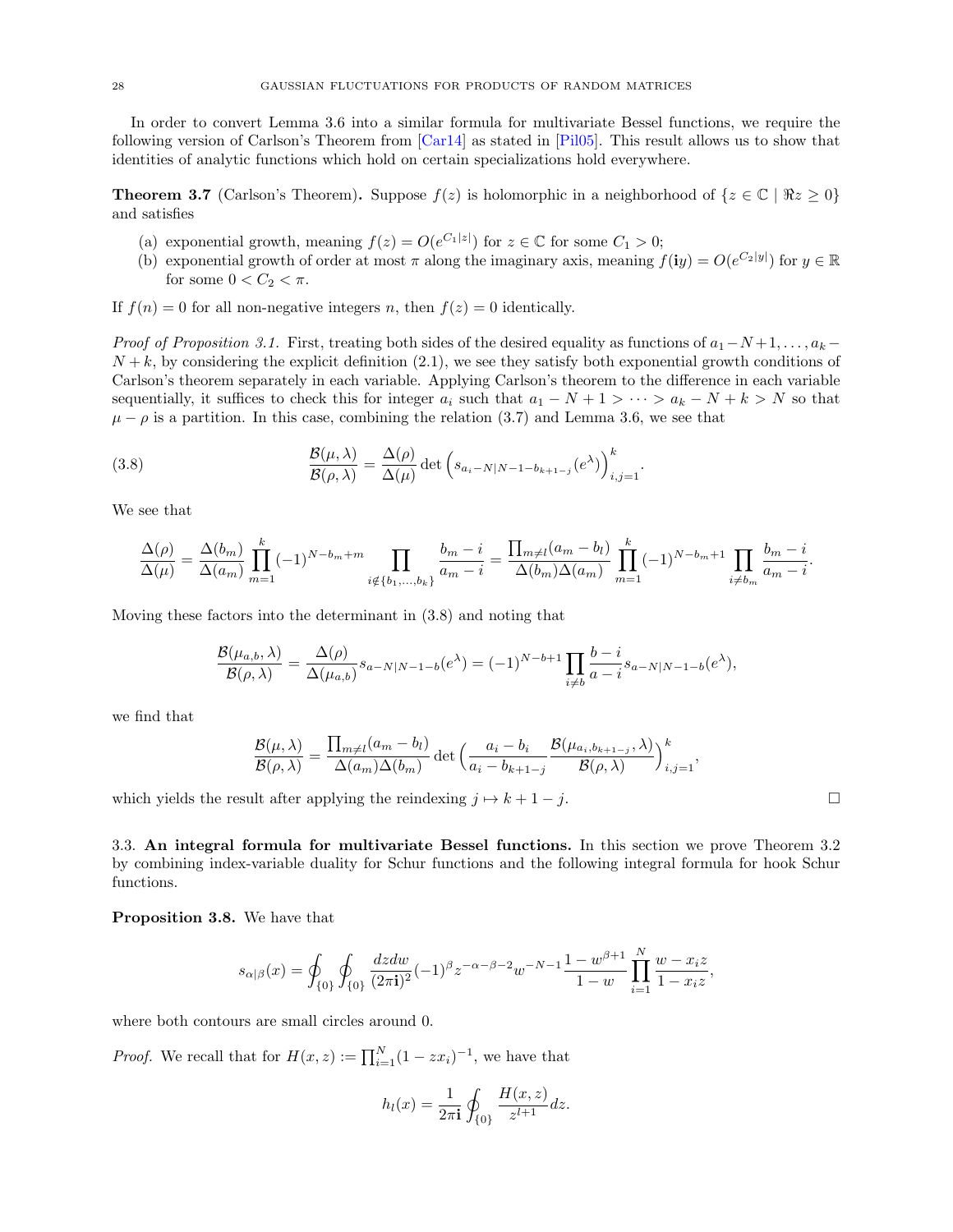We conclude by Lemma [3.6](#page-26-2) that

$$
s_{\alpha|\beta}(x) = \oint_{\{0\}} \frac{dz}{2\pi i} \sum_{j=0}^{\beta} (-1)^j \frac{e_{\beta-j}(x)}{z^{\alpha+2+j}} H(x, z)
$$
  
\n
$$
= \oint_{\{0\}} \frac{dz}{2\pi i} H(x, z) z^{-\alpha-\beta-2} (-1)^{\beta} \sum_{j=0}^{\beta} (-1)^{\beta-j} e_{\beta-j} z^{\beta-j}]
$$
  
\n
$$
= \oint_{\{0\}} \oint_{\{0\}} \frac{dz dw}{(2\pi i)^2} H(x, z) z^{-\alpha-\beta-2} (-1)^{\beta} \prod_{i=1}^{N} (w - x_i z) \left( w^{-N-1} + \dots + w^{-N-1+\beta} \right)
$$
  
\n
$$
= \oint_{\{0\}} \oint_{\{0\}} \frac{dz dw}{(2\pi i)^2} (-1)^{\beta} z^{-\alpha-\beta-2} w^{-N-1} \frac{1 - w^{\beta+1}}{1 - w} \prod_{i=1}^{N} \frac{w - x_i z}{1 - x_i z}.
$$

We may now use Proposition [3.8](#page-27-2) to prove Theorem [3.2.](#page-24-2)

*Proof of Theorem [3.2.](#page-24-2)* First, suppose that  $a \geq N$  is a positive integer. By [\(3.7\)](#page-26-3) and Proposition [3.8,](#page-27-2) we have that

$$
\frac{\mathcal{B}(\mu_{a,b}, \lambda)}{\mathcal{B}(\rho, \lambda)} = (-1)^{N-b-1} \prod_{i \neq b} \frac{b-i}{a-i} s_{a-N|N-1-b}(e^{\lambda}) = J(a, b)I(a, b),
$$

with  $I(a, b)$  and  $J(a, b)$  defined by

$$
I(a,b) := \oint_{\{0\}} \oint_{\{0\}} \frac{dz}{2\pi \mathbf{i}} \frac{dw}{2\pi \mathbf{i}} z^{b-a-1} w^{-N-1} \frac{1-w^{N-b}}{1-w} \prod_{i=1}^{N} \frac{w - e^{\lambda_i}z}{1 - e^{\lambda_i}z}
$$

$$
J(a,b) := \prod_{i \neq b} \frac{b-i}{a-i},
$$

where both contours are small circles around 0. Note that the integrand has z-poles at 0 and  $e^{-\lambda_i}$  and w-poles at 0 and  $\infty$ . We deform the z-contour through infinity, so that it now encloses only  $e^{-\lambda_i}$  instead of 0 and the sign changes. Simultaneously we deform the  $w$ -contour to be a very large circle around the origin and reverse its direction so it now encloses the pole at  $\infty$  rather than 0. Split now the double contour integral into two according to  $1 - w^{N-b} = (1) + (-w^{N-b})$ . On the new deformed w-contour, the first part vanishes, as there is no longer a pole at  $\infty$ . Together, these manipulations yield

$$
I(a,b) = -\oint_{\{e^{-\lambda_i}\}} \frac{dz}{2\pi i} \oint_{\{\infty\}} \frac{dw}{2\pi i} z^{-a+b-1} w^{-b-1} \frac{1}{1-w} \prod_{i=1}^N \frac{w - e^{\lambda_i} z}{1 - e^{\lambda_i} z}.
$$

Let us make the change of variables

$$
\tilde{z} = \frac{1}{z}, \quad \tilde{w} = \frac{w}{z}; \qquad z = \frac{1}{\tilde{z}}, \quad w = \frac{\tilde{w}}{\tilde{z}}.
$$

We get for positive integer  $a \geq N$  that

(3.9) 
$$
I(a,b) = \oint_{\{e^{\lambda_i}\}} \frac{d\tilde{z}}{2\pi i(\tilde{z})^2} \oint_{\{\infty\}} \frac{d\tilde{w}}{2\pi i(\tilde{z})} \tilde{z}^{a-b+1+b+1} \tilde{w}^{-b-1} \frac{1}{1-\frac{\tilde{w}}{\tilde{z}}} \prod_{i=1}^N \frac{\frac{\tilde{w}}{\tilde{z}} - e^{\lambda_i}/\tilde{z}}{1-e^{\lambda_i}/\tilde{z}} = I'(a,b)
$$

for

$$
I'(a,b) = \oint_{\{e^{\lambda_i}\}} \frac{d\tilde{z}}{2\pi \mathbf{i}} \oint_{\{0\}} \frac{d\tilde{w}}{2\pi \mathbf{i}} \cdot \frac{\tilde{z}^a \tilde{w}^{-b-1}}{\tilde{z} - \tilde{w}} \cdot \prod_{i=1}^N \frac{\tilde{w} - e^{\lambda_i}}{\tilde{z} - e^{\lambda_i}},
$$

where the  $\tilde{z}$ -contour encloses the poles at  $e^{\lambda_i}$  and avoids the negative real axis, the  $\tilde{w}$ -contour is a large circle enclosing 0 and the  $\tilde{z}$ -contour, and we use one of the negative signs to switch the orientation of the  $\tilde{w}$ -contour. In addition, we notice for positive integer  $a \geq N$  that

$$
J(a,b) = \prod_{i \neq b} \frac{b-i}{a-i} = J'(a,b) := (-1)^{N-b+1} \frac{\Gamma(N-b)\Gamma(b+1)\Gamma(a-N+1)(a-b)}{\Gamma(a+1)}.
$$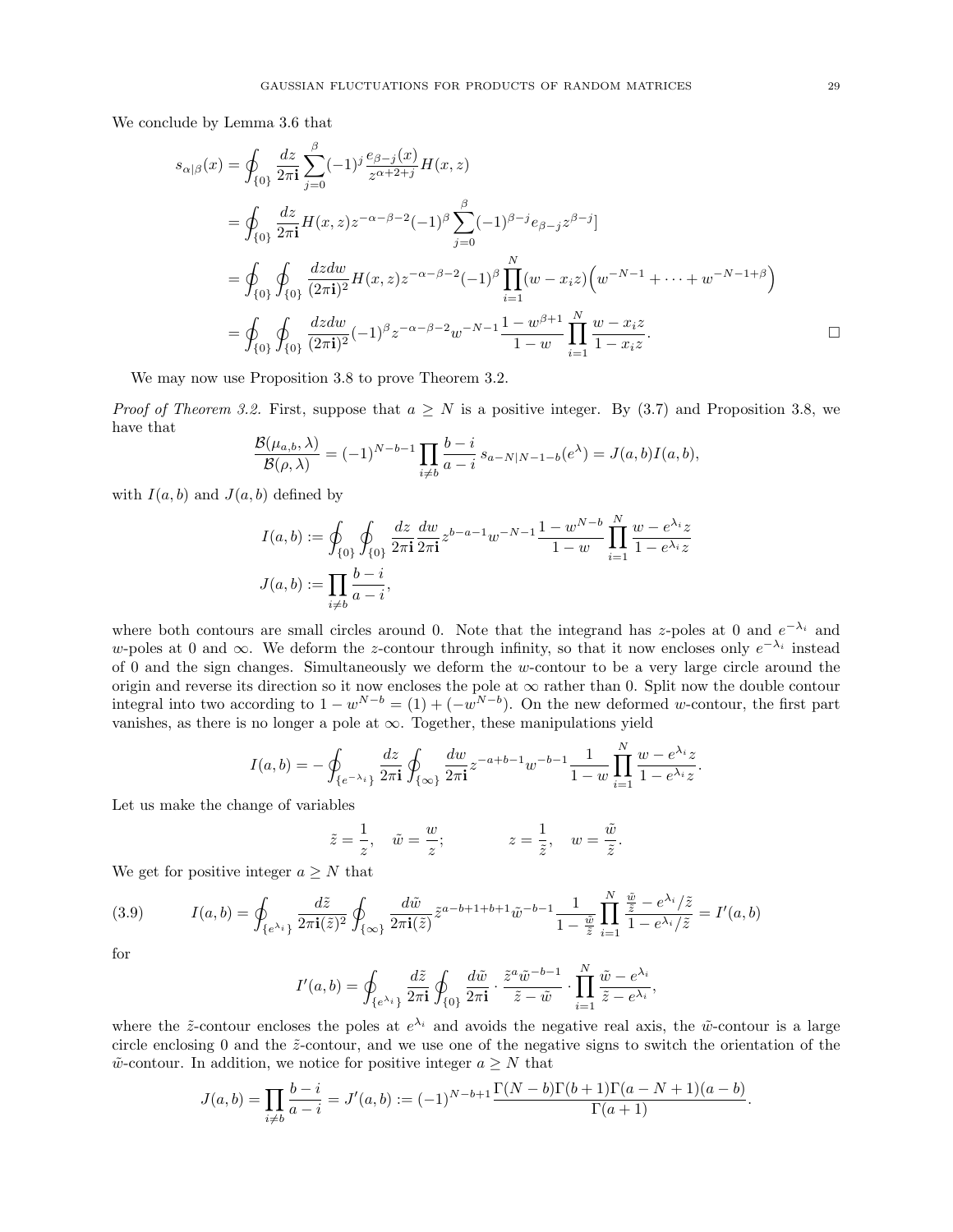Therefore, denoting the right hand side of the desired by  $B(a, b) := J'(a, b)I'(a, b)$ , we find that

(3.10) 
$$
\frac{\mathcal{B}(\mu_{a,b}, \lambda)}{\mathcal{B}(\rho, \lambda)} = B(a, b) \quad \text{for } a \in \{N, N+1, \ldots\}.
$$

We now complete the proof by checking the conditions of Carlson's theorem.

As a function of a, the expression  $\frac{\mathcal{B}(\mu_{a,b},\lambda)}{\mathcal{B}(\rho,\lambda)}$  is evidently analytic, of exponential type, and satisfies

$$
\left| \frac{\mathcal{B}(\mu_{N+{\bf i}y,b},\lambda)}{\mathcal{B}(\rho,\lambda)} \right| < Ce^{|y|} \qquad \text{for } y \in \mathbb{R}
$$

for some  $C > 0$ . On the other hand, notice that  $J'(a, b)$  is evidently meromorphic in a with poles at  $\{N-1,\ldots,0\} \setminus \{b\}$  and that by contracting first the  $\tilde{z}$ -contour and then the  $\tilde{w}$ -contour that  $I'(a,b)$  is an analytic function in a of exponential type with  $I'(N + iy, b) < Ce^{|y|}$  for some  $C > 0$ . Further, for  $a \in \{N-1,\ldots,0\} \setminus \{b\}$ , by deforming the  $\tilde{z}$  contour to  $\infty$  we find that the non-residue term vanishes and we have

$$
I'(a, b) = \oint_{\{0\}} \frac{d\tilde{w}}{2\pi i} \tilde{w}^{a-b-1} = 0.
$$

This shows that  $I'(a, b)$  has zeroes at  $a \in \{N-1, \ldots, 0\} \setminus \{b\}$  and hence  $B(a, b)$  is analytic. Finally,  $J(a, b)$ is evidently of exponential type and satisfies  $J(N + iy, b) < Ce^{|y|}$  for  $y \in \mathbb{R}$  and some  $C > 0$ , meaning that both functions satisfy the conditions of Carlson's theorem as a function of  $a - N$ . We conclude that they are identically equal, as desired. are identically equal, as desired.

Remark. The definition [\(3.6\)](#page-26-4) of Schur functions and the principal evaluation identity [\[Mac95,](#page-68-22) Example I.1] imply the index-variable duality formula

$$
\frac{s_{\lambda}(q^a)}{s_{\lambda}(q^{\rho})} = \frac{s_{a-\rho}(q^{\lambda+\rho})}{s_{a-\rho}(q^{\rho})}.
$$

Using this and the method of proof of Theorem [3.2,](#page-24-2) we may also obtain the identity

<span id="page-29-2"></span>
$$
(3.11) \quad \frac{s_{\lambda}(1, q, \dots, q^{b-1}, q^a, q^{b+1}, \dots, q^{N-1})}{s_{\lambda}(1, \dots, q^{N-1})} = q^{-(N-b-1)(N-b-2)/2} \prod_{i=1}^{N-b-1} \frac{q^{N-1} - q^{N-i-1}}{q^a - q^{N-i}} \prod_{i=1}^b \frac{q^b - q^{i-1}}{q^a - q^{i-1}}
$$

$$
\times (-1)^{N-b-1} \oint_{\{q^{\lambda_i + N - i}\}} \frac{dz}{2\pi \mathbf{i}} \oint_{\{0\}} \frac{dw}{2\pi \mathbf{i}} \cdot \frac{z^a w^{-b-1}}{z - w} \cdot \prod_{i=1}^N \frac{w - q^{\lambda_i + N - i}}{z - q^{\lambda_i + N - i}},
$$

where the z-contour encloses  $q^{\lambda_i+N-i}$  and avoids the negative real axis and the w-contour encloses the z-contour and 0. This identity and its generalizations to other root systems are of key importance in [\[CG18\]](#page-66-24).

<span id="page-29-0"></span>3.4. Single variable asymptotics. The proof of Theorem [3.4](#page-25-0) will proceed through the single variable case, which gives asymptotics for the quantity

$$
\widetilde{B}_N(\widetilde{a},\widetilde{b}):=\frac{\mathcal{B}(\mu_{\widetilde{a}N,\widetilde{b}N},\lambda^N)}{\mathcal{B}(\rho,\lambda^N)}.
$$

In this case, we will apply the method of steepest descent to derive the following specialization of Theorem [3.4](#page-25-0) to a single variable.

<span id="page-29-1"></span>**Theorem 3.9.** If  $\lambda^N$  satisfies Assumption [3.3,](#page-25-1) for  $\widetilde{b} \in \{0, \frac{1}{N}, \ldots, \frac{N-1}{N}\}$ , as a function of  $\widetilde{a}$ , the quantity  $\widetilde{B}_N(\widetilde{a},\widetilde{b})$  admits a holomorphic extension to an open neighborhood U of [0, 1] such that uniformly on compact subsets of U and uniformly in  $\tilde{b}$  we have

$$
\widetilde{B}_N(\widetilde{a},\widetilde{b})=\frac{1}{M_{\widetilde{\rho}_N}^{-1}(\widetilde{a}-1)-M_{\widetilde{\rho}_N}^{-1}(\widetilde{b}-1)}\frac{\widetilde{a}-\widetilde{b}}{\sqrt{M_{\widetilde{\rho}_N}'(M_{\widetilde{\rho}_N}^{-1}(\widetilde{a}-1))M_{\widetilde{\rho}_N}'(M_{\widetilde{\rho}_N}^{-1}(\widetilde{b}-1))}}\frac{\sqrt{S_{\widetilde{\rho}_N}(\widetilde{b}-1)}e^{N\widetilde{\Psi}_{\rho_N}(\widetilde{b})}}{\sqrt{S_{\widetilde{\rho}_N}(\widetilde{a}-1)}e^{N\widetilde{\Psi}_{\rho_N}(\widetilde{a})}}[1+o(1)].
$$

Remark. By Lemma [3.5,](#page-25-2) the expression

$$
\frac{1}{M_{\widetilde{\rho}_N}^{-1}(\widetilde{a}-1)-M_{\widetilde{\rho}_N}^{-1}(\widetilde{b}-1)}\frac{\widetilde{a}-\widetilde{b}}{\sqrt{M_{\widetilde{\rho}_N}'(M_{\widetilde{\rho}_N}^{-1}(\widetilde{a}-1))M_{\widetilde{\rho}_N}'(M_{\widetilde{\rho}_N}^{-1}(\widetilde{b}-1))}}\frac{\sqrt{S_{\widetilde{\rho}_N}(\widetilde{b}-1)}e^{N\widetilde{\Psi}_{\rho_N}(\widetilde{b})}}{\sqrt{S_{\widetilde{\rho}_N}(\widetilde{a}-1)}e^{N\widetilde{\Psi}_{\rho_N}(\widetilde{a})}}
$$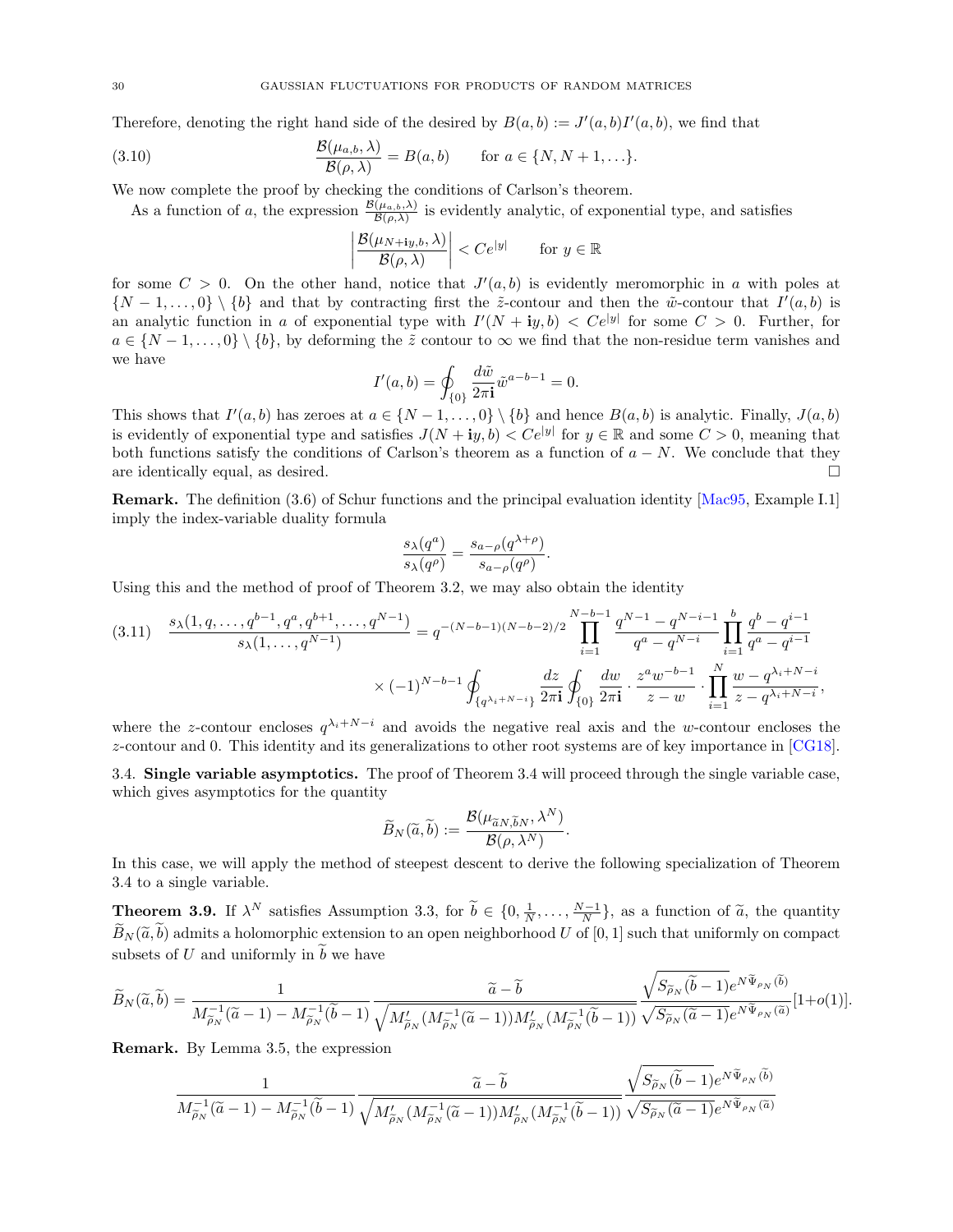in Theorem [3.9](#page-29-1) is analytic in  $\tilde{a}$  on a complex neighborhood of [0, 1].

To prove Theorem [3.9,](#page-29-1) we need a few asymptotic preliminaries.

<span id="page-30-0"></span>**Lemma 3.10** ([\[BV92,](#page-66-26) Proposition 3.1 and 3.3]). There is a neighborhood  $U \supset [0,1]$  such that  $M_{\tilde{\rho}_N}^{-1}(z-1)$ **Definite 3.10** ([DV32, 110position 3.1 and 3.3]). There is a neighborhood  $U \supseteq [0, 1]$  such that  $M_{\widetilde{\rho}_N}(z-1)$  is well-defined, bijective, and meromorphic on U with unique pole at 1 and zero at 0 and  $S_{\widetilde{\rho}_N}(z-1$ holomorphic with no zeros on U. Further, the functions  $M_{\tilde{\rho}_N}^{-1}(z-1)$  converge uniformly on compact subsets of  $U \setminus \{1\}$  to  $M_{\tilde{\rho}}^{-1}(z-1)$ , and the functions  $S_{\tilde{\rho}_N}(z-1)$  converge uniformly on compact subsets of U to  $S_{\widetilde{\rho}}(z-1).$ 

<span id="page-30-1"></span>**Lemma 3.11.** We have that  $S_{\widetilde{\rho}_N}(z) > 0$  for  $z \in [-1,0]$  and that

$$
S_{\widetilde{\rho}_N}(0) = \left[ \int e^s d\rho_N(s) \right]^{-1} \quad \text{and} \quad S_{\widetilde{\rho}_N}(-1) = \int e^{-s} d\rho_N(s).
$$

*Proof.* The first statement follows by  $[BV92,$  Proposition 3.1(3)] and the latter two are straightforward by series expansion in the definition of  $S_{\tilde{\rho}_N}(u)$ .

Proof of Theorem [3.9.](#page-29-1) The argument is based on the steepest descent method, cf. [\[Erd56,](#page-67-31) [Cop65\]](#page-66-27). We deform the z- and w-contours in the double contour integral representation of Theorem [3.2](#page-24-2) so that they pass through the critical points the z and w parts of the integrand (multiplied by  $(z - w)$ ). The leading contribution to the asymptotics is then given by integrals over small neighborhoods of these critical points, where we can consider Taylor expansions of the integrand. We now present the technical details. Define the function

$$
h_x(y) := xy - \int \log(e^y - e^s) d\rho_N(s)
$$

for which we have that

$$
h'_x(y) = x - 1 - M_{\widetilde{\rho}_N}(e^{-y})
$$
  
\n
$$
h''_x(y) = e^{-y} M'_{\widetilde{\rho}_N}(e^{-y})
$$
  
\n
$$
h'''_x(y) = -e^{-y} M'_{\widetilde{\rho}_N}(e^{-y}) - e^{-2y} M''_{\widetilde{\rho}_N}(e^{-y}).
$$

In particular, for  $x \in U \setminus \{0,1\}$ , by Lemma [3.10,](#page-30-0)  $h_x(y)$  has critical points at  $-\log M_{\widetilde{\rho}_N}^{-1}(x-1) + 2\pi i \mathbb{Z}$ . We define

$$
y_x := -\log M_{\widetilde{\rho}_N}^{-1}(x-1)
$$

to be the unique critical point of this form with  $\Im(y_x) \in [0, 2\pi)$ . Notice in particular that

<span id="page-30-2"></span>(3.12) 
$$
h''_x(y_x + t) = \int \frac{e^{s+t} M_{\tilde{\rho}_N}^{-1} (x - 1)}{(1 - e^{s+t} M_{\tilde{\rho}_N}^{-1} (x - 1))^2} d\rho_N(s)
$$

<span id="page-30-3"></span>(3.13) 
$$
h'''_x(y_x + t) = \int \left[ \frac{e^{s+t} M_{\tilde{\rho}_N}^{-1} (x-1)(1 + e^{s+t} M_{\tilde{\rho}_N}^{-1} (x-1))}{(1 - e^{s+t} M_{\tilde{\rho}_N}^{-1} (x-1))^3} \right] d\rho_N(s).
$$

For  $1/2 > \varepsilon > 0$ , define the counterclockwise contour

$$
\Upsilon_{\varepsilon} := \{ x - i\varepsilon \mid x \in [0,1] \} \cup \{ 1 + \varepsilon \exp(2\pi i x) \mid x \in [-1/4, 1/4] \} \cup \{ \varepsilon \exp(2\pi i x) \mid x \in [1/4, 3/4] \}
$$
  

$$
\{ x + i\varepsilon \mid x \in [0,1] \} \cup \{ \varepsilon \exp(2\pi i x) \mid x \in [1/4, 3/4] \}
$$

shown in Figure [3.1](#page-31-0) which encloses  $[0, 1]$  and maintains a distance  $\varepsilon$  from it.

Plugging in the value of  $y_x$ , we obtain the expressions

$$
h''_x(y_x) = \frac{M_{\widetilde{\rho}_N}^{-1}(x-1)}{\partial_x M_{\widetilde{\rho}_N}^{-1}(x-1)} \quad \text{and} \quad h'''_x(y_x) = [\partial_x^2 M_{\widetilde{\rho}_N}^{-1}(x-1)][\partial_x M_{\widetilde{\rho}_N}^{-1}(x-1)]^3 [M_{\widetilde{\rho}_N}^{-1}(x-1)]^2 - \frac{M_{\widetilde{\rho}_N}^{-1}(x-1)}{\partial_x M_{\widetilde{\rho}_N}^{-1}(x-1)}
$$

from which Lemma [3.10](#page-30-0) implies that  $h''_x(y_x)$  and  $h'''_x(y_x)$  are meromorphic as functions of x. Furthermore, for  $x \in [0,1]$ , by the expression [\(3.12\)](#page-30-2) and the fact that  $M_{\rho}^{-1}(x-1)$  is non-positive, we see that  $h''_x(y_x)$  is differentiable in g and  $h''_x(y) \leq 0$  with general only at  $g \in [0,1]$ . In addition, by the expression (2. differentiable in x and  $h''_x(y_x) \leq 0$  with zeroes only at  $x \in \{0,1\}$ . In addition, by the expression [\(3.13\)](#page-30-3) we see that  $h'''_x(y_x)$  is differentiable and bounded on  $x \in [0,1]$ , with zeroes at  $x \in \{0,1\}$ . By Lemma [3.10,](#page-30-0) all of these properties hold uniformly in N for large enough N. We conclude that there exists  $C_1, C'_1, C''_1 > 0$ ,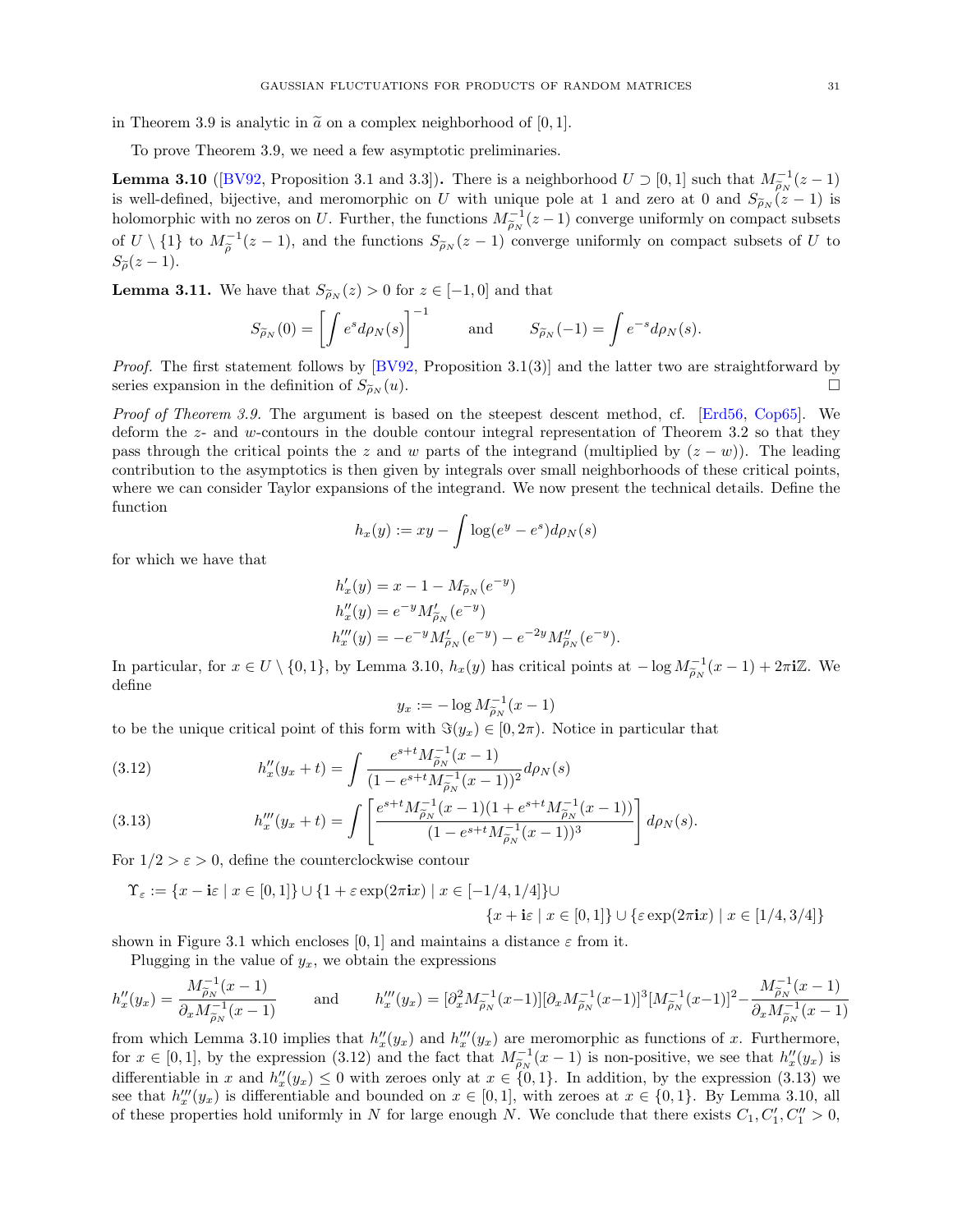<span id="page-31-0"></span>

<span id="page-31-4"></span><span id="page-31-3"></span><span id="page-31-1"></span>FIGURE 3.1. The contour  $\Upsilon_{\varepsilon}$ 

 $\varepsilon > 0$ , and  $\tau > 0$  so that for large enough N we have uniformly in N and  $\tilde{b}$  by the fact that  $|h''_a(y_{\tilde{a}})|$  is<br>bounded for  $\tilde{a} \in [0, 1]$  that bounded for  $\widetilde{a} \in [0,1]$  that

(3.14)  $|h''_{\tilde{a}}$  $\left(\begin{matrix} u' \\ \tilde{a} \end{matrix}\right) \in [C_1^{-1}, C_1] \quad \text{for all } \tilde{a} \in \Upsilon_{\varepsilon}$ 

and by the boundedness of  $|h''_a(y_{\tilde{a}})|$  for  $\tilde{a} \in [0,1]$  that

(3.15)  $|h''_{\tilde{a}}(y_{\tilde{a}})| \leq C_1$  for all  $\tilde{a} \in \Upsilon_{\varepsilon}$ 

and by the boundedness of  $|h^{\prime\prime}_{{\widetilde b}}$  $\binom{n}{b}(y_{\widetilde{b}})$  for  $b \in [0, 1]$  that

(3.16) 
$$
h''_{\tilde{b}}(y_{\tilde{b}}) \in [-C_1, -C_1^{-1}] \quad \text{for all } \tilde{b} \in [\tau, 1-\tau]
$$

and by the fact that  $h''_{\tilde{i}}$  $\frac{d}{b}(y_{\tilde{b}})$  is non-positive on [0, 1] and has zeroes and is differentiable at  $b \in \{0, 1\}$  that

<span id="page-31-2"></span>(3.17) 
$$
h''_{\widetilde{b}}(y_{\widetilde{b}}) \leq -C'_1 \widetilde{b} \text{ for } \widetilde{b} \in [0, \tau] \qquad h''_{\widetilde{b}}(y_{\widetilde{b}}) \leq -C'_1 (1 - \widetilde{b}) \text{ for } \widetilde{b} \in [1 - \tau, 1]
$$

and by the boundedness of  $h'''_i$  $_{\widetilde{b}}'''(y_{\widetilde{b}})$  for  $b \in [0,1]$  that

(3.18) 
$$
|h_b'''(y_{\widetilde{b}})| \le C_1 \quad \text{for } \widetilde{b} \in [\tau, 1 - \tau]
$$

and by [\(3.13\)](#page-30-3) and Lemma [3.10](#page-30-0) that uniformly in  $|t| < \tau$ , we have

<span id="page-31-5"></span>(3.19) 
$$
|h_{\widetilde{b}}'''(y_{\widetilde{b}}+t)| \leq C_1'' \widetilde{b} \text{ for } \widetilde{b} \in [0,\tau] \qquad |h_{\widetilde{b}}'''(y_{\widetilde{b}}+t)| \leq C_1''(1-\widetilde{b}) \text{ for } \widetilde{b} \in [1-\tau,1].
$$

From now on, we fix this  $\varepsilon > 0$ . Define the domain  $V_{\varepsilon}$  to be the interior of the region enclosed by  $\Upsilon_{\varepsilon}$ .

Notice that both  $\tilde{B}_N(\tilde{a},\tilde{b})$  and the claimed asymptotic expression are analytic in  $\tilde{a}$  for each N by Lemma [3.5.](#page-25-2) Therefore, if we can show uniform convergence for  $\tilde{a} \in \Upsilon_{\varepsilon}$ , then this will show that their differences form a sequence of holomorphic functions on a neighborhood of  $\Upsilon_{\varepsilon} \cup V_{\varepsilon}$  which converge to 0 on  $\Upsilon_{\varepsilon}$ . By the Cauchy integral formula, this would imply that the difference also converges to 0 on  $V_{\varepsilon}$ . Thus, to prove the desired statement for  $U = V_{\varepsilon}$ , it suffices for us to prove it for  $\tilde{a} \in \Upsilon_{\varepsilon}$ . For the rest of the proof, we will therefore assume that  $\widetilde{a} \in \Upsilon_{\varepsilon}$ .

We now define

$$
I(\widetilde{a},\widetilde{b}) := \oint_{\{e^{\lambda_i^N}\}} \frac{dz}{2\pi \mathbf{i}} \oint_{\{0\}} \frac{dw}{2\pi \mathbf{i}} \frac{z^{\widetilde{a}N} w^{-\widetilde{b}N-1}}{z-w} \prod_{i=1}^N \frac{w - e^{\lambda_i^N}}{z - e^{\lambda_i^N}}
$$

so that

<span id="page-31-6"></span>
$$
\widetilde{B}_N(\widetilde{a}, \widetilde{b}) = (-1)^{(1-\widetilde{b})N+1} \frac{\Gamma(N-bN)\Gamma(bN+1)\Gamma(\widetilde{a}N-N+1)(\widetilde{a}-\widetilde{b})N}{\Gamma(\widetilde{a}N+1)} I(\widetilde{a}, \widetilde{b})
$$

by Theorem [3.2.](#page-24-2) Choose  $M > 1$  so that  $\max\{e^s, e^{-s}\} < M$  for  $s \in I$ , where I is the interval from Assumption [3.3.](#page-25-1) Given this M, choose  $k_N$  so that as  $N \to \infty$  we have

(3.20) 
$$
k_N = \omega(1)
$$
 and  $M^{k_N} \frac{k_N^2}{N} = o(N^{1/2}).$ 

We divide the analysis into several cases depending on the value of  $\tilde{b}$ , where we wish to obtain convergence uniform in  $\overline{b}$  in each case.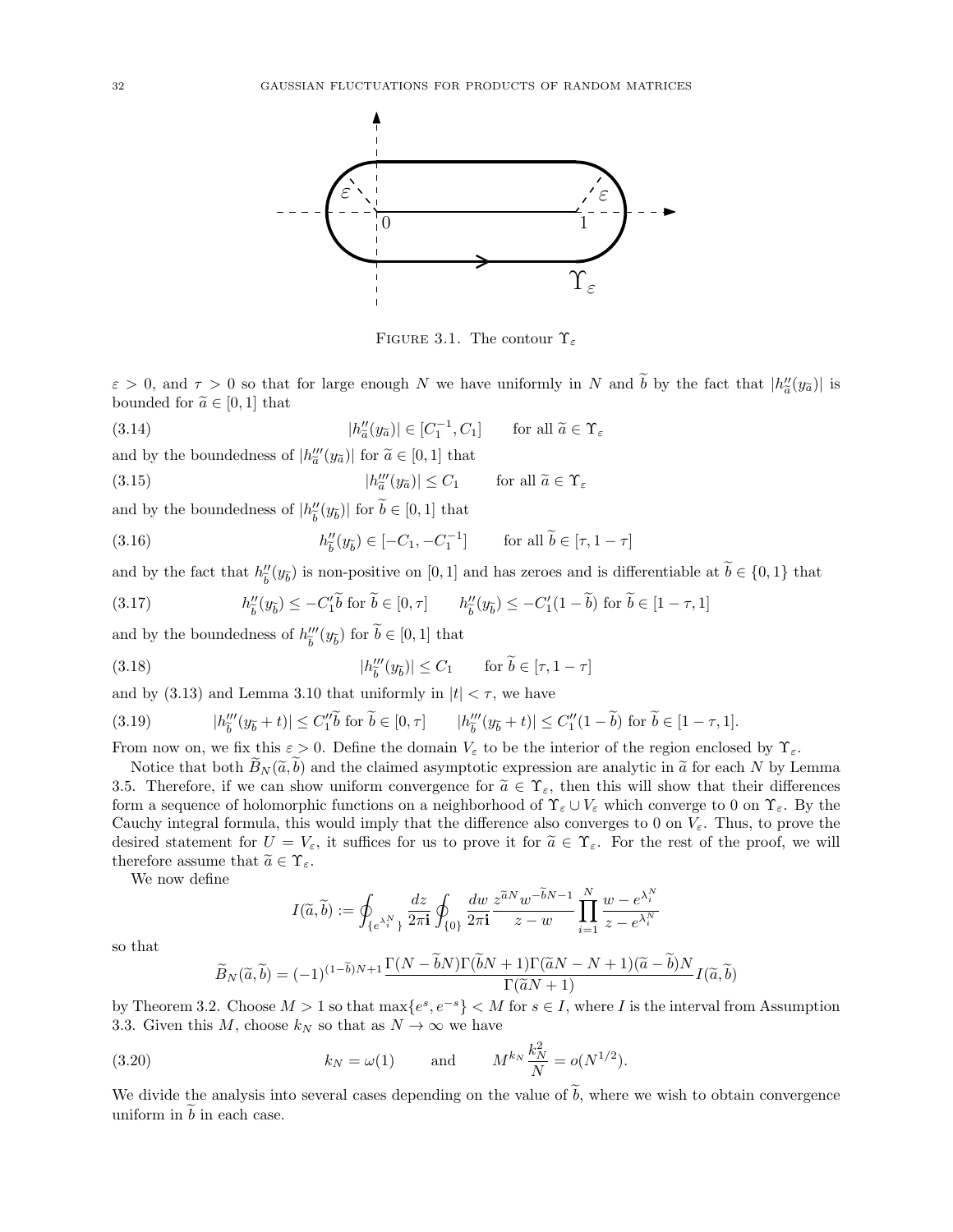**Case 1:** Suppose that  $k_N/N < \tilde{b} < 1 - k_N/N$ . Make the change of variables  $w = e^{\tilde{w}}$  and  $z = e^{\tilde{z}}$  so that

$$
I(\widetilde{a},\widetilde{b}) = \oint_{\Gamma_{\widetilde{a}}'} \frac{d\widetilde{z}}{2\pi \mathbf{i}} \oint_{\Sigma_{\widetilde{b}}'} \frac{d\widetilde{w}}{2\pi \mathbf{i}} \frac{1}{1 - e^{\widetilde{w} - \widetilde{z}}} \exp\left(N(h_{\widetilde{a}}(\widetilde{z}) - h_{\widetilde{b}}(\widetilde{w}))\right),\,
$$

where the  $\tilde{z}$ -contour  $\Gamma'_a$  is a positively oriented contour around  $\{\lambda_i^N\}$  and the  $\tilde{w}$ -contour  $\Sigma'_{\tilde{b}}$  connects  $y_{\tilde{b}}$  to  $y_b + 2\pi i$  while staying to the right of  $\Gamma_a'$ .

 $g_b + 2\pi i$  while staying to the right of  $\Gamma_{\tilde{a}}^{\tilde{a}}$ .<br>Case 1, Step 1. We deform  $\Gamma_a^{\prime}$  and  $\Sigma_{\tilde{b}}^{\prime}$  to steepest descent contours. For  $\Sigma_{\tilde{b}}^{\prime}$ , notice that  $h_{\tilde{b}}(y)$  has a unique critical point at  $y_{\tilde{b}}$ . In addition, because  $b \in (0, 1)$ , we see that  $y_{\tilde{b}} \in (-\infty, 0) + \pi i$  and that

$$
\Re h_{\widetilde{b}}(y) = \widetilde{b} \cdot \Re[y] - \int \log|e^y - e^s| d\rho_N(s),
$$

which implies that on the vertical line segment passing through  $y_{\tilde{b}}$ ,  $\Re h_{\tilde{b}}(y)$  is minimized at  $y \in y_{\tilde{b}} + 2\pi i \mathbb{Z}$ . Putting these facts together, we deform  $\Sigma_{\tilde{b}}^{\prime}$  to the line segment  $\Sigma_{\tilde{b}}$  between  $y_{\tilde{b}}$  and  $y_{\tilde{b}} + 2\pi i$  so that the resulting contour  $\Sigma_{\widetilde{b}}$  satisfies the following properties uniformly in N:

- $\Sigma_{\tilde{b}}$  lies within  $\{\Re h_{\tilde{b}}(y) > \Re h_{\tilde{b}}(y_{\tilde{b}})\}\$  away from its endpoints, where we note that  $\Re h_{\tilde{b}}(y)$  may be infinite on  $\Sigma_{\widetilde{b}}$ ;<br>for neighbors in
- for points on  $\Sigma_{\tilde{b}}$ , in constant-size neighborhood of  $y_{\tilde{b}}$  and  $y_{\tilde{b}} + 2\pi i$ , the value of  $\Re[h_{\tilde{b}}(y) h_{\tilde{b}}(y_{\tilde{b}})]$  is smaller on this neighborhood than its complement;
- $\Sigma_{\tilde{b}}$  has bounded length.

For  $\Gamma'_a$ , notice that  $h_{\tilde{a}}(y)$  has a unique critical point at  $y_{\tilde{a}}$  and that  $\Re h_{\tilde{a}}(y)$  is harmonic away from  $I + 2\pi i\mathbb{Z}$ . For  $\tilde{a}$ , notice that  $h_d(y)$  has a unique critical point at  $y_d$  and that  $\tilde{a}(y)$  is national away from  $I + 2\pi I \tilde{a}$ .<br>Therefore, at least one of the components of  $\{ \Re h_d(y) > \Re h_d(y_d) \}$  has compact closure and con supp  $d\rho_N$  or supp  $d\rho_N + 2\pi i$ . In addition, for  $\eta > 0$  to be determined later, we see by the weak convergence of  $d\rho_N$  to  $d\rho$  that  $\Re h_{\tilde{\alpha}}(y)$  converges uniformly on compact subsets of

$$
D_{\eta}:=\mathbb{C}\setminus\left\{z\mid|z-w|>\eta\,\,\text{for}\,\,w\in I+2\pi\mathbf{i}\mathbb{Z}\right\}
$$

to the function  $\Re h^{\infty}_{\tilde{a}}(y)$  for

$$
h_{\widetilde{a}}^{\infty}(y) := \widetilde{a}y - \int \log(e^y - e^s) d\rho(s).
$$

As a consequence, the intersection of the level set  $\{\Re h_{\tilde{a}}(y) = \Re h_{\tilde{a}}(y_{\tilde{a}})\}\$  with  $D_n$  converges to a fixed contour. Because  $y_{\tilde{a}} \in D_{\eta}$  for small enough  $\eta$ , for small enough  $\eta > 0$ , there exists some small  $\nu > 0$  so that the line through  $y_{\tilde{a}}$  in the direction of  $[-h''_a(y_{\tilde{a}})]^{-1/2}$  intersects  $\{\Re h_{\tilde{a}}(y) = \Re h_{\tilde{a}}(y_{\tilde{a}}) - \nu\}$  at least a fixed distance away from  $y_{\tilde{a}}$  for large enough N. Notice that the union of  $\{\Re h_{\tilde{a}}(y) = \Re h_{\tilde{a}}(y_{\tilde{a}}) - \nu\}$  and the line through  $y_{\tilde{a}}$  in the direction of  $[-h''_a(y_{\tilde{a}})]^{-1/2}$  contains a loop which encloses either supp  $d\rho_N$  or supp  $d\rho_N + 2\pi i$ . We  $g_a$  in the direction of  $[-n_{\tilde{a}}(g_a)]$  contains a loop which encloses either suppupy of sup<br>deform  $\Gamma'_a$  to the closed contour  $\Gamma_{\tilde{a}}$  defined as the pieces of the contour forming this loop.

begins to the closed contour  $\Gamma_a$  defined as the pieces of the contour forming this hop.<br>Notice that  $\Gamma_{\tilde{a}} \cap D_{\eta}$  converges to a fixed contour, while  $\Gamma_{\tilde{a}} \cap (\mathbb{C} \setminus D_{\eta})$  lies within a single connected component of  $\mathbb{C} \setminus D_n$ , hence has bounded length. We conclude that  $\Gamma_{\tilde{a}}$  satisfies the following properties uniformly in  $N$ :

- in a constant size neighborhood of  $y_{\tilde{a}}$ ,  $\Gamma_{\tilde{a}}$  is a line segment in the direction of  $[-h''_{\tilde{a}}(y_{\tilde{a}})]^{-1/2}$ , and the value of  $\mathbb{R}[h_{\tilde{a}}(w)]$ ,  $h_{\tilde{a}}(w)$  is smaller on this neighborhood than its value of  $\Re[h_{\tilde{a}}(y_{\tilde{a}}) - h_{\tilde{a}}(y)]$  is smaller on this neighborhood than its complement;
- Γ<sub>α</sub> is a closed loop passing through  $y_{\overline{\alpha}}$  which encloses supp  $d\rho_N$  or supp  $d\rho_N + 2\pi i$ ;
- $\Gamma_{\tilde{a}}$  lies within  $\{\Re h_{\tilde{a}}(y) < \Re h_{\tilde{a}}(y_{\tilde{a}})\}\)$  outside of  $y_{\tilde{a}}$  and  $D_{\eta}$ ;
- $\Gamma_{\tilde{a}}$  has bounded length.

We illustrate the two contours  $\Sigma_{\tilde{b}}$  and  $\Gamma_{\tilde{a}}$  in Figure [3.2.](#page-33-0) After these two constructions, we see that

- $\Re h_{\tilde{b}}(y)$  achieves a global minimum on  $\Sigma_{\tilde{b}}$  at  $y_{\tilde{b}}$  and  $y_{\tilde{b}} + 2\pi i$ ;
- $\Re h_{\tilde{a}}(y)$  achieves a global maximum on  $\Gamma_{\tilde{a}}$  at  $y_{\tilde{a}}$ .

In the course of the deformations described above, we may pick up some residues. Denoting these residues by  $R(\widetilde{a},\widetilde{b})$ , we find that

$$
I(\widetilde{a}, \widetilde{b}) = I'(\widetilde{a}, \widetilde{b}) + R(\widetilde{a}, \widetilde{b})
$$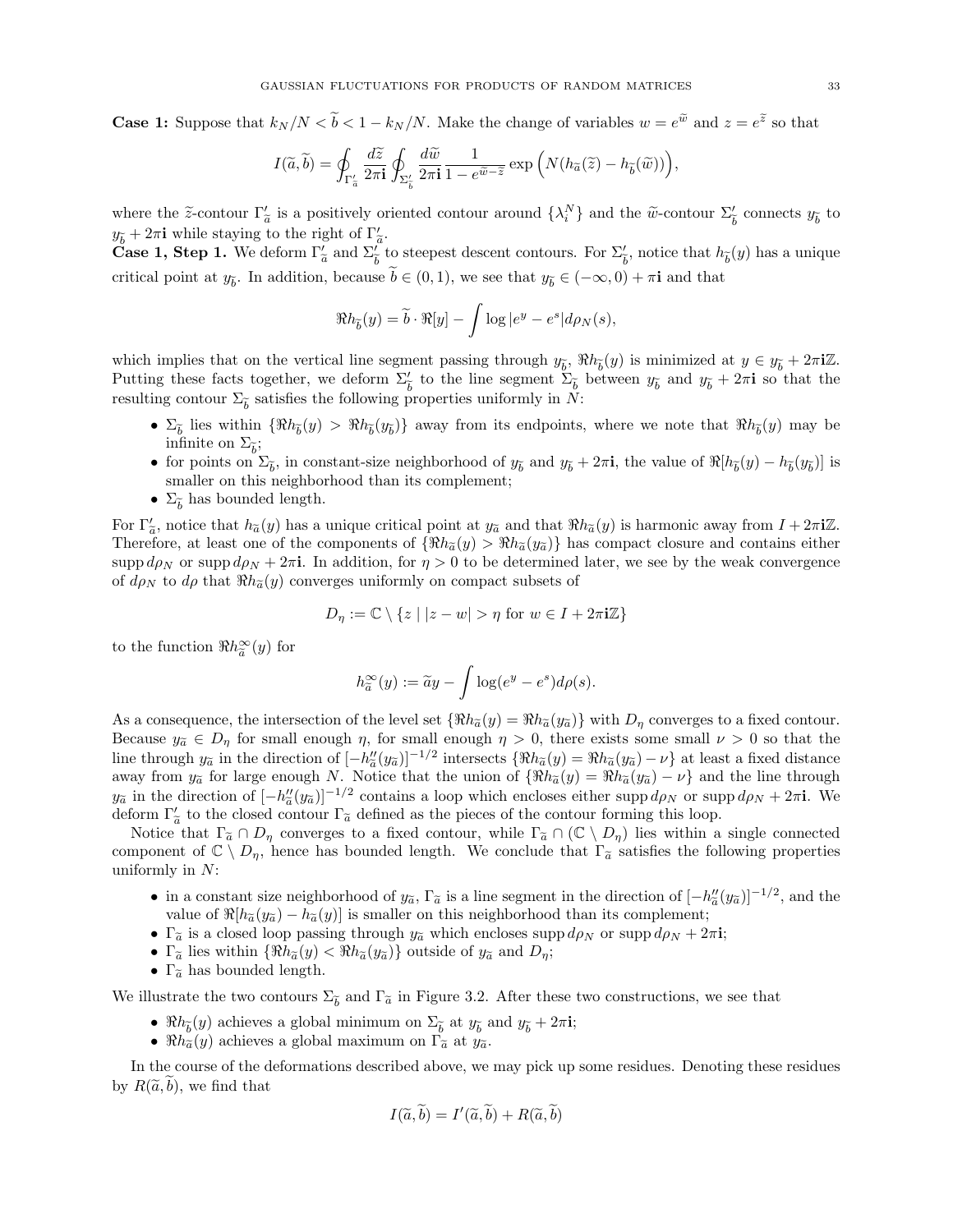<span id="page-33-0"></span>

FIGURE 3.2. Schematic configuration of the contours  $\Sigma_{\widetilde{b}}$  and  $\Gamma_{\widetilde{a}}$ 

for

<span id="page-33-1"></span>
$$
I'(\widetilde{a}, \widetilde{b}) := \oint_{\Gamma_{\widetilde{a}}} \frac{d\widetilde{z}}{2\pi \mathbf{i}} \oint_{\Sigma_{\widetilde{b}}} \frac{d\widetilde{w}}{2\pi \mathbf{i}} \frac{1}{1 - e^{\widetilde{w} - \widetilde{z}}} \exp\left(N(h_{\widetilde{a}}(\widetilde{z}) - h_{\widetilde{b}}(\widetilde{w}))\right)
$$

$$
R(\widetilde{a}, \widetilde{b}) := \oint_{\Xi} \frac{d\widetilde{w}}{2\pi \mathbf{i}} \exp\left(N(\widetilde{a} - \widetilde{b})\widetilde{w}\right),
$$

where  $\Xi$  is a closed contour which is either empty or has endpoints on  $\Gamma_{\tilde{a}} \cap \Sigma_{\tilde{b}}$ , and we adopt the convention that  $\Gamma_{\tilde{a}} \cap \Sigma_{\tilde{b}}$  and we adopt the convention that  $\exp(Nh_{\tilde{b}}(\tilde{w})) = 0$  if  $\Re h_{\tilde{b}}(\tilde{w}) = \infty$ . Note that the contours  $\Gamma_{\tilde{a}}, \Sigma_{\tilde{b}}, \Xi$  may depend on N, but in what follows, we will use only the properties specified above, which hold for all large enough N. Define  $\delta_{\tilde{a}} =$  $\delta_{\tilde{a}}(N) > 0$  and  $\delta_{\tilde{b}} = \delta_{\tilde{b}}(N) > 0$  by

(3.21) 
$$
\delta_{\tilde{a}} = N^{-2/5} \qquad \delta_{\tilde{b}} = N^{-2/5} |h''_{\tilde{b}}(y_{\tilde{b}})|^{-2/5}
$$

so that  $\delta_{\tilde{b}} = o(1)$  by [\(3.16\)](#page-31-1), [\(3.17\)](#page-31-2), and the fact that  $b \in [k_N/N, 1 - k_N/N]$ . For these choices, define the decompositions  $\Gamma_{\tilde{a}} = \Gamma_{\tilde{a}}^1 \sqcup \Gamma_{\tilde{a}}^2$  and  $\Sigma_{\tilde{b}} = \Sigma_{\tilde{b}}^1 \sqcup \Sigma_{\tilde{b}}^2$  $\frac{2}{b}$  for

$$
\Gamma_{\tilde{a}}^1 = B(y_{\tilde{a}}, \delta_{\tilde{a}}) \cap \Gamma_{\tilde{a}}, \qquad \Gamma_{\tilde{a}}^2 = \Gamma_{\tilde{a}} \setminus \Gamma_{\tilde{a}}^1, \qquad \Sigma_{\tilde{b}}^1 = [B(y_{\tilde{b}}, \delta_{\tilde{b}}) \cup B(y_{\tilde{b}} + 2\pi \mathbf{i}, \delta_{\tilde{b}})] \cap \Sigma_{\tilde{b}}, \qquad \Sigma_{\tilde{b}}^2 = \Sigma_{\tilde{b}} \setminus \Sigma_{\tilde{b}}^1.
$$

Since  $\delta_{\tilde{a}}^2 = o(1)$  and  $\delta_{\tilde{b}}^2$  $\frac{2}{\tilde{b}}|h''_{\tilde{b}}$  $\left|\frac{w}{\tilde{b}}(y_{\tilde{b}})\right| = o(1)$ , for large enough N, we have uniformly in  $\tilde{a}, b$  that

<span id="page-33-2"></span>(3.22) 
$$
\Re[h_{\widetilde{a}}(y_{\widetilde{a}}) - h_{\widetilde{a}}(y)] > \frac{1}{4} |h''_{\widetilde{a}}(y_{\widetilde{a}})| \delta_{\widetilde{a}}^2 \quad \text{for } y \in \Gamma_{\widetilde{a}}^2
$$

<span id="page-33-3"></span>(3.23) 
$$
\Re[h_{\widetilde{b}}(y) - h_{\widetilde{b}}(y_{\widetilde{b}})] > \frac{1}{4} |h''_{\widetilde{b}}(y_{\widetilde{b}})| \delta_{\widetilde{b}}^2 \quad \text{for } y \in \Sigma_{\widetilde{b}}^2.
$$

We now analyze  $I'(\tilde{a}, \tilde{b})$  and  $R(\tilde{a}, \tilde{b})$  separately. Case 1, Step 2. We claim that

(3.24) 
$$
I'(\tilde{a},\tilde{b}) = \frac{-\mathbf{i}}{1 - e^{y_{\tilde{b}} - y_{\tilde{a}}}} \frac{1}{2\pi N \sqrt{h''_{\tilde{a}}(y_{\tilde{a}})h''_{\tilde{b}}(y_{\tilde{b}})}} e^{N[h_{\tilde{a}}(y_{\tilde{a}}) - h_{\tilde{b}}(y_{\tilde{b}})]}(1 + o(1)),
$$

where we take the standard branch of the square root. Consider the decomposition

<span id="page-33-4"></span> $I'(\widetilde{a},\widetilde{b}) = I_1(\widetilde{a},\widetilde{b}) + I_2(\widetilde{a},\widetilde{b}) + I_3(\widetilde{a},\widetilde{b}) + I_4(\widetilde{a},\widetilde{b})$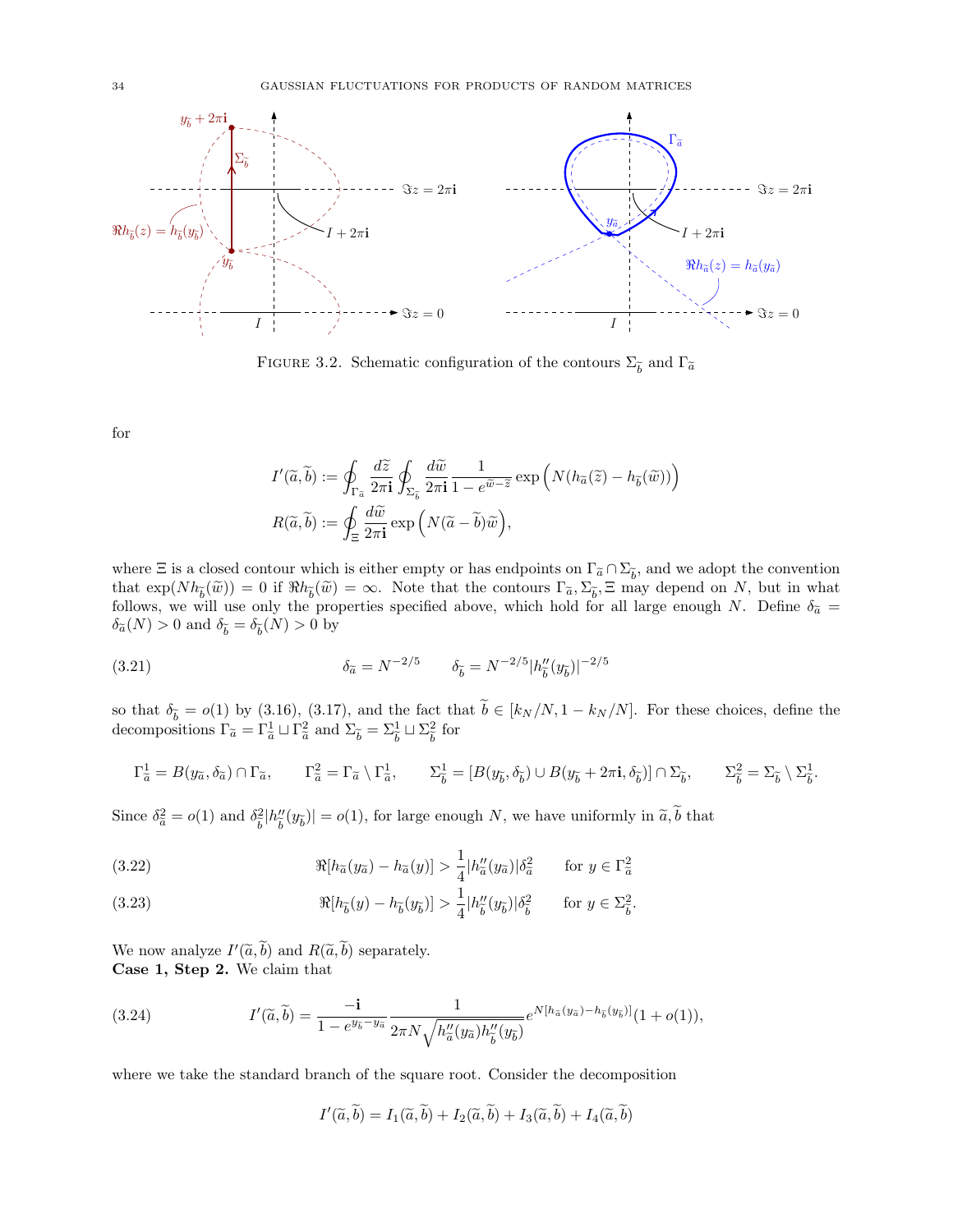for

$$
\begin{split} I_1(\widetilde{a},\widetilde{b}) &:= \frac{1}{1-e^{y_{\widetilde{b}}-y_{\widetilde{a}}}}\left[\oint_{\Gamma^1_{\widetilde{a}}}\exp\left(Nh_{\widetilde{a}}(\widetilde{z})\right)\frac{d\widetilde{z}}{2\pi\mathbf{i}}\right]\left[\oint_{\Sigma^1_{\widetilde{b}}}\exp\left(-N(h_{\widetilde{b}}(\widetilde{w})\right)\frac{d\widetilde{w}}{2\pi\mathbf{i}}\right] \right] \\ I_2(\widetilde{a},\widetilde{b}) &:= \oint_{\Gamma^2_{\widetilde{a}}}\frac{d\widetilde{z}}{2\pi\mathbf{i}}\oint_{\Sigma^1_{\widetilde{b}}}\frac{d\widetilde{w}}{2\pi\mathbf{i}}\frac{1}{1-e^{\widetilde{w}-\widetilde{z}}}\exp\left(N(h_{\widetilde{a}}(\widetilde{z})-h_{\widetilde{b}}(\widetilde{w}))\right) \\ I_3(\widetilde{a},\widetilde{b}) &:= \oint_{\Gamma_{\widetilde{a}}}\frac{d\widetilde{z}}{2\pi\mathbf{i}}\oint_{\Sigma^2_{\widetilde{b}}}\frac{d\widetilde{w}}{2\pi\mathbf{i}}\frac{1}{1-e^{\widetilde{w}-\widetilde{z}}}\exp\left(N(h_{\widetilde{a}}(\widetilde{z})-h_{\widetilde{b}}(\widetilde{w}))\right) \\ I_4(\widetilde{a},\widetilde{b}) &:= \oint_{\Gamma^1_{\widetilde{a}}}\frac{d\widetilde{z}}{2\pi\mathbf{i}}\oint_{\Sigma^1_{\widetilde{b}}}\frac{d\widetilde{w}}{2\pi\mathbf{i}}\left[\frac{1}{1-e^{\widetilde{w}-\widetilde{z}}}-\frac{1}{1-e^{y_{\widetilde{b}}-y_{\widetilde{a}}}}\right]\exp\left(N(h_{\widetilde{a}}(\widetilde{z})-h_{\widetilde{b}}(\widetilde{w}))\right) \end{split}
$$

where we note that  $y_{\tilde{a}} = -\log M_{\tilde{b}_N}^{-1}(\tilde{a}-1)$  and  $y_{\tilde{b}} = -\log M_{\tilde{b}_N}^{-1}(\tilde{b}-1)$  are not equal because the domains  $\Upsilon_{\varepsilon}$ and  $\{0, 1/N, \ldots, (N-1)/N\}$  of  $\tilde{a}$  and  $\tilde{b}$  do not intersect and  $M_{\tilde{\rho}_N}^{-1}(u-1)$  is bijective on U by Lemma [3.10,](#page-30-0) meaning that  $1 - e^{y_{\tilde{b}}-y_{\tilde{a}}} \neq 0$ . We first analyze  $I_1(\tilde{a}, \tilde{b})$ . For  $x \in {\tilde{a}, \tilde{b}}$  and  $|y - y_x| < \delta_x$ , we have the Taylor expansion

$$
h_x(y) = h_x(y_x) + \frac{1}{2}h''_x(y_x)(y - y_x)^2 + \frac{1}{6}h'''_x(\xi_x(y))(y - y_x)^3,
$$

where  $\xi_x(y) \in B(y_x, \delta_x)$ . Consider the resulting decomposition

(3.25) 
$$
J(\widetilde{a}) := \oint_{\Gamma_a^1} \exp\left(Nh_{\widetilde{a}}(\widetilde{z})\right) \frac{d\widetilde{z}}{2\pi \mathbf{i}} = J_1(\widetilde{a}) - J_2(\widetilde{a}) + J_3(\widetilde{a})
$$

for

$$
J_1(\widetilde{a}) := e^{Nh_{\widetilde{a}}(y_{\widetilde{a}})} \oint_{\ell_{\widetilde{a}}} e^{\frac{N}{2}h''_{\widetilde{a}}(y_{\widetilde{a}})(\widetilde{z}-y_{\widetilde{a}})^2} \frac{d\widetilde{z}}{2\pi i}
$$
  
\n
$$
J_2(\widetilde{a}) := e^{Nh_{\widetilde{a}}(y_{\widetilde{a}})} \oint_{\ell_{\widetilde{a}}-\Gamma_{\widetilde{a}}^{\perp}} e^{\frac{N}{2}h''_{\widetilde{a}}(y_{\widetilde{a}})(\widetilde{z}-y_{\widetilde{a}})^2} \frac{d\widetilde{z}}{2\pi i}
$$
  
\n
$$
J_3(\widetilde{a}) := e^{Nh_{\widetilde{a}}(y_{\widetilde{a}})} \oint_{\Gamma_{\widetilde{a}}^{\perp}} e^{\frac{N}{2}h''_{\widetilde{a}}(y_{\widetilde{a}})(\widetilde{z}-y_{\widetilde{a}})^2} \left(e^{\frac{N}{6}h'''_{\widetilde{a}}(\xi_{\widetilde{a}}(\widetilde{z}))(\widetilde{z}-y_{\widetilde{a}})^3} - 1\right) \frac{d\widetilde{z}}{2\pi i},
$$

where  $\ell_{\tilde{a}}$  is the line passing through  $y_{\tilde{a}}$  in the direction of  $[-h''_{\tilde{a}}(y_{\tilde{a}})]^{-1/2}$ . The main contributing factor will be

$$
J_1(\widetilde{a}) = e^{Nh_{\widetilde{a}}(y_{\widetilde{a}})}[-h''_{\widetilde{a}}(y_{\widetilde{a}})]^{-1/2} \int_{-\infty}^{\infty} e^{-\frac{N}{2}t^2} \frac{dt}{2\pi i} = \frac{-i}{\sqrt{2\pi N h''_{\widetilde{a}}(y_{\widetilde{a}})}} e^{Nh_{\widetilde{a}}(y_{\widetilde{a}})}.
$$

In this expression, notice that

$$
h''_{\tilde{a}}(y_{\tilde{a}}) = M_{\tilde{\rho}_N}^{-1}(\tilde{a}-1)M'_{\tilde{\rho}_N}(M_{\tilde{\rho}_N}^{-1}(\tilde{a}-1)) = \frac{\tilde{a}-1}{\tilde{a}}S_{\tilde{\rho}_N}(\tilde{a}-1)M'_{\tilde{\rho}_N}(M_{\tilde{\rho}_N}^{-1}(\tilde{a}-1)),
$$

where the loop each term in the final expression traces out for  $\tilde{a} \in \Upsilon_{\varepsilon}$  does not enclose 0, meaning that we may choose a branch of the logarithm such that  $\sqrt{h_a''(y_{\tilde{a}})}$  is well-defined for all  $\tilde{a} \in \Upsilon_{\varepsilon}$ . We now bound each the term relative to  $|J_1(\tilde{a})|$ . Notice that for large enough N, we have by a Gaussian tail bound that other term relative to  $|J_1(\tilde{a})|$ . Notice that for large enough N, we have by a Gaussian tail bound that

$$
|J_2(\tilde{a})| \le |e^{Nh_{\tilde{a}}(y_{\tilde{a}})}| - h''_{\tilde{a}}(y_{\tilde{a}})|^{-1/2} \int_{(-\infty, -\delta_{\tilde{a}}|h''_{\tilde{a}}(y_{\tilde{a}})|^{1/2}||\cup[\delta_{\tilde{a}}|h''_{\tilde{a}}(y_{\tilde{a}})|^{1/2}, \infty)} |e^{-\frac{N}{2}t^2}| \frac{dt}{2\pi}
$$
  

$$
\le 2|e^{Nh_{\tilde{a}}(y_{\tilde{a}})}||h''_{\tilde{a}}(y_{\tilde{a}})|^{-1/2} \cdot e^{-\frac{N}{2}\delta_{\tilde{a}}^2|h''_{\tilde{a}}(y_{\tilde{a}})|}
$$
  

$$
\le e^{-C_2 N^{1/5}}|J_1(\tilde{a})|
$$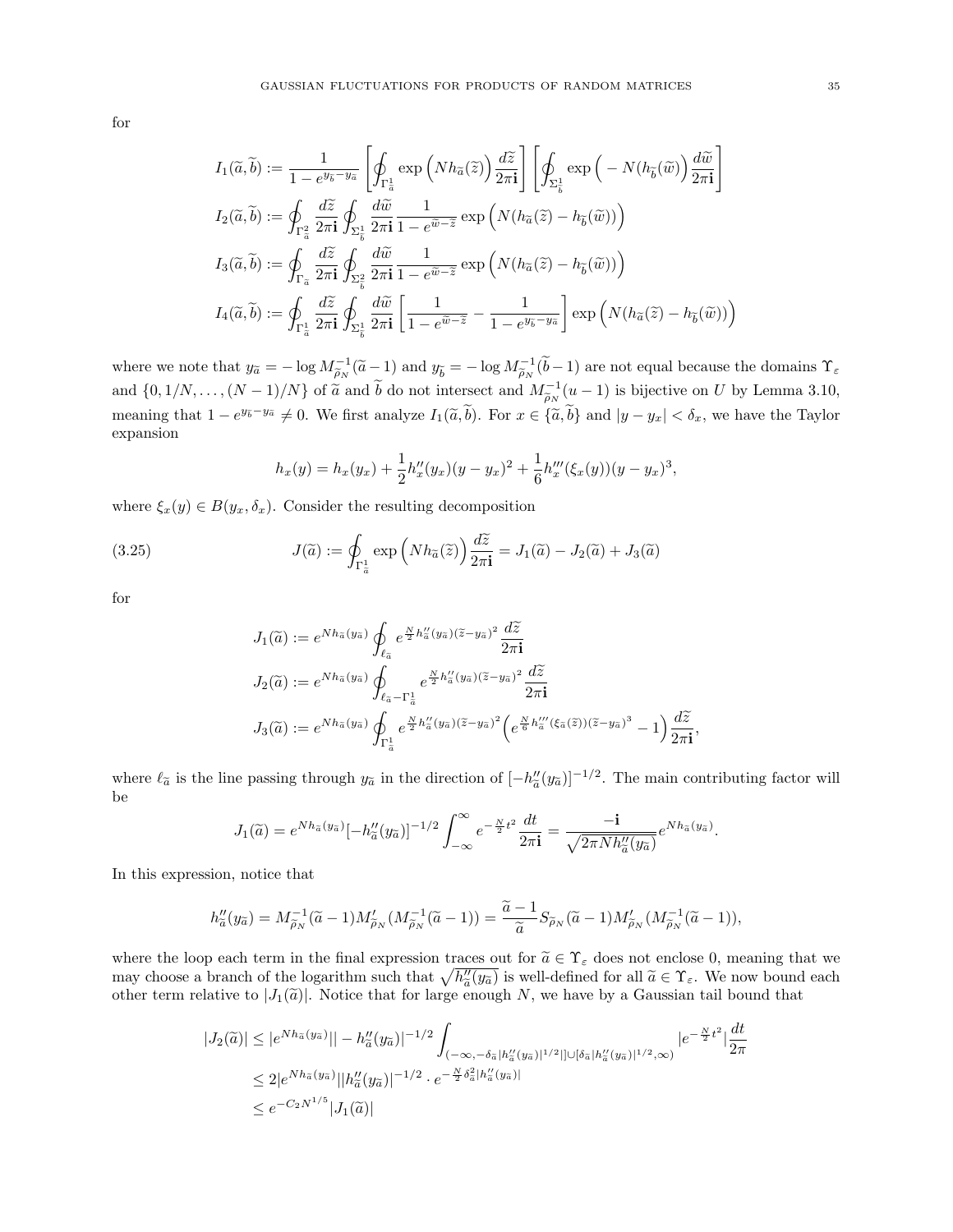for some  $C_2 > 0$ , where the last inequality follows from  $(3.14)$  and  $(3.21)$ . Similarly, we have for large enough  $\cal N$  that

$$
|J_3(\tilde{a})| \leq |e^{Nh_{\tilde{a}}(y_{\tilde{a}})}| |h''_{\tilde{a}}(y_{\tilde{a}})|^{-1/2} \int_{-\delta_{\tilde{a}}|h''_{\tilde{a}}(y_{\tilde{a}})|^{1/2}}^{\delta_{\tilde{a}}|h''_{\tilde{a}}(y_{\tilde{a}})|^{1/2}} e^{-\frac{N}{2}t^2} |e^{\frac{N}{6}h''_{\tilde{a}}(\xi_{\tilde{a}}(y_{\tilde{a}} + [-h''_{\tilde{a}}(y_{\tilde{a}})]^{-1/2}t)|[-h''_{\tilde{a}}(y_{\tilde{a}})]^{-3/2}t^3} - 1 | \frac{dt}{2\pi}
$$
  
\n
$$
\leq |e^{Nh_{\tilde{a}}(y_{\tilde{a}})}| |h''_{\tilde{a}}(y_{\tilde{a}})|^{-1/2} N^{-1/2} \int_{-\delta_{\tilde{a}}|h''_{\tilde{a}}(y_{\tilde{a}})|^{1/2} \sqrt{N}} e^{-\frac{1}{2}s^2} |e^{\frac{1}{6}h'''_{\tilde{a}}(\xi_{\tilde{a}}(y_{\tilde{a}} + [-h''_{\tilde{a}}(y_{\tilde{a}})]^{-1/2}t)|[-h''_{\tilde{a}}(y_{\tilde{a}})]^{-3/2}s^3 N^{-1/2}} - 1 | \frac{ds}{2\pi}
$$
  
\n
$$
\leq C_3 \delta_{\tilde{a}}^3 N^{1/2} |J_1(\tilde{a})|
$$
  
\n
$$
= C_3 N^{-7/10} |J_1(\tilde{a})|
$$

for some  $C_3 > 0$ , where we use [\(3.15\)](#page-31-4) and [\(3.21\)](#page-33-1) in the last two inequalities. We conclude that

$$
J(\widetilde{a}) = \frac{-\mathbf{i}}{\sqrt{2\pi N h''_{\widetilde{a}}(y_{\widetilde{a}})}} e^{N h_{\widetilde{a}}(y_{\widetilde{a}})} [1 + o(1)].
$$

Consider now

(3.26) 
$$
K(\widetilde{b}) := \oint_{\Sigma_{\widetilde{b}}^1} \exp(-N(h_{\widetilde{b}}(\widetilde{w}))) \frac{d\widetilde{w}}{2\pi i} = K_1(\widetilde{b}) - K_2(\widetilde{b}) + K_3(\widetilde{b})
$$

for

$$
K_{1}(\widetilde{b}) := e^{-Nh_{\widetilde{b}}(y_{\widetilde{b}})} \left[ \oint_{\ell_{\widetilde{b}}^{+}} e^{-\frac{N}{2}h_{\widetilde{b}}''(y_{\widetilde{b}})(\widetilde{w}-y_{\widetilde{b}})^{2}} \frac{d\widetilde{w}}{2\pi i} + \oint_{\ell_{\widetilde{b}}^{-}} e^{-\frac{N}{2}h_{\widetilde{b}}''(y_{\widetilde{b}})(\widetilde{w}-y_{\widetilde{b}}-2\pi i)^{2}} \frac{d\widetilde{w}}{2\pi i} \right]
$$
  
\n
$$
K_{2}(\widetilde{b}) := e^{-Nh_{\widetilde{b}}(y_{\widetilde{b}})} \left[ \oint_{\ell_{\widetilde{b}}^{+}-B(y_{\widetilde{b}},\delta)} e^{-\frac{N}{2}h_{\widetilde{b}}''(y_{\widetilde{b}})(\widetilde{w}-y_{\widetilde{b}})^{2}} \frac{d\widetilde{w}}{2\pi i} + \oint_{\ell_{\widetilde{b}}^{-}-B(y_{\widetilde{b}}+2\pi i,\delta)} e^{-\frac{N}{2}h_{\widetilde{b}}''(y_{\widetilde{b}})(\widetilde{w}-y_{\widetilde{b}}-2\pi i)^{2}} \frac{d\widetilde{w}}{2\pi i} \right]
$$
  
\n
$$
K_{3}(\widetilde{b}) := e^{-Nh_{\widetilde{b}}(y_{\widetilde{b}})} \left[ \oint_{\Sigma_{\widetilde{b}}^{+}\cap B(y_{\widetilde{b}},\delta)} e^{-\frac{N}{2}h_{\widetilde{b}}''(y_{\widetilde{b}})(\widetilde{w}-y_{\widetilde{b}})^{2}} \left( e^{\frac{N}{6}h_{\widetilde{b}}'''(\xi_{\widetilde{b}}(\widetilde{w}))(\widetilde{w}-y_{\widetilde{b}})^{3}} - 1 \right) \frac{d\widetilde{w}}{2\pi i} + \oint_{\Sigma_{\widetilde{b}}^{+}\cap B(y_{\widetilde{b}},\delta)} e^{-\frac{N}{2}h_{\widetilde{b}}''(y_{\widetilde{b}})(\widetilde{w}-y_{\widetilde{b}}-2\pi i)^{2
$$

where  $\ell_{\widetilde{\tau}}^+$ <sup>+</sup> is the upwards vertical ray through  $y_{\tilde{b}}$ ,  $\ell_{\tilde{b}}^ \overline{\widetilde{b}}$  is the downwards vertical ray through  $y_{\widetilde{b}} + 2\pi i$ , and we note  $h''_{\widetilde{k}}$  $\psi_b''(y + 2\pi \mathbf{i}) = h_{\tilde{b}}(y)$  and  $N[h_{\tilde{b}}(y_{\tilde{b}} + 2\pi \mathbf{i}) - h_{\tilde{b}}(y_{\tilde{b}})] = 2\pi \mathbf{i} N \tilde{b} \in 2\pi \mathbf{i} \mathbb{Z}$  for  $\tilde{b}N \in \mathbb{Z}$ . As before, the main contributing factor is

$$
K_1(\widetilde{b}) = e^{-Nh_{\widetilde{b}}(y_{\widetilde{b}})}[h''_{\widetilde{b}}(y_{\widetilde{b}})]^{-1/2} \int_{-\infty}^{\infty} e^{-\frac{N}{2}t^2} \frac{dt}{2\pi \mathbf{i}} = \frac{1}{\sqrt{2\pi N h''_{\widetilde{b}}(y_{\widetilde{b}})}} e^{-Nh_{\widetilde{b}}(y_{\widetilde{b}})}.
$$

For large enough  $N$ , we have by a Gaussian tail bound that

$$
|K_2(\tilde{b})| \leq e^{-Nh_{\tilde{b}}(y_{\tilde{b}})}|h''_{\tilde{b}}(y_{\tilde{b}})|^{-1/2} \int_{(-\infty, -\delta_{\tilde{b}}|h''_{\tilde{b}}(y_{\tilde{b}})|^{1/2}]\cup[\delta_{\tilde{b}}|h''_{\tilde{b}}(y_{\tilde{b}})|^{1/2}, \infty)} e^{-\frac{N}{2}t^2} \frac{dt}{2\pi}
$$
  
\n
$$
\leq 2e^{-Nh_{\tilde{b}}(y_{\tilde{b}})}|h''_{\tilde{b}}(y_{\tilde{b}})|^{-1/2}e^{-\frac{N}{2}\delta_{\tilde{b}}^2|h''_{\tilde{b}}(y_{\tilde{b}})|}
$$
  
\n
$$
= 2e^{-Nh_{\tilde{b}}(y_{\tilde{b}})}|h''_{\tilde{b}}(y_{\tilde{b}})|^{-1/2}e^{-[N|h''_{\tilde{b}}(y_{\tilde{b}})||^{1/5}/2}
$$
  
\n
$$
= |K_1(\tilde{b})|o(1),
$$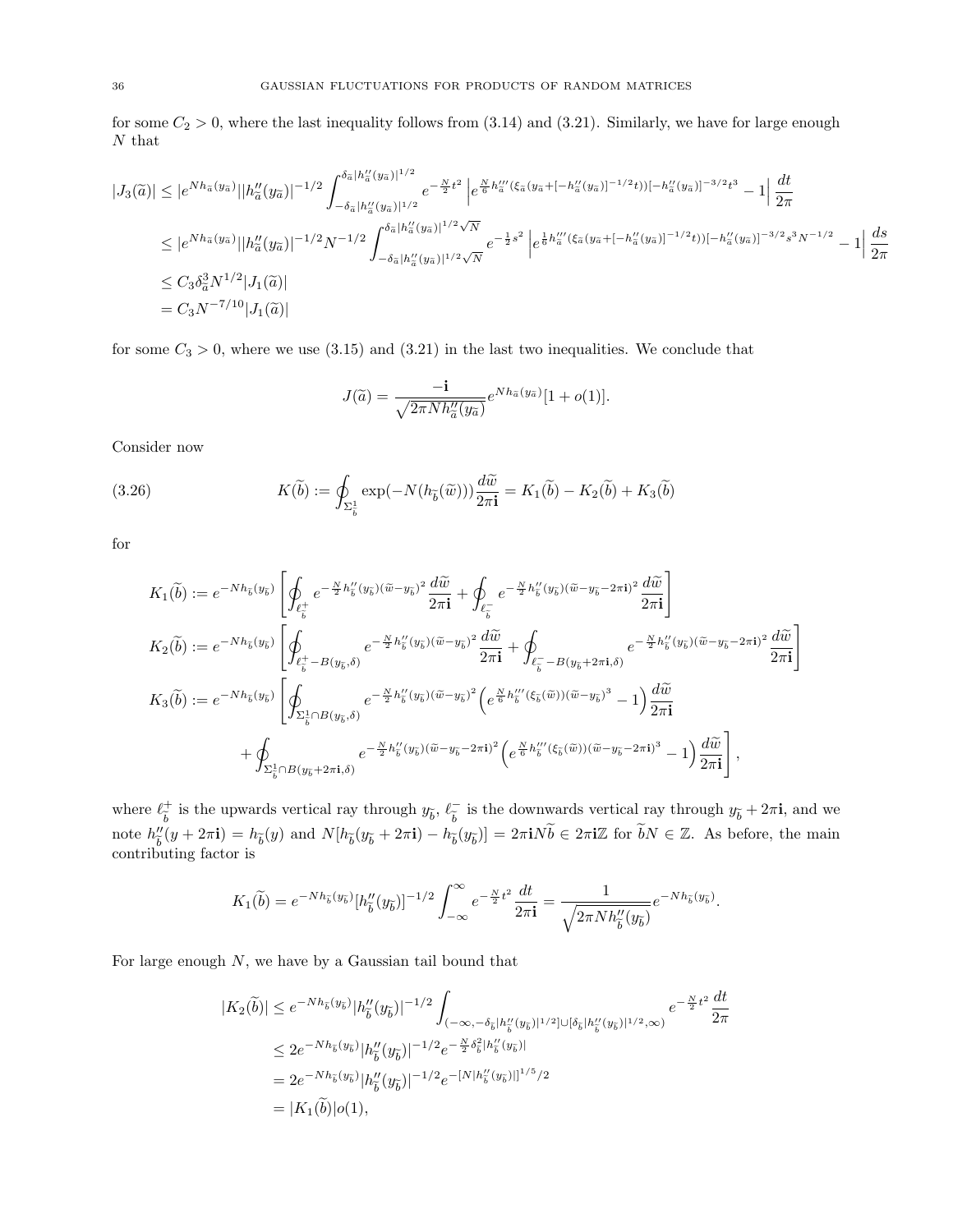where we apply [\(3.21\)](#page-33-1) and the fact that  $N|h''_{\tilde{b}}$  $\binom{n}{b} = \omega(1)$ . Similarly, for large enough N, we have

$$
|K_{3}(\tilde{b})| \leq e^{-Nh_{\tilde{b}}(y_{\tilde{b}})}|h_{\tilde{b}}''(y_{\tilde{b}})|^{-1/2} \left[\int_{0}^{\delta_{\tilde{b}}|h_{\tilde{b}}''(y_{\tilde{b}})|^{1/2}} e^{-\frac{N}{2}t^{2}} \left| e^{-i\frac{N}{6}h_{\tilde{b}}''(\xi_{\tilde{b}}(y_{\tilde{b}}+i[-h_{\tilde{b}}''(y_{\tilde{b}})]^{-1/2}t))[-h_{\tilde{b}}''(y_{\tilde{b}})]^{-3/2}t^{3}} - 1 \right| \frac{dt}{2\pi} + \int_{-\delta_{\tilde{b}}|h_{\tilde{b}}''(y_{\tilde{b}})|^{1/2}} e^{-\frac{N}{2}t^{2}} \left| e^{-i\frac{N}{6}h_{\tilde{b}}'''(\xi_{\tilde{b}}(y_{\tilde{b}}+2\pi i+i[-h_{\tilde{b}}''(y_{\tilde{b}})]^{-1/2}t))[-h_{\tilde{b}}''(y_{\tilde{b}})]^{-3/2}t^{3}} - 1 \right| \frac{dt}{2\pi} \right] \n\leq e^{-Nh_{\tilde{b}}(y_{\tilde{b}})} |h_{\tilde{b}}''(y_{\tilde{b}})|^{-1/2} N^{-1/2} \left[ \int_{0}^{\delta_{\tilde{b}}|h_{\tilde{b}}''(y_{\tilde{b}})|^{1/2}\sqrt{N}} e^{-\frac{1}{2}s^{2}} \left| e^{-i\frac{1}{6}h_{\tilde{b}}'''(\xi_{\tilde{b}}(y_{\tilde{b}}+i[-h_{\tilde{b}}''(y_{\tilde{b}})]^{-1/2}s/\sqrt{N}))[-h_{\tilde{b}}''(y_{\tilde{b}})]^{-3/2}s^{3}/\sqrt{N}} - 1 \right| \frac{ds}{2\pi} + \int_{-\delta_{\tilde{b}}|h_{\tilde{b}}''(y_{\tilde{b}})|^{1/2}\sqrt{N}} e^{-\frac{1}{2}s^{2}} \left| e^{-i\frac{1}{6}h_{\tilde{b}}'''(\xi_{\tilde{b}}(y_{\tilde{b}}+2\pi i+i[-h_{\tilde{b}}''(y_{\tilde{b}}
$$

If  $b \in [\tau, 1 - \tau]$ , then uniformly in  $s \in [0, \delta_{\tilde{b}}] h''_{\tilde{b}}$  $\int_{\tilde{b}}''(y_{\tilde{b}})|^{1/2}\sqrt{N}]$  we have

$$
\delta_{\tilde{b}}^3 h_{\tilde{b}}'''(\xi_{\tilde{b}}(y_{\tilde{b}} + \mathbf{i}[-h''_{\tilde{b}}(y_{\tilde{b}})]^{-1/2} s/\sqrt{N}))N = o(1).
$$

Otherwise, by [\(3.19\)](#page-31-5), we have uniformly in complex  $t \in B(0, \delta_{\tilde{b}})$  that

$$
|h_{\widetilde{b}}'''(y_{\widetilde{b}}+t)| \leq C_1'' \widetilde{b} \text{ if } \widetilde{b} \in [0,\tau] \qquad |h_{\widetilde{b}}'''(y_{\widetilde{b}}+t)| \leq C_1''(1-\widetilde{b}) \text{ if } \widetilde{b} \in [1-\tau,1],
$$

meaning that uniformly in  $s \in [0, \delta_{\widetilde{b}}]h''_{\widetilde{b}}$  $\left(\frac{n}{\tilde{b}}(y_{\tilde{b}})\right)^{1/2}\sqrt{N}$  we have for  $\tilde{b} \in [0, \tau]$  that

$$
|\delta_{\tilde{b}}^3 h'''_{\tilde{b}}(\xi_{\tilde{b}}(y_{\tilde{b}}+\mathbf{i}[-h''_{\tilde{b}}(y_{\tilde{b}})]^{-1/2}s/\sqrt{N}))N|\leq C_1'' N^{-6/5}|h''_{\tilde{b}}(y_{\tilde{b}})|^{-6/5}\widetilde{b}N=O((\widetilde{b}N)^{-1/5}).
$$

A similar argument shows this bound for  $\tilde{b} \in [1 - \tau, 1]$  and for  $\big| \delta_{\tilde{b}}^3$  $\frac{3}{b}h'''_{\widetilde{b}}$  $\frac{\partial}{\partial \widetilde{b}}$ (ξ<sub>δ</sub>( $y_{\widetilde{b}}$  + 2π**i** + **i**[- $h''_{\widetilde{b}}$  $\frac{n}{b}(y_{\widetilde{b}})^{-1/2} s/\sqrt{N})$ ) $N$ |. We conclude that

$$
|K_3(\widetilde{b})| = O((\widetilde{b}N)^{-1/5})|K_1(\widetilde{b})| = O(k_N^{-1/5})|K_1(\widetilde{b})| = |K_1(\widetilde{b})| \cdot o(1).
$$

We conclude that

$$
K(\widetilde{b}) = \frac{1}{\sqrt{2\pi N h_{\widetilde{b}}''(y_{\widetilde{b}})}} e^{-Nh_{\widetilde{b}}(y_{\widetilde{b}})} (1 + o(1)).
$$

Putting these computations together, we conclude that

(3.27) 
$$
I_1(\widetilde{a}, \widetilde{b}) = \frac{-\mathbf{i}}{1 - e^{y_{\widetilde{b}} - y_{\widetilde{a}}}} \frac{1}{2\pi N \sqrt{h''_{\widetilde{a}}(y_{\widetilde{a}})} \sqrt{h''_{\widetilde{b}}(y_{\widetilde{b}})}} e^{N[h_{\widetilde{a}}(y_{\widetilde{a}}) - h_{\widetilde{b}}(y_{\widetilde{b}})]} (1 + o(1)).
$$

We now bound  $I_2(\tilde{a}, b)$ ,  $I_3(\tilde{a}, b)$ , and  $I_4(\tilde{a}, b)$ . For  $I_2(\tilde{a}, b)$ , by [\(3.22\)](#page-33-2) and [\(3.14\)](#page-31-3) and the construction of  $\Gamma_{\tilde{a}}$ , on  $\Gamma_{\tilde{a}}^2$  we have

$$
\left|\exp\left(N(h_{\widetilde{a}}(\widetilde{z}) - h_{\widetilde{a}}(y_{\widetilde{a}}))\right)\right| < \exp\left(-\frac{1}{4}|h''_{\widetilde{a}}(y_{\widetilde{a}})|\delta_{\widetilde{a}}^2 N\right) \leq e^{-CN^{1/5}}
$$

for some  $C > 0$ , which implies by the fact that  $\Gamma_{\tilde{a}}$  and  $\Sigma_{\tilde{b}}$  have bounded length that

$$
|I_2(\widetilde{a}, \widetilde{b})| \le e^{-CN^{1/5}} \exp\left(N(h_{\widetilde{a}}(y_{\widetilde{a}}) - h_{\widetilde{b}}(y_{\widetilde{b}}))\right) = |I_1(\widetilde{a}, \widetilde{b})| \cdot o(1)
$$

uniformly in  $\tilde{a}, \tilde{b}$ . Similarly, for  $I_3(\tilde{a}, \tilde{b})$ , by [\(3.23\)](#page-33-3), [\(3.16\)](#page-31-1), [\(3.17\)](#page-31-2), and the construction of  $\Gamma_{\tilde{b}}$ , on  $\Gamma_{\tilde{b}}^2$  we have for large enough  $N$  that

$$
\left|\exp\Big(N(h_{\widetilde b}(y_{\widetilde b})-h_{\widetilde b}(\widetilde w))\Big)\right|<\exp\Big(-\frac{1}{4}|h_{\widetilde b}''(y_{\widetilde b})|\delta_{\widetilde b}^2N\Big)=e^{-[N|h_{\widetilde b}''(y_{\widetilde b})]|^{1/5}/4}.
$$

This implies by the fact that  $\Gamma_{\tilde{a}}$  and  $\Sigma_{\tilde{b}}$  have bounded length that

$$
|I_3(\widetilde{a},\widetilde{b})| \leq e^{-[N|h_b''(y_{\widetilde{b}})|]^{1/5}/4} e^{Nh_{\widetilde{a}}(y_{\widetilde{a}})} \oint_{\Gamma_{\widetilde{a}}} \frac{d\widetilde{z}}{2\pi \mathbf{i}}\oint_{\Sigma_{\widetilde{b}}} \frac{d\widetilde{w}}{2\pi \mathbf{i}} \left|\frac{1}{1-e^{\widetilde{w}-\widetilde{z}}} \exp\Big(Nh_{\widetilde{a}}(\widetilde{z})\Big)\right| = o(1)\cdot |I_1(\widetilde{a},\widetilde{b})|,
$$

where in the second step we apply a standard steepest descent analysis in  $\tilde{z}$ .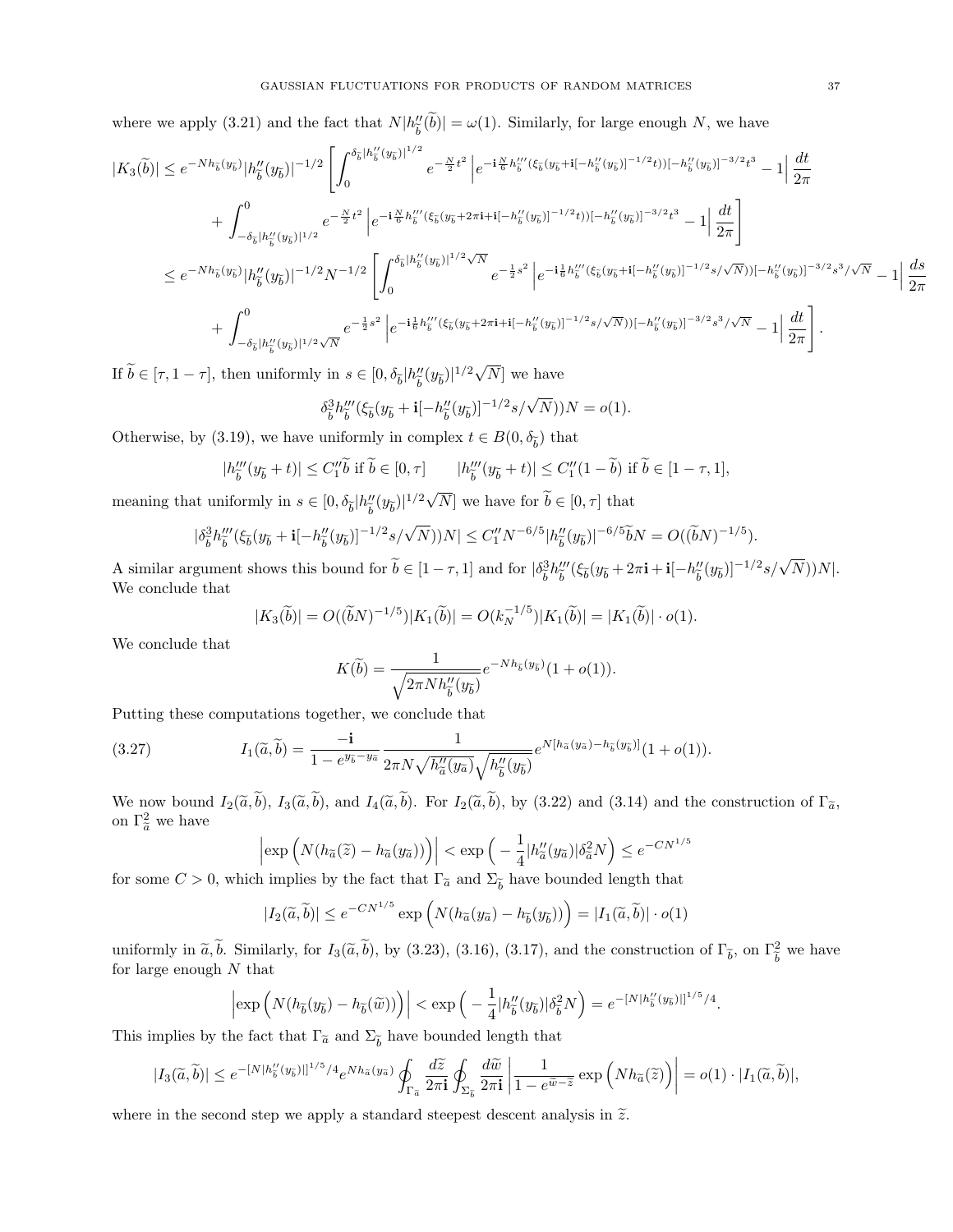For  $I_4(\tilde{a}, \tilde{b})$ , for  $\tilde{z} \in \Gamma_{\tilde{a}}^1$  and  $\tilde{w} \in \Gamma_{\tilde{b}}^1$  $\frac{1}{b}$ , since  $\delta_{\tilde{a}} = o(1)$  and  $\delta_{\tilde{b}} = o(1)$ , we have for large enough N that  $\begin{array}{|c} \hline \end{array}$  $\left| \frac{1}{\epsilon} \right| < 3 \left| \frac{e^{y_{\tilde{b}}-y_{\tilde{a}}}}{e^{y_{\tilde{b}}-y_{\tilde{a}}}} \right|$  $\overline{\phantom{a}}$  $\overline{\phantom{a}}$  $\left( \right)$ 

$$
\left|\frac{1}{1-e^{\tilde{w}-\tilde{z}}}-\frac{1}{1-e^{y_{\tilde{b}}-y_{\tilde{a}}}}\right| \leq 3\left|\frac{e^{y_{\tilde{b}}-y_{\tilde{a}}}}{(1-e^{y_{\tilde{b}}-y_{\tilde{a}}})^2}\right|(\delta_{\tilde{a}}+\delta_{\tilde{b}})=o(1)
$$

uniformly in  $\widetilde{b}$ . We conclude that

(3.28) 
$$
|I_4(\widetilde{a}, \widetilde{b})| = o(1) \left[ \oint_{\Gamma_{\overline{a}}^1} e^{Nh_{\widetilde{a}}(\widetilde{z})} \frac{d\widetilde{z}}{2\pi i} \right] \left[ \oint_{\Gamma_{\overline{b}}^1} e^{-Nh_{\widetilde{b}}(\widetilde{w})} \frac{d\widetilde{w}}{2\pi i} \right] = o(1) \cdot |I_1(\widetilde{a}, \widetilde{b})|.
$$

Combining our expressions for  $I_1(\tilde{a},b)$ ,  $I_2(\tilde{a},b)$ ,  $I_3(\tilde{a},b)$ , and  $I_4(\tilde{a},b)$  yields [\(3.24\)](#page-33-4). **Case 1, Step 3.** We now account for  $R(\tilde{a},\tilde{b})$ , which is given by

$$
R(\widetilde{a},\widetilde{b}) = \frac{1}{(\widetilde{a}-\widetilde{b})N} \left[ e^{N(\widetilde{a}-\widetilde{b})c_1} - e^{N(\widetilde{a}-\widetilde{b})c_2} \right],
$$

where  $c_1, c_2$  are the endpoints of  $\Xi$  which lie on  $\Gamma_{\tilde{a}} \cap \Sigma_{\tilde{b}}$ . For large enough N, these endpoints must lie on  $\Gamma^2 \cap \Sigma^2$  $\Gamma_{\widetilde{a}}^2 \cap \Sigma_{\widetilde{b}}^2$  $\frac{2}{b}$ , so we see by [\(3.22\)](#page-33-2) that

$$
\Re[(\widetilde{a}-\widetilde{b})c_i] = \Re[h_{\widetilde{a}}(c_i) - h_{\widetilde{b}}(c_i)] < \Re[h_{\widetilde{a}}(y_{\widetilde{a}}) - h_{\widetilde{b}}(y_{\widetilde{b}})] - \frac{1}{4}|h''_{\widetilde{a}}(y_{\widetilde{a}})|\delta_{\widetilde{a}}^2,
$$

which implies that

$$
|R(\widetilde{a},\widetilde{b})| < e^{-\frac{1}{4}|h''_{\widetilde{a}}(y_{\widetilde{a}})|\delta_{\widetilde{a}}^2 N} \left| \exp \left( N(h_{\widetilde{a}}(y_{\widetilde{a}}) - h_{\widetilde{b}}(y_{\widetilde{b}})) \right) \right| = o(1) \cdot |I'(\widetilde{a},\widetilde{b})|.
$$

We conclude finally that

$$
I(\widetilde{a},\widetilde{b}) = \frac{-\mathbf{i}}{1 - e^{y_{\widetilde{b}} - y_{\widetilde{a}}}} \frac{1}{2\pi N \sqrt{h''_{\widetilde{a}}(y_{\widetilde{a}})} \sqrt{h''_{\widetilde{b}}(y_{\widetilde{b}})}} e^{N[h_{\widetilde{a}}(y_{\widetilde{a}}) - h_{\widetilde{b}}(y_{\widetilde{b}})]} (1 + o(1)).
$$

**Case 1, Step 4.** It remains to analyze the prefactor  $\frac{J(\widetilde{a},b)}{I(\widetilde{a},\widetilde{b})}$  $\frac{J(a,b)}{I(\tilde{a},\tilde{b})}$ . Applying Stirling's approximation, we see that

$$
\Gamma(N-\widetilde{b}N)\Gamma(\widetilde{b}N+1)=2\pi\sqrt{\frac{\widetilde{b}}{1-\widetilde{b}}}N^Ne^{-N}(1-\widetilde{b})^{(1-\widetilde{b})N}\widetilde{b}^{\widetilde{b}N}[1+o(1)].
$$

For each  $\tilde{a} \in \mathbb{C}$ , choose one of two branches of the logarithm such that the branch line avoids the set  $[\tilde{a}-1, \tilde{a}]$ in the complex plane. For this branch, we see that

$$
\log \frac{\Gamma(\tilde{a}N - N + 1)}{\Gamma(\tilde{a}N + 1)} = -\sum_{i=0}^{N-1} \log(\tilde{a}N - i)
$$
  
=  $-N \log N - \sum_{i=0}^{N-1} \log(\tilde{a} - i/N)$   
=  $-N \log N - \frac{1}{2} [\log(\tilde{a}) - \log(\tilde{a} - 1)] - N \int_0^1 \log(\tilde{a} - x) dx + O(N^{-1})$   
=  $-N \log N + N - \frac{1}{2} [\log(\tilde{a}) - \log(\tilde{a} - 1)] - (1 - \tilde{a}) \log(\tilde{a} - 1)N - \tilde{a} \log(\tilde{a})N + O(N^{-1})$ 

uniformly in  $\tilde{a}$ , where we apply the trapezoid rule. Exponentiating, we find that

 $\mathbf{v}$ 

$$
\frac{\Gamma(\widetilde{a}N-N+1)}{\Gamma(\widetilde{a}N+1)} = N^{-N}e^N \sqrt{\frac{\widetilde{a}-1}{\widetilde{a}}} \left(\frac{\widetilde{a}-1}{\widetilde{a}}\right)^{\widetilde{a}N} \frac{1}{(\widetilde{a}-1)^N} [1+o(1)],
$$

where we take the standard branch of the square root in  $\sqrt{\frac{\tilde{a}-1}{\tilde{a}}}$  and note that  $\frac{\tilde{a}-1}{\tilde{a}}$  does not enclose the origin for  $\widetilde{a} \in \Upsilon_{\varepsilon}$  and therefore has holomorphic square root. We thus conclude that

$$
(-1)^{(1-\tilde{b})N+1}\frac{\Gamma(N-\tilde{b}N)\Gamma(\tilde{b}N+1)\Gamma(\tilde{a}N-N+1)(\tilde{a}-\tilde{b})N}{\Gamma(\tilde{a}N+1)}=-2\pi(\tilde{a}-\tilde{b})N\frac{\sqrt{\frac{\tilde{b}}{1-\tilde{b}}}(\tilde{b}-1)^{(1-\tilde{b})N}\tilde{b}^{\tilde{b}N}}{\sqrt{\frac{\tilde{a}}{\tilde{a}-1}}(1-\tilde{a}^{-1})^{-\tilde{a}N}(\tilde{a}-1)^N}[1+o(1)]
$$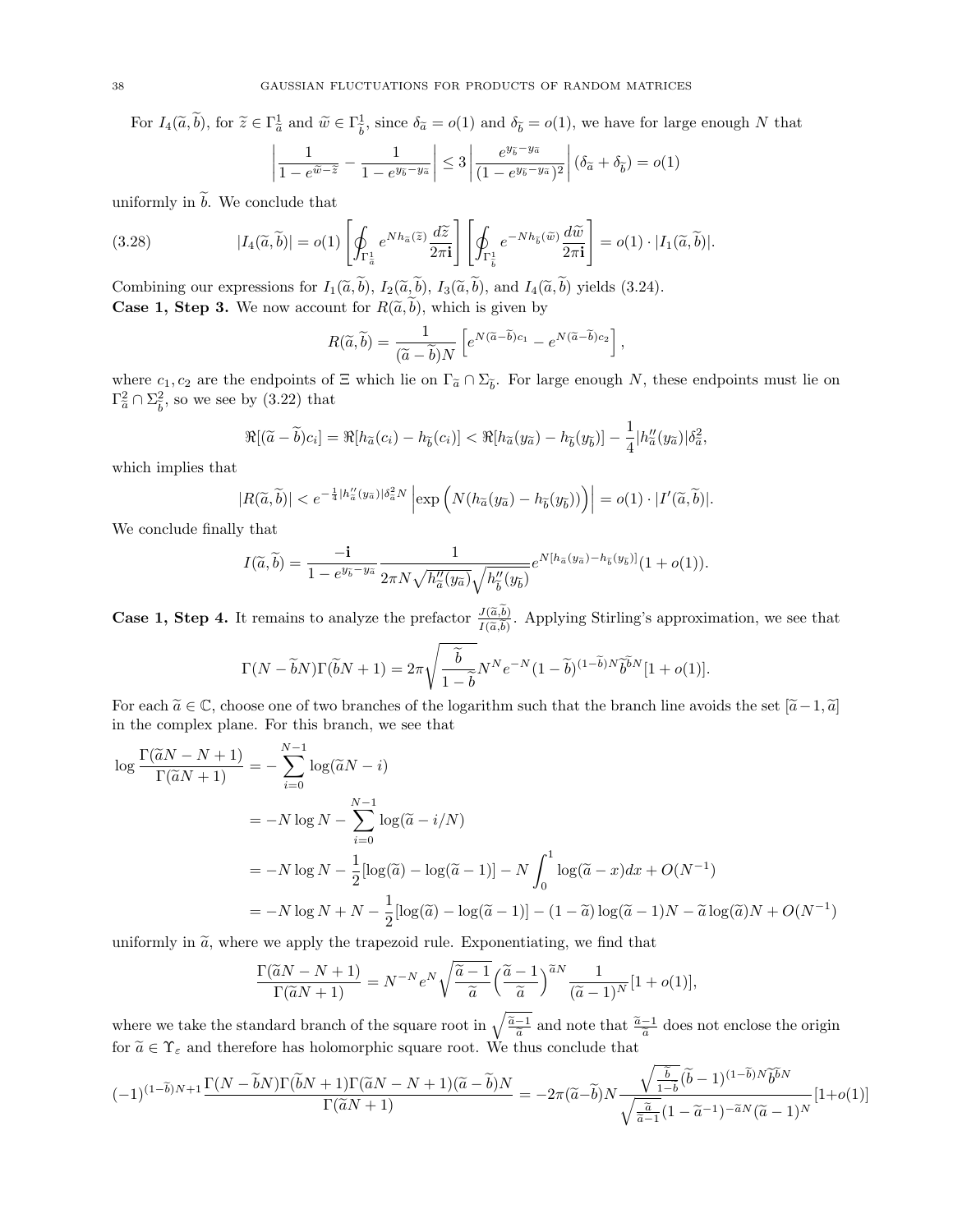and hence

$$
\widetilde{B}_{N}(\widetilde{a},\widetilde{b}) = \frac{1}{1 - e^{y_{\widetilde{b}} - y_{\widetilde{a}}}} \frac{\widetilde{a} - \widetilde{b}}{\sqrt{h_{\widetilde{a}}''(y_{\widetilde{a}})} \sqrt{h_{\widetilde{b}}''(y_{\widetilde{b}})}} \frac{\sqrt{\frac{\widetilde{b}}{\widetilde{b}-1}} (\widetilde{b} - 1)^{(1 - \widetilde{b})N} \widetilde{b}^{\widetilde{b}N} e^{-Nh_{\widetilde{b}}(y_{\widetilde{b}})}}{\sqrt{\frac{\widetilde{a}}{\widetilde{a}-1}} (1 - \widetilde{a}^{-1})^{-\widetilde{a}N} (\widetilde{a} - 1)^N e^{-Nh_{\widetilde{a}}(y_{\widetilde{a}})}} [1 + o(1)],
$$

where the  $o(1)$  is uniform in  $\tilde{a}$  and  $\tilde{b}$ . Substituting  $y_{\tilde{a}} = -\log M_{\tilde{\rho}_N}^{-1}(\tilde{a} - 1)$  and  $y_{\tilde{b}} = -\log M_{\tilde{\rho}_N}^{-1}(\tilde{b} - 1)$  and noting that noting that

$$
(1 - c)\log(c - 1) + c\log(c) - h_c(y_c) = \Psi_{\rho_N}(c),
$$

we find that

$$
\widetilde{B}_{N}(\widetilde{a},\widetilde{b}) = \frac{M_{\widetilde{\rho}_{N}}^{-1}(\widetilde{b}-1)}{M_{\widetilde{\rho}_{N}}^{-1}(\widetilde{b}-1) - M_{\widetilde{\rho}_{N}}^{-1}(\widetilde{a}-1)}} \frac{\widetilde{a}-\widetilde{b}}{\sqrt{M_{\widetilde{\rho}_{N}}^{-1}(\widetilde{a}-1)M_{\widetilde{\rho}_{N}}'(M_{\widetilde{\rho}_{N}}^{-1}(\widetilde{a}-1))}\sqrt{M_{\widetilde{\rho}_{N}}^{-1}(\widetilde{b}-1)M_{\widetilde{\rho}_{N}}'(M_{\widetilde{\rho}_{N}}^{-1}(\widetilde{b}-1))}} \frac{\sqrt{\frac{\widetilde{b}}{\widetilde{b}-1}}e^{N\widetilde{\Psi}_{\widetilde{\rho}_{N}}(\widetilde{b})}}{\sqrt{\frac{\widetilde{a}}{\widetilde{a}-1}}e^{N\widetilde{\Psi}_{\widetilde{\rho}_{N}}(\widetilde{a})}}[1+o(1)].
$$

Finally, since  $\tilde{b} \in (0,1)$ , for the standard branch of the square root we have

$$
\frac{M_{\widetilde{\rho}_N}^{-1}(\widetilde{b}-1)}{\sqrt{M_{\widetilde{\rho}_N}^{-1}(\widetilde{b}-1)M_{\widetilde{\rho}_N}'(M_{\widetilde{\rho}_N}^{-1}(\widetilde{b}-1))}}\cdot\sqrt{\frac{\widetilde{b}}{\widetilde{b}-1}}=-\frac{\sqrt{\frac{\widetilde{b}}{\widetilde{b}-1}M_{\widetilde{\rho}_N}^{-1}(\widetilde{b}-1)}}{\sqrt{M_{\widetilde{\rho}_N}'(M_{\widetilde{\rho}_N}^{-1}(\widetilde{b}-1))}}=-\frac{\sqrt{S_{\widetilde{\rho}_N}(\widetilde{b}-1)}}{\sqrt{M_{\widetilde{\rho}_N}'(M_{\widetilde{\rho}_N}^{-1}(\widetilde{b}-1))}}.
$$

Similarly, for  $\widetilde{a} \in \Upsilon_{\varepsilon}$  we see that

$$
\sqrt{M_{\widetilde{\rho}_N}^{-1}(\widetilde{a}-1)M_{\widetilde{\rho}_N}'(M_{\widetilde{\rho}_N}^{-1}(\widetilde{a}-1))}\cdot \sqrt{\frac{\widetilde{a}}{\widetilde{a}-1}}=\sqrt{S_{\widetilde{\rho}_N}(\widetilde{a}-1)}\cdot \sqrt{M_{\widetilde{\rho}_N}'(M_{\widetilde{\rho}_N}^{-1}(\widetilde{a}-1))},
$$

where each of the arguments for the square roots on the left lie in the right half plane, meaning that this equality holds for the standard square root. Substituting these equalities yields the desired result. **Case 2:**  $0 \le \tilde{b} \le k_N/N$ : Contracting the w-contour through 0, we find that

$$
I(\widetilde{a},\widetilde{b})=e^{\sum_i \lambda_i^N} \sum_{k=0}^{\widetilde{b}N} \oint_{\{e^{\lambda_i^N}\}} \frac{dz}{2\pi i}(-1)^{N-k} e_k(e^{-\lambda_i^N}) z^{(\widetilde{a}-\widetilde{b})N+k} \prod_{i=1}^N \frac{1}{z-e^{\lambda_i^N}},
$$

where  $e_k$  is the  $k^{\text{th}}$  elementary symmetric polynomial. Because  $\lambda_i^N$  are all contained in the fixed finite interval I of Assumption [3.3,](#page-25-1) we have a uniform upper bound  $e^{\lambda_i^N} < M$ . This implies that

$$
\left| \frac{p_1(e^{-\lambda_i^N})^k}{k!} - e_k(e^{-\lambda_i^N}) \right| \le \frac{M^k}{k!} \left( N^k - N(N-1) \cdots (N-k+1) \right) = \frac{N^k M^k}{k!} \left( 1 - \prod_{i=0}^{k-1} (1 - i/N) \right).
$$

Notice now that

$$
\log \prod_{i=0}^{k-1} (1 - i/N) \ge N \int_0^{\frac{k-1}{N}} \log(1 - x) dx = -(k-1) + (k - N - 1) \log \frac{N - k + 1}{N},
$$

which implies using the fact that  $1 - \varepsilon \le e^{-\varepsilon}$  that

$$
\prod_{i=0}^{k-1} (1 - i/N) \ge e^{1-k} \left( 1 - \frac{k-1}{N} \right)^{k-N-1} \ge \exp\left( 1 - k - \frac{(k-1)(k-N-1)}{N} \right) = e^{-\frac{(k-1)^2}{N}}.
$$

These imply that if  $M^k \frac{k^2}{N} = o(1)$ , then uniformly in k we have

$$
e_k(e^{-\lambda_i^N}) = \frac{p_1(e^{-\lambda_i^N})^k}{k!} [1 + o(1)].
$$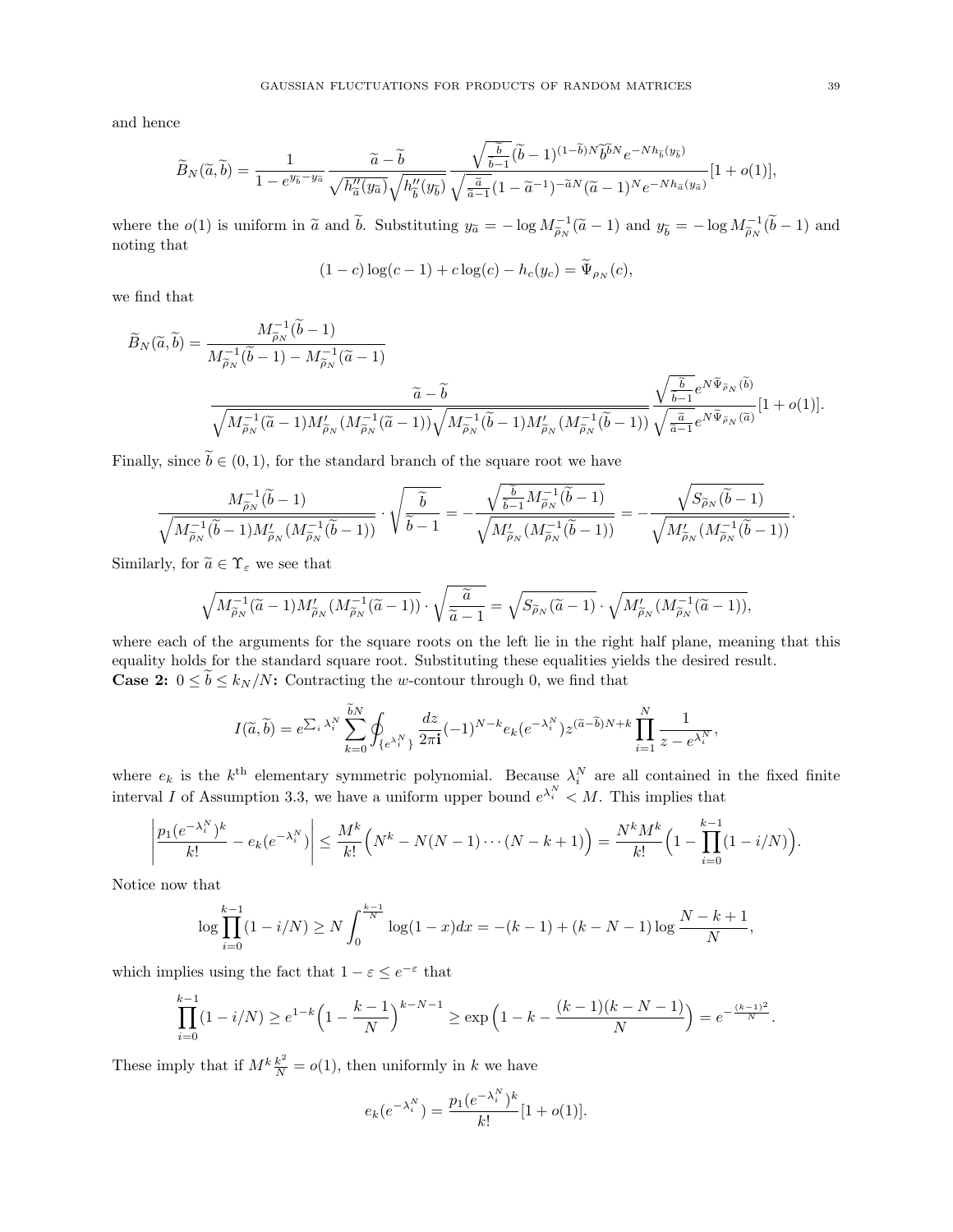By the bound on  $0 \leq \widetilde{b} \leq k_N/N$  and [\(3.20\)](#page-31-6), we find that

$$
I(\widetilde{a},\widetilde{b}) = e^{\sum_{i} \lambda_{i}^{N}} \sum_{k=0}^{\widetilde{b}N} \oint_{\{e^{\lambda_{i}^{N}}\}} \frac{dz}{2\pi i} (-1)^{N-k} \frac{N^{k}}{k!} \left(\frac{p_{1}(e^{-\lambda_{i}^{N}})}{N}\right)^{k} z^{(\widetilde{a}-\widetilde{b})N+k} \prod_{i=1}^{N} \frac{1}{z - e^{\lambda_{i}^{N}}}[1+o(1)]
$$
  

$$
= e^{\sum_{i} \lambda_{i}^{N}} \oint_{\Gamma_{\widetilde{a}}} \frac{d\widetilde{z}}{2\pi i} (-1)^{N-\widetilde{b}N} \frac{N^{\widetilde{b}N}}{(\widetilde{b}N)!} \left(\frac{p_{1}(e^{-\lambda_{i}^{N}})}{N}\right)^{\widetilde{b}N} e^{N h_{\widetilde{a}}(\widetilde{z})}[1+o(1)]
$$
  

$$
= -e^{\sum_{i} \lambda_{i}^{N}} (-1)^{N-\widetilde{b}N} \frac{N^{\widetilde{b}N}}{(\widetilde{b}N)!} \left(\frac{p_{1}(e^{-\lambda_{i}^{N}})}{N}\right)^{\widetilde{b}N} \frac{1}{\sqrt{2\pi N h_{\widetilde{a}}''(y_{\widetilde{a}})}} e^{N h_{\widetilde{a}}(y_{\widetilde{a}})}[1+o(1)],
$$

where the second step holds uniformly in  $\tilde{b}$  because we replace the sum by the asymptotically largest term and the penultimate step is by a steepest descent analysis in  $\tilde{z}$  similar to Case 1. In this setting, we conclude as before that

$$
\frac{\Gamma(\widetilde{a}N - N + 1)}{\Gamma(\widetilde{a}N + 1)} = N^{-N} e^N \sqrt{\frac{\widetilde{a} - 1}{\widetilde{a}}} \frac{1}{(\widetilde{a} - 1)^{(1 - \widetilde{a})N} \widetilde{a}^{\widetilde{a}N}} [1 + o(1)]
$$

and that

$$
\Gamma(N - \widetilde{b}N) = \sqrt{\frac{2\pi}{(1 - \widetilde{b})N}} N^{N - \widetilde{b}N} (1 - \widetilde{b})^{(1 - \widetilde{b})N} e^{-N + \widetilde{b}N} [1 + o(1)].
$$

We find that

$$
\widetilde{B}_{N}(\widetilde{a},\widetilde{b}) = -\frac{\widetilde{a} - \widetilde{b}}{\sqrt{h''_{\widetilde{a}}(y_{\widetilde{a}})}} \left( \frac{p_1(e^{-\lambda_i^N})}{N} \right)^{\widetilde{b}N} \frac{e^{\sum_i \lambda_i^N} e^{\widetilde{b}N} \frac{1}{\sqrt{1-\widetilde{b}}}(1-\widetilde{b})^{(1-\widetilde{b})N}}{\sqrt{\frac{\widetilde{a}}{\widetilde{a}-1}} e^{N\widetilde{\Psi}_{\rho_N}(\widetilde{a})}} [1+o(1)]
$$

uniformly in  $\tilde{a}$  and  $\tilde{b}$ . Notice now that

$$
M_{\widetilde{\rho}_N}^{-1}(\widetilde{b}-1)^{-1} = -\frac{\widetilde{b}}{p_1(e^{-\lambda_i^N})/N} [1 + O(k_N/N)] \quad \text{and} \quad \frac{1}{N} p_1(e^{-\lambda_i^N}) = \int e^{-s} d\rho_N(s).
$$

Noting that  $k_N^2/N = o(1)$ , we find that

$$
\exp\left(Nh_{\widetilde{b}}(y_{\widetilde{b}})\right) = (-1)^{N}M_{\widetilde{\rho}_{N}}^{-1}(\widetilde{b}-1)^{-\widetilde{b}N}e^{-\sum_{i}\lambda_{i}^{N}}\exp\left(-N\int \log(1-M_{\widetilde{\rho}_{N}}^{-1}(\widetilde{b}-1)^{-1}e^{-s})d\rho_{N}(s)\right)
$$
  
\n
$$
= (-1)^{(1-\widetilde{b})N}\widetilde{b}^{\widetilde{b}N}(p_{1}(e^{-\lambda_{i}^{N}})/N)^{-\widetilde{b}N}e^{-\sum_{i}\lambda_{i}^{N}}\exp\left(NM_{\widetilde{\rho}_{N}}^{-1}(\widetilde{b}-1)^{-1}\int e^{-s}d\rho_{N}(s)+O(N\widetilde{b}^{2})\right)[1+o(1)]
$$
  
\n
$$
= (-1)^{(1-\widetilde{b})N}\widetilde{b}^{\widetilde{b}N}(p_{1}(e^{-\lambda_{i}^{N}})/N)^{-\widetilde{b}N}e^{-\sum_{i}\lambda_{i}^{N}}e^{-\widetilde{b}N}[1+o(1)]
$$

and that

$$
h''_{\tilde{b}}(y_{\tilde{b}}) = \int \frac{e^s M_{\tilde{\rho}_N}^{-1} (\tilde{b} - 1)}{(1 - e^s M_{\tilde{\rho}_N}^{-1} (\tilde{b} - 1))^2} d\rho_N(s) = -\tilde{b} + O(\tilde{b}^2) = -\tilde{b}[1 + o(1)]
$$
  

$$
e^{y_{\tilde{b}} - y_{\tilde{a}}} = M_{\tilde{\rho}_N}^{-1} (\tilde{b} - 1)^{-1} e^{-y_{\tilde{a}}} = o(1).
$$

uniformly in  $\tilde{b}$ . Together, these imply that

$$
e^{N\widetilde{\Psi}_{\rho_N}(\widetilde{b})} \frac{\widetilde{b}^{1/2}}{\sqrt{h''_{\widetilde{b}}(y_{\widetilde{b}})}} \frac{1}{1 - e^{y_{\widetilde{b}} - y_{\widetilde{a}}}} = -\mathbf{i}(1 - \widetilde{b})^{(1 - \widetilde{b})N} (p_1(e^{-\lambda_i^N})/N)^{\widetilde{b}N} e^{\sum_i \lambda_i^N} e^{\widetilde{b}N} [1 + o(1)]
$$

Substituting in, we find that

$$
\widetilde{B}_N(\widetilde{a},\widetilde{b})=\frac{\mathbf{i}}{1-e^{y_{\widetilde{b}}-y_{\widetilde{a}}}}\frac{\widetilde{a}-\widetilde{b}}{\sqrt{h_{\widetilde{a}}''(y_{\widetilde{a}})}\sqrt{h_{\widetilde{b}}''(y_{\widetilde{b}})}}\frac{\sqrt{\frac{\widetilde{b}}{1-\widetilde{b}}}e^{N\widetilde{\Psi}_{\rho_N}(\widetilde{b})}}{\sqrt{\frac{\widetilde{a}}{\widetilde{a}-1}}e^{N\widetilde{\Psi}_{\rho_N}(\widetilde{a})}}[1+o(1)],
$$

which simplifies to the desired expression.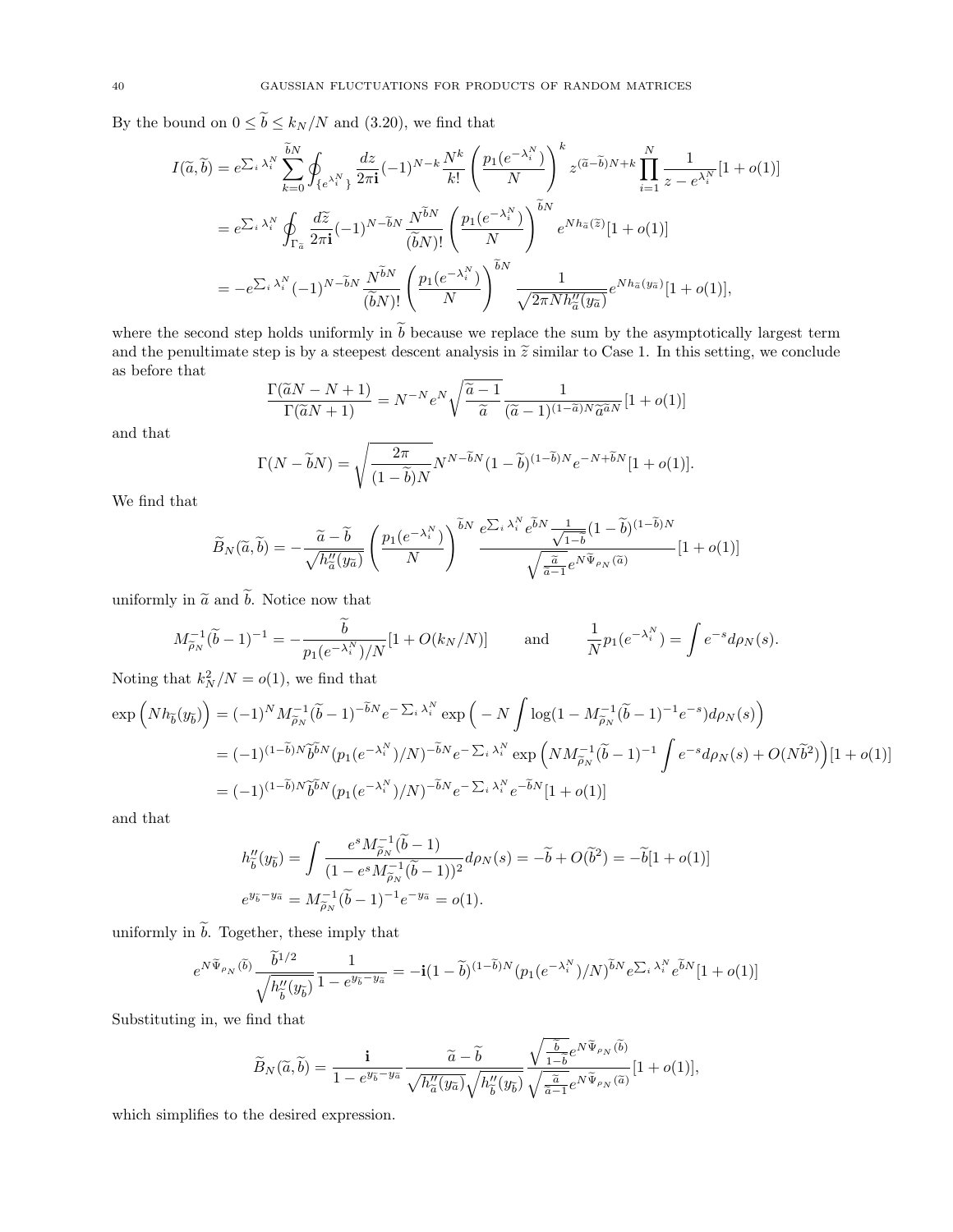**Case 3:**  $1 - k_N/N \leq \tilde{b} < 1$ : After deforming the w-contour to  $\infty$ , we obtain

$$
I(\widetilde{a},\widetilde{b}) = \sum_{k=0}^{(1-b)N} \oint_{e^{\lambda_i^N}} \frac{dz}{2\pi \mathbf{i}} (-1)^{k+1} e_k(e^{\lambda_i^N}) z^{(\widetilde{a}+1-\widetilde{b})N-k-1} \prod_{i=1}^N \frac{1}{z - e^{\lambda_i^N}}.
$$

The remainder of the analysis then proceeds similarly to Case 2.  $\Box$ 

<span id="page-40-0"></span>3.5. Proof of Theorem [3.4.](#page-25-0) By Proposition [3.1,](#page-24-4) we have that

$$
\widetilde{B}_N(\widetilde{a}_1,\ldots,\widetilde{a}_k;\widetilde{b}_1,\ldots,\widetilde{b}_k)=J_N(\widetilde{a}_1,\ldots,\widetilde{a}_k;\widetilde{b}_1,\ldots,\widetilde{b}_k)I_N(\widetilde{a}_1,\ldots,\widetilde{a}_k;\widetilde{b}_1,\ldots,\widetilde{b}_k)
$$

for

$$
J_N(\tilde{a}_1, \ldots, \tilde{a}_k; \tilde{b}_1, \ldots, \tilde{b}_k) := \frac{\prod_{m \neq l} (\tilde{a}_m N - \tilde{b}_l N)}{\Delta(\tilde{a}_m N) \Delta(\tilde{b}_m N)} = \frac{\prod_{m \neq l} (\tilde{a}_m - \tilde{b}_l)}{\Delta(\tilde{a}) \Delta(\tilde{b})}
$$

$$
I_N(\tilde{a}_1, \ldots, \tilde{a}_k; \tilde{b}_1, \ldots, \tilde{b}_k) := (-1)^{\frac{k(k-1)}{2}} \det \left( \frac{(\tilde{a}_i - \tilde{b}_i) N}{(\tilde{a}_i N - \tilde{b}_j N)} \frac{\mathcal{B}(\mu_{\tilde{a}_i N, \tilde{b}_j N}, \lambda^N)}{\mathcal{B}(\rho, \lambda^N)} \right)_{i,j=1}^k.
$$

By Theorem [3.9,](#page-29-1) we have

$$
I_{N}(\tilde{a}_{1},\ldots,\tilde{a}_{k};\tilde{b}_{1},\ldots,\tilde{b}_{k}) = (-1)^{\frac{k(k-1)}{2}} \det \left( \frac{\tilde{a}_{i} - \tilde{b}_{i}}{\tilde{a}_{i} - \tilde{b}_{j}} \tilde{B}_{N}(\tilde{a}_{i},\tilde{b}_{j}) \right)_{i,j=1}^{k}
$$
  
\n
$$
= (-1)^{\frac{k(k-1)}{2}} \det \left( \frac{1}{M_{\tilde{\rho}_{N}}^{-1}(\tilde{a}_{i} - 1) - M_{\tilde{\rho}_{N}}^{-1}(\tilde{b}_{j} - 1)} \frac{\tilde{a}_{i} - \tilde{b}_{i}}{\sqrt{M_{\tilde{\rho}_{N}}^{2}(M_{\tilde{\rho}_{N}}^{-1}(\tilde{a}_{i} - 1))M_{\tilde{\rho}_{N}}^{2}(M_{\tilde{\rho}_{N}}^{-1}(\tilde{b}_{j} - 1))}} \frac{\sqrt{S_{\tilde{\rho}_{N}}(\tilde{b}_{j} - 1)} e^{N\tilde{\Psi}_{\rho_{N}}(\tilde{b}_{j})}}{\sqrt{S_{\tilde{\rho}_{N}}(\tilde{a}_{i} - 1)} e^{N\tilde{\Psi}_{\rho_{N}}(\tilde{a}_{i})}} [1 + o(1)] \right)_{i,j=1}^{k}
$$
  
\n
$$
= (-1)^{\frac{k(k-1)}{2}} \det \left( \frac{1}{M_{\tilde{\rho}_{N}}^{-1}(\tilde{a}_{i} - 1) - M_{\tilde{\rho}_{N}}^{-1}(\tilde{b}_{j} - 1)} [1 + o(1)] \right)_{i,j=1}^{k}
$$
  
\n
$$
\prod_{i=1}^{k} \left[ \frac{(\tilde{a}_{i} - \tilde{b}_{i}) \sqrt{S_{\tilde{\rho}_{N}}(\tilde{b}_{i} - 1)} e^{N\tilde{\Psi}_{\rho_{N}}(\tilde{b}_{i})}}{\sqrt{M_{\tilde{\rho}_{N}}^{-1}(\tilde{a}_{i} - 1)})M_{\rho_{N}}^{2}(M_{\tilde{\rho}_{N}}^{-1}(\tilde{b}_{i} - 1))} \sqrt{S_{\tilde{\rho}_{N}}(\tilde{a}_{i} - 1)} e^{N\tilde{\Psi}_{\rho_{N}}(\tilde{a}_{i})} \right]
$$
  
\n
$$
= \
$$

where uniformity in  $\widetilde{b}_1, \ldots, \widetilde{b}_k$  follows from the corresponding uniformity in Theorem [3.9](#page-29-1) and where in the last step we use the Cauchy determinant formula. Combining these asymptotics yields the desired.

## <span id="page-40-3"></span>4. Products of random matrices

<span id="page-40-2"></span><span id="page-40-1"></span>4.1. Multivariate Bessel generating functions for matrix products. For a  $N \times N$  Hermitian positivedefinite random matrix X with measure  $d\sigma(X)$ , let  $\mu = (\mu_1 \geq \cdots \geq \mu_N > 0)$  be its spectrum, which inherits a measure  $d\sigma(\mu)$ . If the log-spectral measure of X is  $\rho$ -smooth for  $\rho = (N-1, \ldots, 1, 0)$ , then its multivariate Bessel generating function with respect to  $\rho$  is given by

(4.1) 
$$
\phi_X(s) := \int \frac{\mathcal{B}(s, \log \mu)}{\mathcal{B}(\rho, \log \mu)} d\sigma(\mu).
$$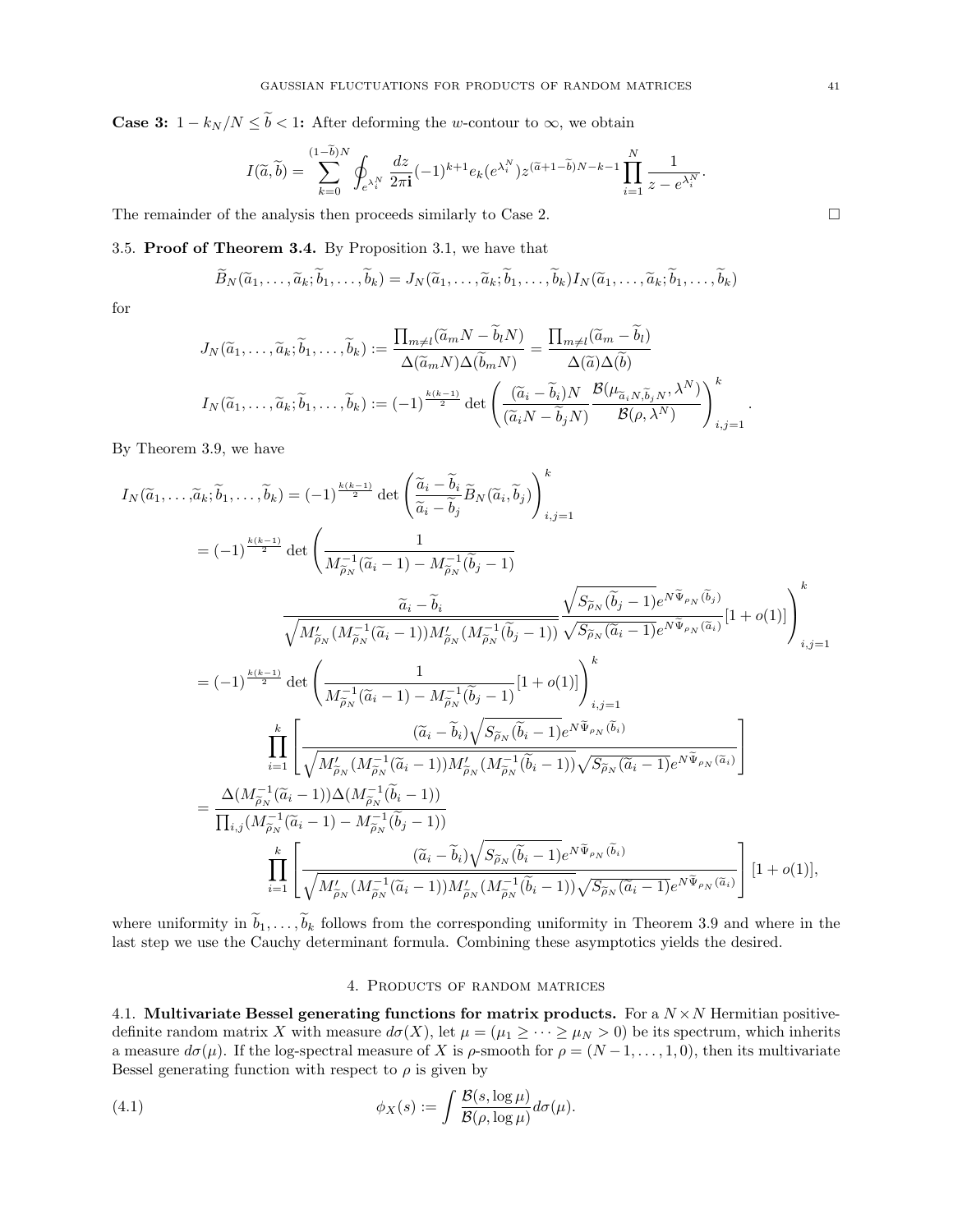In this section, we will only consider multivariate Bessel generating functions with respect to  $\rho$ , so we will omit the N-tuple  $\chi$  of [\(2.2\)](#page-9-5) from the notations. In the following two lemmas, we prove the key property that the multivariate Bessel generating function is multiplicative over products of matrices.

<span id="page-41-2"></span>**Lemma 4.1.** When s is an integral signature such that  $s - \rho$  is a partition, the multivariate Bessel generating function of a random matrix  $X$  with smooth log-spectral measure takes the form

$$
\phi_X(s) = \frac{1}{\dim L_{s-\rho}} \int \chi_{s-\rho}(X) d\sigma(X),
$$

where  $L_{s-\rho}$  is the highest weight representation of  $\mathfrak{gl}_N$  corresponding to  $s-\rho$  and  $\chi_{s-\rho}$  is its character.

*Proof.* By the Weyl character formula, for a matrix X with spectrum  $\mu$ , we have

$$
\chi_{s-\rho}(X) = \frac{\det(\mu_i^{s_j})_{i,j=1}^N}{\Delta(\mu)}.
$$

Combining this with  $(2.1)$  and  $(4.1)$ , we find that

$$
\phi_X(s) = \int \frac{\det(\mu_i^{s_j}) \Delta(\rho)}{\Delta(\mu) \Delta(s)} d\sigma(\mu) = \frac{1}{\dim L_{s-\rho}} \int \chi_{s-\rho}(X) d\sigma(X).
$$

<span id="page-41-1"></span>**Lemma 4.2.** Let  $X_1 = Y_1^* Y_1$  and  $X_2 = Y_2^* Y_2$  be Hermitian random matrices with spectral measures  $d\sigma_1(X_1)$  and  $d\sigma_2(X_2)$ , and let  $X_3 = (Y_1Y_2)^*(Y_1Y_2)$ . If the distribution of  $X_2$  is unitarily invariant and the log-spectral measures of  $X_1$  and  $X_2$  are smooth, then we have the identity

$$
\phi_{X_3}(s) = \phi_{X_1}(s)\phi_{X_2}(s)
$$

of multivariate Bessel generating functions.

Proof. Both sides satisfy the exponential growth conditions of Carlson's theorem (Theorem [3.7\)](#page-27-3), so it suffices to check this for integral signatures s such that  $s - \rho$  is a partition. Noting that  $X_3$  has the same spectrum as  $X_1X_2$  and the functional relation

$$
\int_U \chi_{s-\rho}(X_1 U X_2 U^*) d\text{Haar}_U = \frac{1}{\dim L_{s-\rho}} \chi_{s-\rho}(X_1) \chi_{s-\rho}(X_2)
$$

from [\[Mac95,](#page-68-22) Lemma VII.4.2] and [\[For10,](#page-67-32) Proposition 13.4.2], we may compute by Lemma [4.1](#page-41-2) that

$$
\phi_{X_3}(s) = \frac{1}{\dim L_{s-\rho}} \iint \chi_{s-\rho}(X_1 X_2) d\sigma_1(X_1) d\sigma_2(X_2)
$$
  
= 
$$
\frac{1}{\dim L_{s-\rho}} \iint_U \iint \chi_{s-\rho}(X_1 U X_2 U^*) d\sigma_1(X_1) d\sigma_2(X_2) d\text{Haar}_U
$$
  
= 
$$
\frac{1}{(\dim L_{s-\rho})^2} \int \chi_{s-\rho}(X_1) d\sigma_1(X_1) \cdot \int \chi_{s-\rho}(X_2) d\sigma_2(X_2)
$$
  
= 
$$
\phi_{X_1}(s) \phi_{X_2}(s),
$$

where we apply unitary invariance in the second equality and note that the log-spectral measure of  $X_3$  is smooth by this expression for the defining integral of its multivariate Bessel generating function.

<span id="page-41-0"></span>4.2. LLN-appropriate and CLT-appropriate measures. For each N, let  $Y_N^1, \ldots, Y_N^k$  be  $N \times N$  random matrices which are right unitarily invariant, and let  $X_N^i := (Y_N^i)^* Y_N^i$ . We will study the log-spectral measure of

$$
X_N := (Y_N^1 \cdots Y_N^k)^* (Y_N^1 \cdots Y_N^k),
$$

which is a  $N \times N$  positive definite Hermitian random matrix. For this, notice that the multivariate Bessel generating function of such measures takes a simple form.

<span id="page-41-3"></span>**Corollary 4.3.** The multivariate Bessel generating function of the log-spectral measure of  $X_N$  is given by

$$
\phi_{X_N}(s) = \prod_{i=1}^k \phi_{X_N^i}(s).
$$

*Proof.* This follows by iteratively applying Lemma [4.2.](#page-41-1)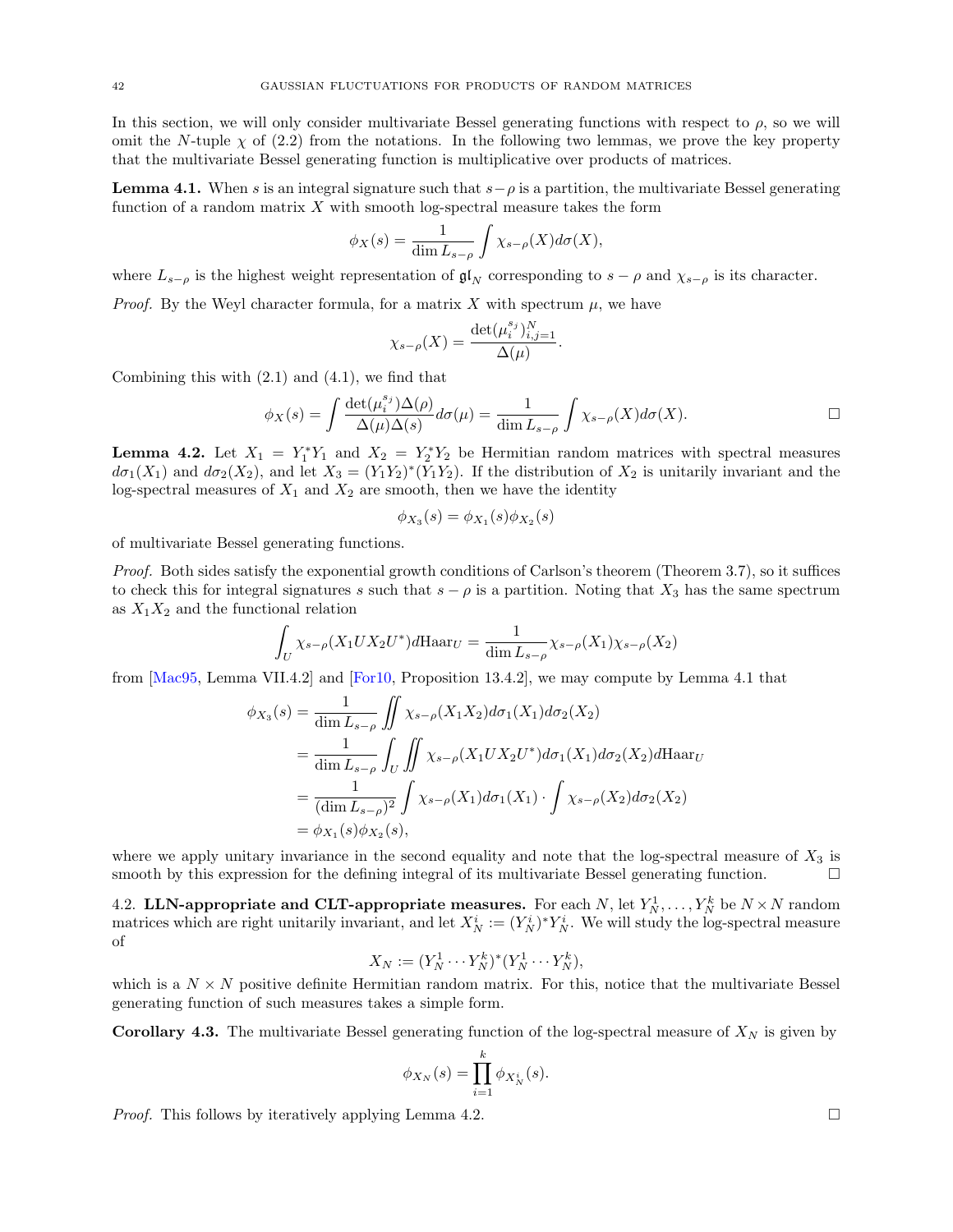<span id="page-42-1"></span>**Lemma 4.4.** If the log-spectral measures of  $X_N^1, \ldots, X_N^k$  are LLN-appropriate (CLT-appropriate) for some  $\Psi_i(u)$  ( $\Lambda_i(u, w)$ ), then so is the log-spectral measure of  $X_N$  for

$$
\Psi(u) := \sum_{i=1}^k \Psi_i(u) \quad \text{and} \quad \Lambda(u, w) := \sum_{i=1}^k \Lambda_i(u, w).
$$

*Proof.* This follows directly from Corollary [4.3.](#page-41-3) □

**Remark.** Corollary [4.3](#page-41-3) reflects the fact that the log-spectral measure of  $X_N$  depends only on the distributions of  $X_N^i = (Y_N^i)^* Y_N^i$ . In what follows, we will state our results in terms of the distribution of  $X_N^i$  instead of  $Y_N^i$ , meaning that they will hold for any distribution on  $Y_N^i$  for which  $X_N^i \stackrel{d}{=} (Y_N^i)^* Y_N^i$ .

We now give several situations in which the spectral measure of a single random matrix is LLN-appropriate and CLT-appropriate.

<span id="page-42-0"></span>**Theorem 4.5.** Let  $X_N$  be a sequence of unitarily invariant  $N \times N$  positive-definite Hermitian random matrices with spectrum  $\lambda^N$ . If the empirical measure of  $\lambda^N$  has support contained within a fixed finite interval and converges weakly to a compactly supported measure  $d\rho$ , then the log-spectral measure of  $X_N$ is CLT-appropriate with

$$
\Psi(u) = -\log S_{\tilde{\rho}}(u-1)
$$
  
\n
$$
\Lambda(u, w) = \frac{1}{M'_{\tilde{\rho}}(M_{\tilde{\rho}}^{-1}(u-1))M'_{\tilde{\rho}}(M_{\tilde{\rho}}^{-1}(w-1))(M_{\tilde{\rho}}^{-1}(u-1) - M_{\tilde{\rho}}^{-1}(w-1))^2} - \frac{1}{(u-w)^2}.
$$

Proof. By definition, we have that

$$
\phi_{X_N}(s) = \frac{\mathcal{B}(s, \log \lambda^N)}{\mathcal{B}(\rho, \log \lambda^N)},
$$

which means that for  $s = \mu_{\tilde{a}_1,\dots,\tilde{a}_k,\tilde{b}_1,\dots,\tilde{b}_k}$  from [\(3.3\)](#page-25-3), we have that

 $\phi_{X_N}(\mu_{\widetilde{a}_1,\ldots,\widetilde{a}_k;\widetilde{b}_1,\ldots,\widetilde{b}_k}) = B_N(\widetilde{a}_1,\ldots,\widetilde{a}_k;b_1,\ldots,b_k).$ 

For  $I = \{i_1, \ldots, i_k\}$ , notice by Theorem [3.4](#page-25-0) and the fact that uniformly convergent sequences of holomorphic functions can be differentiated that

$$
\frac{1}{N}\partial_{r_{i_1}}\log\phi_{X_N}^I(rN) = \frac{1}{N}\left.\partial_{\tilde{a}_1}[\log \tilde{B}_N(\tilde{a}_1,\ldots,\tilde{a}_k;\tilde{b}_1,\ldots,\tilde{b}_k)]\right|_{\tilde{a}_m = r_{i_m},\tilde{b}_m = \frac{N-i_m}{N}} = -\tilde{\Psi}_{\rho_N}'(r_{i_1}) + o(1)
$$

uniformly in i, I, and  $r<sup>I</sup>$  in a neighborhood of  $[0,1]^{|I|}$ , where we recall from [\(3.4\)](#page-25-4) that

$$
\widetilde{\Psi}_{\rho_N}(r) = r \log S_{\widetilde{\rho}_N}(r-1) + \log(r-1) + \int \log(M_{\widetilde{\rho}_N}^{-1}(r-1)^{-1} - e^s) d\rho(s).
$$

Taking the limit  $N \to \infty$  and applying Lemma [3.10,](#page-30-0) we find that

$$
\lim_{N \to \infty} -\tilde{\Psi}'_{\tilde{\rho}_N}(u) = -\log S_{\tilde{\rho}}(u-1) - u \frac{S'_{\tilde{\rho}}(u-1)}{S_{\tilde{\rho}}(u-1)} - \frac{1}{u-1} - \int \frac{\frac{\partial}{\partial u} M_{\tilde{\rho}}^{-1} (u-1)^{-1}}{M_{\tilde{\rho}}^{-1} (u-1)^{-1} - e^s} d\rho(s)
$$
  
=  $-\log S_{\tilde{\rho}}(u-1) - u \frac{S'_{\tilde{\rho}}(u-1)}{S_{\tilde{\rho}}(u-1)} - \frac{1}{u-1} - u M_{\tilde{\rho}}^{-1} (u-1) \frac{\partial}{\partial u} M_{\tilde{\rho}}^{-1} (u-1)^{-1}$   
=  $-\log S_{\tilde{\rho}}(u-1).$ 

Again by Theorem [3.4,](#page-25-0) we have that

$$
\partial_{r_{i_1}} \partial_{r_{i_2}} \log \phi_{X_N}^I(rN) = \partial_{\tilde{a}_1} \partial_{\tilde{a}_2} [\log \tilde{B}_N(\tilde{a}_1, \dots, \tilde{a}_k; \tilde{b}_1, \dots, \tilde{b}_k)] \Big|_{\tilde{a}_m = r_{i_m}, \tilde{b}_m = \frac{N - i_m}{N}}
$$

$$
= F_N^{(1,1)}(r_{i_1}, r_{i_2}) + o(1)
$$

uniformly in  $i_1, i_2, I$ , and  $r<sup>I</sup>$  in a neighborhood of  $[0, 1]$ <sup>[I]</sup> for

$$
F_N(u, w) = \log(M_{\widetilde{\rho}_N}^{-1}(u - 1) - M_{\widetilde{\rho}_N}^{-1}(w - 1)) - \log(u - w) = F(u, w) + o(1).
$$

Noting that  $\Lambda(u, w) = F^{(1,1)}(u, w)$ , we conclude that  $X_N$  is CLT-appropriate for  $\Psi(u)$  and  $\Lambda(u, w)$ .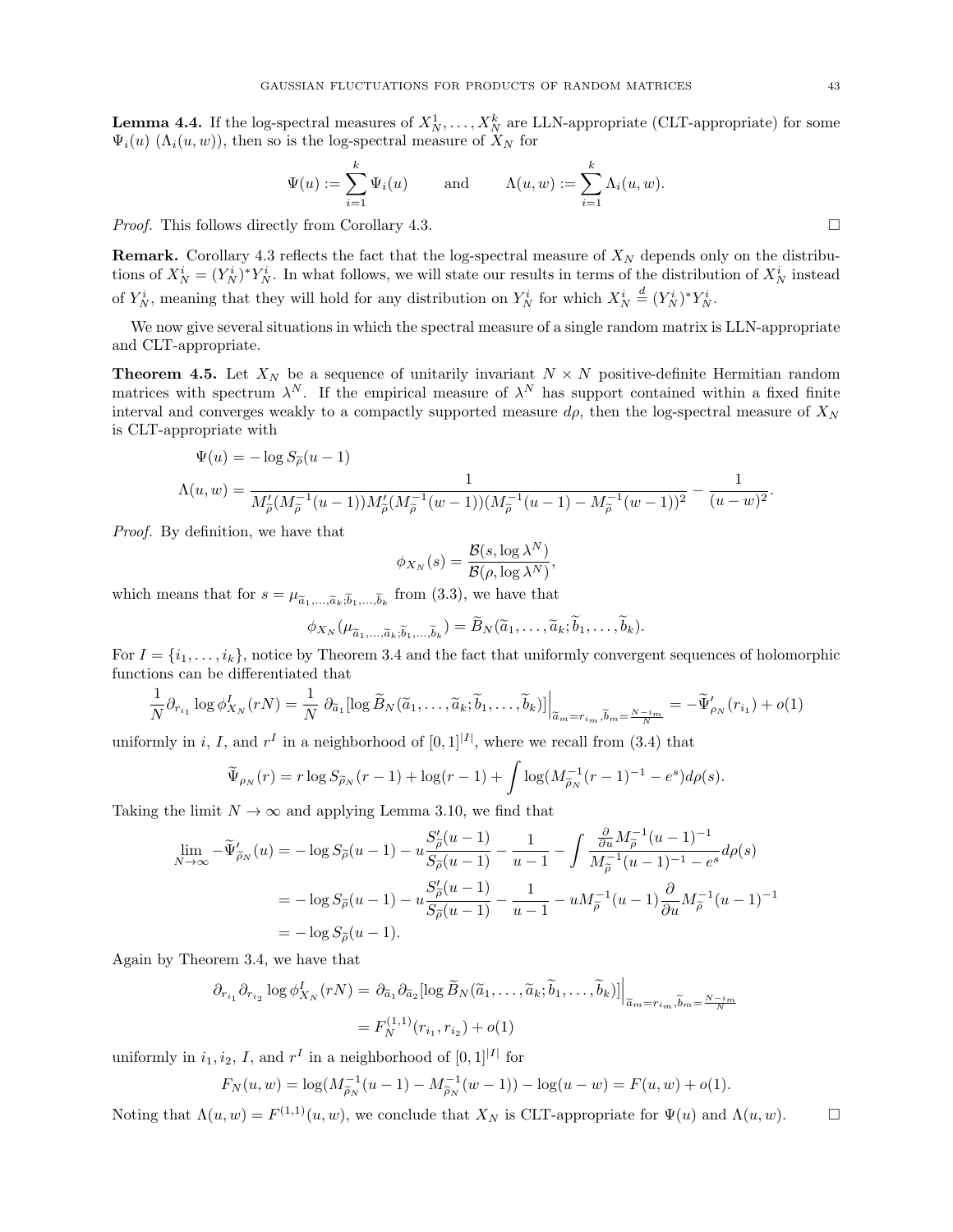We now consider the Jacobi and Wishart ensembles. At  $\beta = 2$ , the Jacobi ensemble with parameters  $\alpha$ and  $R \geq N$  is the process on N points in [0, 1] with density proportional to

$$
\prod_{i < j} (\lambda_i - \lambda_j)^2 \prod_{i=1}^N \lambda_i^{\alpha - 1} (1 - \lambda_i)^{R - N}.
$$

Let Y be a  $N \times (\alpha+N-1)$  submatrix of a Haar distributed matrix from the unitary group  $U_{\alpha+R+N-1}$ ; then by  $[For 10, Proposition 3.8.2],$  the Jacobi ensemble is the distribution of the eigenvalues of  $Y^*Y$ . Alternatively, as discussed in [\[For10,](#page-67-32) Proposition 3.6.1], it corresponds to the spectral distribution of the matrix

$$
(X^{AR})^* X^{AR} ((X^{AR})^* X^{AR} + (Y^{NR})^* Y^{NR})^{-1},
$$

where  $X^{AR}$  and  $Y^{NR}$  are  $A \times R$  and  $N \times R$  matrices of i.i.d. complex Gaussians and  $A = \alpha + R - 1$ . We now show that this ensemble fits into our framework, for which we must introduce the Heckman-Opdam hypergeometric function at  $\beta = 2$  $\beta = 2$ .<sup>2</sup> It and its normalized version are given by

<span id="page-43-1"></span>
$$
\mathcal{F}_r(s) := \Delta(r)\mathcal{B}(r,s)
$$
 and  $\hat{\mathcal{F}}_r(s) := \frac{\mathcal{F}_r(s)}{\mathcal{F}_r(-\rho)} = \frac{\mathcal{B}(-s,-r)}{\mathcal{B}(\rho,-r)}$ .

For parameters  $a_1, \ldots, a_N, b_1, \ldots, b_R$  so that  $a_i + b_j < 0$ , the Heckman-Opdam measure on  $r_1 \geq \cdots \geq r_N > 0$ is given by the density  $\mathcal{F}_r(a)\mathcal{F}_r(b)Z(a, b)^{-1}$  for the partition function

(4.2) 
$$
Z(a,b) := \prod_{i=1}^{N} \prod_{j=1}^{R} \frac{1}{-a_i - b_j} = \int_{r_1 \ge \dots \ge r_N > 0} \mathcal{F}_r(a) \mathcal{F}_r(b) dr,
$$

where the second equality is a continuous version of the Cauchy-Littlewood identity; we refer the reader to [\[BG15a\]](#page-66-17) for a generalization to general  $\beta$  random matrices.

<span id="page-43-2"></span>**Theorem 4.6.** Let  $X_{\alpha,R,N}$  be a random matrix from the Jacobi ensemble with parameters  $\alpha$  and R. If  $R/N = \hat{R} + O(N^{-1})$  and  $\alpha/N = \hat{\alpha} + O(N^{-1})$  as  $N \to \infty$  for some  $\hat{R} \ge 1$  and  $\hat{\alpha} > 0$ , then the log-spectral measure of  $X_{\alpha,R,N}$  is CLT-appropriate with

$$
\Psi(u) = \log \frac{\hat{\alpha} + u}{\hat{\alpha} + \hat{R} + u} \quad \text{and} \quad \Lambda(u, w) = 0.
$$

*Proof.* We first compute the multivariate Bessel generating function for  $X_{\alpha,R,N}$ . It was shown in [\[BG15a,](#page-66-17) Theorem 2.8 that if  $\lambda_i^N = e^{-r_i^N}$  are drawn from the Jacobi ensemble with parameters  $\alpha$  and R, then  $r_i^N$ have the law of a Heckman-Opdam measure with  $a_i = 1 - i$  and  $b_j = 1 - j - \alpha$ . Therefore, using [\(4.2\)](#page-43-1) we see that

$$
\mathbb{E}_{r^N}\left[\hat{\mathcal{F}}_{r^N}(s)\right] = \frac{Z(s,b)}{Z(-\rho,b)} = \prod_{i=1}^N \prod_{j=1}^R \frac{2-i-j-\alpha}{s_i+1-j-\alpha} = \prod_{i=1}^N \frac{(1-i-\alpha)_R}{(s_i-\alpha)_R},
$$

where  $(x)_n := x(x-1)\cdots(x-n+1)$ . This implies that the defining integral of the multivariate Bessel generating function converges and equals

$$
\phi_{X_{\alpha,R,N}}(s) = \mathbb{E}_{r^N} \left[ \frac{\mathcal{B}(s, -r^N)}{\mathcal{B}(\rho, -r^N)} \right] = \mathbb{E}_{r^N} \left[ \hat{\mathcal{F}}_{r^N}(-s) \right] = \prod_{i=1}^N \frac{(1 - i - \alpha)_R}{(-s_i - \alpha)_R}.
$$

In particular, we see that

$$
\log \phi_{X_{\alpha,R,N}}(s) = \sum_{i=1}^{N} \log \frac{(-N+i-\alpha)_R}{(-s_i-\alpha)_R},
$$

where we see that for  $\hat{\rho}_i = \frac{N-i}{N}$  by Stirling's approximation and the fact that  $\alpha > 0$  we have

$$
N^{-1} \log \frac{(-N+i-\alpha)_R}{(-rN-\alpha)_R} = N^{-1} \log \frac{\Gamma(\alpha+N-i+R)\Gamma(\alpha+rN)}{\Gamma(\alpha+N-i)\Gamma(\alpha+rN+R)}
$$

$$
= \widetilde{\Psi}(r) - \widetilde{\Psi}(\hat{\rho}_i) + O(N^{-1})
$$

<span id="page-43-0"></span><sup>&</sup>lt;sup>2</sup>While for  $\beta = 2$  these functions are essentially the same as multivariate Bessel functions, for other values of  $\beta$  the difference is more significant.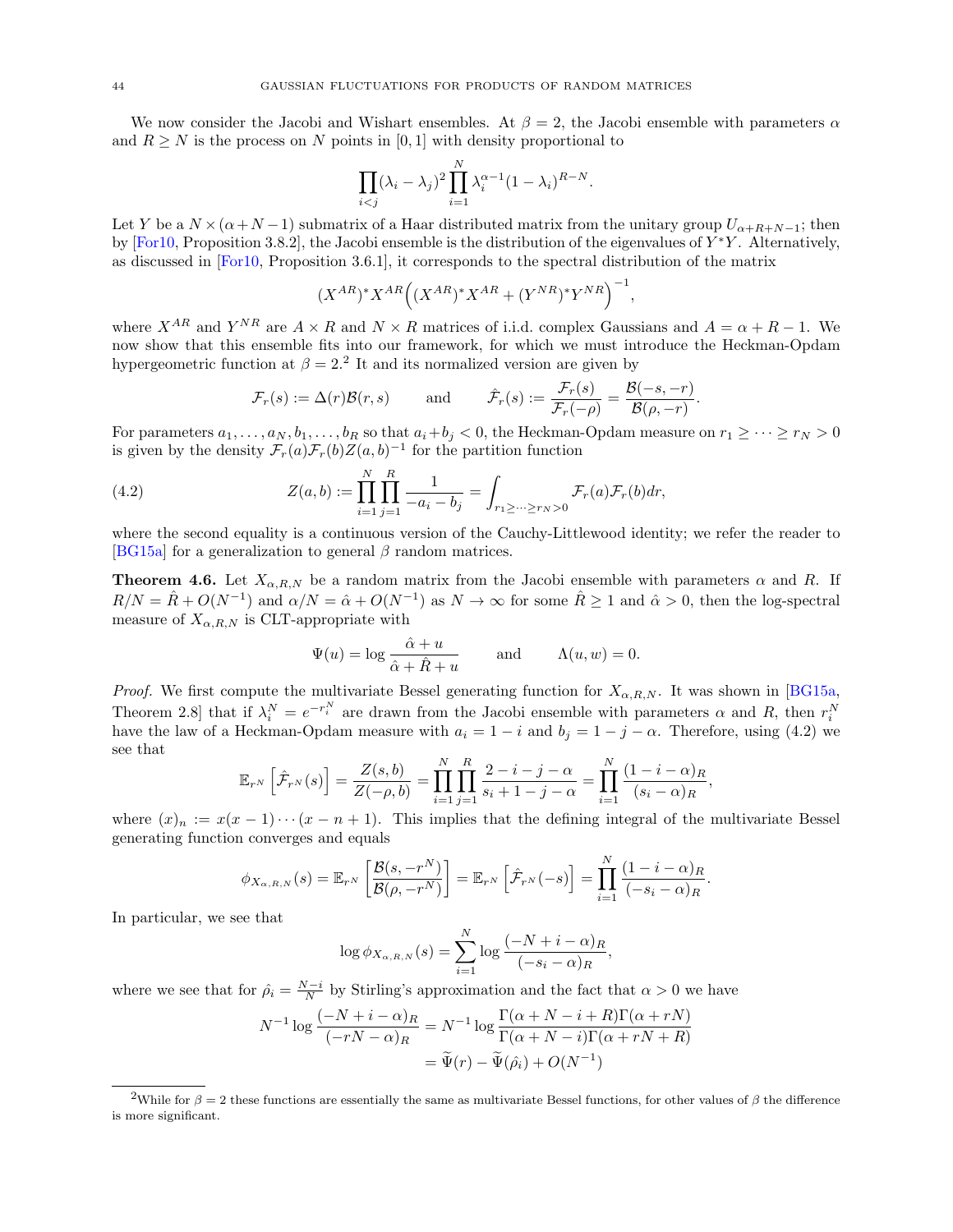uniformly on a neighborhood of [0, 1] for

$$
\widetilde{\Psi}(r) := (\hat{\alpha} + r) \log(\hat{\alpha} + r) - (\hat{\alpha} + \hat{R} + r) \log(\hat{\alpha} + \hat{R} + r).
$$

This implies that

$$
\frac{1}{N} \partial_{r_i} \log \phi_{X_{\alpha,R,N}}^I(rN) = \widetilde{\Psi}'(r_i) + O(N^{-1})
$$

uniformly in  $r_i$  and I. Since all mixed partials of  $\phi_{X_{\alpha,R,N}}(s)$  vanish identically, this implies the desired.  $\Box$ 

Using the interpretation of the Jacobi ensemble as the squared singular values of submatrices of unitary matrices, we may take a limit to Wishart ensembles. Recall that the  $L \times N$  complex Ginibre ensemble is the  $L \times N$  random matrix of i.i.d. centered complex Gaussians  $\xi_{ij}$  with variance  $\mathbb{E}[\xi_{ij}|^2] = N^{-1}$  and that the  $N \times N$  complex Wishart ensemble with parameter L is the corresponding random matrix  $X_{L,N} := G_{L,N}^* G_{L,N}$ .

<span id="page-44-1"></span>**Theorem 4.7.** Let  $G_{L,N}$  be a sequence of  $L \times N$  complex Ginibre matrices, and let  $X_{L,N} = G_{L,N}^* G_{L,N}$  be the corresponding sequence of complex Wishart matrices. If  $L/N = \gamma + O(N^{-1})$  for some  $\gamma > 1$ , then the log-spectral measure of  $X_{L,N}$  is CLT-appropriate with

$$
\Psi(u) = \log(u + \gamma - 1) \quad \text{and} \quad \Lambda(u, w) = 0.
$$

*Proof.* Set  $\alpha = L - N + 1$ . As  $R \to \infty$  with all other dimensions fixed, we see by [\[PR04,](#page-68-25) Theorem 6.1] that a  $L \times N$  submatrix of a Haar distributed element of  $U_{L+R}$  converges in distribution to a  $L \times N$  complex Ginibre matrix scaled by  $(L+R)^{-1/2}N^{1/2}$ . Thus if  $X_{\alpha,R,N}$  is drawn from the Jacobi ensemble, taking the limit as  $R \to \infty$  yields a matrix  $X_{L,N}$  from the corresponding Wishart ensemble. This implies that the defining integral for  $\phi_{X_{L,N}}(s)$  converges and equals

$$
\phi_{X_{L,N}}(s) = \lim_{R \to \infty} \mathbb{E}_r \left[ \frac{\mathcal{B}(s, \log(L+R) - \log(N) - r)}{\mathcal{B}(\rho, \log(L+R) - \log(N) - r)} \right]
$$
  
\n
$$
= \lim_{R \to \infty} \prod_{i=1}^{N} \left[ N^{\rho_i - s_i} (L+R)^{s_i - \rho_i} \frac{(-i - L + N)_{L+R}}{(-s_i - L + N - 1)_{L+R}} \right]
$$
  
\n
$$
= \lim_{R \to \infty} \prod_{i=1}^{N} \left[ N^{\rho_i - s_i} (L+R)^{s_i - \rho_i} \frac{(-L+i-1)_{L+R}}{(-s_i - L + N - 1)_{L+R}} \right]
$$
  
\n
$$
= \lim_{R \to \infty} \prod_{i=1}^{N} \left[ N^{\rho_i - s_i} (L+R)^{s_i - \rho_i} \frac{\Gamma(2L+R-i+1)\Gamma(L-N+s_i+1)}{\Gamma(L-i+1)\Gamma(2L+R-N+s_i+1)} \right]
$$
  
\n
$$
= \prod_{i=1}^{N} \frac{\Gamma(L-N+s_i+1)}{\Gamma(L-i+1)} N^{\rho_i - s_i}.
$$

Applying Stirling's approximation and using the fact that  $\gamma > 1$ , we see that

$$
\lim_{N \to \infty} \frac{1}{N} \log \left[ \frac{\Gamma(L - N + rN + 1)}{\Gamma(L - i + 1)} N^{\rho_i - rN} \right] = \widetilde{\Psi}(r) - \widetilde{\Psi}(\hat{\rho_i}) + O(N^{-1})
$$

uniformly in r on a neighborhood of [0, 1] for  $\hat{\rho}_i = \frac{N-i}{N}$  and

$$
\widetilde{\Psi}(u) := (u + \gamma - 1) \log(u + \gamma - 1) - (u + \gamma - 1).
$$

As before, this implies that

$$
\frac{1}{N}\partial_{r_i}\log\phi^I_{X_{L,N}}(rN)=\widetilde{\Psi}'(r_i)+O(N^{-1})
$$

uniformly in  $r_i$  and I. Again, since all mixed partials of  $\phi_{X_{L,N}}(s)$  vanish, this implies the desired.

<span id="page-44-0"></span>4.3. Products of finitely many random matrices. We now apply Theorems [4.5,](#page-42-0) [4.6,](#page-43-2) and [4.7](#page-44-1) to prove results on products of random matrices in several different settings. Suppose that  $Y_N^1, \ldots, Y_N^M$  are  $N \times N$ random matrices which are right unitarily invariant, and let  $X_N^i := (Y_N^i)^* Y_N^i$ . Under different assumptions on the spectral measure of  $X_N^i$ , we study the spectral measure of

$$
X_N := (Y_N^1 \cdots Y_N^M)^* (Y_N^1 \cdots Y_N^M)
$$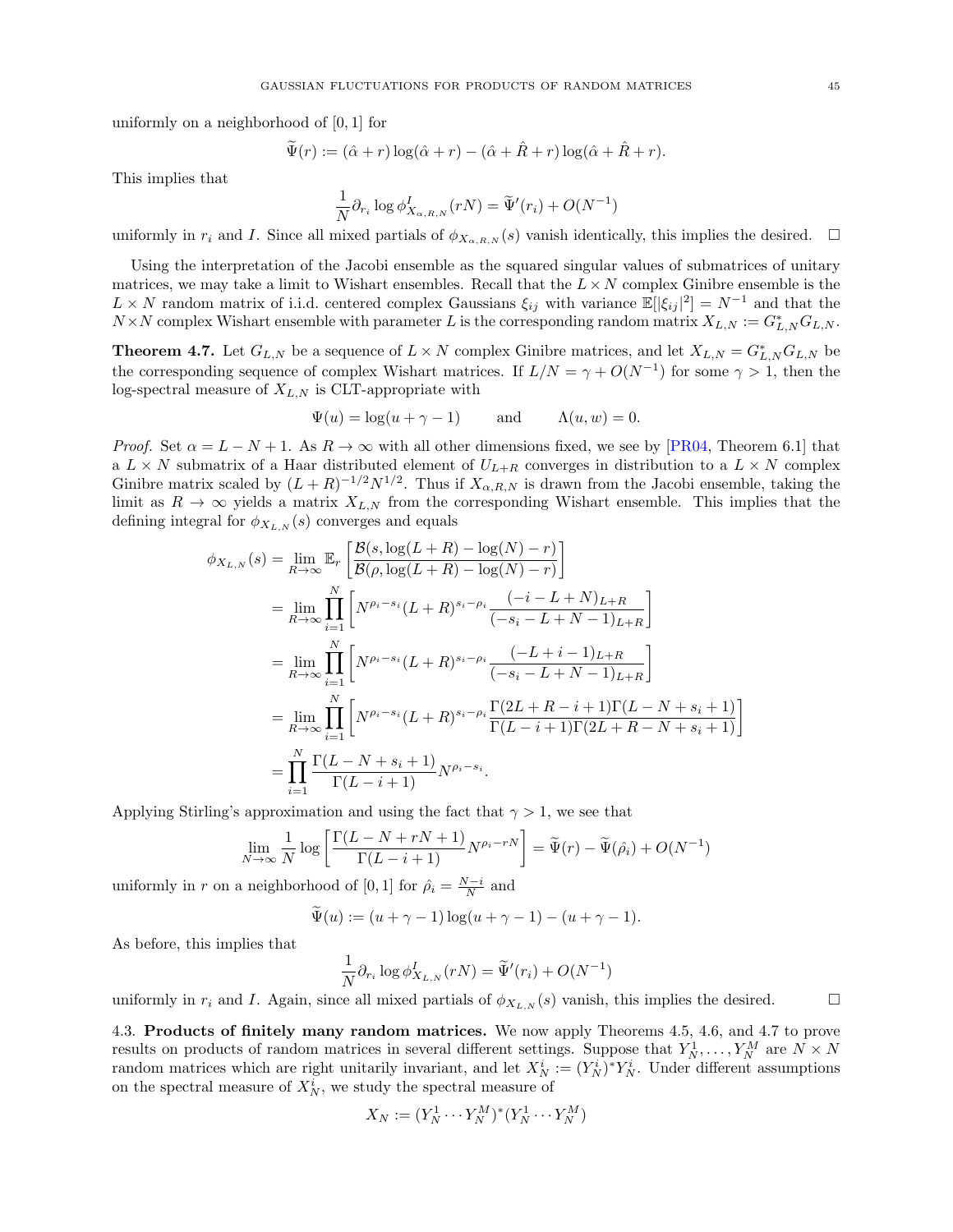where  $N \to \infty$  and M is fixed. Let the eigenvalues of  $X_N$  be  $\mu_1^N \geq \cdots \geq \mu_N^N > 0$ , let their logarithms be  $\lambda_i^N := \log \mu_i^N$ , let

$$
d\lambda^N:=\frac{1}{N}\sum_{i=1}^N\delta_{\lambda_i^N}
$$

denote the empirical log-spectral measure of  $X_N$ , and define the corresponding height function by

$$
\mathcal{H}_N(t) := \#\{\lambda_i^N \le t\}.
$$

Finally, recall that the free product of two measures  $\rho_1$  and  $\rho_2$  was defined in [\[Voi85,](#page-68-26) [Voi87\]](#page-68-7) as the unique operation  $(d\rho_1, d\rho_2) \rightarrow d\rho_1 \boxtimes d\rho_2$  on probability measures which is compatible with multiplication of Stransforms, meaning that

$$
S_{\rho_1 \boxtimes \rho_2}(z) = S_{\rho_1}(z) S_{\rho_2}(z).
$$

<span id="page-45-0"></span>**Theorem 4.8.** If the  $X_N^i$  have deterministic spectrum with support contained within fixed finite intervals and converging weakly to compactly supported measures  $d\rho_i$ , then as  $N \to \infty$  with M fixed, the empirical logspectral measure  $d\lambda^N$  converges in probability in the sense of moments to the measure  $d\rho$  whose pushforward  $d\widetilde{\rho}$  under the exponential map satisfies

$$
d\widetilde{\rho} = d\widetilde{\rho}_1 \boxtimes \cdots \boxtimes d\widetilde{\rho}_M.
$$

Its centered moments  ${p_k(\lambda) - \mathbb{E}[p_k(\lambda)]}_{k \in \mathbb{N}}$  converge in probability to a Gaussian vector with covariance

$$
Cov(p_k(\lambda), p_l(\lambda)) = \oint \oint \left( \log(u/(u-1)) - \log S_{\tilde{\rho}}(u-1) \right)^k \left( \log(w/(w-1)) - \log S_{\tilde{\rho}}(w-1) \right)^l
$$

$$
\left( \sum_{i=1}^M \frac{1}{M'_{\tilde{\rho}_i} (M_{\tilde{\rho}_i}^{-1}(u-1)) M'_{\tilde{\rho}_i} (M_{\tilde{\rho}_i}^{-1}(w-1)) (M_{\tilde{\rho}_i}^{-1}(u-1) - M_{\tilde{\rho}_i}^{-1}(w-1))^2} - \frac{M-1}{(u-w)^2} \right).
$$

*Proof.* By Theorem [4.5,](#page-42-0) the log-spectral measure of each  $X_N^i$  is CLT-appropriate, so by Lemma [4.4](#page-42-1) the log-spectral measure of  $X_N$  is CLT-appropriate with

$$
\Psi(u) = -\log\left(S_{\tilde{\rho}_1}(u-1)\cdots S_{\tilde{\rho}_M}(u-1)\right)
$$
  
\n
$$
\Lambda(u, w) = \sum_{i=1}^M \left[\frac{1}{M'_{\tilde{\rho}_i}(M_{\tilde{\rho}_i}^{-1}(u-1))M'_{\tilde{\rho}_i}(M_{\tilde{\rho}_i}^{-1}(w-1))(M_{\tilde{\rho}_i}^{-1}(u-1)-M_{\tilde{\rho}_i}^{-1}(w-1))^2} - \frac{1}{(u-w)^2}\right].
$$

Define the measure  $d\tilde{\rho}$  as the free product

$$
d\widetilde{\rho} := d\widetilde{\rho}_1 \boxtimes \cdots \boxtimes d\widetilde{\rho}_M
$$

so that

$$
S_{\widetilde{\rho}}(u) = S_{\widetilde{\rho}_1}(u) \cdots S_{\widetilde{\rho}_M}(u).
$$

By Theorem [2.5](#page-10-1) and Lemma [2.7,](#page-11-3) the log-spectral measure of  $X_N$  converges in probability in the sense of moments to a measure with  $k^{\text{th}}$  moment

$$
\mathfrak{p}_k = \frac{1}{k+1} \oint \left( \log(u/(u-1)) - \log S_{\tilde{\rho}}(u-1) \right)^{k+1} \frac{du}{2\pi \mathbf{i}}
$$
  
=  $\frac{1}{k+1} \oint [-\log M_{\tilde{\rho}}^{-1} (u-1)]^{k+1} \frac{du}{2\pi \mathbf{i}}$   
=  $\frac{1}{k+1} \int \oint [-\log z]^{k+1} \frac{e^{-s}}{(e^{-s} - z)^2} \frac{dz}{2\pi \mathbf{i}} d\rho(s)$   
=  $\int s^k d\rho(s),$ 

where we make the change of variable  $z = M_{\tilde{\rho}}^{-1}(u-1)$  so that  $u = M_{\tilde{\rho}}(z) + 1$ ,  $du = M'_{\tilde{\rho}}(z)dz$ , and the  $\tilde{\rho}$  (a - 1) so that  $a = M\rho(z) + 1$ ,  $aa = M\rho(\tilde{\rho})$ z-contour is clockwise around  $\{z^{-1} \mid z \in \text{supp } d\tilde{\rho}\}$ . Because  $d\rho(s)$  is compactly supported, convergence of moments implies convergence of random measures, as desired. The fluctuations of moments now follow from Theorem [2.6,](#page-11-1) Lemma [2.7,](#page-11-3) and the fact that the log-spectral measure is CLT-appropriate.  $\square$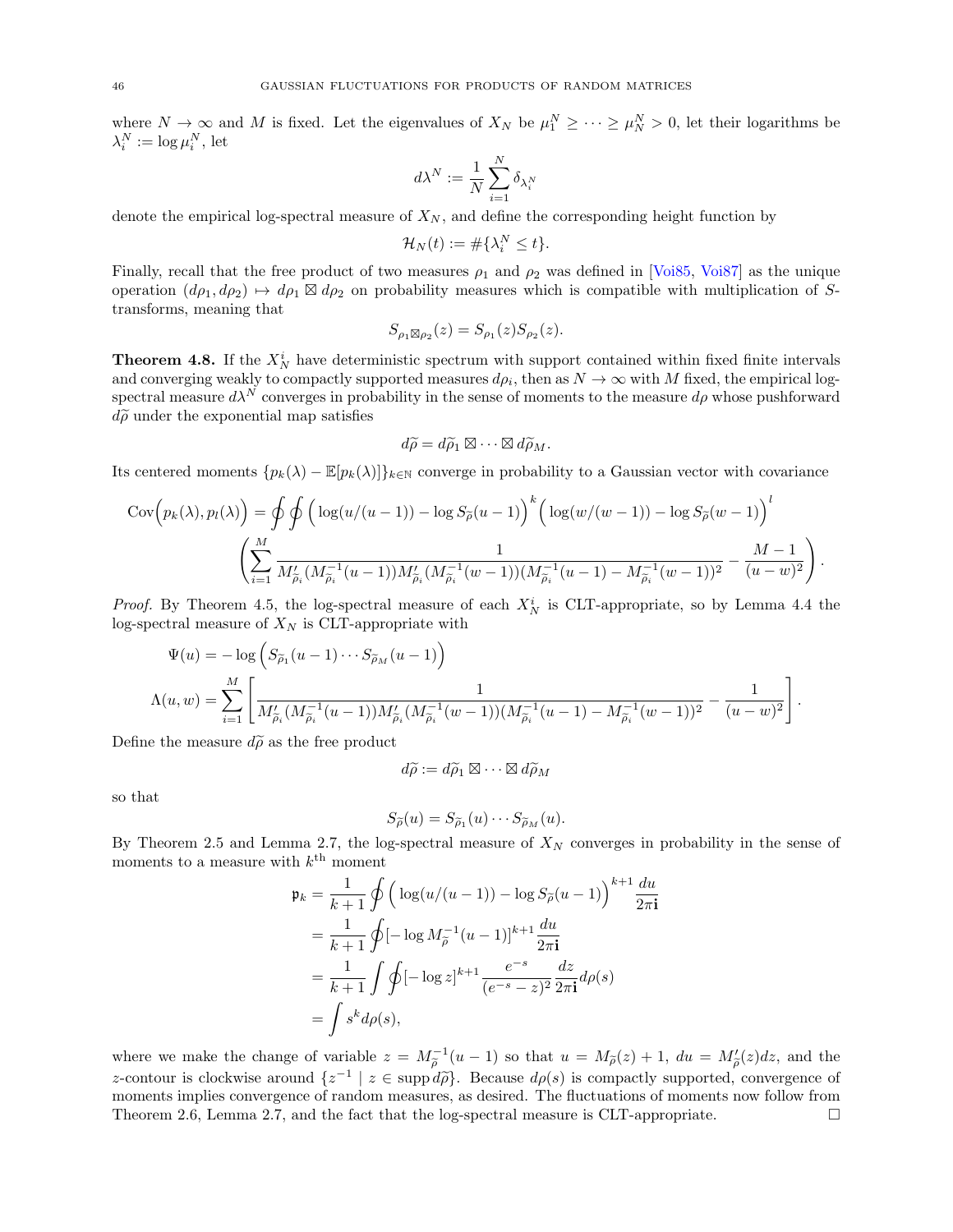If  $d\rho(s) = p(s)ds$  is absolutely continuous with  $\alpha$ -Hölder continuous density  $p(s)$  with respect to Lebesgue measure, meaning that  $|p(x) - p(y)| < C|x - y|^{\alpha}$  for  $|x - y| < \delta$  for some  $\alpha > 0$ ,  $\delta > 0$  and  $C > 0$ , we may define the Cauchy principal value integral

$$
M_{\widetilde{\rho}}(e^{-t}) := \text{p.v.} \int \frac{e^{s-t}}{1 - e^{s-t}} d\rho(s),
$$

which satisfies

(4.3) 
$$
\lim_{\varepsilon \to 0^{\pm}} M_{\tilde{\rho}}(e^{-t + i\varepsilon}) = M_{\tilde{\rho}}(e^{-t}) \pm i\pi p(t)
$$

by virtue of the relation

<span id="page-46-1"></span>
$$
M_{\widetilde{\rho}}(e^{-t}) = \int \frac{1}{e^t - r} p(\log r) dr
$$

between  $M_{\tilde{\rho}}(e^{-t})$  and the Stieltjes transform of the measure with density  $p(\log r)$ .

<span id="page-46-0"></span>Corollary 4.9. Suppose that the measure  $d\rho$  is absolutely continuous with respect to Lebesgue measure with  $\alpha$ -Hölder continuous density  $d\rho = p(s)ds$ . The centered height function  $\mathcal{H}_N(t) - \mathbb{E}[\mathcal{H}_N(t)]$  converges in the sense of moments to the Gaussian random field on R with covariance

$$
K(t,s) = -\frac{1}{2\pi^2} \log \left| \frac{M_{\widetilde{\rho}}(e^{-t}) - M_{\widetilde{\rho}}(e^{-s}) + \mathbf{i}\pi(p(t) - p(s))}{M_{\widetilde{\rho}}(e^{-t}) - M_{\widetilde{\rho}}(e^{-s}) + \mathbf{i}\pi(p(t) + p(s))} \right|
$$
  

$$
-\frac{1}{2\pi^2} \sum_{i=1}^M \left[ \log \left| \frac{M_{\widetilde{\rho}_i}^{-1}(M_{\widetilde{\rho}}(e^{-t}) + \mathbf{i}\pi p(t)) - M_{\widetilde{\rho}_i}^{-1}(M_{\widetilde{\rho}}(e^{-s}) + \mathbf{i}\pi p(s))}{M_{\widetilde{\rho}_i}^{-1}(M_{\widetilde{\rho}}(e^{-t}) + \mathbf{i}\pi p(t)) - M_{\widetilde{\rho}_i}^{-1}(M_{\widetilde{\rho}}(e^{-s}) - \mathbf{i}\pi p(s))} \right| - \log \left| \frac{M_{\widetilde{\rho}}(e^{-t}) - M_{\widetilde{\rho}}(e^{-s}) + \mathbf{i}\pi(p(t) - p(s))}{M_{\widetilde{\rho}}(e^{-t}) - M_{\widetilde{\rho}}(e^{-s}) + \mathbf{i}\pi(p(t) + p(s))} \right| \right]
$$

*Proof.* Choose an interval  $I = [t_1, t_2]$  so that supp  $d\lambda^N \subset I$ . By integration by parts we see that

$$
\int_{I} \mathcal{H}_{N}(t)t^{k}dt = \frac{\mathcal{H}_{N}(t_{2})}{k+1}t_{2}^{k+1} - \frac{\mathcal{H}_{N}(t_{1})}{k+1}t_{1}^{k+1} - \int_{I} \mathcal{H}'_{N}(t)\frac{t^{k+1}}{k+1}dt
$$
\n
$$
= \frac{\mathcal{H}_{N}(t_{2})}{k+1}t_{2}^{k+1} - \frac{\mathcal{H}_{N}(t_{1})}{k+1}t_{1}^{k+1} - \frac{1}{k+1}p_{k+1}(\lambda^{N}),
$$

which means that

$$
H_k := \int_I (\mathcal{H}_N(t) - \mathbb{E}[\mathcal{H}_N(t)]) t^k dt = -\frac{1}{k+1} \Big( p_{k+1}(\lambda^N) - \mathbb{E}[p_{k+1}(\lambda^N)] \Big).
$$

By Theorem [4.8,](#page-45-0) we find that  $H_k$  are asymptotically Gaussian with covariance  $Cov(H_k, H_l)$  given by

$$
\frac{1}{(k+1)(l+1)} \mathfrak{Cov}_{k+1,l+1} = \frac{1}{(k+1)(l+1)} \oint \oint \left( \log(u/(u-1)) - \log S_{\tilde{\rho}}(u-1) \right)^{l+1} \n\left( \log(w/(w-1)) - \log S_{\tilde{\rho}}(w-1) \right)^{k+1} G^{(1,1)}(u,w) \frac{du}{2\pi \mathbf{i}} \frac{dw}{2\pi \mathbf{i}} \n= \frac{1}{(k+1)(l+1)} \oint \oint [-\log M_{\tilde{\rho}}^{-1}(u-1)]^{l+1} [-\log M_{\tilde{\rho}}^{-1}(w-1)]^{k+1} G^{(1,1)}(u,w) \frac{du}{2\pi \mathbf{i}} \frac{dw}{2\pi \mathbf{i}} \n= \frac{1}{(k+1)(l+1)} \oint \oint z^{l+1} v^{k+1} \partial_z \partial_v G \left( M_{\tilde{\rho}}(e^{-z}) + 1, M_{\tilde{\rho}}(e^{-v}) + 1 \right) \frac{dz}{2\pi \mathbf{i}} \frac{dv}{2\pi \mathbf{i}} \n= \oint \oint z^l v^k H(z,v) \frac{dz}{2\pi \mathbf{i}} \frac{dv}{2\pi \mathbf{i}} \n= \frac{1}{(2\pi \mathbf{i})^2} \lim_{\varepsilon \to 0} \int_{\text{supp } d\rho} \int_{\text{supp } d\rho} z^l v^k \left[ H(z + \mathbf{i}\varepsilon, v + \mathbf{i}\varepsilon) - H(z - \mathbf{i}\varepsilon, v + \mathbf{i}\varepsilon) \right] dz dv \n= H(z + \mathbf{i}\varepsilon, v - \mathbf{i}\varepsilon) + H(z - \mathbf{i}\varepsilon, v - \mathbf{i}\varepsilon) \Big| dz dv
$$

.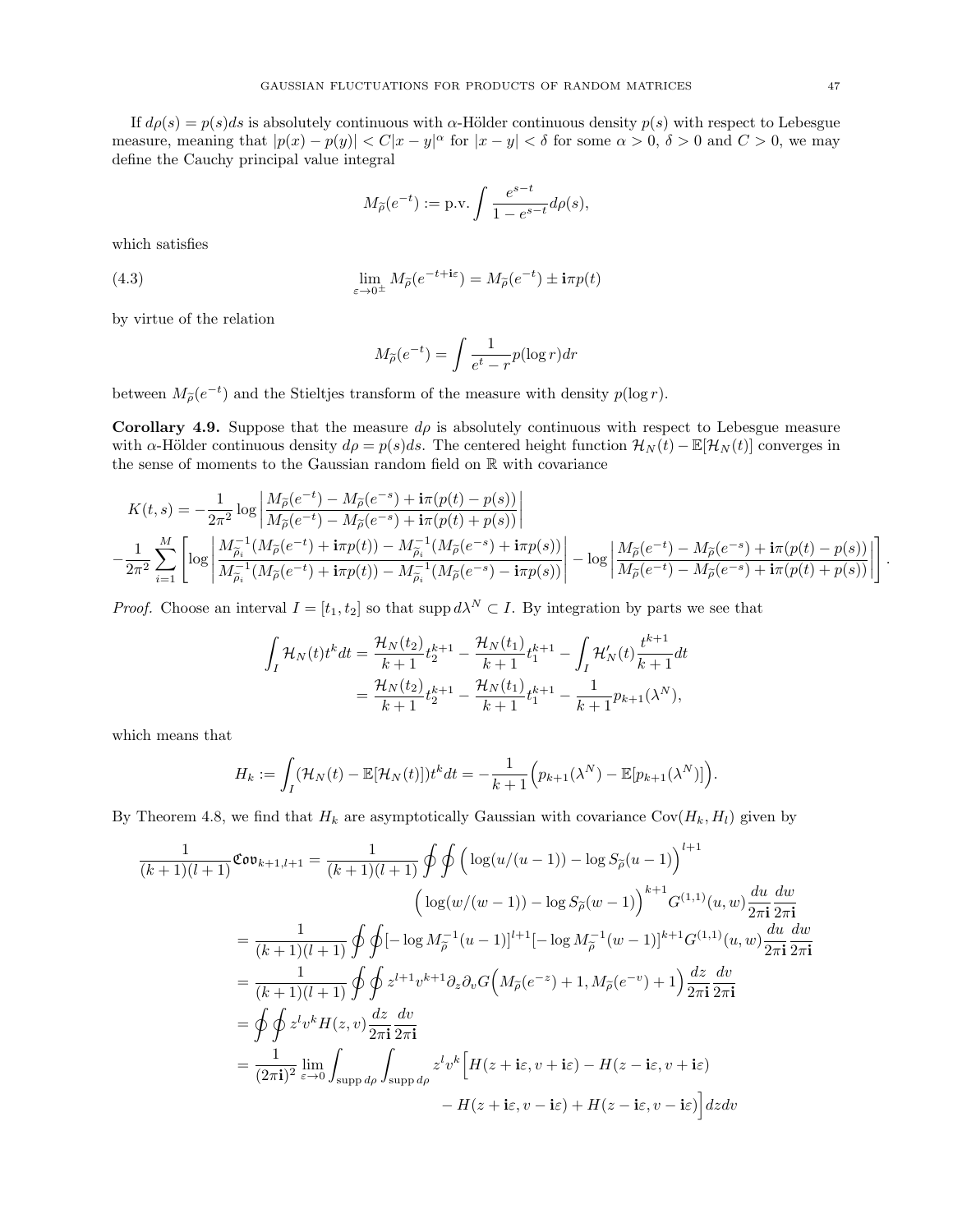for

$$
G(u, w) = \sum_{i=1}^{M} \left[ \log(M_{\tilde{\rho}_{i}}^{-1}(u-1) - M_{\tilde{\rho}_{i}}^{-1}(w-1)) - \log(u-w) \right] + \log(u-w)
$$
  

$$
G^{(1,1)}(u, w) = \left( \sum_{i=1}^{M} \frac{1}{M_{\tilde{\rho}_{i}}'(M_{\tilde{\rho}_{i}}^{-1}(u-1))M_{\tilde{\rho}_{i}}'(M_{\tilde{\rho}_{i}}^{-1}(w-1))(M_{\tilde{\rho}_{i}}^{-1}(u-1) - M_{\tilde{\rho}_{i}}^{-1}(w-1))^2} - \frac{M-1}{(u-w)^2} \right)
$$
  

$$
H(z, v) = G\Big(M_{\tilde{\rho}}(e^{-z}) + 1, M_{\tilde{\rho}}(e^{-v}) + 1\Big),
$$

which means that the covariance of the relevant Gaussian field is given by

$$
K(t,s) := \lim_{\varepsilon \to 0^+} -\frac{1}{4\pi^2} \left[ H(t + \mathbf{i}\varepsilon, s + \mathbf{i}\varepsilon) - H(t + \mathbf{i}\varepsilon, s - \mathbf{i}\varepsilon) - H(t - \mathbf{i}\varepsilon, s + \mathbf{i}\varepsilon) + H(t - \mathbf{i}\varepsilon, s - \mathbf{i}\varepsilon) \right]
$$
  
= 
$$
\lim_{\varepsilon \to 0^+} -\frac{1}{2\pi^2} \Re \left[ H(t + \mathbf{i}\varepsilon, s + \mathbf{i}\varepsilon) - H(t + \mathbf{i}\varepsilon, s - \mathbf{i}\varepsilon) \right].
$$

By [\(4.3\)](#page-46-1), we find that

$$
\lim_{\varepsilon\to0^+}\log\left|\frac{M_{\widetilde{\rho}}(e^{-t+\mathrm{i}\varepsilon})-M_{\widetilde{\rho}}(e^{-s+\mathrm{i}\varepsilon})}{M_{\widetilde{\rho}}(e^{-t+\mathrm{i}\varepsilon})-M_{\widetilde{\rho}}(e^{-s-\mathrm{i}\varepsilon})}\right|=\log\left|\frac{M_{\widetilde{\rho}}(e^{-t})-M_{\widetilde{\rho}}(e^{-s})+\mathrm{i}\pi(p(t)-p(s))}{M_{\widetilde{\rho}}(e^{-t})-M_{\widetilde{\rho}}(e^{-s})+\mathrm{i}\pi(p(t)+p(s))}\right|
$$

Similarly, we see that

$$
\lim_{\varepsilon\to 0^+}\log\left|\frac{M_{\widetilde{\rho}_{i}}^{-1}(M_{\widetilde{\rho}}(e^{-t+\mathbf{i}\varepsilon}))-M_{\widetilde{\rho}_{i}}^{-1}(M_{\widetilde{\rho}}(e^{-s+\mathbf{i}\varepsilon}))}{M_{\widetilde{\rho}_{i}}^{-1}(M_{\widetilde{\rho}}(e^{-t+\mathbf{i}\varepsilon}))-M_{\widetilde{\rho}_{i}}^{-1}(M_{\widetilde{\rho}}(e^{-s-\mathbf{i}\varepsilon}))}\right|= \log\left|\frac{M_{\widetilde{\rho}_{i}}^{-1}(M_{\widetilde{\rho}}(e^{-t})+\mathbf{i}\pi p(t))-M_{\widetilde{\rho}_{i}}^{-1}(M_{\widetilde{\rho}}(e^{-s})+\mathbf{i}\pi p(s))}{M_{\widetilde{\rho}_{i}}^{-1}(M_{\widetilde{\rho}}(e^{-t})+\mathbf{i}\pi p(t))-M_{\widetilde{\rho}_{i}}^{-1}(M_{\widetilde{\rho}}(e^{-s})-\mathbf{i}\pi p(s))}\right|.
$$

Putting these together, we conclude that

$$
\begin{split} &K(t,s)=-\frac{1}{2\pi^2}\log\left|\frac{M_{\widetilde{\rho}}(e^{-t})-M_{\widetilde{\rho}}(e^{-s})+\mathbf{i}\pi(p(t)-p(s))}{M_{\widetilde{\rho}}(e^{-t})-M_{\widetilde{\rho}}(e^{-s})+\mathbf{i}\pi(p(t)+p(s))}\right|\right.\\ &\left.-\frac{1}{2\pi^2}\sum_{i=1}^M\left[\log\left|\frac{M_{\widetilde{\rho}_i}^{-1}(M_{\widetilde{\rho}}(e^{-t})+\mathbf{i}\pi p(t))-M_{\widetilde{\rho}_i}^{-1}(M_{\widetilde{\rho}}(e^{-s})+\mathbf{i}\pi p(s))}{M_{\widetilde{\rho}_i}^{-1}(M_{\widetilde{\rho}}(e^{-t})+\mathbf{i}\pi p(t))-M_{\widetilde{\rho}_i}^{-1}(M_{\widetilde{\rho}}(e^{-s})-\mathbf{i}\pi p(s))}\right|-\log\left|\frac{M_{\widetilde{\rho}}(e^{-t})-M_{\widetilde{\rho}}(e^{-s})+\mathbf{i}\pi(p(t)-p(s))}{M_{\widetilde{\rho}}(e^{-t})-M_{\widetilde{\rho}}(e^{-s})+\mathbf{i}\pi(p(t)+p(s))}\right|\right]. \end{split}
$$

.

**Remark.** The function  $\omega_i := M_{\tilde{\rho}_i}^{-1} \circ M_{\tilde{\rho}}$  on  $\mathbb{C} - [0, \infty)$  which appears in the expression

$$
M_{\widetilde{\rho}_i}^{-1}(M_{\widetilde{\rho}}(e^{-t}) \pm \mathbf{i}\pi p(t)) = \lim_{\varepsilon \to 0^{\pm}} M_{\widetilde{\rho}_i}^{-1}(M_{\widetilde{\rho}}(e^{-t + \mathbf{i}\varepsilon}))
$$

in Theorem [4.8](#page-45-0) is the subordination function corresponding to multiplicative convolution of measures as defined in [\[Voi93,](#page-68-27) [Bia98,](#page-66-28) [BB07\]](#page-66-29). We relate this function to supp  $d\tilde{\rho}$  in the following Lemma [4.10.](#page-47-0)

<span id="page-47-0"></span>**Lemma 4.10.** If the measures  $d\tilde{\rho}$  and  $d\tilde{\rho}_i$  are absolutely continuous with respect to Lebesgue measure with  $\alpha$ -Hölder continuous densities, then  $\lim_{\varepsilon \to 0^+} \omega_i(t + i\varepsilon)$  is real for some  $t \in [0, \infty)$  if and only if  $t^{-1} \notin \text{supp } d\tilde{\rho}$ .

Proof. If  $t^{-1} \notin \text{supp } d\tilde{\rho}$ , the statement follows from [\[BBCF17,](#page-66-30) Lemma 3.2]. Now, suppose that  $\lim_{\varepsilon \to 0^+} \omega_i(t+\varepsilon)$ iε) is real; if  $t = 0$ , we are done since  $d\tilde{\rho}$  is compactly supported. Otherwise, suppose for the sake of contradiction that  $t^{-1} \in \text{supp } d\tilde{\rho}$ . Define

$$
d\widetilde{\rho}_i^* = d\widetilde{\rho}_1 \boxtimes \cdots \boxtimes d\widetilde{\rho}_i \boxtimes \cdots \boxtimes d\widetilde{\rho}_M
$$

so that

$$
d\widetilde{\rho} = d\widetilde{\rho}_i \boxtimes d\widetilde{\rho}_i^*.
$$

Letting  $\omega_i^*$  denote the subordination function for  $d\tilde{\rho}_i^*$ , we get from [\[BBCF17,](#page-66-30) Equation 3.7] that for  $z \in \mathbb{C} \setminus [0, \infty)$  are here  $\mathbb{C} \setminus [0,\infty)$  we have

(4.4) 
$$
\omega_i(z)\omega_i^*(z) = z\eta_{\widetilde{\rho}}(z) = z\eta_{\widetilde{\rho}_i}(\omega_i^*(z)) = z\eta_{\widetilde{\rho}_i^*}(\omega_i(z))
$$

for

<span id="page-47-1"></span>
$$
\eta_{\widetilde{\rho}}(z) := \frac{M_{\widetilde{\rho}}(z)}{1 + M_{\widetilde{\rho}}(z)}.
$$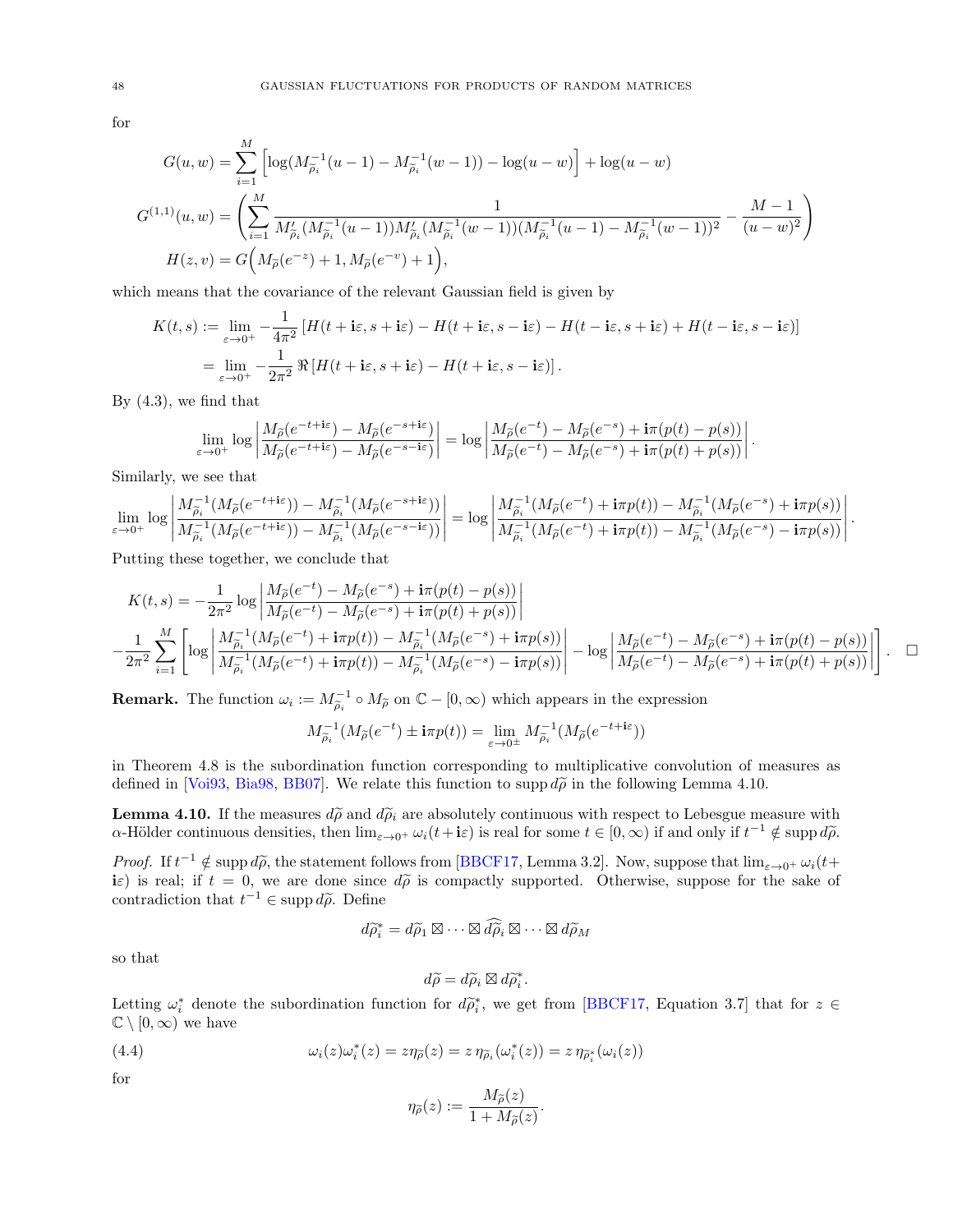Equating the second and fourth terms in [\(4.4\)](#page-47-1), we find that  $M_{\tilde{\rho}}(z) = M_{\tilde{\rho}_i}(\omega_i(z))$  for  $z \in \mathbb{C} \setminus [0, \infty)$ . In particular, this means that

$$
\lim_{\varepsilon \to 0^+} [M_{\widetilde{\rho}}(t + i\varepsilon) - M_{\widetilde{\rho}}(t - i\varepsilon)] = \lim_{\varepsilon \to 0^+} [M_{\widetilde{\rho}_i}(\omega_i(t + i\varepsilon)) - M_{\widetilde{\rho}_i}(\omega_i(t - i\varepsilon))].
$$

Since  $t^{-1} \in \text{supp } d\tilde{\rho}$  and  $d\tilde{\rho}$  has a  $\alpha$ -Hölder continuous density, this expression is nonzero by [\(4.3\)](#page-46-1), hence we must have  $\lim_{\varepsilon\to 0^+}\omega_i(t+\mathbf{i}\varepsilon)\in [0,\infty)$ . In this case, we see that

$$
\lim_{\varepsilon \to 0^+} \arg \omega_i^*(t + i\varepsilon) = \lim_{\varepsilon \to 0^+} \arg \frac{(t + i\varepsilon)\eta_{\widetilde{\rho}_i}(\omega_i^*(t + i\varepsilon))}{\omega_i(t + i\varepsilon)} = \lim_{\varepsilon \to 0^+} \arg \eta_{\widetilde{\rho}_i}(\omega_i^*(t + i\varepsilon)).
$$

Now, if  $w = \lim_{\varepsilon \to 0^+} \omega_i^*(t + i\varepsilon) \notin [0, \infty)$ , then  $\arg \eta_{\tilde{\rho}_i}$  is continuous at w and hence

$$
\arg w = \arg \eta_{\widetilde{\rho}_i}(w),
$$

which implies by property (a) of  $\eta_{\tilde{\rho}_i}(z)$  in [\[BBCF17,](#page-66-30) Section 3.2] that  $\tilde{\rho}_i$  is a point mass, which is excluded<br>that he given We conclude that line  $\chi^*(t+1) \in [0, \infty)$ . Substituting we at the intertal function by the given. We conclude that  $\lim_{\varepsilon\to 0^+} \omega_i^*(t+\mathbf{i}\varepsilon) \in [0,\infty)$ . Substituting  $z = t + \mathbf{i}\varepsilon$  into the first equality in [\(4.4\)](#page-47-1) and taking the limit as  $\varepsilon \to 0^+$ , we find that

$$
\lim_{\varepsilon \to 0^+} \eta_{\widetilde{\rho}}(t + i\varepsilon) \in \mathbb{R},
$$

which implies by virtue of the  $\alpha$ -Hölder continuous density of  $d\tilde{\rho}$  that  $t^{-1} \notin \text{supp } d\tilde{\rho}$ , as desired.

<span id="page-48-0"></span>**Corollary 4.11.** Suppose that the density  $p(s)$  for  $d\rho(s)$  is  $C^{1+\alpha}$  for some  $\alpha > 0$  on the interior of supp  $d\rho$ and no  $d\tilde{\rho}_i$  contains a point mass. Then for s in the interior of supp  $d\rho$ , the covariance of Corollary [4.9](#page-46-0) satisfies

$$
\begin{split} &K(t,s)=-\frac{1}{2\pi^2}\log|t-s|-\frac{1}{2\pi^2}\log\left|\frac{\partial_t[M_{\widetilde{\rho}}(e^{-t})]+\mathrm{i}\pi p'(t)}{2\pi p(t)}\right|\\ &+\frac{1}{2\pi^2}\sum_{i=1}^M\log\left|\frac{(M_{\widetilde{\rho}_i}^{-1}(M_{\widetilde{\rho}}(e^{-t})+\mathrm{i}\pi p(t))-M_{\widetilde{\rho}_i}^{-1}(M_{\widetilde{\rho}}(e^{-t})-\mathrm{i}\pi p(t)))M_{\widetilde{\rho}_i}'(M_{\widetilde{\rho}_i}^{-1}(M_{\widetilde{\rho}}(e^{-t})+\mathrm{i}\pi p(t)))}{2\pi p(t)}\right|+o(t-s) \end{split}
$$

as  $(t - s) \rightarrow 0$ , meaning that it matches that of a log-correlated Gaussian field along the diagonal.

Proof. By exchanging the derivative and Cauchy principal value integral, we see that

$$
\partial_t M_{\widetilde{\rho}}(e^{-t}) = \text{p.v.} \int \frac{1}{1 - e^x} p'(x + t) dx
$$

exists if  $p(s)$  is  $C^{1+\alpha}$  near  $s = t$ . This implies that for s in the interior of supp  $d\rho$ , as  $t \to s$  we have

<span id="page-48-1"></span>
$$
(4.5) \quad \log \left| \frac{M_{\widetilde{\rho}}(e^{-t}) - M_{\widetilde{\rho}}(e^{-s}) + i\pi(p(t) - p(s))}{M_{\widetilde{\rho}}(e^{-t}) - M_{\widetilde{\rho}}(e^{-s}) + i\pi(p(t) + p(s))} \right| = \log \left| \frac{(t - s)[\partial_t[M_{\widetilde{\rho}}(e^{-t})] + i\pi p'(t)]}{(t - s)[\partial_t[M_{\widetilde{\rho}}(e^{-t})] + i\pi p'(t)] - 2i\pi p(t)} \right| + o(t - s)
$$

$$
= \log |t - s| + \log \left| \frac{\partial_t[M_{\widetilde{\rho}}(e^{-t})] + i\pi p'(t)}{2\pi p(t)} \right| + o(t - s).
$$

Noting that  $\partial_t M_{\tilde{\rho}_i}^{-1}(t) = \frac{1}{M'_{\tilde{\rho}_i}(M_{\tilde{\rho}_i}^{-1}(t))}$ , we find therefore that as  $t \to s$  we have

$$
\begin{split} M_{\tilde{\rho}_{i}}^{-1}(M_{\tilde{\rho}}(e^{-t})+\text{i}\pi p(t))-M_{\tilde{\rho}_{i}}^{-1}(M_{\tilde{\rho}}(e^{-s})+\text{i}\pi p(s)) \\ &=(t-s)[\partial_{t}M_{\tilde{\rho}}(e^{-t})+\text{i}\pi p'(t)]\frac{1}{M_{\tilde{\rho}_{i}}'(M_{\tilde{\rho}_{i}}^{-1}(M_{\tilde{\rho}}(e^{-t})+\text{i}\pi p(t)))}+o(t-s) \\ M_{\tilde{\rho}_{i}}^{-1}(M_{\tilde{\rho}}(e^{-t})+\text{i}\pi p(t))-M_{\tilde{\rho}_{i}}^{-1}(M_{\tilde{\rho}}(e^{-s})-\text{i}\pi p(s)) \\ & =M_{\tilde{\rho}_{i}}^{-1}(M_{\tilde{\rho}}(e^{-t})+\text{i}\pi p(t))-M_{\tilde{\rho}_{i}}^{-1}(M_{\tilde{\rho}}(e^{-t})-\text{i}\pi p(t))+o(t-s). \end{split}
$$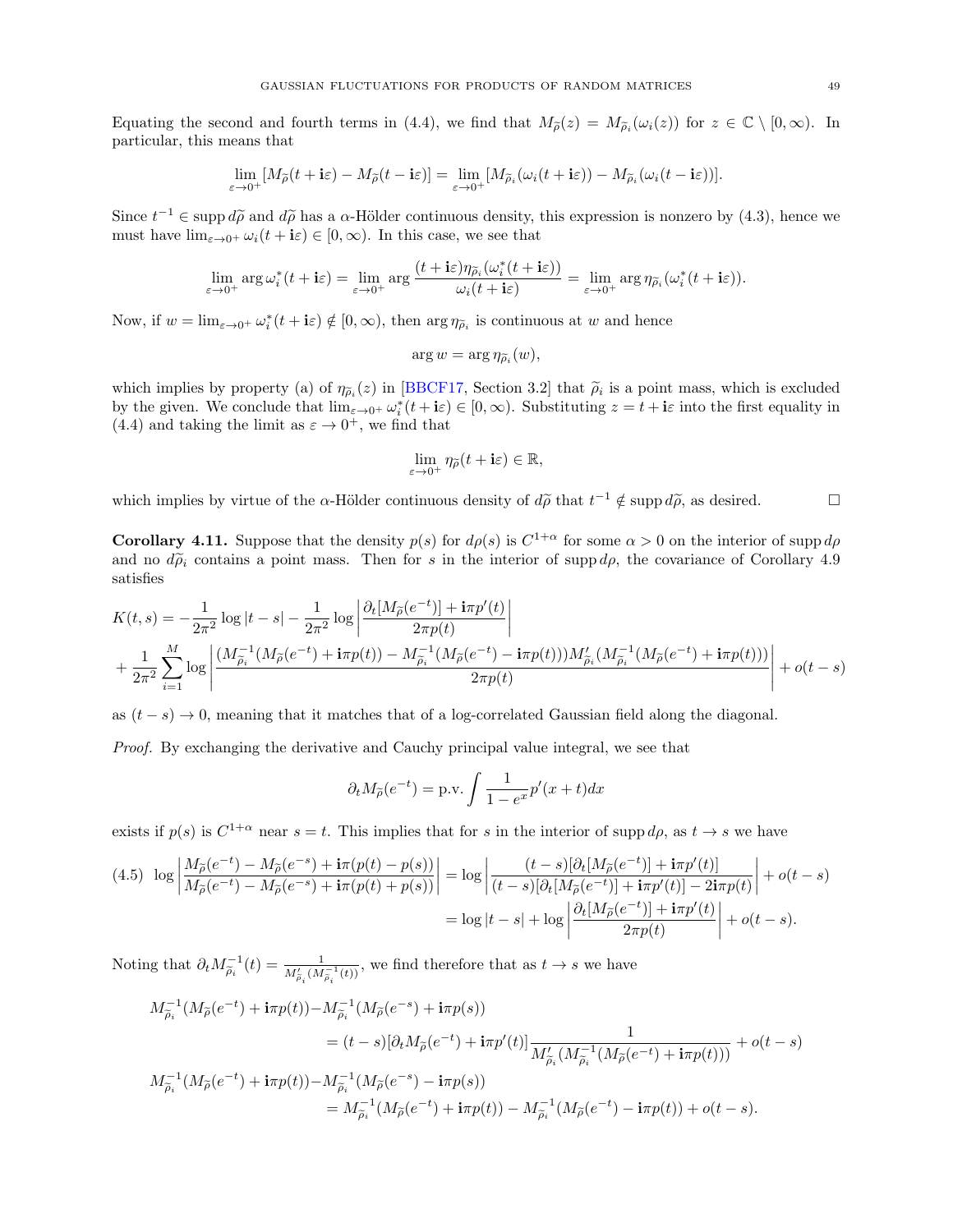Putting these together, if  $M = 1$ , we see that  $K(t, s) = 0$ ; if  $M > 1$ , we see that as  $t \to s$ , we have that

<span id="page-49-0"></span>
$$
(4.6)
$$
\n
$$
\log \left| \frac{M_{\tilde{\rho}_{i}}^{-1}(M_{\tilde{\rho}}(e^{-t}) + i\pi p(t)) - M_{\tilde{\rho}_{i}}^{-1}(M_{\tilde{\rho}}(e^{-s}) + i\pi p(s))}{M_{\tilde{\rho}_{i}}^{-1}(M_{\tilde{\rho}}(e^{-t}) + i\pi p(t)) - M_{\tilde{\rho}_{i}}^{-1}(M_{\tilde{\rho}}(e^{-s}) - i\pi p(s))} \right| - \log \left| \frac{M_{\tilde{\rho}}(e^{-t}) - M_{\tilde{\rho}}(e^{-s}) + i\pi (p(t) - p(s))}{M_{\tilde{\rho}}(e^{-t}) - M_{\tilde{\rho}}(e^{-s}) + i\pi (p(t) + p(s))} \right|
$$
\n
$$
= \log \left| \frac{(M_{\tilde{\rho}_{i}}^{-1}(M_{\tilde{\rho}}(e^{-t}) + i\pi p(t)) - M_{\tilde{\rho}_{i}}^{-1}(M_{\tilde{\rho}}(e^{-t}) - i\pi p(t)))M_{\tilde{\rho}_{i}}'(M_{\tilde{\rho}_{i}}^{-1}(M_{\tilde{\rho}}(e^{-t}) + i\pi p(t)))}{2\pi p(t)} \right| + o(t - s),
$$

where since  $e^t \in \text{supp } d\tilde{\rho}$ , by Lemma [4.10](#page-47-0) we have for  $M > 1$  that

$$
\lim_{\varepsilon \to 0^+} [\omega_i(t + i\varepsilon) - \omega_i(t - i\varepsilon)] = M_{\widetilde{\rho}_i}^{-1} (M_{\widetilde{\rho}}(e^{-t}) + i\pi p(t)) - M_{\widetilde{\rho}_i}^{-1} (M_{\widetilde{\rho}}(e^{-t}) - i\pi p(t)) \neq 0.
$$

Adding [\(4.5\)](#page-48-1) and the summation of [\(4.6\)](#page-49-0) over all i yields the claim.

Remark. The additive analogue of Theorem [4.8](#page-45-0) and Corollary [4.9](#page-46-0) for two matrices was studied in [\[MSS07\]](#page-68-18), [\[CMSS07\]](#page-66-5), [\[MS17,](#page-68-19) Chapter 5], [\[PS11,](#page-68-16) Chapter 10], and [\[BG18a,](#page-66-10) Proposition 9.8]. They considered unitarily invariant Hermitian random matrices  $A_N^1, \ldots, A_N^M$  such that the empirical spectral measures  $d\rho_{A^i}^N$  of  $A_N^i$  converge weakly to deterministic measures  $d\rho_{A^i}$ . Define the R-transform and Cauchy transform of a m  $\rho$  by

$$
R_{\rho}(z) := G_{\rho}^{-1}(z) - z^{-1}
$$
 and  $G_{\rho}(z) := \int \frac{1}{z - s} d\rho(s)$ 

Then the empirical spectral measure of  $X_M = \sum_{i=1}^M A_N^i$  concentrates on a measure  $d\rho_{X_M} = d\rho_{A^1} \boxplus \cdots \boxplus d\rho_{A^M}$ for which

$$
R_{\rho_{X_M}}(z) = \sum_{i=1}^{M} R_{\rho_{A^i}}(z).
$$

In [\[PS11,](#page-68-16) Chapter 10], it was shown further that the fluctuations of the spectrum  $\lambda^N$  of  $C_N$  satisfy

$$
\lim_{N \to \infty} \text{Cov}\Big(p_k(\lambda^N), p_l(\lambda^N)\Big) = \oint \oint z^k w^l \partial_z \partial_w \Big[\sum_{i=1}^M \log \Big(G_{\rho_{Ai}}^{-1}(G_{\rho_{X_M}}(z)) - G_{\rho_{Ai}}^{-1}(G_{\rho_{X_M}}(w))\Big) - \log(z - w) - (M - 1)\log \Big(G_{\rho_{X_M}}(z)^{-1} - G_{\rho_{X_M}}(w)^{-1}\Big)\Big] \frac{dz}{2\pi i} \frac{dw}{2\pi i},
$$

where both contours enclose only the poles at  $\infty$ . Applying the same reasoning as in the proof of Theorem [4.8,](#page-45-0) this implies that the height function

$$
\mathcal{H}_N(t) := \#\{\lambda_i^N \le t\}
$$

has moments

$$
H_k := \int (\mathcal{H}_N(t) - \mathbb{E}[\mathcal{H}_N(t)]) t^k dt
$$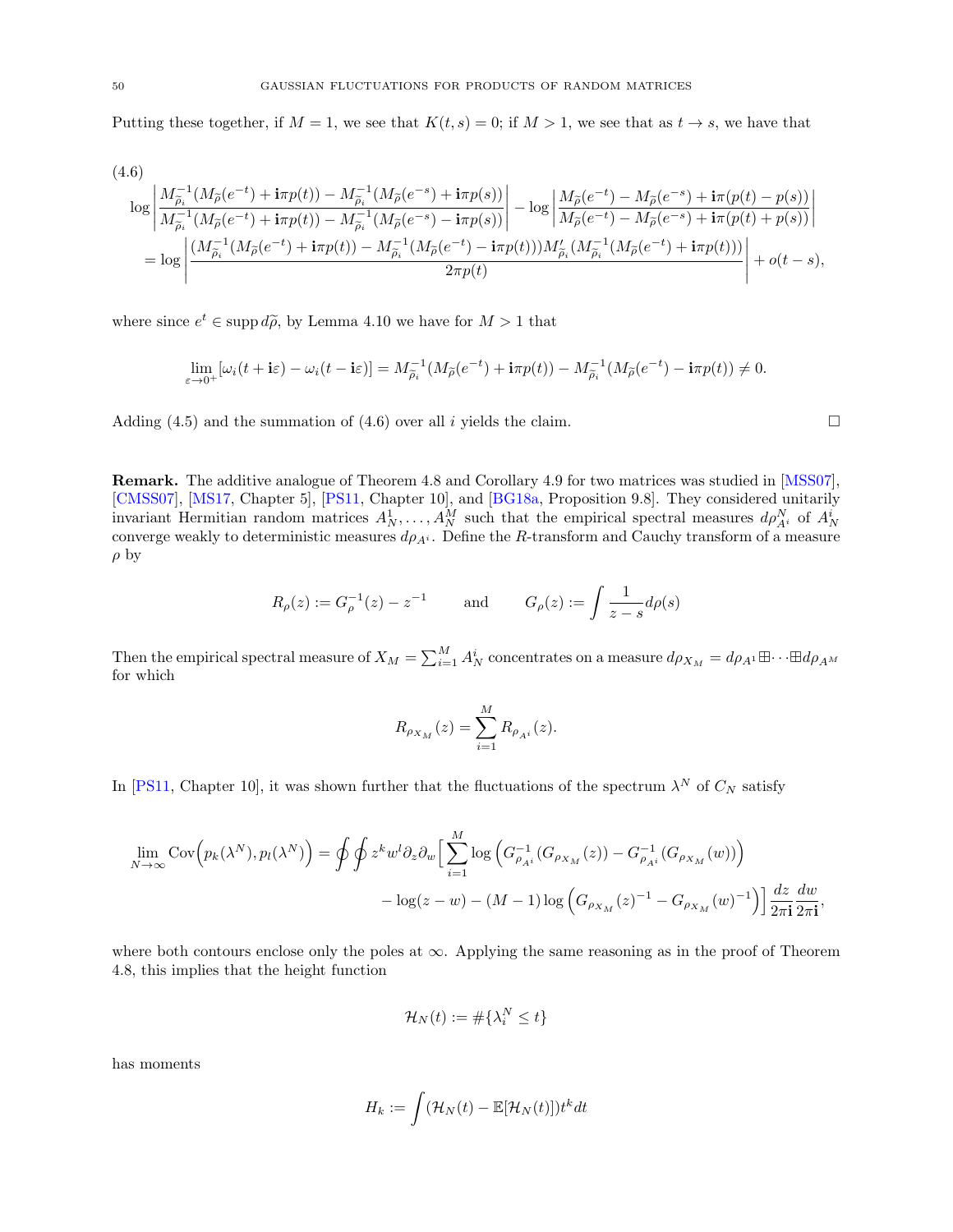with limiting covariance

$$
\lim_{N \to \infty} \text{Cov}(H_k, H_l) = \frac{1}{(k+1)(l+1)} \oint \oint z^{k+1} w^{l+1} \partial_z \partial_w \Big[ \sum_{i=1}^M \log \Big( G_{\rho_{Ai}}^{-1} (G_{\rho_{X_M}}(z)) - G_{\rho_{Ai}}^{-1} (G_{\rho_{X_M}}(w)) \Big) \Big] \n- \log(z-w) - (M-1) \log \Big( G_{\rho_{X_M}}(z)^{-1} - G_{\rho_{X_M}}(w)^{-1} \Big) \Big] \frac{dz}{2\pi \mathbf{i}} \frac{dw}{2\pi \mathbf{i}} \n= \oint \oint z^k w^l \Big[ \sum_{i=1}^M \log \Big( G_{\rho_{Ai}}^{-1} (G_{\rho_{X_M}}(z)) - G_{\rho_{Ai}}^{-1} (G_{\rho_{X_M}}(w)) \Big) \Big] \n- \log(z-w) - (M-1) \log \Big( G_{\rho_{X_M}}(z)^{-1} - G_{\rho_{X_M}}(w)^{-1} \Big) \Big] \frac{dz}{2\pi \mathbf{i}} \frac{dw}{2\pi \mathbf{i}} \n= -\frac{1}{2\pi^2} \int_I \int_I z^k w^l \sum_{i=1}^M \Big[ \log \Big| \frac{G_{\rho_{Ai}}^{-1} (H_{X_M}(z)) - G_{\rho_{Ai}}^{-1} (H_{X_M}(w))}{G_{\rho_{Ai}}^{-1} (H_{X_M}(z)) - G_{\rho_{Ai}}^{-1} (H_{X_M}(w))} \Big| \Big] - \log \Big| \frac{H_{X_M}(z)^{-1} - H_{X_M}(w)^{-1}}{H_{X_M}(z)^{-1} - H_{X_M}(w)^{-1}} \Big| \Big] \, dzdw \n- \frac{1}{2\pi^2} \int_I \int_I z^k w^l \log \Big| \frac{H_{X_M}(z)^{-1} - H_{X_M}(w)^{-1}}{H_{X_M}(z)^{-1} - H_{X_M}(w)^{-1}} \Big| \, dzdw,
$$

where  $I = \text{supp } d\rho_{X_M}$  and

$$
H_{X_M}(z) := \lim_{\varepsilon \to 0^+} G_{\rho_{X_M}}(z + i\varepsilon).
$$

This means that  $\mathcal{H}_N(t) - \mathbb{E}[\mathcal{H}_N(t)]$  converges to the Gaussian field on supp  $d\rho_{X_M}$  with covariance

$$
(4.7) \quad K(t,s) := -\frac{1}{2\pi^2} \sum_{i=1}^{M} \left[ \log \left| \frac{G_{\rho_{A^i}}^{-1} (H_{X_M}(t)) - G_{\rho_{A^i}}^{-1} (H_{X_M}(s))}{G_{\rho_{A^i}}^{-1} (H_{X_M}(t)) - \overline{G_{\rho_{A^i}}^{-1} (H_{X_M}(s))}} \right| - \log \left| \frac{H_{X_M}(t)^{-1} - H_{X_M}(s)^{-1}}{H_{X_M}(t)^{-1} - \overline{H_{X_M}(s)^{-1}}} \right| \right] - \frac{1}{2\pi^2} \log \left| \frac{H_{X_M}(t)^{-1} - H_{X_M}(s)^{-1}}{H_{X_M}(t)^{-1} - \overline{H_{X_M}(s)^{-1}}} \right|.
$$

<span id="page-50-0"></span>**Theorem 4.12.** If the  $X_N^i$  have spectrum which is a Jacobi ensemble with parameters  $\alpha$  and R with  $R/N = \hat{R} + O(N^{-1})$  and  $\alpha/N = \hat{\alpha} + O(N^{-1})$  for  $\hat{R} \ge 1$  and  $\hat{\alpha} > 0$ , then as  $N \to \infty$  the empirical logspectral measure  $d\lambda^N$  of  $X_N$  converges in probability in the sense of moments to the measure  $d\rho$  whose pushforward  $d\tilde{\rho}$  under the exponential map has S-transform

$$
S_{\widetilde{\rho}}(u) = \left(\frac{\widehat{\alpha} + \widehat{R} + u + 1}{\widehat{\alpha} + u + 1}\right)^M.
$$

For the height function defined by

$$
\mathcal{H}_N(t) := \# \{ e^{\lambda_i^N} \le t \},
$$

the centered height function  $\mathcal{H}_N(t) - \mathbb{E}[\mathcal{H}_N(t)]$  converges in the sense of moments to the Gaussian random field on  $[0, 1]$  with covariance

$$
K(t,s) = -\frac{1}{2\pi^2} \log \left| \frac{M_{\tilde{\rho}}(t^{-1}) - M_{\tilde{\rho}}(s^{-1}) + i\pi(p(\log t) - p(\log s))}{M_{\tilde{\rho}}(t^{-1}) - M_{\tilde{\rho}}(s^{-1}) + i\pi(p(\log t) + p(\log s))} \right|,
$$

where  $p(s)$  is the density of  $d\tilde{\rho}$  and  $M_{\tilde{\rho}}(t)$  is defined on [0, 1] in the Cauchy principal value sense by

$$
M_{\tilde{\rho}}(t) := \text{p.v.} \int \frac{e^s t}{1 - e^s t} d\rho(s)
$$
 and  $d\rho(s) = p(s)ds$ .

*Proof.* By Theorem [4.6,](#page-43-2) the log-spectral measure of each  $X_N^i$  is CLT-appropriate, so by Lemma [4.4](#page-42-1) the log-spectral measure  $d\lambda^N$  of  $X_N$  is CLT-appropriate with

$$
\Psi(u) = M \log \frac{\hat{\alpha} + u}{\hat{\alpha} + \hat{R} + u} = -\log S_{\tilde{\rho}}(u - 1) \quad \text{and} \quad \Lambda(u, w) = 0.
$$

By Theorem [2.5](#page-10-1) and Lemma [2.7,](#page-11-3) the log-spectral measure of  $X_N$  converges in probability in the sense of moments to a measure with  $k^{\text{th}}$  moment

$$
\mathfrak{p}_k = \frac{1}{k+1} \oint \left( \log(u/(u-1)) - \log S_{\tilde{\rho}}(u-1) \right)^{k+1} \frac{du}{2\pi \mathbf{i}} = \int s^k d\rho(s)
$$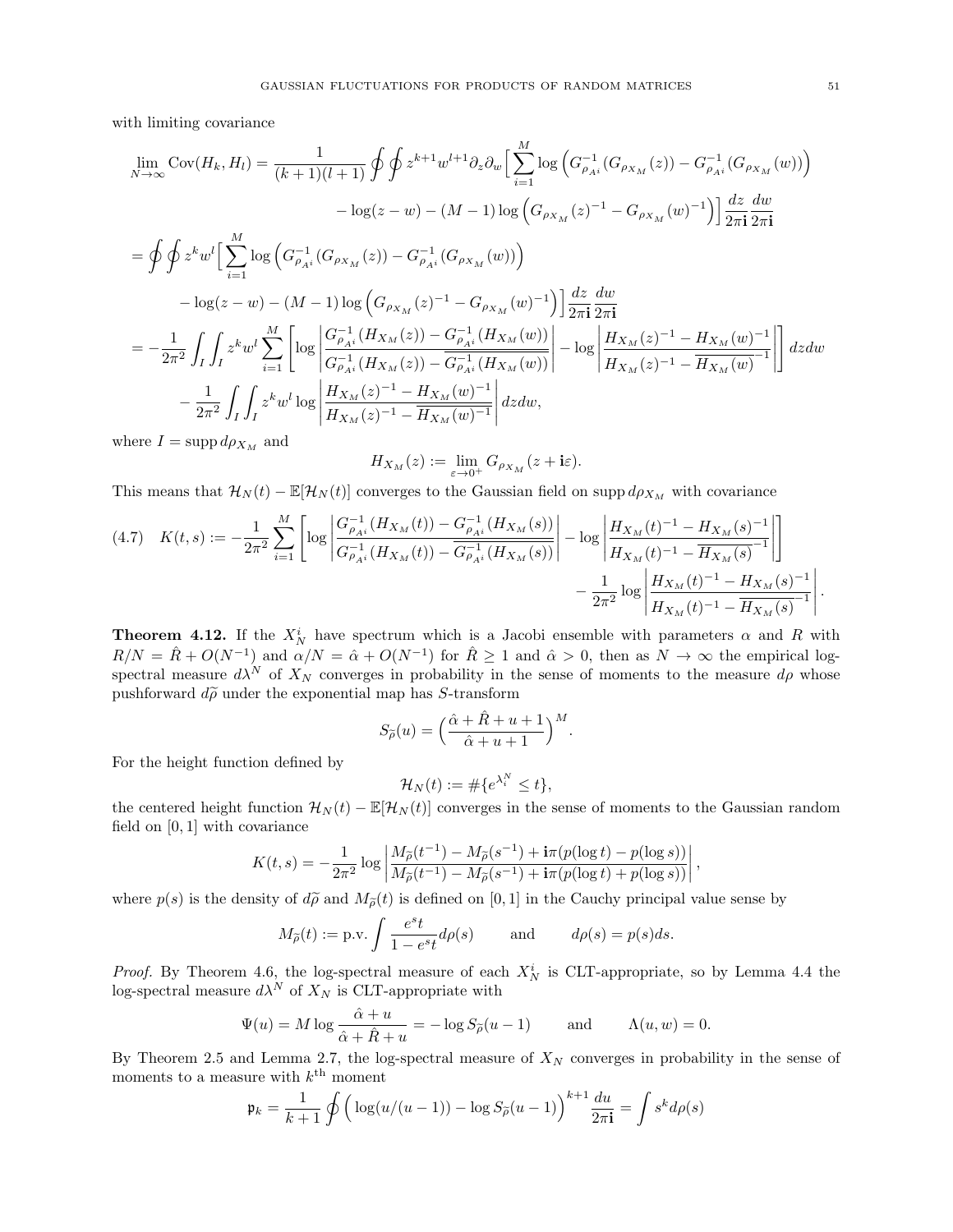as in the proof of Theorem [4.8.](#page-45-0) Because  $d\rho(s)$  is compactly supported, convergence of moments implies convergence of random measures, as desired.

For the central limit theorem, by integration by parts we see that

$$
\int_0^1 \mathcal{H}_N(t) t^k dt = \int_{-\infty}^0 \mathcal{H}_N(e^s) e^{s(k+1)} ds
$$
  
= 
$$
\frac{N}{k+1} - \frac{1}{k+1} \int_{-\infty}^0 \mathcal{H}'_N(e^s) e^{s(k+1)} ds
$$
  
= 
$$
\frac{N}{k+1} - \frac{p_{k+1}(e^{\lambda^N})}{k+1},
$$

which means that

$$
H_k := \int_0^1 (\mathcal{H}_N(t) - \mathbb{E}[\mathcal{H}_N(t)]) t^k dt = -\frac{1}{k+1} \Big( p_{k+1} (e^{\lambda^N}) - \mathbb{E}[\mathbf{p}_{k+1} (e^{\lambda^N})] \Big).
$$

By Theorem [2.6](#page-11-1) and Lemma [2.7,](#page-11-3) we see that

$$
Cov(H_k, H_l) = \frac{1}{(k+1)(l+1)} \sum_{m,n=0}^{\infty} Cov\left(\frac{p_n(\lambda^N)(k+1)^n}{n!}, \frac{p_m(\lambda^N)(l+1)^m}{m!}\right)
$$
  
\n
$$
= \frac{1}{(k+1)(l+1)} \sum_{m,n=0}^{\infty} \frac{(k+1)^n(l+1)^m}{n!m!} \oint \oint \left(\log(u/(u-1)) - \log S_{\tilde{\rho}}(u-1)\right)^n
$$
  
\n
$$
\left(\log(w/(w-1)) - \log S_{\tilde{\rho}}(w-1)\right)^m \frac{1}{(u-w)^2} \frac{du}{2\pi \mathbf{i}} \frac{dw}{2\pi \mathbf{i}}
$$
  
\n
$$
= \frac{1}{(k+1)(l+1)} \oint \oint M_{\tilde{\rho}}^{-1} (u-1)^{-k-1} M_{\tilde{\rho}}^{-1} (w-1)^{-l-1} \frac{1}{(u-w)^2} \frac{du}{2\pi \mathbf{i}} \frac{dw}{2\pi \mathbf{i}}
$$
  
\n
$$
= \frac{1}{(k+1)(l+1)} \oint \oint z^{k+1} v^{l+1} \frac{M_{\tilde{\rho}}'(z^{-1})M_{\tilde{\rho}}'(v^{-1})z^{-2}v^{-2}}{(M_{\tilde{\rho}}(z^{-1}) - M_{\tilde{\rho}}(v^{-1}))^2} \frac{dz}{2\pi \mathbf{i}} \frac{dv}{2\pi \mathbf{i}}
$$
  
\n
$$
= \oint \oint z^k v^l \log \left(M_{\tilde{\rho}}(z^{-1}) - M_{\tilde{\rho}}(v^{-1})\right) \frac{dz}{2\pi \mathbf{i}} \frac{dv}{2\pi \mathbf{i}}.
$$

Applying the same argument as in the proof of Corollary [4.9,](#page-46-0) we find that the covariance of the relevant Gaussian field is given by

$$
K(t,s) = -\frac{1}{2\pi^2} \log \left| \frac{M_{\tilde{\rho}}(t^{-1}) - M_{\tilde{\rho}}(s^{-1}) + i\pi (p(\log t) - p(\log s))}{M_{\tilde{\rho}}(t^{-1}) - M_{\tilde{\rho}}(s^{-1}) + i\pi (p(\log t) + p(\log s))} \right|.
$$

**Remark.** When  $M = 1$ , our proof of Theorem [4.12](#page-50-0) recovers the central limit theorem for global fluctuations of the Jacobi ensemble. There are now several different proofs of this result (c.f. the discussion before [\[BG15a,](#page-66-17) Proposition 1.3]). We now match our covariance for this case with that of [\[BG15a\]](#page-66-17) for  $\beta = 2$ . More specifically, we may compute

$$
S_{\widetilde{\rho}}(u)=\frac{\widehat{\alpha}+\widehat{R}+u+1}{\widehat{\alpha}+u+1},
$$

which implies that our computation of  $Cov(H_k, H_l)$  coincides with the expression in [\[BG15a,](#page-66-17) Theorem 4.1] after changing variables to  $u \mapsto -u$  and  $w \mapsto -w$ . Furthermore, we see that

$$
M_{\tilde{\rho}}^{-1}(-u-1)^{-1} = \frac{u}{u+1} \frac{u-\hat{\alpha}}{u-\hat{\alpha}-\hat{R}},
$$

which means that  $-1 - M_{\tilde{\rho}}(u^{-1})$  coincides with  $\Omega(u; 1)$  for  $\hat{M} = \hat{R}$  in [\[BG15a,](#page-66-17) Definition 4.11]. If we deform the contours differently in the last step of Theorem [4.12](#page-50-0) and make the change of variables  $u \mapsto -u$  and  $w \mapsto -w$ , our result coincides with [\[BG15a,](#page-66-17) Theorem 4.13].

<span id="page-51-0"></span>**Theorem 4.13.** If  $X_N^i = (G_N^i)^* G_N^i$  with  $G_N^i$  a Ginibre ensemble with parameters L and N with  $L/N =$  $\gamma + O(N^{-1})$ , then as  $N \to \infty$ , the empirical log-spectral measure  $d\lambda^N$  of  $X_N$  converges in probability in the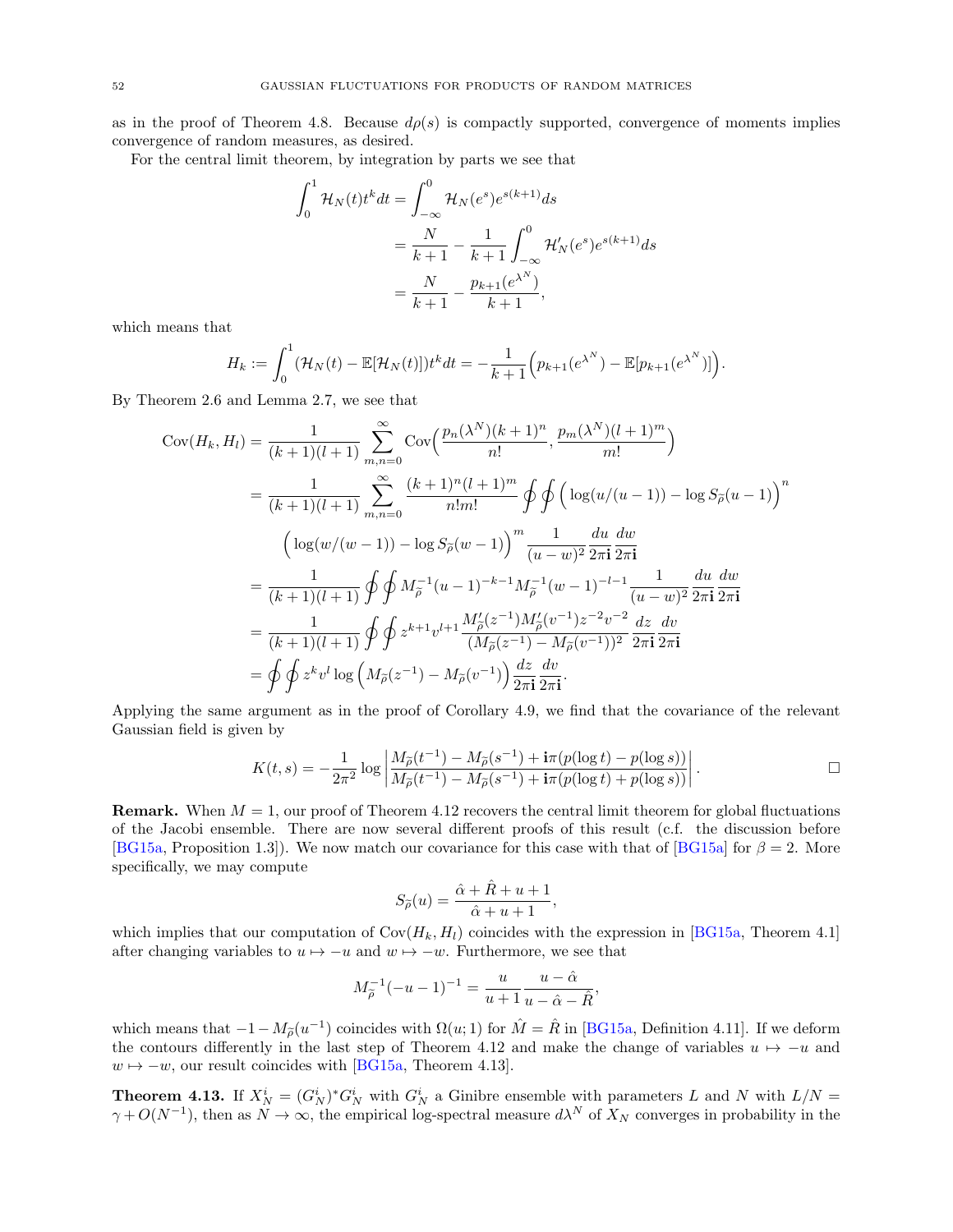sense of moments to the measure  $d\rho$  whose pushforward under the exponential map has S-transform

$$
S_{\widetilde{\rho}}(u)=\frac{1}{(u+\gamma)^M}.
$$

For the height function defined by

$$
\mathcal{H}_N(t) := \# \{ e^{\lambda_i^N} \le t \},
$$

the centered height function  $\mathcal{H}_N(t) - \mathbb{E}[\mathcal{H}_N(t)]$  converges in the sense of moments to the Gaussian random field on  $[0, \infty)$  with covariance

$$
K(t,s) = -\frac{1}{2\pi^2} \log \left| \frac{M_{\tilde{\rho}}(t^{-1}) - M_{\tilde{\rho}}(s^{-1}) + i\pi(p(\log t) - p(\log s))}{M_{\tilde{\rho}}(t^{-1}) - M_{\tilde{\rho}}(s^{-1}) + i\pi(p(\log t) + p(\log s))} \right|,
$$

where  $p(s)$  is the density of  $d\tilde{\rho}$  and  $M_{\tilde{\rho}}(t)$  is defined on  $[0,\infty)$  by the Cauchy principal value integral

$$
M_{\tilde{\rho}}(t) = \text{p.v.} \int \frac{e^s t}{1 - e^s t} d\rho(t)
$$
 and  $d\rho(s) = p(s)ds$ .

*Proof.* By Theorem [4.7,](#page-44-1) the log-spectral measure of each  $X_N^i$  is CLT-appropriate, so by Lemma [4.4](#page-42-1) the measure  $d\lambda^N$  is CLT-appropriate with

$$
\Psi(u) = M \log(u + \gamma - 1) = -\log S_{\widetilde{\rho}}(u - 1) \quad \text{and} \quad \Lambda(u, w) = 0.
$$

As in Theorem [4.12,](#page-50-0) by Theorem [2.5,](#page-10-1) the log-spectral measure of  $X_N$  converges in probability in the sense of moments to a measure with  $k^{\text{th}}$  moment which matches those of  $d\rho$ . Because  $d\rho(s)$  is compactly supported, convergence of moments implies convergence of random measures, as desired.

For the central limit theorem, similarly to Theorem [4.6,](#page-43-2) by integration by parts we see that

$$
\int_0^{\infty} \mathcal{H}_N(t) t^k dt = \frac{N}{k+1} - \frac{p_{k+1}(e^{\lambda^N})}{k+1},
$$

which means that

$$
H_k := \int_0^\infty \left( \mathcal{H}_N(t) - \mathbb{E}[\mathcal{H}_N(t)] \right) t^k dt = -\frac{1}{k+1} \left( p_{k+1}(e^{\lambda^N}) - \mathbb{E}[p_{k+1}(e^{\lambda^N})] \right).
$$

By Theorem [2.6](#page-11-1) and Lemma [2.7,](#page-11-3) we see that

$$
Cov(H_k, H_l) = \frac{1}{(k+1)(l+1)} \sum_{m,n=0}^{\infty} \frac{(k+1)^n (l+1)^m}{n! m!} Cov(p_n(\lambda^N), p_m(\lambda^N))
$$
  
= 
$$
\frac{1}{(k+1)(l+1)} \sum_{m,n=0}^{\infty} \frac{(k+1)^n (l+1)^m}{n! m!} \oint \oint \left( \log(u/(u-1)) - \log S_{\tilde{\rho}}(u-1) \right)^n
$$
  

$$
\left( \log(w/(w-1) - S_{\tilde{\rho}}(w-1)) \right)^m \frac{1}{(u-w)^2} \frac{du}{2\pi i} \frac{dw}{2\pi i}
$$
  
= 
$$
\oint \oint z^k v^l \log \left( M_{\tilde{\rho}}(z^{-1}) - M_{\tilde{\rho}}(v^{-1}) \right) \frac{dz}{2\pi i} \frac{dv}{2\pi i},
$$

where we apply the exact same arguments as in the proof of Theorem [4.6.](#page-43-2) We therefore obtain that the covariance of the relevant Gaussian field is given by

$$
K(t,s) = -\frac{1}{2\pi^2} \log \left| \frac{M_{\tilde{\rho}}(t^{-1}) - M_{\tilde{\rho}}(s^{-1}) + i\pi(p(\log t) - p(\log s))}{M_{\tilde{\rho}}(t^{-1}) - M_{\tilde{\rho}}(s^{-1}) + i\pi(p(\log t) + p(\log s))} \right|.
$$

**Remark.** When  $M = 1$ ,  $d\tilde{\rho}$  is the spectral measure of the Marchenko-Pastur distribution, as expected. Our computation of the fluctuations of the moments of the spectral measure agrees with the single-level case of [\[DP18,](#page-67-19) Proposition 1.2] after an integration by parts and deformation of contours.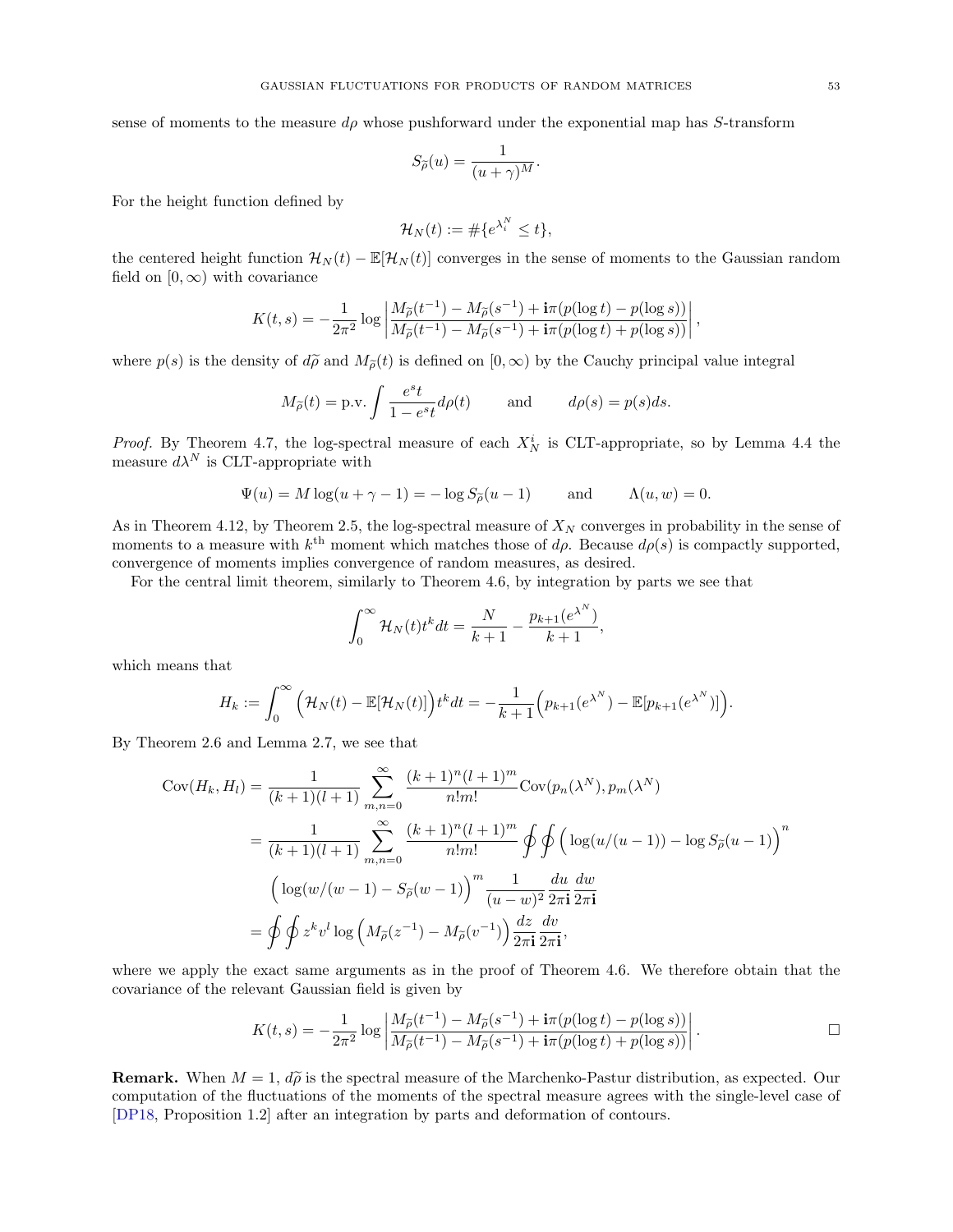<span id="page-53-0"></span>4.4. Lyapunov exponents for matrices with fixed spectrum. We now apply our theorems to products of infinitely many random matrices. Suppose that  $Y_N^1, \ldots, Y_N^M$  are  $N \times N$  random matrices which are right unitarily invariant, and let  $X_N^i := (Y_N^i)^* Y_N^i$ . As before, we study the spectral measure of

$$
X_N := (Y_N^1 \cdots Y_N^M)^* (Y_N^1 \cdots Y_N^M),
$$

where we now make the assumption that  $M, N \to \infty$  simultaneously. In this setting, we expect the eigenvalues to grow exponentially in  $M$ , so we study the Lyapunov exponents

$$
\lambda_i^N := \frac{1}{M} \log \mu_i^N,
$$

where  $\mu_1^N \geq \cdots \geq \mu_N^N$  are the eigenvalues of  $X_N$ . Define their empirical measure by

$$
d\lambda^N:=\frac{1}{N}\sum_{i=1}^N\delta_{\lambda_i^N}
$$

In this setting, we may identify the limiting measure as the sum of a deterministic measure and an explicit Gaussian process under rescaling. For  $t \in \mathbb{R}$ , define the height function

$$
\mathcal{H}_N(t) := \#\{\lambda_i^N \le t\}.
$$

<span id="page-53-1"></span>**Theorem 4.14.** If the  $X_N^i$  have deterministic spectrum satisfying Assumption [3.3](#page-25-1) for a compactly supported non-atomic measure  $d\rho$ , then as  $M, N \to \infty$ , the empirical measure  $d\lambda^N$  of the Lyapunov exponents converges in probability in the sense of moments to the measure

$$
d\lambda^{\infty} := \frac{-e^{-z}}{S'_{\widetilde{\rho}}(S_{\widetilde{\rho}}^{-1}(e^{-z}))} \mathbf{1}_{[-\log S_{\widetilde{\rho}}(-1), -\log S_{\widetilde{\rho}}(0)]} dz.
$$

The rescaled centered height function  $M^{1/2}(\mathcal{H}_N(t) - \mathbb{E}[\mathcal{H}_N(t)])$  converges in the sense of moments to the Gaussian random field on  $[-\log S_{{\widetilde\rho}}(-1), -\log S_{{\widetilde\rho}}(0)]$  with covariance

$$
K(t,s) = H\left(S_{\tilde{\rho}}^{-1}(e^{-t}) + 1, S_{\tilde{\rho}}^{-1}(e^{-s}) + 1\right) \frac{e^{-t}e^{-s}}{S_{\tilde{\rho}}'(S_{\tilde{\rho}}^{-1}(e^{-t}))S_{\tilde{\rho}}'(S_{\tilde{\rho}}^{-1}(e^{-s}))} + \delta(t-s)
$$

$$
H(u,w) := \frac{1}{M_{\tilde{\rho}}'(M_{\tilde{\rho}}^{-1}(u-1))M_{\tilde{\rho}}'(M_{\tilde{\rho}}^{-1}(w-1))(M_{\tilde{\rho}}^{-1}(u-1) - M_{\tilde{\rho}}^{-1}(w-1))^2} - \frac{1}{(u-w)^2}
$$

.

for

*Proof.* By Theorem 2.14, Lemma 2.7, and Theorem 4.5, 
$$
d\lambda^N
$$
 converges in probability to the measure with moments

$$
\lim_{N \to \infty} \frac{1}{N} \mathbb{E}[p_k(\lambda^N)] = \oint \log(u/(u-1))[-\log S_{\tilde{\rho}}(u-1)]^k \frac{du}{2\pi \mathbf{i}} \n= \int_0^1 [-\log S_{\tilde{\rho}}(u-1)]^k du.
$$

Recall by [\[HL00,](#page-67-33) Theorem 4.4] that for a compactly supported measure  $d\rho$  which is not a single atom,  $S_{\tilde{\rho}}(z)$ is strictly decreasing on  $[-1, 0]$ . Therefore, we may change variables to obtain

$$
\lim_{N \to \infty} \frac{1}{N} \mathbb{E}[p_k(\lambda^N)] = \int_{-\log S_{\tilde{\rho}}(-1)}^{-\log S_{\tilde{\rho}}(0)} z^k \frac{-e^{-z}}{S_{\tilde{\rho}}'(S_{\tilde{\rho}}^{-1}(e^{-z}))} dz,
$$

where the values of  $S_{\tilde{\rho}}(0)$  and  $S_{\tilde{\rho}}(-1)$  are given by Lemma [3.11.](#page-30-1) These are the moments of  $d\lambda^{\infty}$ , which uniquely identify it since it is compactly supported.

For the central limit theorem, notice by integration by parts that

$$
\begin{split} & \int_{-\log S_{\tilde{\rho}}(0)}^{-\log S_{\tilde{\rho}}(0)} \mathcal{H}_N(t) t^k dt \\ & = \frac{\mathcal{H}_N(-\log S_{\tilde{\rho}}(0))[-\log S_{\tilde{\rho}}(0)]^{k+1}}{k+1} - \frac{\mathcal{H}_N(-\log S_{\tilde{\rho}}(-1))[-\log S_{\tilde{\rho}}(-1)]^{k+1}}{k+1} - \int_{-\log S_{\tilde{\rho}}(-1)}^{-\log S_{\tilde{\rho}}(0)} \mathcal{H}'_N(t) \frac{t^{k+1}}{k+1} dt \\ & = \frac{\mathcal{H}_N(-\log S_{\tilde{\rho}}(0))[-\log S_{\tilde{\rho}}(0)]^{k+1}}{k+1} - \frac{\mathcal{H}_N(-\log S_{\tilde{\rho}}(-1))[-\log S_{\tilde{\rho}}(-1)]^{k+1}}{k+1} - \frac{1}{k+1} p_{k+1}(\lambda^N), \end{split}
$$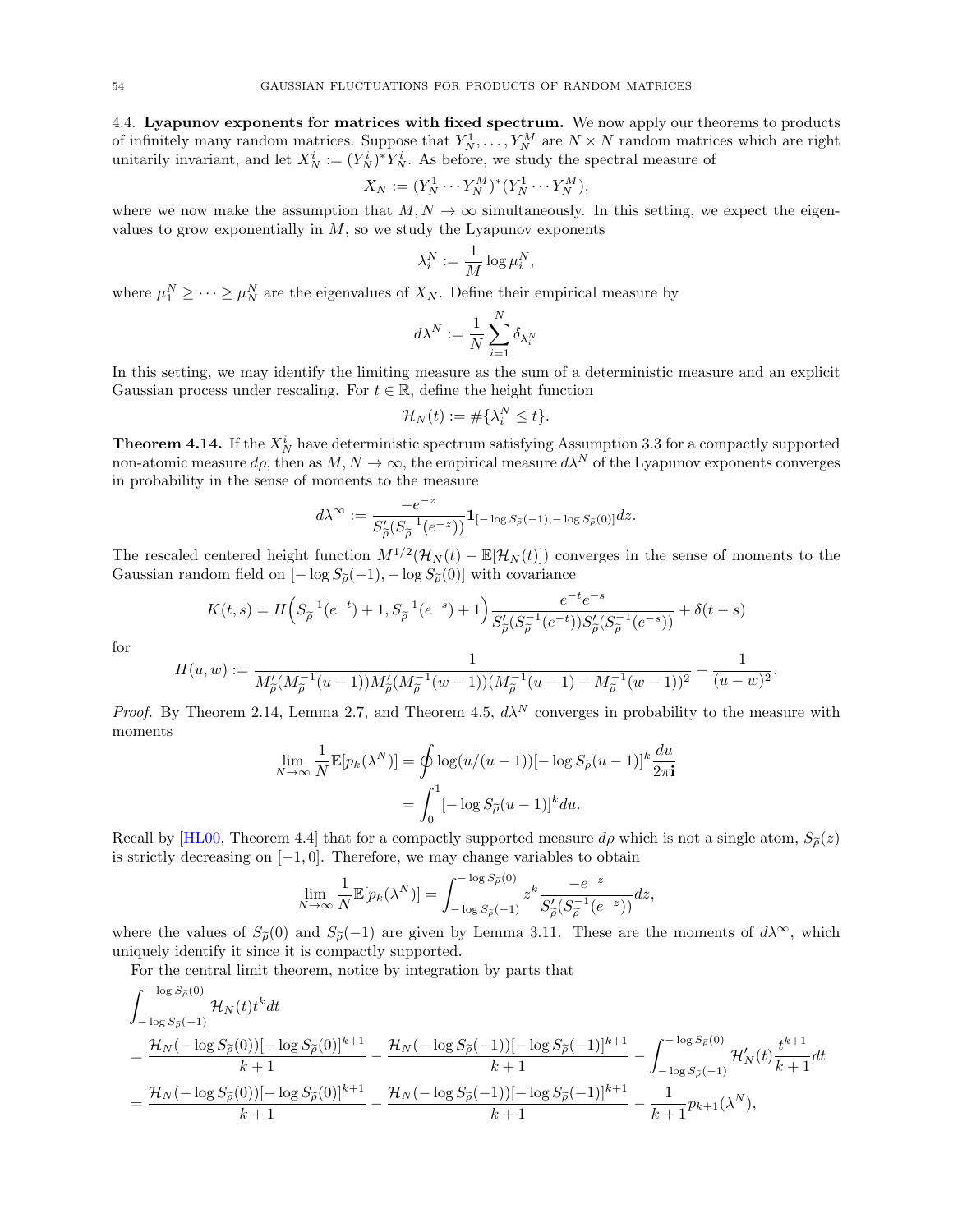which means that

$$
H_k := \int_{-\log S_{\tilde{\rho}}(-1)}^{-\log S_{\tilde{\rho}}(0)} M^{1/2} (\mathcal{H}_N(t) - \mathbb{E}[\mathcal{H}_N(t)]) t^k dt = -\frac{M^{1/2}}{k+1} \Big( p_{k+1}(\lambda^N) - \mathbb{E}[p_{k+1}(\lambda^N)] \Big).
$$

By Theorem [2.15,](#page-23-0) Lemma [2.7,](#page-11-3) and Theorem [4.5,](#page-42-0) we conclude that  $H_k$  are asymptotically Gaussian with covariance

$$
\lim_{N \to \infty} \text{Cov}(H_k, H_l) = \oint \oint \log(u/(u-1)) \log(w/(w-1)) [-\log S_{\tilde{\rho}}(u-1)]^k [-\log S_{\tilde{\rho}}(w-1)]^l F^{(1,1)}(u, w) \frac{du}{2\pi \mathbf{i}} \frac{dw}{2\pi \mathbf{i}} \n+ \oint \log(u/(u-1)) [-\log S_{\tilde{\rho}}(u-1)]^{k+l} \left[ -\frac{S'_{\tilde{\rho}}(u-1)}{S_{\tilde{\rho}}(u-1)} \right] \frac{du}{2\pi \mathbf{i}} \n= \int_0^1 \int_0^1 [-\log S_{\tilde{\rho}}(u-1)]^k [-\log S_{\tilde{\rho}}(w-1)]^l H(u, w) du dw - \int_0^1 [-\log S_{\tilde{\rho}}(u-1)]^{k+l} \frac{S'_{\tilde{\rho}}(u-1)}{S_{\tilde{\rho}}(u-1)} du \n= \int_{-\log S_{\tilde{\rho}}(-1)}^{-\log S_{\tilde{\rho}}(0)} \int_{-\log S_{\tilde{\rho}}(-1)}^{-\log S_{\tilde{\rho}}(-1)} t^k s^l K(t, s) dt ds
$$

for

$$
H(u, w) := \frac{1}{M_{\tilde{\rho}}'(M_{\tilde{\rho}}^{-1}(u-1))M_{\tilde{\rho}}'(M_{\tilde{\rho}}^{-1}(w-1))(M_{\tilde{\rho}}^{-1}(u-1) - M_{\tilde{\rho}}^{-1}(w-1))^2} - \frac{1}{(u-w)^2}
$$
  

$$
K(t, s) := H\left(S_{\tilde{\rho}}^{-1}(e^{-t}) + 1, S_{\tilde{\rho}}^{-1}(e^{-s}) + 1\right) \frac{e^{-t}e^{-s}}{S_{\tilde{\rho}}'(S_{\tilde{\rho}}^{-1}(e^{-t}))S_{\tilde{\rho}}'(S_{\tilde{\rho}}^{-1}(e^{-s}))} + \delta(t - s),
$$

which yields the desired claim.  $\Box$ 

Remark. The law of large numbers for Lyapunov exponents shown in Theorem [4.14](#page-53-1) agrees with the previous results of [\[New86b,](#page-68-10) Theorem 2.11], [\[Kar08,](#page-67-20) Theorem 2], and [\[Tuc10,](#page-68-21) Theorem 5.1].

Remark. By Theorem [4.14,](#page-53-1) the fluctuations of Lyapunov exponents have a white noise component when  $M, N \to \infty$ , while by Corollary [4.9,](#page-46-0) they form a log-correlated Gaussian field when M stays finite. We demonstrate a formal limit transition between these cases. For M finite, suppose that all  $d\rho_i$  are identical and equal to a non-atomic measure  $d\mu$  in Corollary [4.9.](#page-46-0) Recall by [\[HL00,](#page-67-33) Theorem 4.4] that this means  $S_{\tilde{\mu}}(z)$ is strictly decreasing on  $[-1, 0]$ . Let  $d\widetilde{\rho}^M = d\widetilde{\mu}^{\boxtimes M}$ , and let  $d\lambda^M$  be the empirical measure of the Lyapunov exponents, which is the pushforward of the corresponding  $d\rho^M$  under the map  $x \mapsto \frac{1}{M}x$ . Applying [\[Tuc10,](#page-68-21) Theorem 5.1] and adjusting for a normalization factor of 2, we see that as  $M \to \infty$ , the measure  $d\lambda^M$ converges to

$$
d\lambda^\infty := \frac{-e^{-z}}{S'_{\widetilde{\mu}}(S_{\widetilde{\mu}}^{-1}(e^{-z}))} \mathbf{1}_{[-\log S_{\widetilde{\mu}}(-1), -\log S_{\widetilde{\mu}}(0)]} dz,
$$

which coincides with the result of Theorem [4.14.](#page-53-1) Now define the height function

$$
\mathcal{H}_{N,M}(t):=\#\{\rho_i^M\leq t\}.
$$

By Corollary [4.9,](#page-46-0) its centered version  $\mathcal{H}_{N,M}(t) - \mathbb{E}[\mathcal{H}_{N,M}(t)]$  converges as  $N \to \infty$  to the Gaussian random field on  $\mathbb R$  with covariance

$$
\begin{split} K^M(t,s) = -\frac{M}{2\pi^2} \log \left| \frac{M_{\widetilde{\mu}}^{-1}(M_{\widetilde{\rho}^M}(e^{-t}) + \textbf{i}\pi p^M(t)) - M_{\widetilde{\mu}}^{-1}(M_{\widetilde{\rho}^M}(e^{-s}) + \textbf{i}\pi p^M(s))}{M_{\widetilde{\mu}}^{-1}(M_{\widetilde{\rho}^M}(e^{-t}) + \textbf{i}\pi p^M(t)) - M_{\widetilde{\mu}}^{-1}(M_{\widetilde{\rho}^M}(e^{-s}) - \textbf{i}\pi p^M(s))} \right| \\ &\qquad\qquad + \frac{M-1}{2\pi^2} \log \left| \frac{M_{\widetilde{\rho}^M}(e^{-t}) - M_{\widetilde{\rho}^M}(e^{-s}) + \textbf{i}\pi(p^M(t) - p^M(s))}{M_{\widetilde{\rho}^M}(e^{-t}) - M_{\widetilde{\rho}^M}(e^{-s}) + \textbf{i}\pi(p^M(t) + p^M(s))} \right|, \end{split}
$$

where  $p^{M}(s)$  is the density of  $d\widetilde{\rho}^{M}(s)$ , which satisfies

$$
q(t) := \lim_{M \to \infty} M p^M(tM) = \frac{-e^{-t}}{S_{\widetilde{\mu}}'(S_{\widetilde{\mu}}^{-1}(e^{-t}))} \mathbf{1}_{[-\log S_{\widetilde{\mu}}(-1), -\log S_{\widetilde{\mu}}(0)]}.
$$

The height function of  $d\lambda^M$  is given by  $\mathcal{H}_{N,M}(tM)$  and hence its limiting covariance of

$$
M^{1/2}\Big(\mathcal{H}_{N,M}(tM)-\mathbb{E}[\mathcal{H}_{N,M}(tM)]\Big)
$$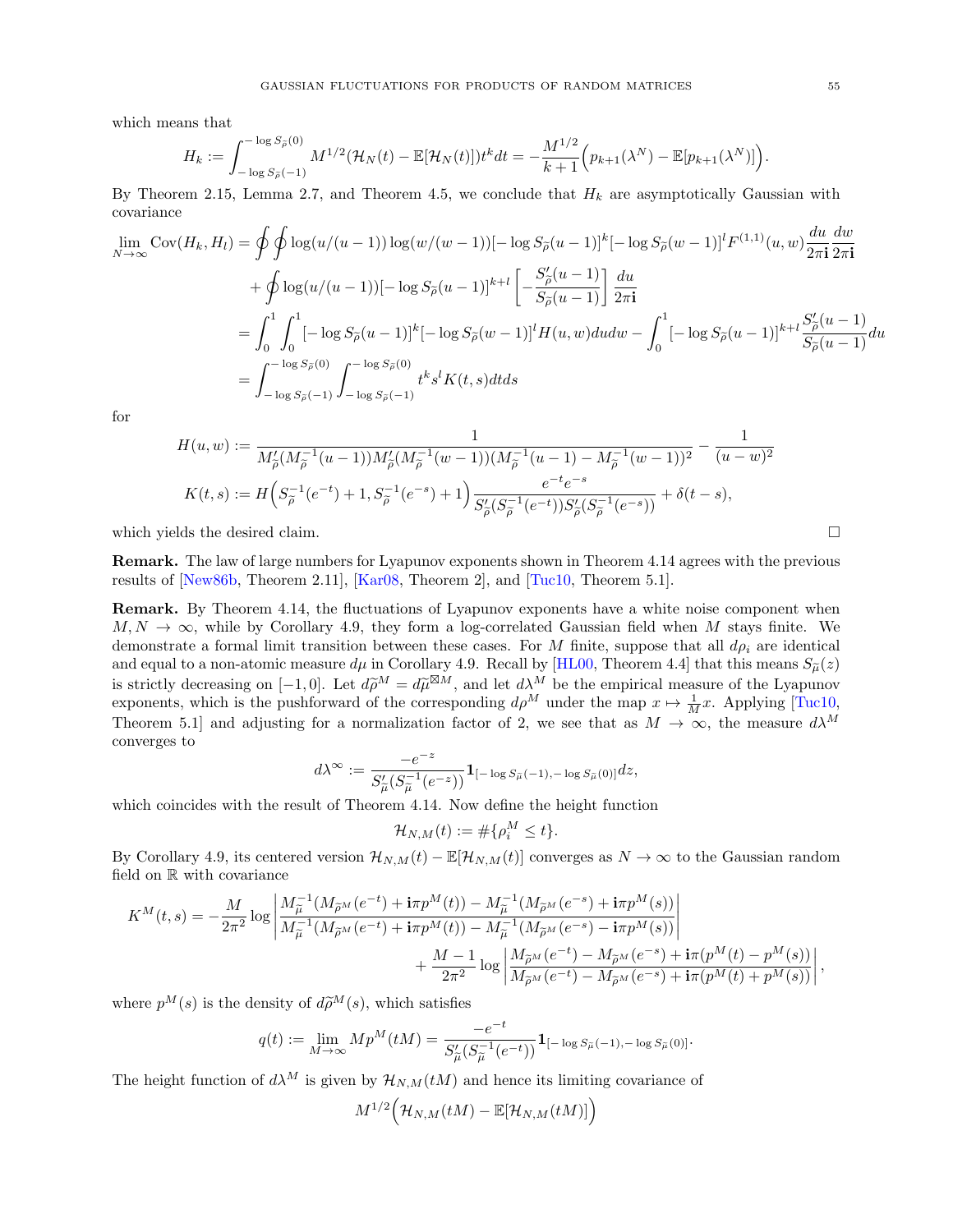is given by  $\lim_{M\to\infty} MK^M(tM, sM)$ . To analyze this limit, we consider the limits of the Stieltjes transform.

<span id="page-55-0"></span>**Lemma 4.15.** For  $r \in (-\log S_{\tilde{\mu}}(-1), -\log S_{\tilde{\mu}}(0))$ , we have the following:

(a) uniformly on compact subsets we have

$$
\lim_{\varepsilon \to 0^{\pm}} M_{\widetilde{\rho}^{M}}(e^{(-r + i\varepsilon)M}) = \left( S_{\widetilde{\mu}}^{-1}(e^{-r}) + C_{1} \right) \pm \mathbf{i} \left( \pi M^{-1} \frac{e^{-r}}{S_{\widetilde{\mu}}'(S_{\widetilde{\mu}}^{-1}(e^{-r}))} + C_{2} \right),
$$

where  $C_1 = O(M^{-1})$  and  $C_2 = O(M^{-2})$  are real;

(b) uniformly on compact subsets we have

$$
\lim_{\varepsilon \to 0^{\pm}} \partial_r [M_{\widetilde{\rho}^M}(e^{(-r+i\varepsilon)M})] = \frac{e^{-r}}{S'_{\widetilde{\mu}}(S_{\widetilde{\mu}}^{-1}(e^{-r}))} + O(M^{-1}).
$$

Proof. First, by definition we have

$$
f(u) := \frac{1}{M} \log M_{\tilde{\rho}^M}^{-1}(u) = \log S_{\tilde{\mu}}(u) - \frac{1}{M} \log(1 + u^{-1})
$$
  

$$
f'(u) = \frac{S_{\tilde{\mu}}'(u)}{S_{\tilde{\mu}}(u)} + \frac{1}{M} \frac{1}{u^2 + u}.
$$

For (a), expanding in series we conclude that for  $\varepsilon \neq 0$ , we have

$$
M_{\widetilde{\rho}^M}(e^{(-r+\mathbf{i}\varepsilon)M}) = S_{\widetilde{\mu}}^{-1}(e^{-r+\mathbf{i}\varepsilon}) + \frac{1}{M} \frac{e^{-r+\mathbf{i}\varepsilon}}{S_{\widetilde{\mu}}'(S_{\widetilde{\mu}}^{-1}(e^{-r+\mathbf{i}\varepsilon}))} \log\left(1 + \frac{1}{S_{\widetilde{\mu}}^{-1}(e^{-r+\mathbf{i}\varepsilon})}\right) + O(M^{-2}).
$$

Taking the limit as  $\varepsilon \to 0^{\pm}$  yields the result. For (b), we find that for  $u = M_{\tilde{\rho}^M}(e^{(-r+i\varepsilon)M})$  that

$$
\lim_{\varepsilon \to 0^{\pm}} \partial_r [M_{\widetilde{\rho}^M}(e^{(-r+i\varepsilon)M})] = \lim_{\varepsilon \to 0^{\pm}} \left[ \frac{S'(u)}{S(u)} + \frac{1}{M} \frac{1}{u^2 + u} \right]^{-1} = \frac{e^{-r}}{S'_{\widetilde{\mu}}(S_{\widetilde{\mu}}^{-1}(e^{-r}))} + O(M^{-1}).
$$

For t, s in a compact subset of  $(-\log S_{\widetilde{\mu}}(-1), -\log S_{\widetilde{\mu}}(0)),$  we notice that

$$
MK^M(tM, sM) = K_1^M(t, s) + K_2^M(t, s)
$$

for

$$
\begin{split} K_1^M(t,s) &:= \lim_{\varepsilon\to 0^+} -\frac{M}{2\pi^2}\log\left|\frac{M_{\widetilde{\rho}^M}\big(e^{(-t+\mathbf{i}\varepsilon)M}\big)-M_{\widetilde{\rho}^M}\big(e^{(-s+\mathbf{i}\varepsilon)M}\big)}{M_{\widetilde{\rho}^M}\big(e^{(-t+\mathbf{i}\varepsilon)M}\big)-M_{\widetilde{\rho}^M}\big(e^{(-s-\mathbf{i}\varepsilon)M}\big)}\right| \\ K_2^M(t,s) &:= \lim_{\varepsilon\to 0^+} -\frac{M^2}{2\pi^2}\left[\log\left|\frac{M_{\widetilde{\mu}}^{-1}\big(M_{\widetilde{\rho}^M}\big(e^{(-t+\mathbf{i}\varepsilon)M}\big)\big)-M_{\widetilde{\mu}}^{-1}\big(M_{\widetilde{\rho}^M}\big(e^{(-s+\mathbf{i}\varepsilon)M}\big)\big)}{M_{\widetilde{\rho}^M}\big(e^{(-t+\mathbf{i}\varepsilon)M}\big)-M_{\widetilde{\mu}}^{-1}\big(M_{\widetilde{\rho}^M}\big(e^{(-s+\mathbf{i}\varepsilon)M}\big)\right)}\right| \\ &- \log\left|\frac{M_{\widetilde{\mu}}^{-1}\big(M_{\widetilde{\rho}^M}\big(e^{(-t+\mathbf{i}\varepsilon)M}\big)\big)-M_{\widetilde{\mu}}^{-1}\big(M_{\widetilde{\rho}^M}\big(e^{(-s-\mathbf{i}\varepsilon)M}\big)\big)}{M_{\widetilde{\rho}^M}\big(e^{(-t+\mathbf{i}\varepsilon)M}\big)-M_{\widetilde{\rho}^M}\big(e^{(-s-\mathbf{i}\varepsilon)M}\big)}\right|\right]. \end{split}
$$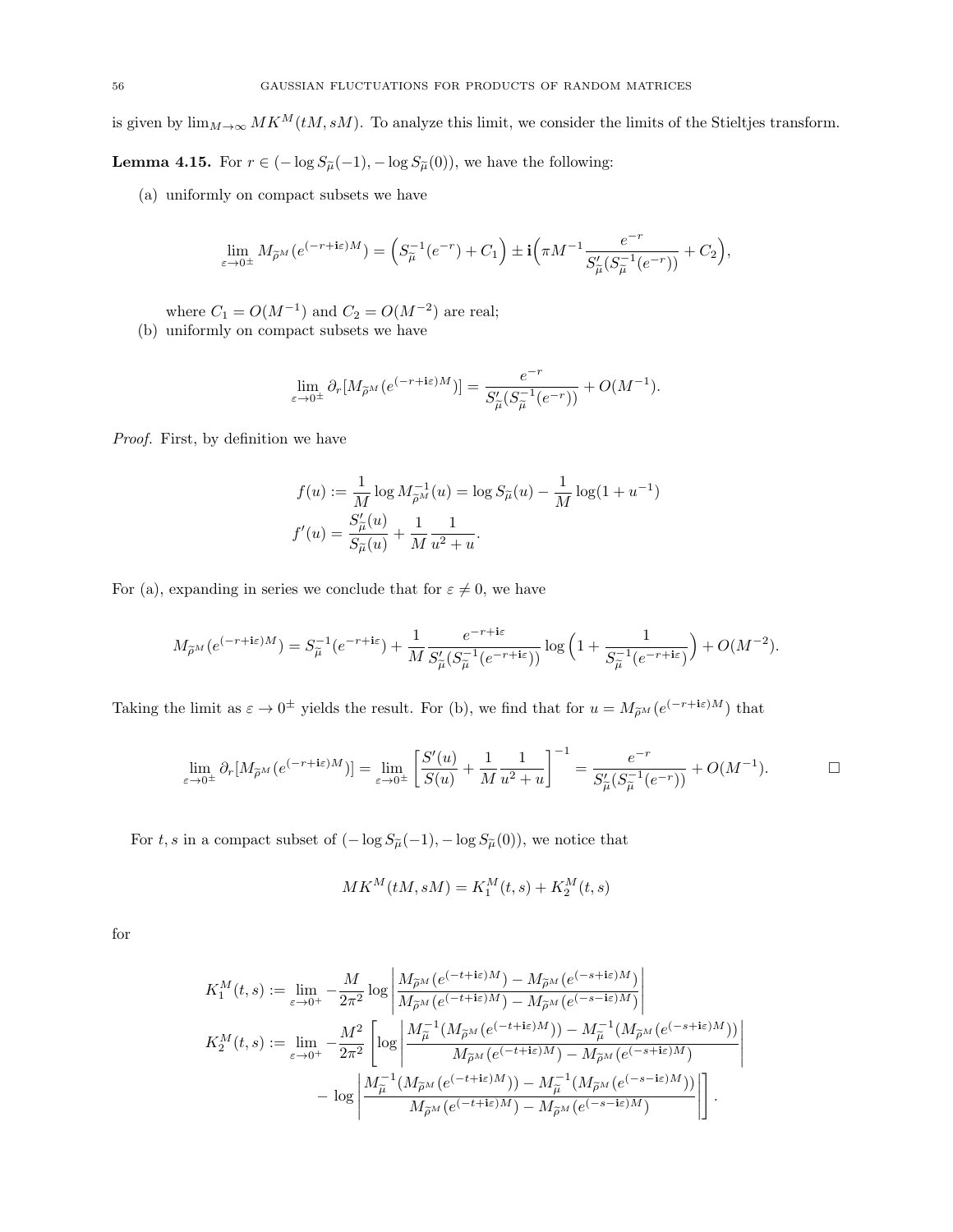If  $|t - s| > M^{-1/2}$ , applying Lemma [4.15](#page-55-0) we see that

$$
\begin{split} M K^M(tM,sM) &= \lim_{\varepsilon\to 0^+} \left( -\frac{M^2}{2\pi^2} \log\left| \frac{M_{\tilde{\mu}}^{-1}(M_{\tilde{\mu}^M}(e^{(-t+\textbf{i}\varepsilon)M})) - M_{\tilde{\mu}}^{-1}(M_{\tilde{\mu}^M}(e^{(-s+\textbf{i}\varepsilon)M})) }{M_{\tilde{\mu}}^{-1}(M_{\tilde{\mu}^M}(e^{(-s-\textbf{i}\varepsilon)M}))} \right| \\ &+ \frac{M^2-M}{2\pi^2} \log\left| \frac{M_{\tilde{\mu}^M}(e^{(-t+\textbf{i}\varepsilon)M}) - M_{\tilde{\mu}^M}(e^{(-s+\textbf{i}\varepsilon)M}) }{M_{\tilde{\mu}^M}(e^{(-t+\textbf{i}\varepsilon)M}) - M_{\tilde{\mu}^M}(e^{(-s-\textbf{i}\varepsilon)M}) } \right| \right) \\ &= -\frac{M^2}{2\pi^2} \log\left| \frac{M_{\tilde{\mu}}^{-1}(S_{\tilde{\mu}}^{-1}(e^{-t})) - M_{\tilde{\mu}}^{-1}(S_{\tilde{\mu}}^{-1}(e^{-s})) + B_1 + \textbf{i}\pi M^{-1}(\frac{q(t)}{M_{\tilde{\mu}}'(M_{\tilde{\mu}}^{-1}(S_{\tilde{\mu}}^{-1}(e^{-t})))} - \frac{q(s)}{M_{\tilde{\mu}}'(M_{\tilde{\mu}}^{-1}(S_{\tilde{\mu}}^{-1}(e^{-s})))} + B_2) \right| \\ &+ \frac{M^2-M}{2\pi^2} \log\left| \frac{S_{\tilde{\mu}}^{-1}(e^{-t}) - S_{\tilde{\mu}}^{-1}(e^{-s}) + C_1 + \textbf{i}\pi M^{-1}(q(t) - q(s) + C_2)}{M_{\tilde{\mu}}'(M_{\tilde{\mu}}^{-1}(S_{\tilde{\mu}}^{-1}(e^{-s})))} + B_3 \right| \\ &+ \frac{M^2-M}{2\pi^2} \log\left| \frac{S_{\tilde{\mu}}^{-1}(e^{-t}) - S_{\tilde{\mu}}^{-1}(e^{-s}) + C_1 + \textbf{i}\pi M^{-1}(q(t) - q(s) + C_2)}{M_{\tilde{\mu}}'(M_{\tilde{\mu}}^{-1}(S_{\tilde{\mu}}^{-1}(e^{-s})))} + B_3 \right| \right|
$$

where the real constants  $B_1, B_2, B_3, C_1, C_2, C_3$  are all of size  $O(M^{-1})$ , and  $K(t, s)$  is the kernel of Theorem [4.14.](#page-53-1) On the other hand, if  $|t - s| \le M^{-1/2}$ , by Lemma [4.15](#page-55-0) we have

$$
\begin{split} K_1^M(t,s) &= \lim_{\varepsilon \to 0^+} \frac{M}{2\pi^2} \log \left| 1 + \frac{M_{\widetilde{\rho}^M}(e^{(-s + \textbf{i}\varepsilon)M}) - M_{\widetilde{\rho}^M}(e^{(s - \textbf{i}\varepsilon)M})}{M_{\widetilde{\rho}^M}(e^{(-t + \textbf{i}\varepsilon)M}) - M_{\widetilde{\rho}^M}(e^{(-s + \textbf{i}\varepsilon)M})} \right| \\ &= \lim_{\varepsilon \to 0^+} \frac{M}{2\pi^2} \log \left| 1 + \frac{M_{\widetilde{\rho}^M}(e^{(-s + \textbf{i}\varepsilon)M}) - M_{\widetilde{\rho}^M}(e^{(s - \textbf{i}\varepsilon)M})}{(t - s)\partial_r[M_{\widetilde{\rho}^M}(e^{(-r + \textbf{i}\varepsilon)M})]} \right| \\ &= \frac{M}{2\pi^2} \log \left| 1 + \frac{2\textbf{i}\pi M^{-1} \frac{e^{-s}}{S'_{\widetilde{\mu}}(S_{\widetilde{\mu}}^{-1}(e^{-s}))} + \textbf{i}D_1}{(t - s)\frac{e^{-s}}{S'_{\widetilde{\mu}}(S_{\widetilde{\mu}}^{-1}(e^{-s}))} + O((t - s)M^{-1} + (t - s)^2)} \right| \\ &= \frac{M}{4\pi^2} \log \left( 1 + \frac{4\pi^2}{(t - s)^2 M^2} + O(M^{-1} + M^{-2}(t - s)^{-1}) \right), \end{split}
$$

where in the second line r lies in the interval between s and t, and in the third line  $D_1 = O(M^{-2})$  is real. Similarly, applying a second order Taylor expansion for  $M_{\tilde{\mu}}^{-1}$ , for

$$
D_1 = \frac{1}{M'_{\widetilde{\mu}}(M_{\widetilde{\mu}}^{-1}(M_{\widetilde{\rho}^M}(e^{(-t+\mathbf{i}\varepsilon)M})))} \qquad \text{and} \qquad D_2 = \frac{M''_{\widetilde{\mu}}(M_{\widetilde{\mu}}^{-1}(M_{\widetilde{\rho}^M}(e^{(-t+\mathbf{i}\varepsilon)M})))}{M'_{\widetilde{\mu}}(M_{\widetilde{\mu}}^{-1}(M_{\widetilde{\rho}^M}(e^{(-t+\mathbf{i}\varepsilon)M})))^3}
$$

and

$$
\Delta_1 = M_{\widetilde{\rho}^M}(e^{(-t+\mathrm{i}\varepsilon)M}) - M_{\widetilde{\rho}^M}(e^{(-s+\mathrm{i}\varepsilon)M}) \qquad \text{and} \qquad \Delta_2 = M_{\widetilde{\rho}^M}(e^{(-t+\mathrm{i}\varepsilon)M}) - M_{\widetilde{\rho}^M}(e^{(-s-\mathrm{i}\varepsilon)M}),
$$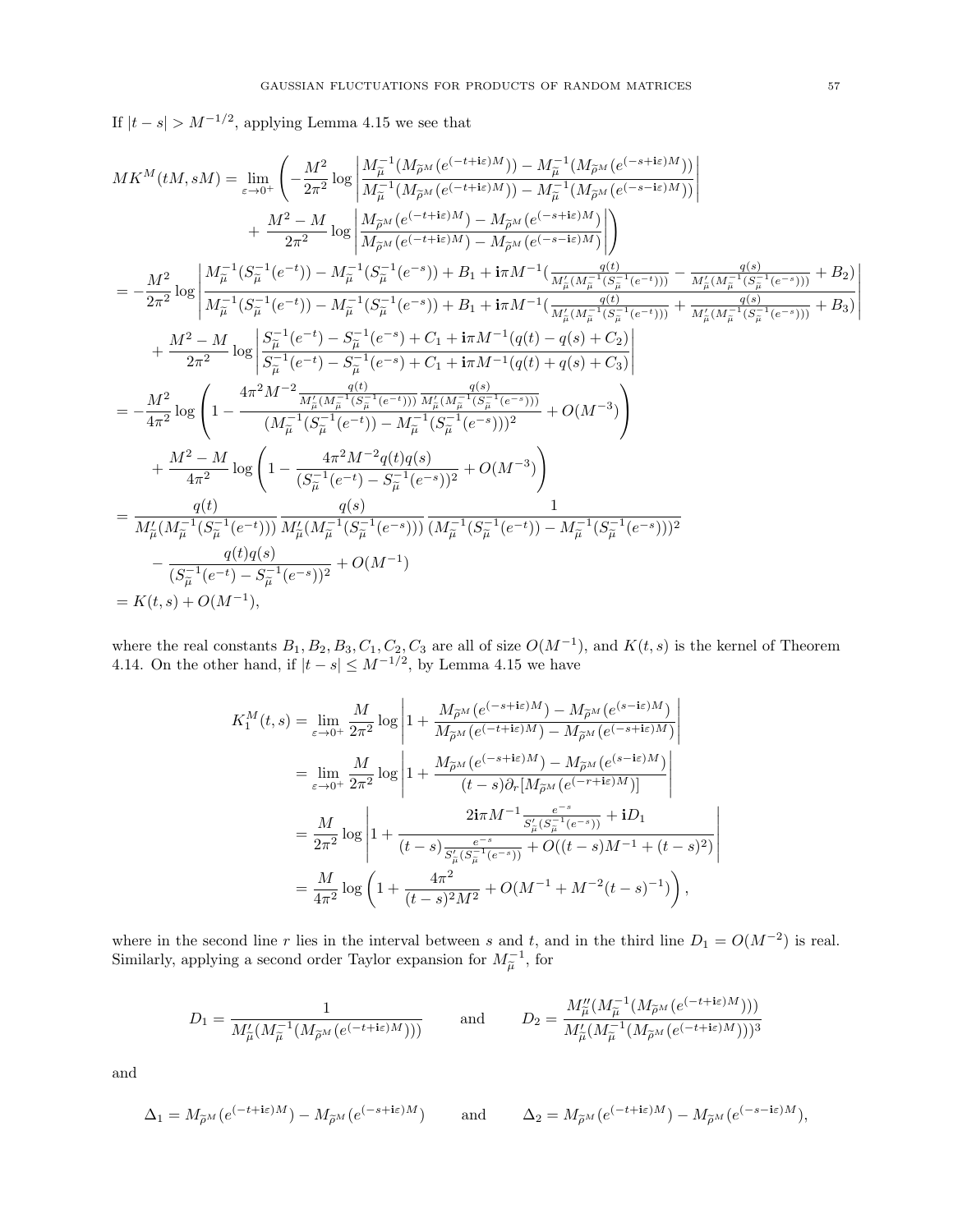we have by application of Lemma [4.15](#page-55-0) that

$$
\begin{split} K_{2}^{M}(t,s) &= -\frac{M^{2}}{2\pi^{2}}\lim_{\varepsilon\rightarrow0^{+}}\log\left|\frac{D_{1}-\frac{1}{2}D_{2}\Delta_{1}+O\left(|\Delta_{1}|^{2}\right)}{D_{1}-\frac{1}{2}D_{2}\Delta_{2}+O\left(|\Delta_{2}|^{2}\right)}\right| \\ &= \frac{M^{2}}{2\pi^{2}}\log\left|1+\frac{-\textrm{i}\pi M^{-1}\frac{e^{t}}{S_{\tilde{\mu}}^{\prime}(S_{\tilde{\mu}}^{-1}(e^{-t}))}\frac{M_{\tilde{\mu}}^{\prime\prime}(M_{\tilde{\mu}}^{-1}(S_{\tilde{\mu}}^{-1}(e^{-t})))}{M_{\tilde{\mu}}^{\prime}(M_{\tilde{\mu}}^{-1}(S_{\tilde{\mu}}^{-1}(e^{-t})))}+{\rm i} O(M^{-2})}{\frac{1}{M_{\tilde{\mu}}^{\prime}(M_{\tilde{\mu}}^{-1}(S_{\tilde{\mu}}^{-1}(e^{-t})))}+O(M^{-1})}{\frac{e^{-2t}}{M_{\tilde{\mu}}^{\prime}(S_{\tilde{\mu}}^{-1}(e^{-t})))}+O(M^{-1})}}\right| \\ &= \frac{M^{2}}{4\pi^{2}}\log\left(1+\pi^{2}M^{-2}\frac{e^{-2t}}{S_{\tilde{\mu}}^{\prime}(S_{\tilde{\mu}}^{-1}(e^{-t}))^{2}}\frac{M_{\tilde{\mu}}^{\prime\prime}(M_{\tilde{\mu}}^{-1}(S_{\tilde{\mu}}^{-1}(e^{-t})))^{2}}{M_{\tilde{\mu}}^{\prime}(M_{\tilde{\mu}}^{-1}(S_{\tilde{\mu}}^{-1}(e^{-t})))^{4}}+O(M^{-3})\right) \\ &= \frac{1}{4}\frac{e^{-2t}}{S_{\tilde{\mu}}^{\prime}(S_{\tilde{\mu}}^{-1}(e^{-t}))^{2}}\frac{M_{\tilde{\mu}}^{\prime\prime}(M_{\tilde{\mu}}^{-1}(S_{\tilde{\mu}}^{-1}(e^{-t})))^{2}}{M_{\tilde{\mu}}^{\prime}(M_{\tilde{\mu}}^{-1}(S_{\tilde{\mu}}^{-1}(e^{-t})))^{4}}+O(M^{-1}). \end{split}
$$

We conclude that for any compactly supported continuous function  $f$ , we have

$$
\lim_{M \to \infty} \int_{-\log S_{\tilde{\mu}}(0)}^{\log S_{\tilde{\mu}}(0)} \int_{-\log S_{\tilde{\mu}}(0)}^{\log S_{\tilde{\mu}}(0)} MK^{M}(tM, sM) f(t, s) dt ds \n= \lim_{M \to \infty} \left[ \int_{-\log S_{\tilde{\mu}}(0)}^{\log S_{\tilde{\mu}}(0)} \int_{-\log S_{\tilde{\mu}}(0)}^{\log S_{\tilde{\mu}}(0)} \mathbf{1}_{|t-s| > M^{-1/2}} K(t, s) f(t, s) dt ds \n+ \int_{-\log S_{\tilde{\mu}}(0)}^{\log S_{\tilde{\mu}}(0)} \int_{-\log S_{\tilde{\mu}}(0)}^{\log S_{\tilde{\mu}}(0)} \mathbf{1}_{|t-s| \le M^{-1/2}} (K_{1}^{M}(t, s) + K_{2}^{M}(t, s)) f(t, s) dt ds \right] \n= \int_{-\log S_{\tilde{\mu}}(0)}^{\log S_{\tilde{\mu}}(0)} \int_{-\log S_{\tilde{\mu}}(0)}^{\log S_{\tilde{\mu}}(0)} \mathbf{1}_{|t-s| > M^{-1/2}} (K(t, s) - \delta(t - s)) f(t, s) dt ds \n+ \lim_{M \to \infty} \int_{-\log S_{\tilde{\mu}}(0)}^{\log S_{\tilde{\mu}}(0)} \int_{-M^{-1/2}}^{M^{-1/2}} \mathbf{1}_{s+x \in [-\log S_{\tilde{\mu}}(0), -\log S_{\tilde{\mu}}(0)]} K_{1}^{M}(s+x, s) f(s+x, s) dx ds.
$$

Using the integral identity

$$
\int_{-\infty}^{\infty} \log \left( 1 + \frac{4\pi^2}{y^2} \right) dy = 4\pi^2,
$$

we notice that

$$
\lim_{M \to \infty} \int_{-M^{-1/2}}^{M^{-1/2}} \mathbf{1}_{s+x \in [-\log S_{\tilde{\mu}}(-1), -\log S_{\tilde{\mu}}(0)]} K_1^M(s+x, s) f(s+x, s) dx
$$
\n
$$
= \frac{M}{4\pi^2} \int_{-M^{-1/2}}^{M^{-1/2}} \mathbf{1}_{s+x \in [-\log S_{\tilde{\mu}}(-1), -\log S_{\tilde{\mu}}(0)]} \log \left(1 + \frac{4\pi^2}{x^2 M^2} + O(M^{-1} + M^{-2}x^{-1})\right) f(s+x, s) dx
$$
\n
$$
= \lim_{M \to \infty} \frac{1}{4\pi^2} \int_{-M^{1/2}}^{M^{1/2}} \mathbf{1}_{s+yM^{-1} \in [-\log S_{\tilde{\mu}}(-1), -\log S_{\tilde{\mu}}(0)]} \log \left(1 + \frac{4\pi^2}{y^2} + O(M^{-1} + M^{-1}y^{-1})\right) f(s+yM^{-1}, s) dy
$$
\n
$$
= f(s, s) + o(1).
$$

Substituting this into the previous expression implies that

$$
\lim_{M \to \infty} \int_{-\log S_{\tilde{\mu}}(-1)}^{-\log S_{\tilde{\mu}}(0)} \int_{-\log S_{\tilde{\mu}}(-1)}^{-\log S_{\tilde{\mu}}(0)} MK^M(tM, sM) f(t, s) dt ds = \int_{-\log S_{\tilde{\mu}}(-1)}^{-\log S_{\tilde{\mu}}(0)} \int_{-\log S_{\tilde{\mu}}(-1)}^{-\log S_{\tilde{\mu}}(0)} K(t, s) f(t, s) dt ds.
$$

This gives a limit transition between log-correlated Gaussian fields with covariance  $K^M(t, s)$  and the Gaussian field with covariance  $K(t, s)$ , which has a white noise component.

<span id="page-57-0"></span>4.5. Lyapunov exponents for Jacobi and Ginibre. We now consider Lyapunov exponents and their fluctuations for Jacobi and Ginibre matrices.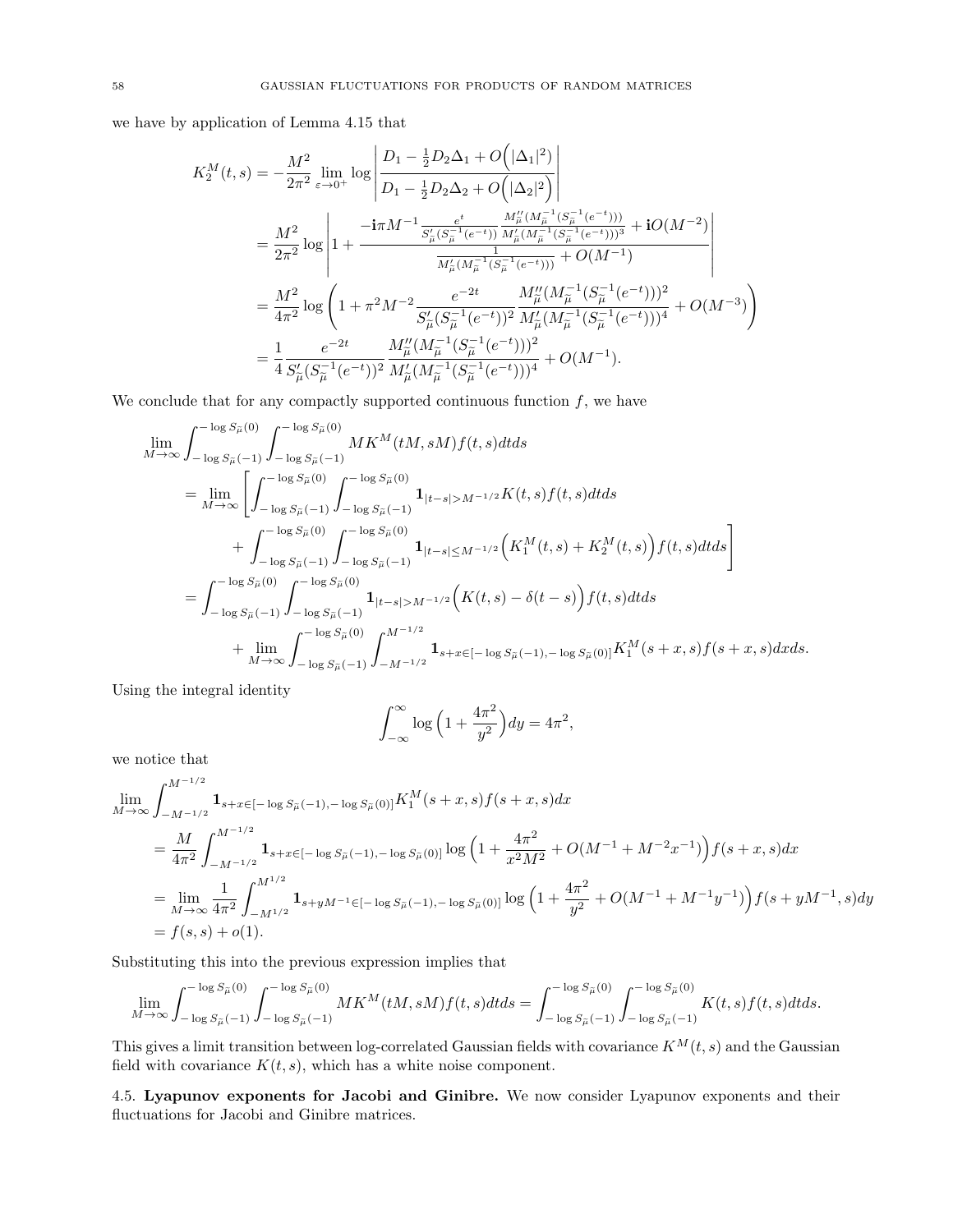<span id="page-58-0"></span>**Theorem 4.16.** If the  $X_N^i$  are drawn from the Jacobi ensemble with parameters  $\alpha$  and R so that  $\alpha/N =$  $\hat{\alpha} + O(N^{-1})$  and  $R/N = \hat{R} + O(N^{-1})$ , then as  $M, N \to \infty$ , the empirical measure  $d\lambda^N$  of the Lyapunov exponents converges in probability in the sense of moments to the measure

$$
d\lambda^\infty(z)=\frac{e^z(\hat\alpha+\hat R-1)}{(1-e^z)^2}{\bf 1}_{[\log \frac{\hat\alpha}{\hat\alpha+\hat R},\log \frac{\hat\alpha+1}{\hat\alpha+\hat R+1}]}dz.
$$

For the height function

$$
\mathcal{H}_N(t) := \#\{\lambda_i^N \le t\},\
$$

the rescaled recentered height function  $M^{1/2}(\mathcal{H}_N(t) - \mathbb{E}[\mathcal{H}_N(t)])$  converges in the sense of moments to the Gaussian white noise on  $[\log \frac{\hat{\alpha}}{\hat{\alpha} + \hat{R}}, \log \frac{\hat{\alpha} + 1}{\hat{\alpha} + \hat{R} + 1}].$ 

*Proof.* By Theorem [2.14,](#page-22-1) Lemma [2.7,](#page-11-3) and Theorem [4.6,](#page-43-2)  $d\lambda^N$  converges in probability to the measure with moments

$$
\lim_{N \to \infty} \frac{1}{N} \mathbb{E}[p_k(\lambda^N)] = \oint \log(u/(u-1)) \left[ \log \frac{\hat{\alpha} + u}{\hat{\alpha} + \hat{R} + u} \right]^k \frac{du}{2\pi \mathbf{i}}
$$

$$
= \int_0^1 \left[ \log \frac{\hat{\alpha} + u}{\hat{\alpha} + \hat{R} + u} \right]^k du
$$

$$
= \int_{\log \frac{\hat{\alpha} + 1}{\hat{\alpha} + \hat{R}}} \frac{e^z(\hat{\alpha} + \hat{R} - 1)}{(1 - e^z)^2} dz,
$$

so the law of large numbers follows because  $d\lambda^{\infty}$  is compactly supported.

For the central limit theorem, we see as in the proof of Theorem [4.14](#page-53-1) that

$$
H_k := M^{1/2} \int_{\log \frac{\hat{\alpha}}{\hat{\alpha} + \hat{R}} \atop \hat{\alpha} + \hat{R}}^{\log \frac{\hat{\alpha} + 1}{\hat{\alpha} + \hat{R}}} (\mathcal{H}_N(t) - \mathbb{E}[\mathcal{H}_N(t)]) t^k dt
$$

are asymptotically Gaussian with covariance

$$
\lim_{N \to \infty} \text{Cov}(H_k, H_l) = \oint \log(u/(u-1)) \left[ \log \frac{\hat{\alpha} + u}{\hat{\alpha} + \hat{R} + u} \right]^{k+l} \frac{\hat{R}}{(\hat{\alpha} + u)(\hat{\alpha} + \hat{R} + u)} \frac{du}{2\pi \mathbf{i}} \n= \int_0^1 \left[ \log \frac{\hat{\alpha} + u}{\hat{\alpha} + \hat{R} + u} \right]^{k+l} \frac{\hat{R}}{(\hat{\alpha} + u)(\hat{\alpha} + \hat{R} + u)} du \n= \int_{\log \frac{\hat{\alpha}}{\hat{\alpha} + \hat{R}} t}^{\log \frac{\hat{\alpha} + 1}{\hat{\alpha} + \hat{R} + u}} t^{k+l} dt
$$

by Theorem [2.15,](#page-23-0) Lemma [2.7,](#page-11-3) and Theorem [4.6.](#page-43-2)

<span id="page-58-1"></span>**Theorem 4.17.** If  $X_N^i = (G_N^i)^* G_N^i$  with  $G_N^i$  from the Ginibre ensemble with parameter L so that  $L/N =$  $\gamma + O(N^{-1})$  for  $\gamma > 1$ , then as  $M, N \to \infty$ , the empirical measure  $d\lambda^N$  of the Lyapunov exponents converges in probability in the sense of moments to the measure

$$
d\lambda^{\infty}(z) = e^z \mathbf{1}_{[\log(\gamma - 1), \log \gamma]} dz.
$$

For the height function  $\mathcal{H}_N(t) := \# \{ \lambda_i^N \leq t \}$ , the rescaled recentered height function  $M^{1/2}(\mathcal{H}_N(t))$  $\mathbb{E}[\mathcal{H}_N(t)]$  converges in the sense of moments to the Gaussian white noise on  $\log(\gamma - 1)$ ,  $\log \gamma$ .

*Proof.* By Theorem [2.14,](#page-22-1) Lemma [2.7,](#page-11-3) and Theorem [4.7,](#page-44-1)  $d\lambda^N$  converges in probability to the measure with moments

$$
\lim_{N \to \infty} \frac{1}{N} \mathbb{E}[p_k(\lambda^N)] = \oint \log(u/(u-1)) [\log(u+\gamma-1)]^k \frac{du}{2\pi \mathbf{i}}
$$

$$
= \int_0^1 [\log(u+\gamma-1)]^k du
$$

$$
= \int_{\log(\gamma-1)}^{\log \gamma} z^k e^z dz,
$$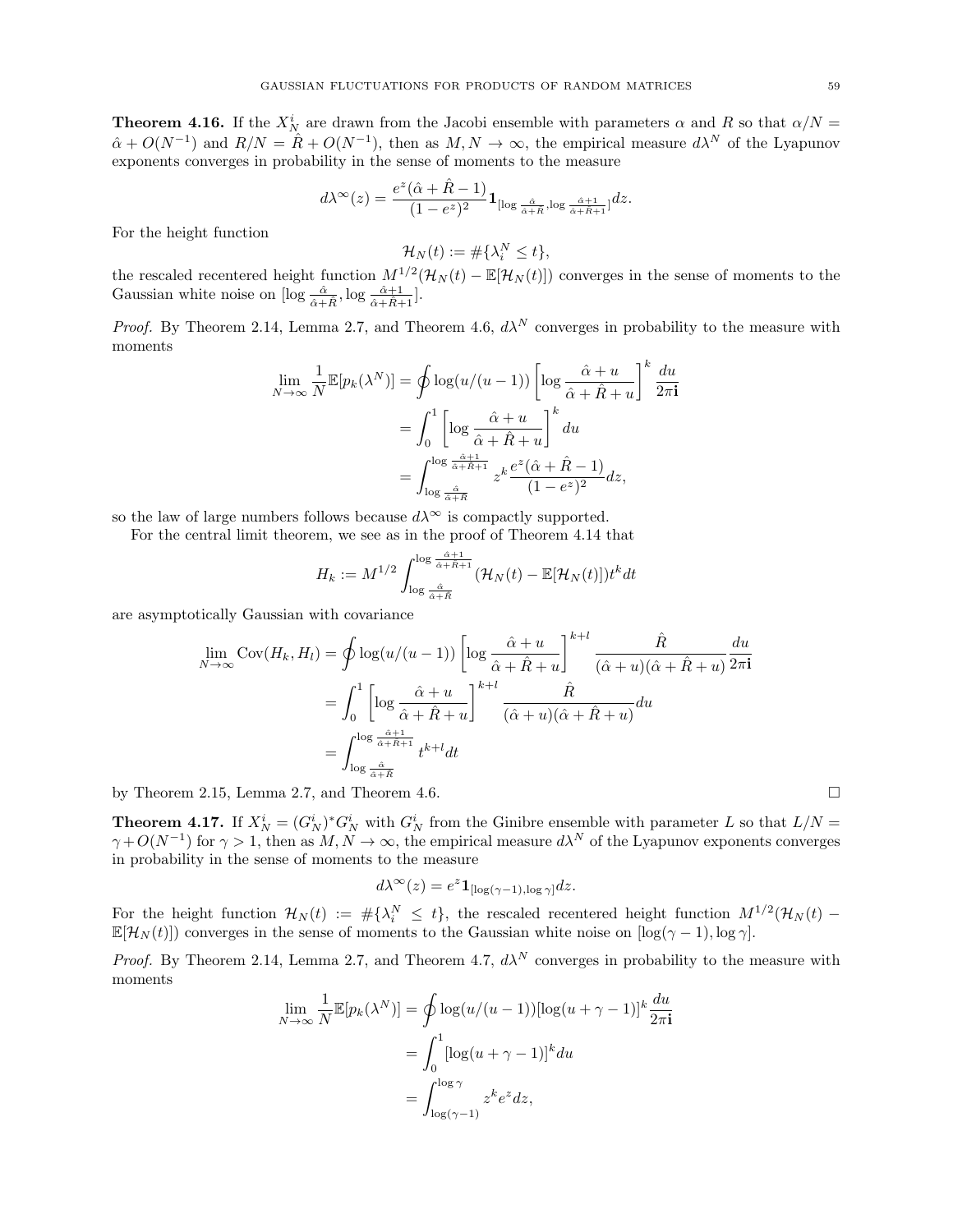which implies the desired because  $d\lambda^{\infty}$  is compactly supported.

For the central limit theorem, as in the proof of Theorem [4.14,](#page-53-1) we see that

$$
H_k := M^{1/2} \int_{\log(\gamma - 1)}^{\log \gamma} \left( \mathcal{H}_N(t) - \mathbb{E}[\mathcal{H}_N(t)] \right) t^k dt
$$

are asymptotically Gaussian with covariance

$$
\lim_{N \to \infty} \text{Cov}(H_k, H_l) = \oint \log(u/(u-1)) [\log(u+\gamma-1)]^{k+l} \frac{1}{u+\gamma-1} \frac{du}{2\pi \mathbf{i}}
$$

$$
= \int_0^1 [\log(u+\gamma-1)]^{k+l} \frac{1}{u+\gamma-1} du
$$

$$
= \int_{\log(\gamma-1)}^{\log \gamma} t^{k+l} dt
$$

by Theorem [2.15,](#page-23-0) Lemma [2.7,](#page-11-3) and Theorem [4.7.](#page-44-1)  $\Box$ 

**Remark.** While Theorem [4.17](#page-58-1) does not apply to the case  $\gamma = 1$ , we extrapolate the results to this case to compare to the literature. We see that the law of large numbers in Theorem [4.17](#page-58-1) agrees with the triangular law on the exponentials of the Lyapunov exponents shown in [\[IN92\]](#page-67-2). For the central limit theorem, in [\[ABK14\]](#page-66-20) and [\[For15\]](#page-67-22), it was shown for the M-fold product of  $N \times N$  Ginibre matrices with finite N and large  $M$ , it was shown that the  $i<sup>th</sup>$  Lyapunov exponent satisfies

$$
\lambda_i^N = \left(\Psi(N - i + 1) - \log N\right) + M^{-1/2}X_i + O(M^{-1}),
$$

where  $X_i \sim \mathcal{N}(0, \Psi'(N - i + 1))$  and  $\Psi(x) = \frac{\Gamma'(x)}{\Gamma(x)}$  $\frac{\Gamma(x)}{\Gamma(x)}$  is the digamma function. We will take the formal limit as  $M, N \to \infty$ . For compactly supported smooth functions  $f_1, f_2$  on  $(-\infty, 0]$ , we apply the expansion

$$
f_j(\lambda_i^N) = f_j(\Psi(N - i + 1) - \log N) + M^{-1/2} X_i f'_j(\Psi(N - i + 1) - \log N) + O(M^{-1})
$$

to find that

$$
M \text{Cov}\Big(\sum_{i=1}^{N} f_1(\lambda_i^N), \sum_{j=1}^{N} f_2(\lambda_j^N)\Big)
$$
  
= 
$$
\sum_{i,j=1}^{N} f'_1(\Psi(N-i+1) - \log N) f'_2(\Psi(N-j+1) - \log N) \text{Cov}(X_i, X_j) + O(M^{-1/2})
$$
  
= 
$$
\sum_{i=1}^{N} f'_1(\Psi(N-i+1) - \log N) f'_2(\Psi(N-i+1) - \log N) \Psi'(N-i+1) + O(M^{-1/2}).
$$

Recalling the expansion  $\Psi(x) = \log(x) - \frac{1}{2x} + O(x^{-2})$ , as  $N \to \infty$  we have the expansions

$$
\Psi(N - tN + 1) - \log N = \log(1 - t) + O(N^{-1})
$$

$$
\Psi'(N - tN + 1) = N^{-1} \frac{1}{1 - t} + O(N^{-1}).
$$

This yields

$$
M \text{Cov}\Big(\sum_{i=1}^{N} f_1(\lambda_i^N), \sum_{j=1}^{N} f_2(\lambda_j^N)\Big) = \int_0^1 f_1'(\log(1-t)) f_2'(\log(1-t)) \frac{1}{1-t} dt + O(N^{-1} + M^{-1})
$$
  
= 
$$
\int_{-\infty}^0 f_1'(x) f_2'(x) dx + O(N^{-1} + M^{-1}),
$$

which suggests formally that the height function at  $\gamma = 1$  converges to white noise on  $(-\infty, 0]$ . This heuristic computation coincides with the extrapolation of Theorem [4.17](#page-58-1) to  $\gamma = 1$ .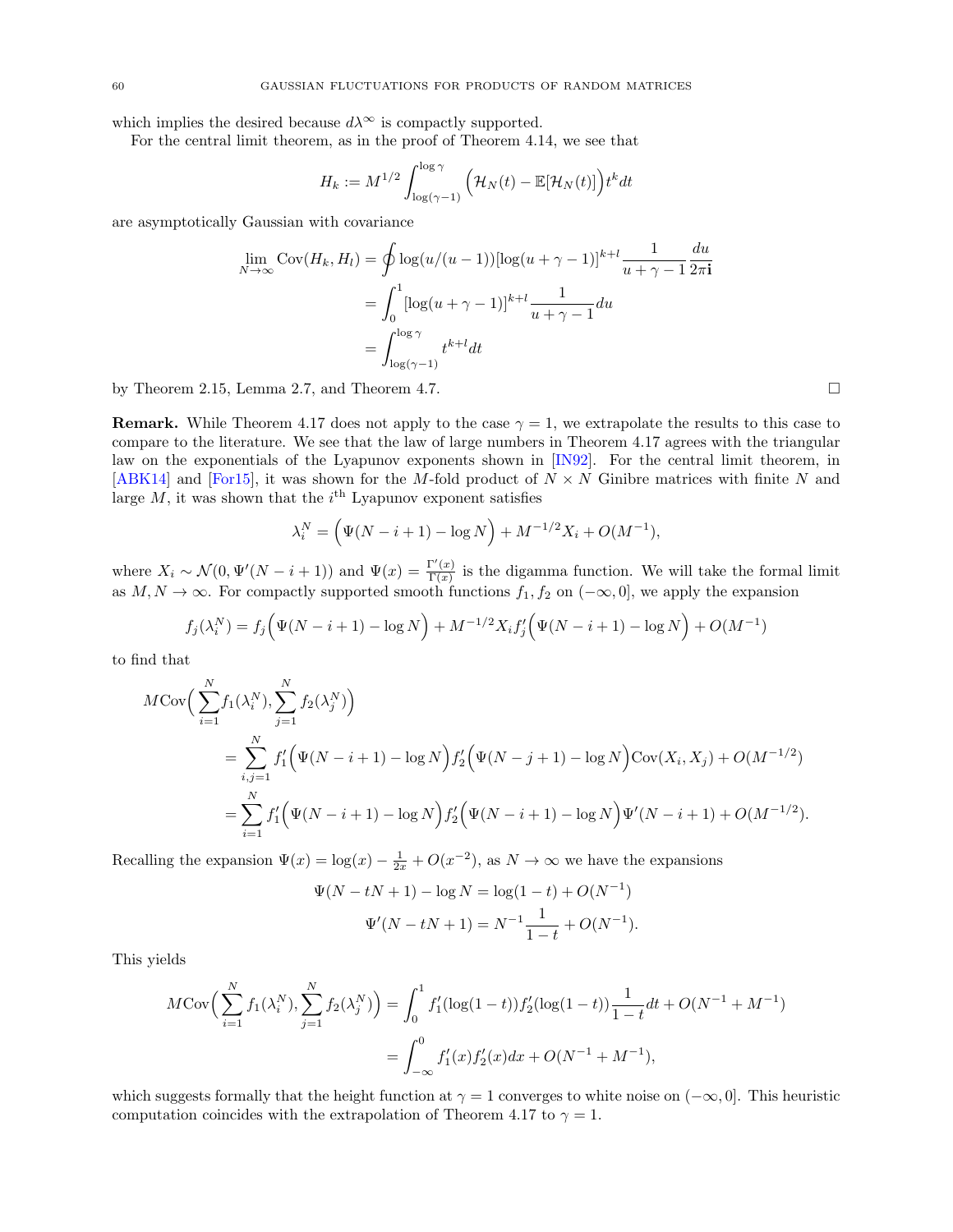#### 5. A 2-D Gaussian field from products of random matrices

<span id="page-60-1"></span><span id="page-60-0"></span>5.1. Statement of the result. Suppose that  $Y_N^1, \ldots, Y_N^M$  are  $N \times N$  random matrices which are right unitarily invariant, and let  $X_N^i := (Y_N^i)^*(Y_N^i)$ . In the setting where  $M \to \infty$  and  $N \to \infty$ , we study the joint distribution of the Lyapunov exponents of

$$
X_{N,\alpha} := (Y_N^1 \cdots Y_N^{ \lfloor \alpha M \rfloor})^* (Y_N^1 \cdots Y_N^{ \lfloor \alpha M \rfloor}) \qquad \text{for } \alpha \in (0,1).
$$

Define the Lyapunov exponents and empirical measure for  $X_{N,\alpha}$  by

$$
\lambda_i^{N,\alpha}:=\frac{1}{M}\log\mu_i^\alpha\qquad\text{ and }\qquad d\lambda^{N,\alpha}:=\frac{1}{N}\sum_{i=1}^N\delta_{\lambda_i^{N,\alpha}},
$$

where  $\mu_1^{\alpha} \geq \cdots \geq \mu_N^{\alpha}$  are the eigenvalues of  $X_{N,\alpha}$ . Define the height function by

$$
\mathcal{H}_N(t,\alpha) := \#\{\lambda_i^{N,\alpha} \le t\}.
$$

In Theorem [5.1,](#page-60-3) whose proof is given in Section [5.3,](#page-62-0) we show that  $\mathcal{H}_N(t, \alpha)$  has a limit shape with fluctuations forming a two-dimensional Gaussian field.

<span id="page-60-3"></span>**Theorem 5.1.** If each  $X_N^i$  has deterministic spectrum satisfying Assumption [3.3](#page-25-1) for a compactly supported non-atomic measure  $d\rho$ , then as  $M, N \to \infty$ , the log-spectral measure  $d\lambda^{N,\alpha}$  converges in probability in the sense of moments to

$$
d\lambda^{\infty,\alpha} := \frac{-\alpha^{-1}e^{-\alpha^{-1}z}}{S'_{\widetilde{\rho}}(S_{\widetilde{\rho}}^{-1}(e^{-\alpha^{-1}z}))}\mathbf{1}_{[-\alpha\log S_{\widetilde{\rho}}(-1),-\alpha\log S_{\widetilde{\rho}}(0)]}dz.
$$

The rescaled centered height function  $M^{1/2}(\mathcal{H}_N(t,\alpha)-\mathbb{E}[\mathcal{H}_N(t,\alpha)])$  converges in the sense of moments to the Gaussian random field on

$$
D := \{ (t, \alpha) \mid t \in [-\alpha \log S_{\widetilde{\rho}}(-1), -\alpha \log S_{\widetilde{\rho}}(0)] \}
$$

with covariance

$$
K(t, \alpha; s, \beta) = \alpha^{-1} H \Big( S_{\tilde{\rho}}^{-1} (e^{-\alpha^{-1}t}) + 1, S_{\tilde{\rho}}^{-1} (e^{-\beta^{-1}s}) + 1 \Big) \frac{e^{-\alpha^{-1}t} e^{-\beta^{-1}s}}{S_{\tilde{\rho}}'(S_{\tilde{\rho}}^{-1} (e^{-\alpha^{-1}t})) S_{\tilde{\rho}}'(S_{\tilde{\rho}}^{-1} (e^{-\beta^{-1}s}))}
$$
  
+  $\alpha^{-1} \delta(\alpha^{-1}t - \beta^{-1}s)$   

$$
H(u, w) = \frac{1}{M_{\tilde{\rho}}'(M_{\tilde{\rho}}^{-1} (u - 1)) M_{\tilde{\rho}}'(M_{\tilde{\rho}}^{-1} (w - 1)) (M_{\tilde{\rho}}^{-1} (u - 1) - M_{\tilde{\rho}}^{-1} (w - 1))^2} - \frac{1}{(u - w)^2}.
$$

for  $0 < \beta \leq \alpha < 1$ .

**Remark.** We recall that the distribution  $\delta(\alpha^{-1}t - \beta^{-1}s)$  is defined so that for any continuous function  $f(t, s)$  on  $\mathbb{R}^2$  we have

$$
\int_{-\infty}^{\infty} \int_{-\infty}^{\infty} f(t,s)\delta(\alpha^{-1}t - \beta^{-1}s)dtds = \alpha\beta \int_{-\infty}^{\infty} f(\alpha r, \beta r)dr.
$$

**Remark.** Making the change of variables  $\tilde{t} = \alpha^{-1}t$  and  $\tilde{s} = \beta^{-1}s$ , we find that the  $\alpha^{-1}\delta(\alpha^{-1}t - \beta^{-1}s)$ piece of  $K(t, \alpha; s, \beta)$  becomes  $\beta \delta(\tilde{t} - \tilde{s})$ , meaning that the slice of the Gaussian field in Theorem [5.1](#page-60-3) along  $D_t := \{(t\alpha, \alpha) \in D\}$  is a standard Brownian motion indexed by  $\alpha$ .

<span id="page-60-2"></span>5.2. Multilevel LLN and CLT via multivariate Bessel generating functions. Our proof of Theorem [5.1](#page-60-3) is based on a generalization of Theorems [2.14](#page-22-1) and [2.15](#page-23-0) to measures whose multivariate Bessel generating functions are related. Let  $\chi_N$  be N-tuples such that

$$
\frac{1}{N}\sum_{i=1}^N \delta_{\chi_{N,i}/N} \to d\chi
$$

for some compactly supported measure  $d\chi$ . Suppose that we have  $\chi_N$ -smooth measures  $d\tilde{\lambda}_N^1,\ldots,d\tilde{\lambda}_N^M$ , with corresponding multivariate Bessel generating functions  $\psi_{\chi,N}^1(s),\ldots,\psi_{\chi,N}^M(s)$  with respect to  $\chi_N$ . Let  $d\lambda_N^i$ be the pushfoward of  $d\tilde{\lambda}_N^i$  under the map  $\lambda \mapsto \frac{1}{M}\lambda$ . We assume the following condition on these measures.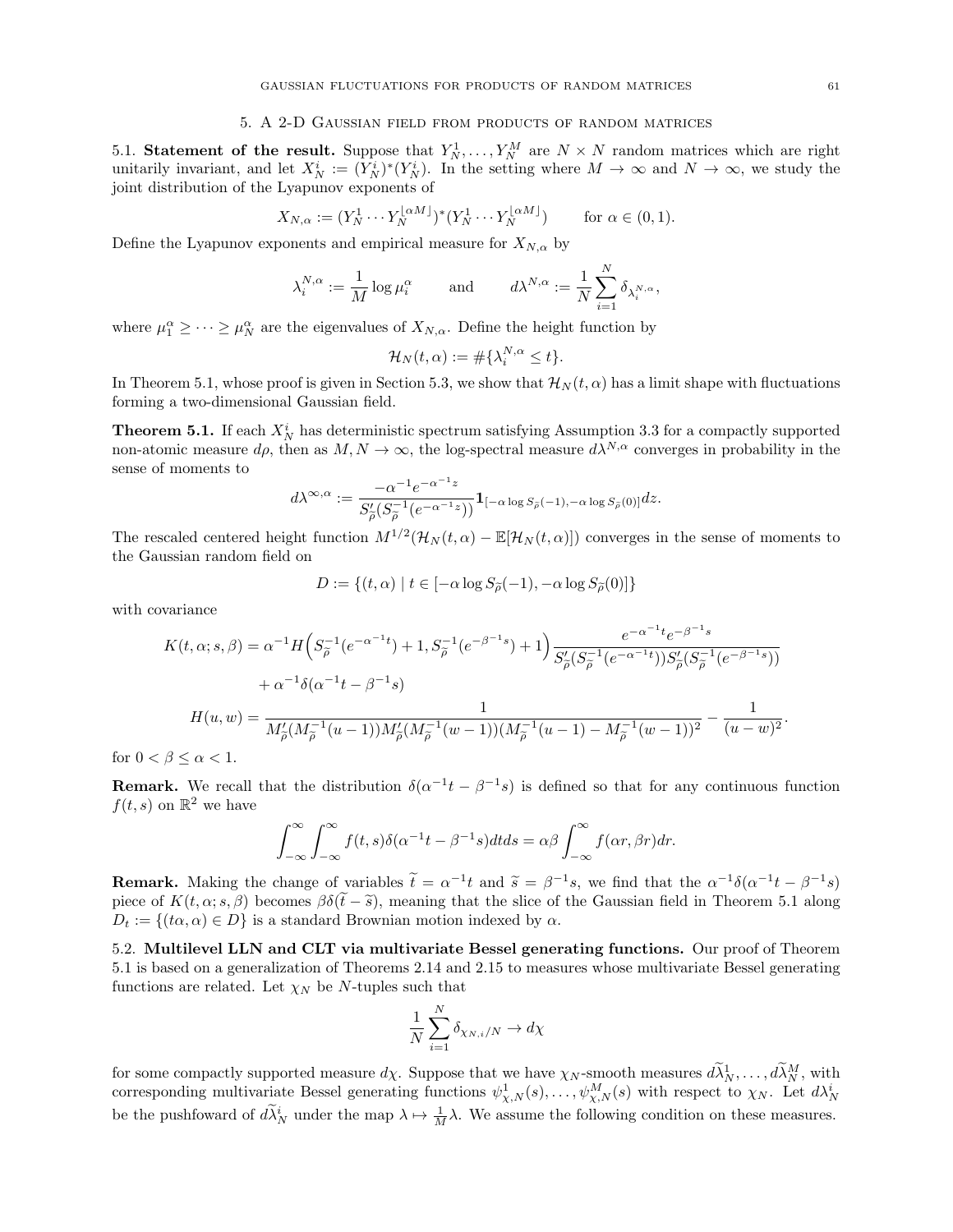<span id="page-61-0"></span>**Assumption 5.2.** There exists a  $\chi_N$ -smooth measure  $d\sigma_N$  with corresponding multivariate Bessel generating function  $\phi_{\chi,N}(s)$  so that

$$
\psi_{\chi,N}^i(s) = \phi_{\chi,N}(s)^i \text{ for } i = 1,\ldots,M.
$$

Under this assumption, we have the following two-dimensional LLN and CLT.

<span id="page-61-1"></span>**Theorem 5.3.** If Assumption [5.2](#page-61-0) holds with  $d\sigma_N$  being LLN-appropriate for  $\chi_N$ , then for any  $0 < \alpha < 1$ , if  $x^{\alpha}$  is distributed according to  $d\lambda_N^{\lfloor \alpha M \rfloor}$ , in probability we have

$$
\lim_{N \to \infty} \frac{1}{N} p_k(x^{\alpha}) = \lim_{N \to \infty} \frac{1}{N} \mathbb{E}[p_k(x^{\lfloor \alpha M \rfloor})] = \mathfrak{p}_k^{\alpha} := \alpha^k \oint \Xi(u) \Psi(u)^k \frac{du}{2\pi \mathbf{i}},
$$

where the u-contour encloses  $V_\chi$  and lies within U. In addition, the random measures  $\frac{1}{N} \sum_{i=1}^N \delta_{x_i^\alpha}$  converge in probability to a deterministic compactly supported measure  $d\mu^{\alpha}$  with  $\int x^{k} d\mu^{\alpha}(x) = \mathfrak{p}_{k}^{\alpha}$ .

*Proof.* This follows from Theorem [2.14](#page-22-1) after correcting for a difference in scaling.  $\square$ 

<span id="page-61-2"></span>**Theorem 5.4.** If Assumption [5.2](#page-61-0) holds with  $d\sigma_N$  being CLT-appropriate for  $\chi_N$ , then if  $\{x^\alpha \in \mathbb{R}^N \mid x_1^\alpha \geq 0\}$  $\cdots \geq x_N^{\alpha}$  is distributed according to  $d\lambda_N^{\lfloor \alpha M \rfloor}$ , the collection of random variables

$$
\{M^{1/2}(p_k(x^{\alpha}) - \mathbb{E}[p_k(x^{\alpha})])\}_{k \in \mathbb{N}, \alpha \in (0,1)}
$$

converges in probability to a Gaussian variable with covariance

$$
\lim_{N \to \infty} \text{Cov}\Big(M^{1/2}p_k(x^{\alpha}), M^{1/2}p_l(x^{\beta})\Big) = kl \alpha^{k-1} \beta^l \oint \oint \Xi(u) \Xi(w) \Psi(u)^{k-1} \Psi(w)^{l-1} \Lambda(u, w) \frac{du}{2\pi \mathbf{i}} \frac{dw}{2\pi \mathbf{i}} + kl \alpha^{k-1} \beta^l \oint \Xi(u) \Psi(u)^{k+l-2} \Psi'(u) \frac{du}{2\pi \mathbf{i}}
$$

for  $1 > \alpha \ge \beta > 0$ , where the u and w-contours enclose  $V_\chi$  and lie within U, and the u-contour is contained inside the w-contour.

Proof. The proof is parallel to that of Theorem [2.15.](#page-23-0) We therefore describe the necessary modifications. Fix  $1 > \alpha_l > \cdots > \alpha_1 > 0, r_t \geq 1$ , and  $\{k_s^t\}_{1 \leq t \leq l, 1 \leq s \leq r_t}$ . Let  $\beta_i := \alpha_i - \alpha_{i-1}$ , where we use the convention  $\alpha_0 \equiv 0$ . Notice that

$$
\mathbb{E}\left[\prod_{t=1}^l\prod_{s=1}^{r_t} p_{k_s^t}\left(x^{\alpha_t}\right)\right]
$$

is given by the evaluation at  $s = \chi_N$  of the quantity

$$
\frac{\phi_{\chi,N}(s)^{M-\lfloor \alpha_l M \rfloor} D_{k_1^l} \cdots D_{k_{r_l}^l} \phi_{\chi,N}(s)^{\lfloor \alpha_l M \rfloor - \lfloor \alpha_{l-1} M \rfloor} \cdots D_{k_1^1} \cdots D_{k_{r_1}^1} \phi_{\chi,N}(s)^{\lfloor \alpha_1 M \rfloor}}{\phi_{\chi,N}(s)^M}
$$
\n
$$
= \frac{D_{k_1^l} \cdots D_{k_{r_l}^l}}{\phi_{\chi,N}(s)^{\lfloor \alpha_l M \rfloor}} \phi_{\chi,N}(s)^{\lfloor \alpha_l M \rfloor} \frac{D_{k_1^{l-1}} \cdots D_{k_{r_{l-1}}^{l-1}}}{\phi_{\chi,N}(s)^{\lfloor \alpha_l M \rfloor}} \phi_{\chi,N}(s)^{\lfloor \alpha_{l-1} M \rfloor} \cdots \frac{D_{k_1^1} \cdots D_{k_{r_1}^1}}{\phi_{\chi,N}(s)^{\lfloor \alpha_l M \rfloor}} \phi_{\chi,N}(s)^{\lfloor \alpha_1 M \rfloor}.
$$

As in Section [2.4,](#page-12-0) we may expand this quantity into the sum of terms associated with forests on the vertex set  $\{(t, s)\}\.$  The coefficients of this linear combination are independent of N and are monomials in M and  $\beta_i$  whose exponent in M is at most  $-W_L$ , where  $W_L$  is the LLN weight of the term. Using [\(2.19\)](#page-23-1) as in the proof of Theorem [2.15,](#page-23-0) the exponent of M in each term with non-zero coefficient to an  $n<sup>th</sup>$  mixed cumulant is at most  $1 - n$ . For  $n \geq 3$ , this shows that any  $n^{\text{th}}$  cumulant is the sum of finitely many terms, which of which are of order at most  $O(N^{1-n}M^{1-n/2}) = o(1)$ , as needed.

It remains to compute the covariance; it is given by modifying [\(2.20\)](#page-23-2) in the proof of Theorem [2.15](#page-23-0) to

$$
Cov\left(M^{1/2}p_k(x^{\alpha}), M^{1/2}p_l(x^{\beta})\right) = M^{-k-l+1} \oint \oint \left(\Xi(u) + M\alpha\Psi(u)\right)^k
$$

$$
\left(\Xi(w) + M\beta\Psi(w)\right)^l \left(\frac{1}{(u-w)^2} + M\beta\Lambda(w, u)\right) \frac{dw}{2\pi i} \frac{du}{2\pi i} + O(N^{-1}),
$$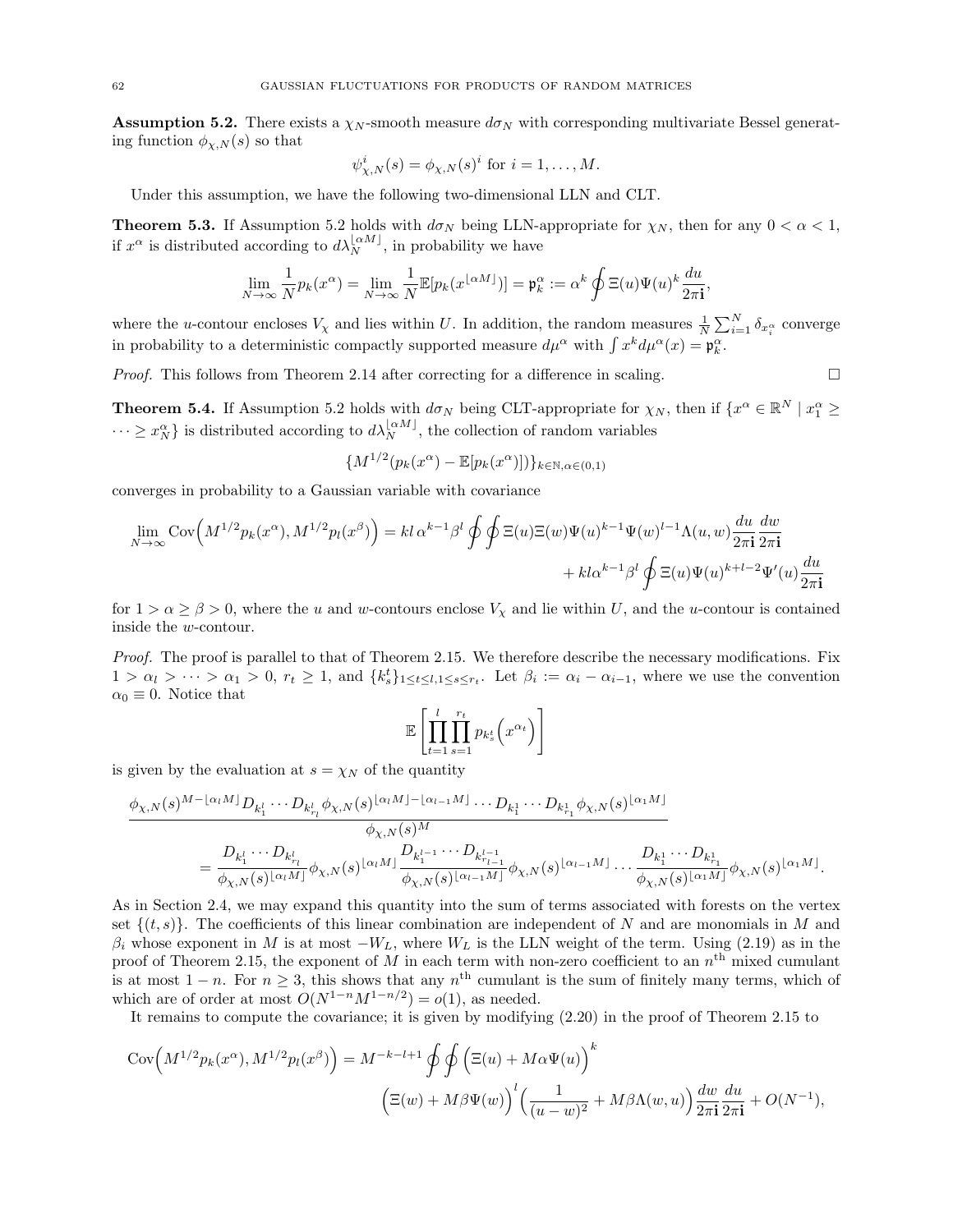where the u and w-contours enclose  $V_\chi$  and lie within U, the u-contour is contained inside the w-contour, and we add a prefactor to  $\Psi(u)$ ,  $\Psi(w)$ , and  $\Lambda(w, u)$  to reflect which differential operator in

$$
\frac{D_k}{\phi_{\chi,N}(s)^{\lfloor \alpha M \rfloor}} \phi_{\chi,N}(s)^{\lfloor \alpha M \rfloor} \frac{D_l}{\phi_{\chi,N}(s)^{\lfloor \beta M \rfloor}} \phi_{\chi,N}(s)^{\lfloor \beta M \rfloor}
$$

each term originates from. Extracting the leading order term in  $M$  as in the proof of Theorem [2.15](#page-23-0) yields the desired.  $\Box$ 

<span id="page-62-0"></span>5.3. Proof of Theorem [5.1.](#page-60-3) First, for the law of large numbers, we see by Theorem [4.5,](#page-42-0) Lemma [2.7,](#page-11-3) and Theorem [5.3](#page-61-1) that for  $0 < \alpha < 1$ , the rescaled log-spectral measure of  $X_{N,\alpha}$  converges in probability in the sense of moments to the measure with moments

$$
\lim_{N \to \infty} \frac{1}{N} \mathbb{E}[p_k(\lambda_N^{\lfloor \alpha M \rfloor})] = \alpha^k \oint \log(u/(u-1)) [-\log S_{\tilde{\rho}}(u-1)]^k \frac{du}{2\pi \mathbf{i}}
$$

$$
= \int_0^1 [-\alpha \log S_{\tilde{\rho}}(u-1)]^k du
$$

$$
= \int_{-\alpha \log S_{\tilde{\rho}}(-1)}^{-\alpha \log S_{\tilde{\rho}}(0)} z^k \frac{-\alpha^{-1} e^{-\alpha^{-1} z}}{S_{\tilde{\rho}}'(S_{\tilde{\rho}}^{-1}(e^{-\alpha^{-1} z}))} dz,
$$

where the final change of variables is legal because  $d\rho$  is not a single atom, hence  $S_{\rho}(z)$  is decreasing on [−1, 0] by [\[HL00,](#page-67-33) Theorem 4.4]. Because this measure is compactly supported, convergence of moments implies convergence of random measures, and we see that

$$
\lim_{N \to \infty} d\lambda^{N,\alpha} = \frac{-\alpha^{-1} e^{-\alpha^{-1} z}}{S'_{\widetilde{\rho}}(S_{\widetilde{\rho}}^{-1} (e^{-\alpha^{-1} z}))} \mathbf{1}_{[-\alpha \log S_{\widetilde{\rho}}(-1), -\alpha \log S_{\widetilde{\rho}}(0)]} dz.
$$

For the central limit theorem, we see that

$$
\int_{-\alpha \log S_{\tilde{\rho}}(0)}^{-\alpha \log S_{\tilde{\rho}}(0)} \mathcal{H}_N(t, \alpha) t^k dt = \frac{N[-\alpha \log S_{\tilde{\rho}}(0)]^{k+1}}{k+1} - \int_{-\alpha \log S_{\tilde{\rho}}(0)}^{-\alpha \log S_{\tilde{\rho}}(0)} \mathcal{H}'_N(t, \alpha) \frac{t^{k+1}}{k+1} dt \n= \frac{N[-\alpha \log S_{\tilde{\rho}}(0)]^{k+1}}{k+1} - \frac{p_{k+1}(\lambda_N^{\lfloor \alpha M \rfloor})}{k+1}.
$$

By Theorem [4.5,](#page-42-0) Lemma [2.7,](#page-11-3) and Theorem [5.4,](#page-61-2) this implies that the quantities

$$
H_{k,\alpha}:=M^{1/2}\Big(p_k(\lambda_N^{\lfloor \alpha M\rfloor})-\mathbb{E}[p_k(\lambda_N^{\lfloor \alpha M\rfloor})]\Big)
$$

are jointly Gaussian with covariance

$$
\lim_{N \to \infty} \text{Cov}(H_{k,\alpha}, H_{l,\beta})
$$
\n
$$
= \alpha^{k} \beta^{l+1} \oint \oint \log(u/(u-1)) \log(w/(w-1)) [-\log S_{\tilde{\rho}}(u-1)]^{k} [-\log S_{\tilde{\rho}}(w-1)]^{l} F^{(1,1)}(u, w) \frac{du}{2\pi i} \frac{dw}{2\pi i}
$$
\n
$$
+ \alpha^{k} \beta^{l+1} \oint \log(u/(u-1)) [-\log S_{\tilde{\rho}}(u-1)]^{k+l} \left[ -\frac{S_{\tilde{\rho}}'(u-1)}{S_{\tilde{\rho}}(u-1)} \right] \frac{du}{2\pi i}
$$
\n
$$
= \beta \int_{0}^{1} \int_{0}^{1} [-\alpha \log S_{\tilde{\rho}}(u-1)]^{k} [-\beta \log S_{\tilde{\rho}}(w-1)]^{l} F^{(1,1)}(u, w) du dw
$$
\n
$$
- \beta \int_{0}^{1} [-\alpha \log S_{\tilde{\rho}}(u-1)]^{k} [-\beta \log S_{\tilde{\rho}}(u-1)]^{l} \frac{S_{\tilde{\rho}}'(u-1)}{S_{\tilde{\rho}}(u-1)} du
$$
\n
$$
= \int_{-\alpha \log S_{\tilde{\rho}}(-1)}^{-\alpha \log S_{\tilde{\rho}}(0)} \int_{-\beta \log S_{\tilde{\rho}}(-1)}^{-\beta \log S_{\tilde{\rho}}(-1)} t^{k} s^{l} K(t, \alpha; s, \beta) dt ds
$$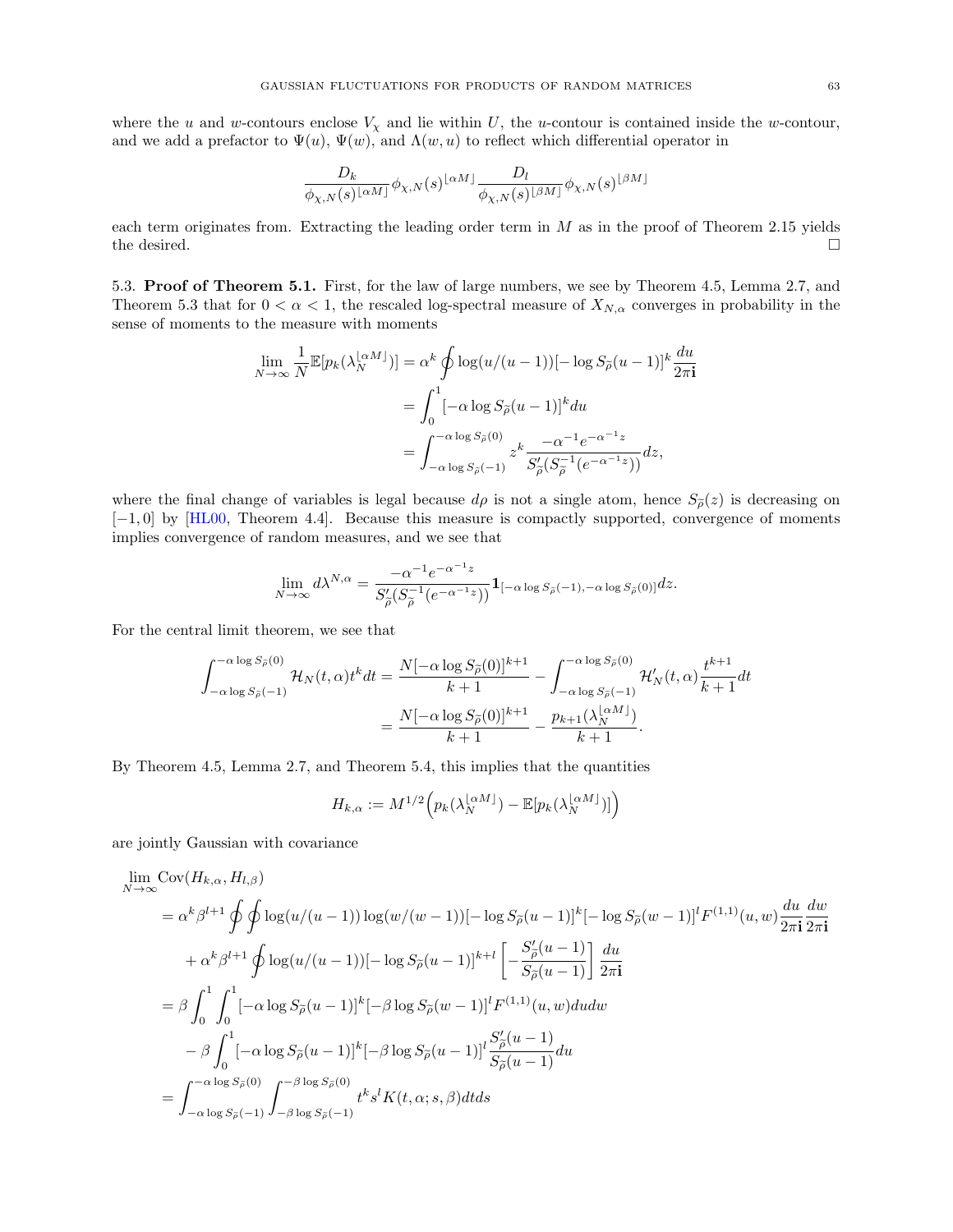for  $0 < \beta \leq \alpha < 1$  and

$$
K(t, \alpha; s, \beta) = \alpha^{-1} H\left(S_{\tilde{\rho}}^{-1}(e^{-\alpha^{-1}t}) + 1, S_{\tilde{\rho}}^{-1}(e^{-\beta^{-1}s}) + 1\right) \frac{e^{-\alpha^{-1}t}e^{-\beta^{-1}s}}{S_{\tilde{\rho}}'(S_{\tilde{\rho}}^{-1}(e^{-\alpha^{-1}t}))S_{\tilde{\rho}}'(S_{\tilde{\rho}}^{-1}(e^{-\beta^{-1}s}))} + \alpha^{-1}\delta(\alpha^{-1}t - \beta^{-1}s)
$$
  

$$
H(u, w) = \frac{1}{M_{\tilde{\rho}}'(M_{\tilde{\rho}}^{-1}(u-1))M_{\tilde{\rho}}'(M_{\tilde{\rho}}^{-1}(w-1))(M_{\tilde{\rho}}^{-1}(u-1) - M_{\tilde{\rho}}^{-1}(w-1))^2} - \frac{1}{(u-w)^2}.
$$

## Appendix A. Fluctuations of sums of random matrices

<span id="page-63-0"></span>In this appendix, we compute the distribution of fluctuations of sums of unitarily invariant random matrices. Let  $A_N^i = U_i A U_i^*$  with  $U_i$  a  $N \times N$  i.i.d. Haar unitary matrix and A diagonal with real spectrum  $\mu^N$ , and define

$$
X_{N,M} := A_N^1 + \cdots + A_N^M.
$$

**Proposition A.1.** As  $M \to \infty$ , we have the convergence in distribution

$$
\frac{1}{\sqrt{M}}\Big(X_{N,M}-\mathbb{E}[X_{N,M}]\Big)\ \stackrel{d}{\Longrightarrow}\ Y^N
$$

where  $Y^N$  is a centered Hermitian Gaussian random matrix with covariance

$$
Cov(Y_{ij}^N, Y_{i'j'}^N) := \mathbb{E}[Y_{ij}^N Y_{i'j'}^N] = \begin{cases} \frac{\Delta}{N+1} & i = j = i' = j' \\ -\frac{\Delta}{(N-1)(N+1)} & i = j, i' = j', i \neq i' \\ \frac{N}{(N-1)(N+1)}\Delta & i \neq j, i = j', j = i' \\ 0 & \text{otherwise} \end{cases}
$$

where  $\Delta = \frac{1}{N} \sum_{i=1}^{N} (\mu_i^N)^2 - \left(\frac{1}{N} \sum_{i=1}^{N} \mu_i^N\right)^2$ .

*Proof.* By the ordinary central limit theorem, it suffices to check that the matrix elements of  $M = UAU^*$ with  $U$  Haar unitary have the desired covariance. We have that

$$
M_{ij} = \sum_{k=1}^{N} u_{ik} \mu_k^N \overline{u}_{jk},
$$

which implies that

$$
Cov(M_{ij}, M_{i'j'}) = \sum_{k,k'=1}^{N} Cov(u_{ik}\overline{u}_{jk}, u_{i'k'}\overline{u}_{j'k'})\mu_k^N \mu_{k'}^N
$$

$$
Cov(M_{ij}, \overline{M}_{i'j'}) = \sum_{k,k'=1}^{N} Cov(u_{ik}\overline{u}_{jk}, u_{j'k'}\overline{u}_{i'k'})\mu_k^N \mu_{k'}^N.
$$

By [\[CM08,](#page-66-31) Lemma 14], we have that

$$
\mathbb{E}[u_{ik}\overline{u}_{jk}] = \delta_{ij}\frac{1}{N}
$$
  

$$
\mathbb{E}[u_{ik}u_{i'k'}\overline{u}_{jk}\overline{u}_{j'k'}] = \frac{1}{(N-1)(N+1)}[\delta_{ij}\delta_{i'j'} + \delta_{ij'}\delta_{i'j}\delta_{kk'}] - \frac{1}{(N-1)N(N+1)}[\delta_{ij}\delta_{i'j'}\delta_{kk'} + \delta_{ij'}\delta_{i'j}].
$$

Computing using these formulas yields the desired form of the covariance.  $\Box$ 

**Remark.** The matrix  $Y^N$  has the law of

$$
\sqrt{\frac{N}{(N-1)(N+1)}}\Delta \cdot \left(X_N - \frac{1}{N}\operatorname{Tr}(X_N) \cdot \operatorname{Id}_N\right),\,
$$

where  $X_N$  is distributed as  $\text{GUE}_N$ .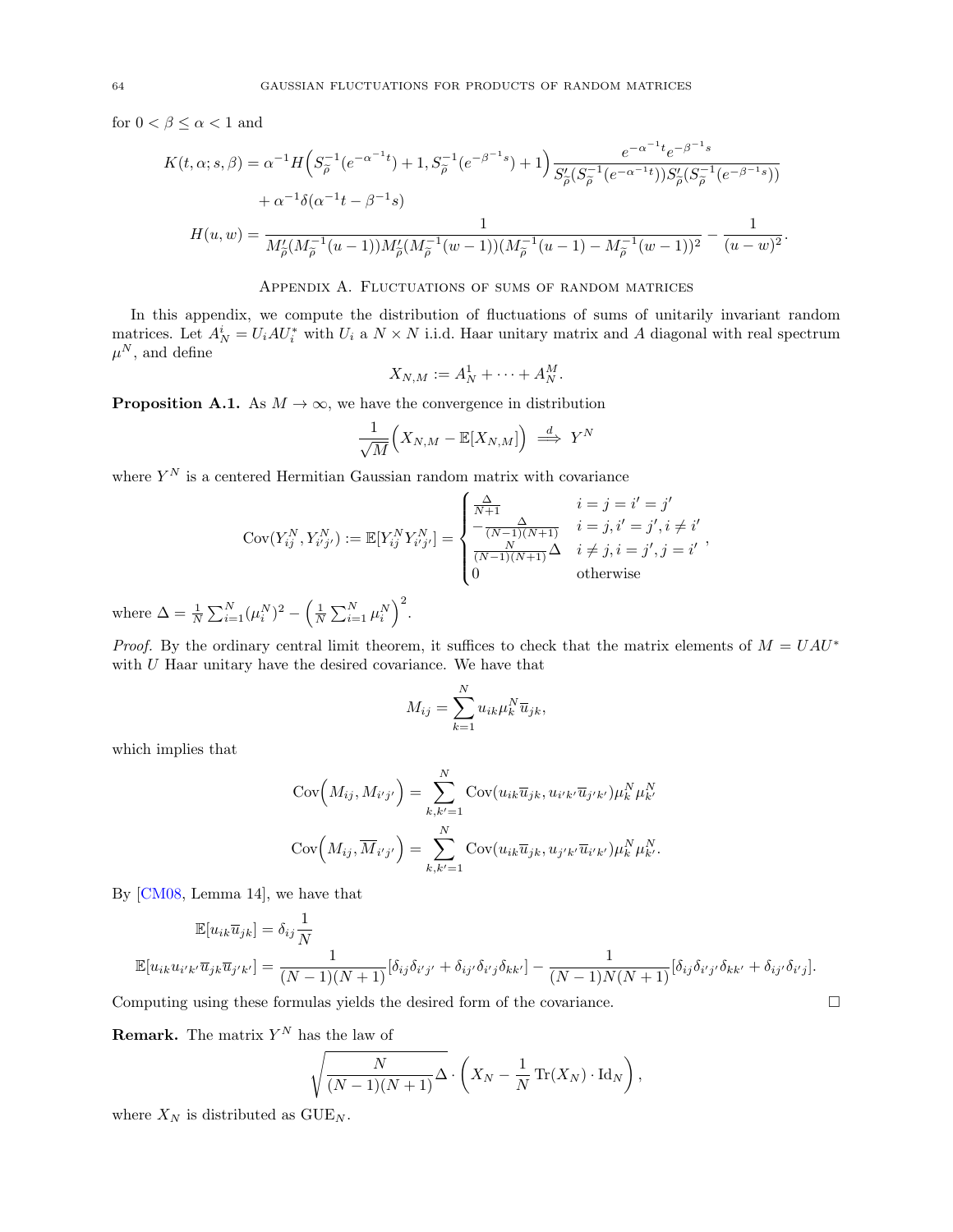<span id="page-64-0"></span>Appendix B. Multivariate Bessel generating functions and the Cholesky decomposition

Let Y be a  $N \times N$  random matrix which is invariant under right multiplication by  $U_N$ , and let  $X = Y^*Y$  be the resulting Hermitian positive-definite random matrix. If  $Y = UR$  with U unitary and R upper triangular is the QR decomposition of Y, then  $X = R^*R$  is the Cholesky decomposition of X. The following result gives a geometric interpretation of the diagonal entries of R.

<span id="page-64-3"></span>**Lemma B.1.** If  $B_k \subset \mathbb{C}^N$  is a random complex k-dimensional unit ball and  $B_{k-1} \subset B_k$  is a random  $(k-1)$ -dimensional unit ball, then

$$
R_{kk} \stackrel{d}{=} \frac{\text{vol}(Y(B_k))}{\text{vol}(Y(B_{k-1}))} \cdot \frac{\text{vol}(B_{k-1})}{\text{vol}(B_k)}.
$$

*Proof.* Choose a nested sequence of random complex unit balls  $B_1 \subset \cdots \subset B_k \subset \mathbb{C}^N$  of increasing dimension. Notice that

$$
\left(\frac{\text{vol}(Y(B_1))}{\text{vol}(B_1)},\ldots,\frac{\text{vol}(Y(B_k))}{\text{vol}(B_k)}\right) \stackrel{d}{=} \left(|Yu_1|,\ldots,|Yu_1 \wedge \cdots \wedge Yu_k|\right),
$$

where  $u_1, \ldots, u_k$  are the first k columns of a Haar unitary matrix. Because Y is right unitarily invariant, we notice that  $(Yu_1,\ldots,Yu_k)\stackrel{d}{=} (y_1,\ldots,y_k)$ , where  $y_1,\ldots,y_k$  are the first k columns of Y. By the interpretation of QR-decomposition as Gram-Schmidt orthogonalization, we obtain that

$$
([Yu_1],\ldots,[Yu_1\wedge\cdots\wedge Yu_k])\stackrel{d}{=} (R_{11},\ldots,R_{11}\cdots R_{kk}),
$$

which implies the desired.  $\square$ 

From Lemma [B.1,](#page-64-3) we may see that the law of the diagonal entries of the Cholesky decomposition is multiplicative over products of random matrices.

<span id="page-64-2"></span>**Proposition B.2.** Let  $Y^1 = U^1 R^1$  and  $Y^2 = U^2 R^2$  be the QR decompositions of independent right unitarily-invariant matrices, and let  $Y^3 = Y^1Y^2 = U^3R^3$  be the QR decomposition of their product. We have the equality in law

$$
R_{kk}^3 \stackrel{d}{=} R_{kk}^1 \cdot R_{kk}^2.
$$

*Proof.* Let  $B_k$  be a random k-dimensional complex ball and  $B_{k-1} \subset B_k$  a random  $(k-1)$ -dimensional ball. Because  $Y^1$  is right invariant, we have that

$$
R_{kk}^3 \stackrel{d}{=} \frac{\text{vol}(Y^1 Y^2 (B_k))}{\text{vol}(Y^1 Y^2 (B_{k-1}))} \cdot \frac{\text{vol}(B_{k-1})}{\text{vol}(B_k)} = \left[ \frac{\text{vol}(Y^2 (B_k))}{\text{vol}(Y^2 (B_{k-1}))} \cdot \frac{\text{vol}(B_{k-1})}{\text{vol}(B_k)} \right] \cdot \left[ \frac{\text{vol}(Y^1 (B_k'))}{\text{vol}(Y^1 (B_{k-1}'))} \cdot \frac{\text{vol}(B_{k-1})}{\text{vol}(B_k)} \right],
$$

where  $B'_k$  and  $B'_{k-1}$  are independent copies of  $B_k$  and  $B_{k-1}$ . Applying Lemma [B.1](#page-64-3) completes the proof. □

We now give an interpretation of the multivariate Bessel generating function  $\phi_X(s)$  in terms of this Cholesky decomposition which is similar to [\[KK16b,](#page-67-14) Lemma 5.3]. Together with Proposition [B.2,](#page-64-2) this gives an independent geometric proof of Lemma [4.2.](#page-41-1)

<span id="page-64-1"></span>**Proposition B.3.** If X is a Hermitian positive-definite unitarily-invariant random matrix with smooth log-spectral measure  $d\mu$ , then

$$
\phi_X(s) = \mathbb{E}\left[\prod_{k=1}^N R_{kk}^{2(s_k - \rho_k)}\right],
$$

where  $X = R^*R$  is the Cholesky decomposition of X.

Proof. By the HCIZ integral of [\[HC57a,](#page-67-34) [HC57b,](#page-67-35) [IZ80\]](#page-67-36), we have

$$
\frac{\mathcal{B}(s,x)}{\mathcal{B}(\rho,x)} = \frac{\Delta(\rho) \det(e^{s_ix_j})}{\Delta(s)\Delta(e^x)} = \frac{\Delta(x)}{\Delta(e^x)} \int e^{\text{Tr}[SU\text{diag}(x)U^*]} d\text{Haar}_U,
$$

where S is the diagonal matrix with diagonal entries  $(s_1, \ldots, s_N)$ . Denote now by  $\mathcal{O}_x$  the (coadjoint) orbit of the conjugation action of  $U_N$  on  $diag(x_1, \ldots, x_N)$  and by  $d\omega_x$  the pushforward of  $d\text{Haar}_U$  to  $\mathcal{O}_x$  under the map  $U \mapsto U \text{diag}(x)U^*$ . Define the Gelfand-Tsetlin polytope  $\text{GT}_x$  by

$$
GT_x := \{y_i^k, 1 \le i \le k, 1 \le k \le N \mid y^1 \prec \cdots \prec y^N = x\},\
$$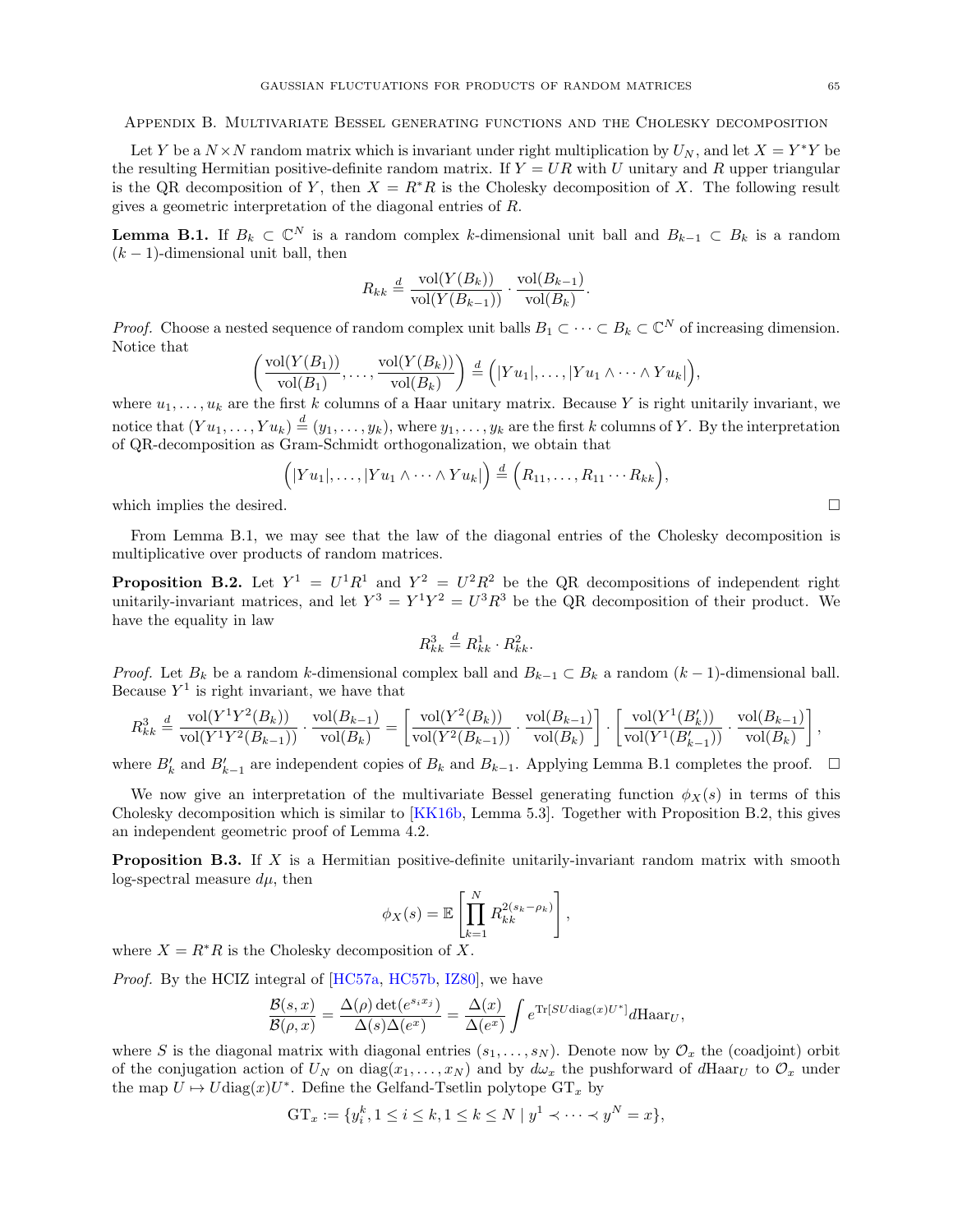where  $y^k \prec y^{k+1}$  means that  $y_{i+1}^{k+1} \leq y_i^k \leq y_i^{k+1}$  and define the map  $GT : \mathcal{O}_x \to GT_x$  by  $\mathrm{GT}(Y) := (\mathrm{eig}(Y_k))_{1 \leq k \leq N-1},$ 

where  $Y_k$  denotes the principal  $k \times k$  submatrix of Y. By [\[Bar01,](#page-66-32) Lemma 1.12 and Proposition 4.7] and [\[GN50\]](#page-67-37), we have that

$$
GT_*(d\omega_x) = \mathbf{1}_{y^1 \prec \dots \prec y^N = x} \frac{(N-1)! \cdots 1!}{\Delta(x)} \prod_{k=1}^{N-1} \prod_{i=1}^k dy_i^k
$$

.

Applying this twice and applying the change of variables  $z_i^k = e^{y_i^k}$  implies that

$$
\frac{\mathcal{B}(s,x)}{\mathcal{B}(\rho,x)} = \frac{(N-1)!\cdots 1!}{\Delta(e^x)} \int_{y^1 \prec \cdots \prec y^N = x} e^{\sum_{k=1}^N (s_k - s_{k+1}) \sum_{i=1}^k y_i^k} \prod_{k=1}^N \prod_{i=1}^k dy_i^k
$$
  
= 
$$
\frac{(N-1)!\cdots 1!}{\Delta(e^x)} e^{\sum_{i=1}^N x_i} \int_{z^1 \prec \cdots \prec z^N = e^x} \prod_{k=1}^N \left(\prod_{i=1}^k z_i^k\right)^{s_k - s_{k+1} - 1} \prod_{k=1}^N \prod_{i=1}^k dz_i^k
$$
  
= 
$$
e^{\sum_{i=1}^N x_i} \int \prod_{k=1}^N \det((Ue^x U^*)_k)^{s_k - s_{k+1} - 1} d\text{Haar}_U,
$$

where we adopt the convention that  $s_{N+1} \equiv 0$ . Now, for  $Ue^xU^* = R^*R \in \mathcal{O}_{e^x}$ , we see that  $\det((Ue^xU^*)_k) =$  $\det(R_k)^2 = \prod_{i=1}^k R_{ii}^2$ , so rearranging the previous equation we conclude that

$$
\frac{\mathcal{B}(s,x)}{\mathcal{B}(\rho,x)} = \int \prod_{k=1}^{N} R_{kk}^{2(s_k - \rho_k)} d\text{Haar}_U.
$$

Therefore, if  $d\mu_N$  is the log-spectral measure of X, we see that

$$
\phi_X(s) = \int \frac{\mathcal{B}(s,x)}{\mathcal{B}(\rho,x)} d\mu(x) = \int \int \prod_{k=1}^N R_{kk}^{2(s_k - \rho_k)} d\text{Haar}_U d\mu(x) = \mathbb{E} \left[ \prod_{k=1}^N R_{kk}^{2(s_k - \rho_k)} \right],
$$

where  $R^*R = X$  is the Cholesky decomposition of X.

We now combine Proposition [B.3](#page-64-1) with Theorem [4.5](#page-42-0) to obtain a geometric interpretation of the Stransform. Let  $d\lambda$  be a compactly supported measure on  $(0, \infty)$ , and for a fixed compact set  $I \supset \text{supp } d\lambda$ , let  $\lambda^N \in \{x \in I^N \mid x_1 \geq \cdots \geq x_N > 0\}$  be a sequence such that we have the weak convergence of measures

$$
\frac{1}{N}\sum_{i=1}^N \delta_{\lambda^N} \to d\lambda.
$$

<span id="page-65-0"></span>**Corollary B.4.** Let  $X_N$  be the  $N \times N$  unitarily invariant Hermitian random matrix with spectrum  $\lambda^N$ . For  $t \in [0, 1]$ , the log-S-transform of the measure  $d\lambda$  is given by

$$
-\log S_{d\lambda}(t-1) = \lim_{N \to \infty} \mathbb{E} \left[ 2 \log R_{\lfloor tN \rfloor, \lfloor tN \rfloor} \right],
$$

where  $X_N = R^*R$  is the Cholesky decomposition of  $X_N$ .

Proof. First, by Proposition [B.3,](#page-64-1) we find that

$$
\partial_{s_k} \log \phi_{X_N}(\rho) = \partial_{s_k} \phi_{X_N}(\rho) = \int \partial_{s_k} \left[ \prod_{k=1}^N R_{kk}^{2(s_k - \rho_k)} \right] \Big|_{s=\rho} d\text{Haar}_U = \int 2 \log R_{kk} d\text{Haar}_U,
$$

where  $X_N = R^*R$  is the Cholesky decomposition. Applying Theorem [4.5,](#page-42-0) we have uniformly in  $k \in \mathbb{Z}$  $\{1, \ldots, N\}$  that

$$
\lim_{N \to \infty} \left| \int 2 \log R_{kk} d\text{Haar}_U + \log S_{d\lambda}(k/N - 1) \right| = 0,
$$

from which the conclusion follows by continuity of the S-transform on  $[-1, 0]$ .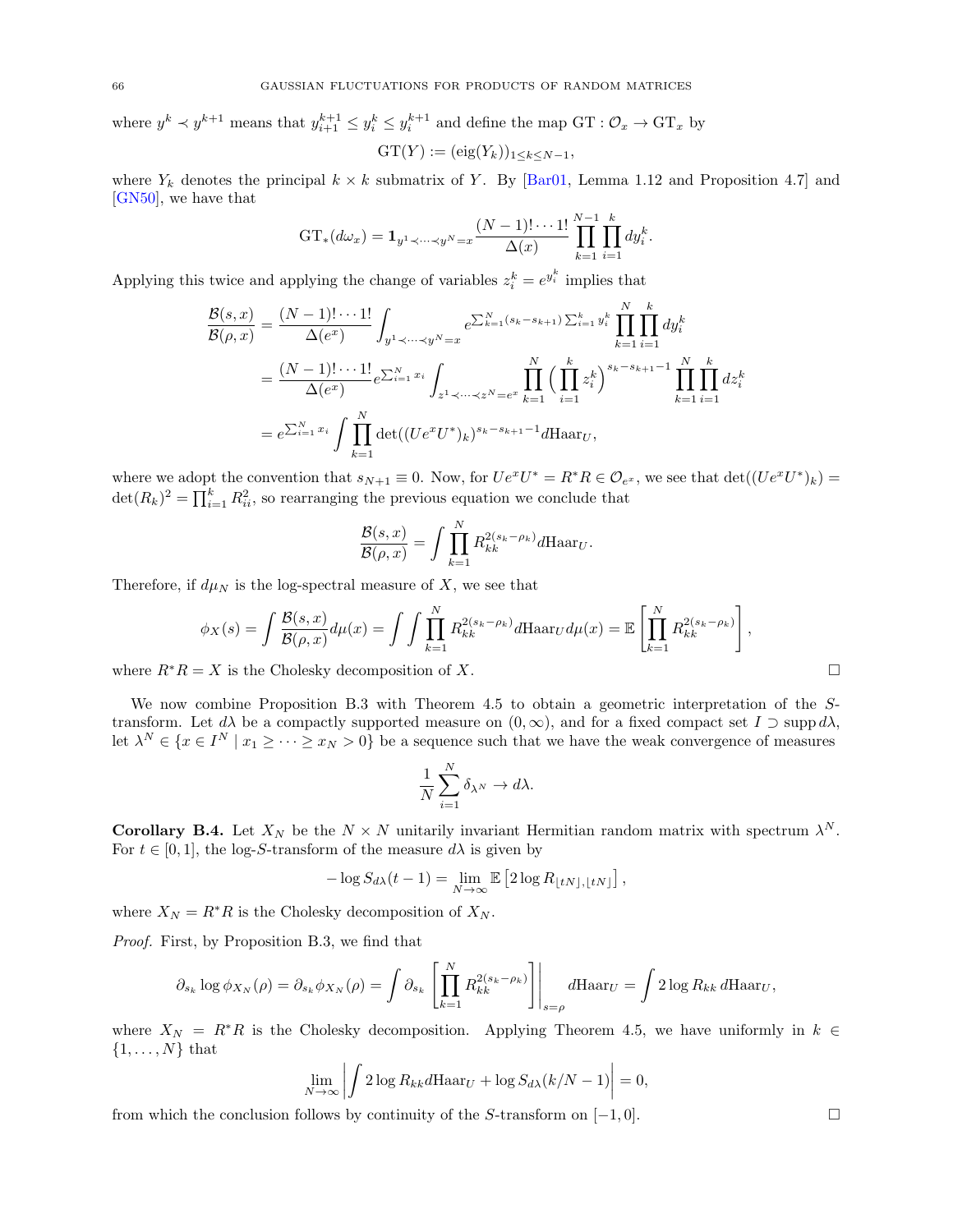#### <span id="page-66-0"></span>**REFERENCES**

- <span id="page-66-20"></span>[ABK14] G. Akemann, Z. Burda, and M. Kieburg. Universal distribution of Lyapunov exponents for products of Ginibre matrices. J. Phys. A, 47(39):395202, 35, 2014.
- <span id="page-66-4"></span>[ABK18] G. Akemann, Z. Burda, and M. Kieburg. From integrable to chaotic systems: Universal local statistics of Lyapunov exponents. ArXiv e-prints, 2018.
- <span id="page-66-6"></span>[AKW13] G. Akemann, M. Kieburg, and L. Wei. Singular value correlation functions for products of Wishart random matrices. J. Phys. A, 46(27):275205, 22, 2013.
- <span id="page-66-13"></span>[AM18] O. Arizmendi and J. A. Mingo. Second order cumulants: second order even elements and R-diagonal elements. In preparation, 2018.
- <span id="page-66-32"></span>[Bar01] Y. Baryshnikov. GUEs and queues. Probab. Theory Related Fields, 119(2):256–274, 2001.
- <span id="page-66-29"></span>[BB07] S. T. Belinschi and H. Bercovici. A new approach to subordination results in free probability. J. Anal. Math., 101:357–365, 2007.
- <span id="page-66-30"></span>[BBCF17] S. T. Belinschi, H. Bercovici, M. Capitaine, and M. Février. Outliers in the spectrum of large deformed unitarily invariant models. Ann. Probab., 45(6A):3571–3625, 2017.
- <span id="page-66-19"></span>[BD17] J. Breuer and M. Duits. Central limit theorems for biorthogonal ensembles and asymptotics of recurrence coefficients. J. Amer. Math. Soc., 30(1):27–66, 2017.
- <span id="page-66-21"></span>[BG56] Felix Aleksandrovich Berezin and Izrail Moiseevich Gel'fand. Some remarks on the theory of spherical functions on symmetric riemannian manifolds. Trudy Moskovskogo Matematicheskogo Obshchestva, 5:311–351, 1956.
- <span id="page-66-17"></span>[BG15a] A. Borodin and V. Gorin. General β-Jacobi corners process and the Gaussian free field. Comm. Pure Appl. Math., 68(10):1774–1844, 2015.
- <span id="page-66-9"></span>[BG15b] A. Bufetov and V. Gorin. Representations of classical Lie groups and quantized free convolution. Geometric and Functional Analysis, 25(3):763–814, 2015.
- <span id="page-66-10"></span>[BG18a] A. Bufetov and V. Gorin. Fluctuations of particle systems determined by Schur generating functions. Adv. Math., 338:702–781, 2018.
- <span id="page-66-11"></span>[BG18b] A. Bufetov and V. Gorin. Fourier transform on high-dimensional unitary groups with applications to random tilings. 2018+. <arXiv:1712.09925>.
- <span id="page-66-22"></span>[BGS18] A. Borodin, V. Gorin, and E. Strahov. Product matrix processes as limits of random plane partitions. Int. Math. Res. Not., to appear, 2018. <arXiv:1806.10855>.
- <span id="page-66-7"></span>[BH96] E. Brézin and S. Hikami. Correlations of nearby levels induced by a random potential. Nuclear Phys. B, 479(3):697– 706, 1996.
- <span id="page-66-28"></span><span id="page-66-8"></span>[BH97] E. Brézin and S. Hikami. Spectral form factor in a random matrix theory. Phys. Rev. E (3), 55(4):4067-4083, 1997. [Bia98] P. Biane. Processes with free increments. *Math. Z.*, 227(1):143–174, 1998.
- <span id="page-66-23"></span>
- [BL17] C. Boutillier and Z. Li. Limit shape and height fluctuations of random perfect matchings on square-hexagon lattices. ArXiv e-prints, September 2017.
- <span id="page-66-18"></span>[BLP16] Z. Bai, H. Li, and G. Pan. Central limit theorem for linear spectral statistics of large dimensional separable sample covariance matrices. ArXiv e-prints, November 2016.
- <span id="page-66-15"></span>[Bor14a] A. Borodin. CLT for spectra of submatrices of Wigner random matrices. Mosc. Math. J., 14(1):29–38, 170, 2014.
- <span id="page-66-16"></span>[Bor14b] A. Borodin. CLT for spectra of submatrices of Wigner random matrices, II: Stochastic evolution. In Random matrix theory, interacting particle systems, and integrable systems, volume 65 of Math. Sci. Res. Inst. Publ., pages 57–69. Cambridge Univ. Press, New York, 2014.
- <span id="page-66-26"></span>[BV92] H. Bercovici and D. Voiculescu. Lévy-Hinčin type theorems for multiplicative and additive free convolution. Pacific J. Math., 153(2):217–248, 1992.
- <span id="page-66-25"></span>[Car14] F. Carlson. Sur une class des séries de Taylor. PhD thesis, Upsala, 1914.
- <span id="page-66-24"></span>[CG18] C. Cuenca and V. Gorin. q-deformed character theory for infinite-dimensional symplectic and orthogonal groups. ArXiv e-prints, December 2018.
- <span id="page-66-31"></span>[CM08] S. Chatterjee and E. Meckes. Multivariate normal approximation using exchangeable pairs. ALEA Lat. Am. J. Probab. Math. Stat., 4:257–283, 2008.
- <span id="page-66-2"></span>[CMR17] F. Comets, G. R. Moreno Flores, and A. F. Ramirez. Random polymers on the complete graph. ArXiv e-prints, page arXiv:1707.01588, July 2017.
- <span id="page-66-5"></span>[CMSS07] B. Collins, J. A. Mingo, P. Sniady, and R. Speicher. Second order freeness and fluctuations of random matrices. ´ III. Higher order freeness and free cumulants. Doc. Math., 12:1–70, 2007.
- <span id="page-66-14"></span>[CO18] N. Coston and S. O'Rourke. Gaussian fluctuations for linear eigenvalue statistics of products of independent iid random matrices. ArXiv e-prints, September 2018.
- <span id="page-66-27"></span>[Cop65] E. T. Copson. Asymptotic expansions. Cambridge Tracts in Mathematics and Mathematical Physics, No. 55. Cambridge University Press, New York, 1965.
- <span id="page-66-3"></span>[CPS18] M. Chen, J. Pennington, and S. Schoenholz. Dynamical isometry and a mean field theory of RNNs: Gating enables signal propagation in recurrent neural networks. In Jennifer Dy and Andreas Krause, editors, Proceedings of the 35th International Conference on Machine Learning, volume 80 of Proceedings of Machine Learning Research, pages 873–882, Stockholmsmässan, Stockholm Sweden, 10–15 Jul 2018. PMLR.
- <span id="page-66-1"></span>[CPV93] A. Crisanti, G. Paladin, and A. Vulpiani. Products of random matrices in statistical physics, volume 104 of Springer Series in Solid-State Sciences. Springer-Verlag, Berlin, 1993. With a foreword by Giorgio Parisi.
- <span id="page-66-12"></span>[Cue18a] C. Cuenca. Asymptotic formulas for Macdonald polynomials and the boundary of the  $(q, t)$ -Gelfand-Tsetlin graph. SIGMA Symmetry Integrability Geom. Methods Appl., 14:Paper No. 001, 66, 2018.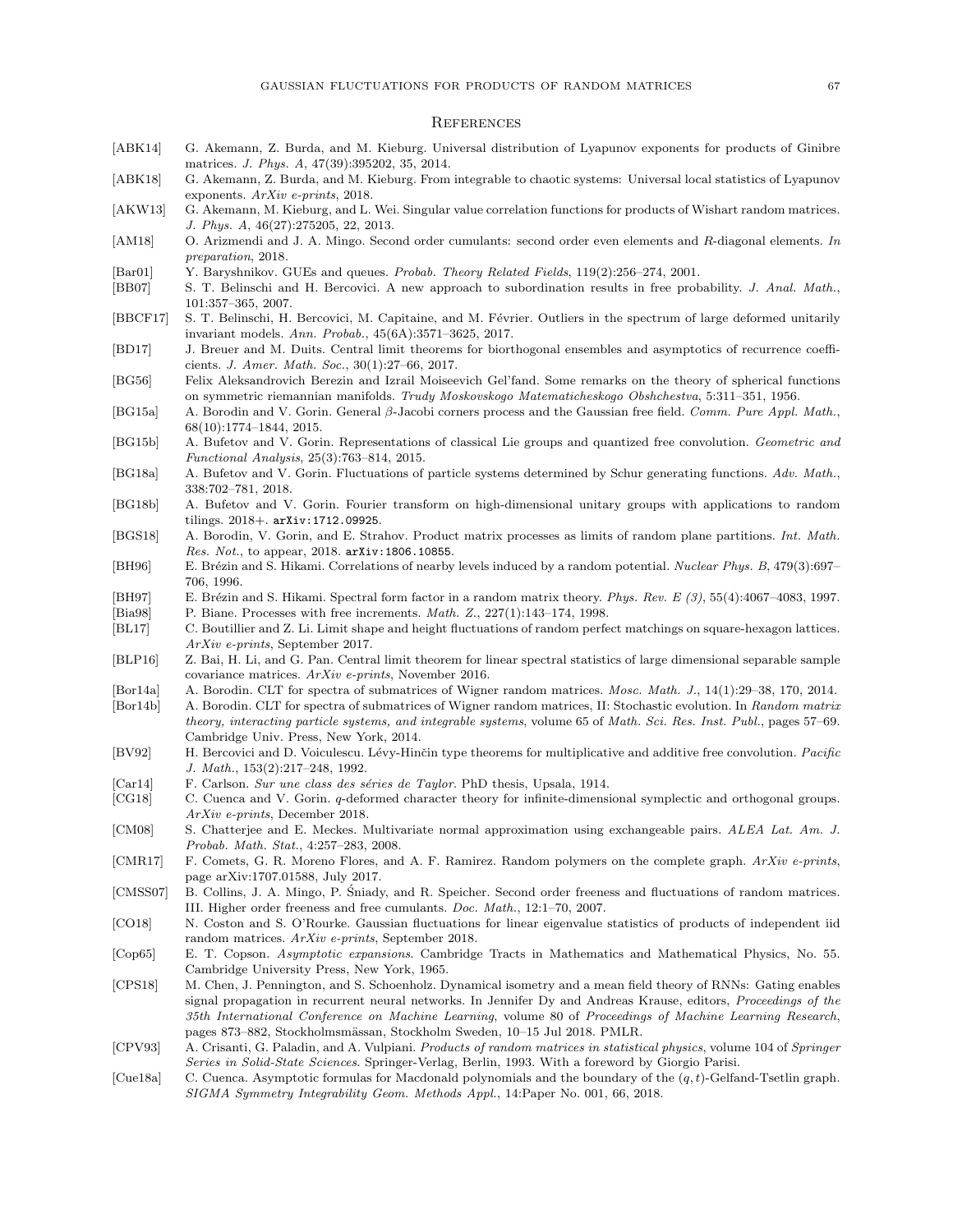- <span id="page-67-12"></span>[Cue18b] C. Cuenca. Pieri integral formula and asymptotics of Jack unitary characters. Selecta Math. (N.S.), 24(3):2737– 2789, 2018.
- <span id="page-67-13"></span>[Cue18c] C. Cuenca. Universal behavior of the corners of orbital beta processes. ArXiv e-prints, July 2018.
- <span id="page-67-3"></span>[Dei17] P. Deift. Some open problems in random matrix theory and the theory of integrable systems. II. SIGMA Symmetry Integrability Geom. Methods Appl., 13:Paper No. 016, 23, 2017.
- <span id="page-67-8"></span>[DJ18] M. Duits and K. Johansson. On mesoscopic equilibrium for linear statistics in Dyson's Brownian motion. Mem. Amer. Math. Soc., 255(1222):v+118, 2018.
- <span id="page-67-17"></span>[DP12] I. Dumitriu and E. Paquette. Global fluctuations for linear statistics of β-Jacobi ensembles. Random Matrices Theory Appl., 1(4):1250013, 60, 2012.
- <span id="page-67-19"></span>[DP18] I. Dumitriu and E. Paquette. Spectra of overlapping Wishart matrices and the Gaussian free field. Random Matrices Theory Appl., 7(2):1850003, 21, 2018.
- <span id="page-67-31"></span>[Erd56] A. Erdélyi. Asymptotic expansions. Dover Publications, Inc., New York, 1956.
- <span id="page-67-0"></span>[FK60] H. Furstenberg and H. Kesten. Products of random matrices. Ann. Math. Statist., 31:457–469, 1960.
- <span id="page-67-32"></span>[For10] P. Forrester. Log-gases and random matrices, volume 34 of London Mathematical Society Monographs Series. Princeton University Press, Princeton, NJ, 2010.
- <span id="page-67-21"></span>[For13] P. J. Forrester. Lyapunov exponents for products of complex Gaussian random matrices. J. Stat. Phys., 151(5):796– 808, 2013.
- <span id="page-67-22"></span>[For15] P. J. Forrester. Asymptotics of finite system Lyapunov exponents for some random matrix ensembles. J. Phys. A, 48(21):215205, 17, 2015.
- <span id="page-67-26"></span>[GM17] V. Gorin and A. W. Marcus. Crystallization of random matrix orbits. Int. Math. Res. Not., to appear, 2017.
- <span id="page-67-37"></span>[GN50] I. M. Gelfand and M. A. Naĭmark. Unitarnye predstavleniya klassičeskih grupp. Trudy Mat. Inst. Steklov., vol. 36. Izdat. Nauk SSSR, Moscow-Leningrad, 1950.
- <span id="page-67-16"></span>[GN15] A. Guionnet and J. Novak. Asymptotics of unitary multimatrix models: the Schwinger-Dyson lattice and topological recursion. J. Funct. Anal., 268(10):2851–2905, 2015.
- <span id="page-67-15"></span>[Gor14] V. Gorin. From alternating sign matrices to the Gaussian unitary ensemble. Comm. Math. Phys., 332(1):437–447, 2014.
- <span id="page-67-11"></span>[GP15] V. Gorin and G. Panova. Asymptotics of symmetric polynomials with applications to statistical mechanics and representation theory. Ann. Probab., 43(6):3052–3132, 2015.
- <span id="page-67-30"></span>[GR84] H. Grauert and R. Remmert. Coherent analytic sheaves, volume 265 of Grundlehren der Mathematischen Wissenschaften [Fundamental Principles of Mathematical Sciences]. Springer-Verlag, Berlin, 1984.
- <span id="page-67-34"></span>[HC57a] Harish-Chandra. Differential operators on a semisimple Lie algebra. Amer. J. Math., 79:87–120, 1957.
- <span id="page-67-35"></span>[HC57b] Harish-Chandra. Fourier transforms on a semisimple Lie algebra. Amer. J. Math., 79:193–257, 1957.

<span id="page-67-24"></span>[Hel84] S. Helgason. Groups and geometric analysis, volume 113 of Pure and Applied Mathematics. Academic Press, Inc., Orlando, FL, 1984. Integral geometry, invariant differential operators, and spherical functions.

- <span id="page-67-33"></span>[HL00] U. Haagerup and F. Larsen. Brown's spectral distribution measure for R-diagonal elements in finite von Neumann algebras. J. Funct. Anal., 176(2):331–367, 2000.
- <span id="page-67-9"></span>[HL16] J. Huang and B. Landon. Local law and mesoscopic fluctuations of Dyson Brownian Motion for general β and potential. ArXiv e-prints, page arXiv:1612.06306, December 2016.
- <span id="page-67-23"></span>[HN18] B. Hanin and M. Nica. Products of Many Large Random Matrices and Gradients in Deep Neural Networks. arXiv e-prints, page arXiv:1812.05994, December 2018.
- <span id="page-67-27"></span>[Hua18] J. Huang. Law of large numbers and central limit theorems by Jack generating functions. ArXiv e-prints, July 2018.
- <span id="page-67-2"></span>[IN92] M. Isopi and C. M. Newman. The triangle law for Lyapunov exponents of large random matrices. Comm. Math. Phys., 143(3):591–598, 1992.
- <span id="page-67-36"></span>[IZ80] C. Itzykson and J. Zuber. The planar approximation. ii. J. Math. Phys., 21(3):411-421, 1980.
- <span id="page-67-18"></span>[Jia13] T. Jiang. Limit theorems for beta-Jacobi ensembles. *Bernoulli*, 19(3):1028–1046, 2013.
- <span id="page-67-10"></span>[JL18] K. Johansson and G. Lambert. Gaussian and non-Gaussian fluctuations for mesoscopic linear statistics in determinantal processes. Ann. Probab., 46(3):1201–1278, 2018.
- <span id="page-67-7"></span><span id="page-67-5"></span>[Joh98] K. Johansson. On fluctuations of eigenvalues of random Hermitian matrices. Duke Math. J., 91(1):151–204, 1998. [Joh04] K. Johansson. Determinantal processes with number variance saturation. Comm. Math. Phys., 252(1-3):111–148, 2004.
- <span id="page-67-20"></span>[Kar08] V. Kargin. Lyapunov exponents of free operators. J. Funct. Anal., 255(8):1874–1888, 2008.
- <span id="page-67-25"></span>[KK16a] M. Kieburg and H. Kösters. Exact relation between singular value and eigenvalue statistics. Random Matrices Theory Appl., 5(4):1650015, 57, 2016.
- <span id="page-67-14"></span>[KK16b] M. Kieburg and H. Kösters. Products of random matrices from polynomial ensembles. ArXiv e-prints, January 2016.
- <span id="page-67-6"></span>[KZ14] A. B. J. Kuijlaars and L. Zhang. Singular values of products of Ginibre random matrices, multiple orthogonal polynomials and hard edge scaling limits. Comm. Math. Phys., 332(2):759–781, 2014.
- <span id="page-67-28"></span>[Li18a] Z. Li. Fluctuations of dimer heights on contracting square-hexagon lattices. ArXiv e-prints, September 2018.
- <span id="page-67-29"></span>[Li18b] Z. Li. Schur function at generic points and limit shape of perfect matchings on contracting square hexagon lattices with piecewise boundary conditions. ArXiv e-prints, July 2018.
- <span id="page-67-1"></span>[LQ18] Z. Ling and R. C. Qiu. Spectrum concentration in deep residual learning: a free probability appproach. arXiv e-prints, page arXiv:1807.11694, July 2018.
- <span id="page-67-4"></span>[LWW18] D.-Z. Liu, D. Wang, and Y. Wang. Lyapunov exponent, universality and phase transition for products of random matrices. ArXiv e-prints, September 2018.